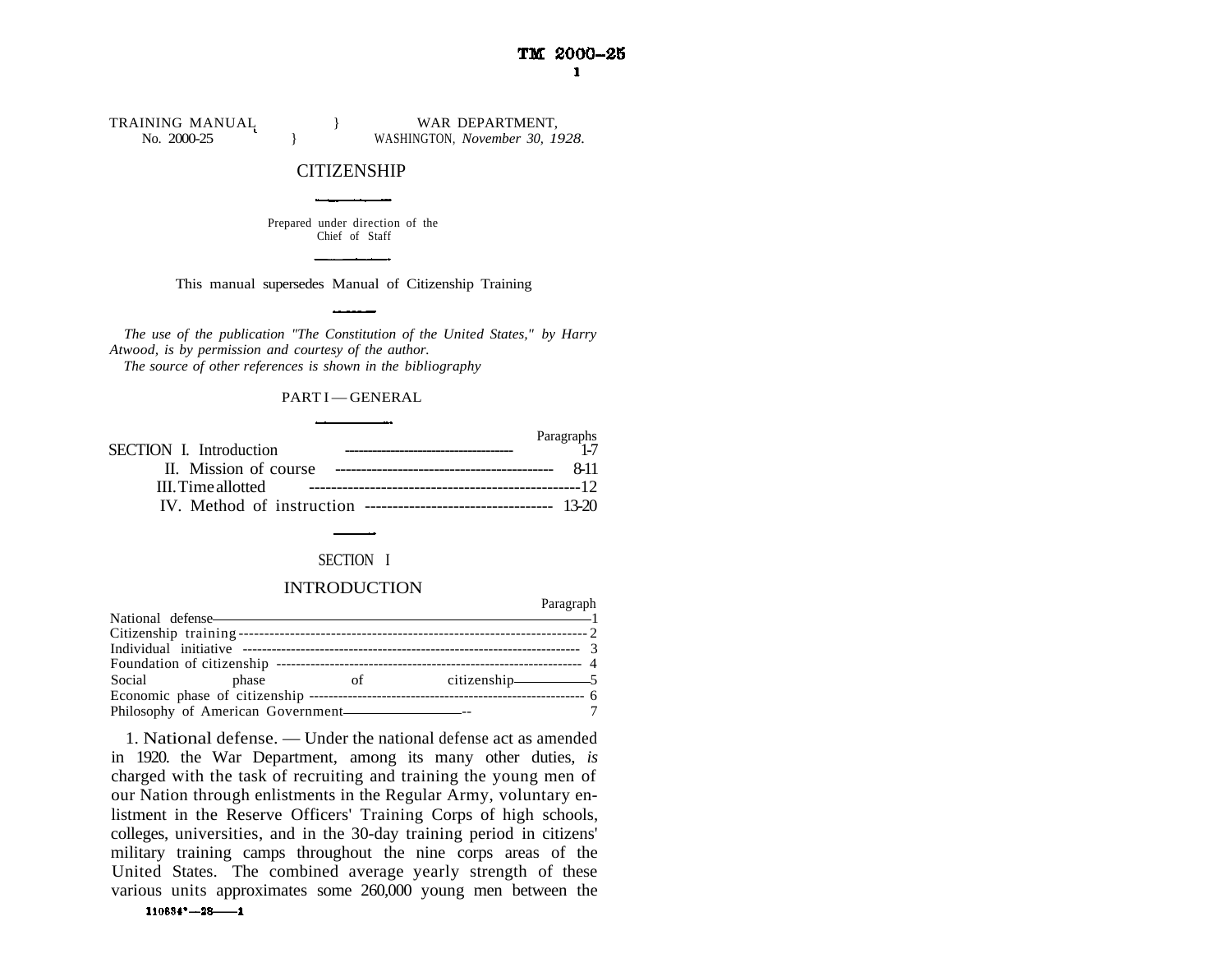## M 2000-25  $1-4$

## **CITIZENSHIP**

ages of 16 and 25 years, the most critical period in the determination of their real value as citizens of our country.

It is. therefore, essential that the training of these young men embody, with their instruction in military science, at least a basic course in the science of government and the privileges, duties, and responsibilities of the individual citizen, in order that they may be returned to civilian life better equipped as the defenders of the institutions of our Government in time of peace as well as in time of war.

2. Citizenship training. — Training in citizenship is the most vital of all subjects to that nation whose system of government, security of property, and full power to express individual initiative are based upon the intelligence, education, and character of each individual citizen.

3. Individual initiative. — Individual initiative is the product of slow progress in the development of the idea and ideals of selfgoveinment. It was cherished in the minds of the early Germanic tribes, transmitted by them in the fifth century to the conquered British Isles, there developed and finally transferred in principle to the shores of America 300 years ago.

From the landing of the first settlers through the slow and perilous years of colonial development, the struggles of the Revolutionary days, the hardships and privations following the adoption of our Constitution, the winning of the Great West, the fight to save our Union, and the tremendous accomplishments in the development of agricultural and industrial resources, individual initiative, coupled with community cooperation, has been a determining factor, a spur to our achievements, and a guaranty to our national security.

The protest of the Colonies against usurpation of the rights of citizens, the Declaration of Independence, the Revolutionary War, the writing and adoption of the Constitution of the United States. and the ever-increasing development in population, industry, wealth, and security, denoting the achievements of the United States, would not have been possible lacking the spirit of individual initiative and the talent for self-government. The United States worked out its own destiny by the simple process of hard labor inspired with the knowledge of full opportunity in the exercise of individual ability, and sure reward and protection in the possession of the fruits of their labor.

4. Foundation of citizenship. — In any instruction in citizenship productive of lasting results, there must be woven into the study the story of the faith, sacrifice, service, and achievements of the pioneers of America from the landing of the Pilgrims to the settlement of the

Great West and the development of our vast national resources. This story, pregnant with hope, faith, courage, and the will to work. is the rock foundation upon which to build the structure of citizenship in the youth of to-day that the future may be assured in perpetuity of the institutions, principles, ideals, and traditions the development of which has made the United States great among the nations of the world.

A study of the census reports of the United States, particularly during the past 50 years, reveals a condition that to every thinking man and woman is fraught with grave danger to the continuation and maintenance of our constitutional form of government and the blessings of liberty which we enjoy. We must be prepared to recognize this situation and find the solution of the problem.

6. Social phase of citizenship. — As the result of the changing life stream of America, there has arisen one of the greatest problems of our national life. Up to 30 years ago approximately 90 per cent of all immigration to America was of Anglo-Saxon origin, that race of people which has been working out the problem of selfgovernment for nearly 2,000 years. Due to the remarkable impetus given to industrial development following 1890, opportunity for employment was offered and every inducement made to secure the immigration of European common labor, resulting in an immediate change in the type of immigration to America, by which central. eastern, and southern Europe increased their totals by over fifty times in the 50 years from 1870 to 1920.

The history of the nations from which this later immigration originated is that of large cultural advantages in art. literature, and science, enjoyed by the ruling and favored minority, while oppression, privation, and suffering were endured by the great majority of their subjects.

This latter class, without knowledge of self-government, denied the opportunity for self-development, eagerly responding to the call of American opportunity, emigrated to our shores, here to enjoy full participation in the rights of American citizenship without a proper Understanding of the meaning of liberty or the nature and value of our free institutions, the very foundation of which is laid in intelligent and active participation in government by our individual citizens.

A course of instruction in citizenship to be effective must develop the social phase of citizenship and be particularly directed to the native and foreign-born youth, setting up a clear understanding of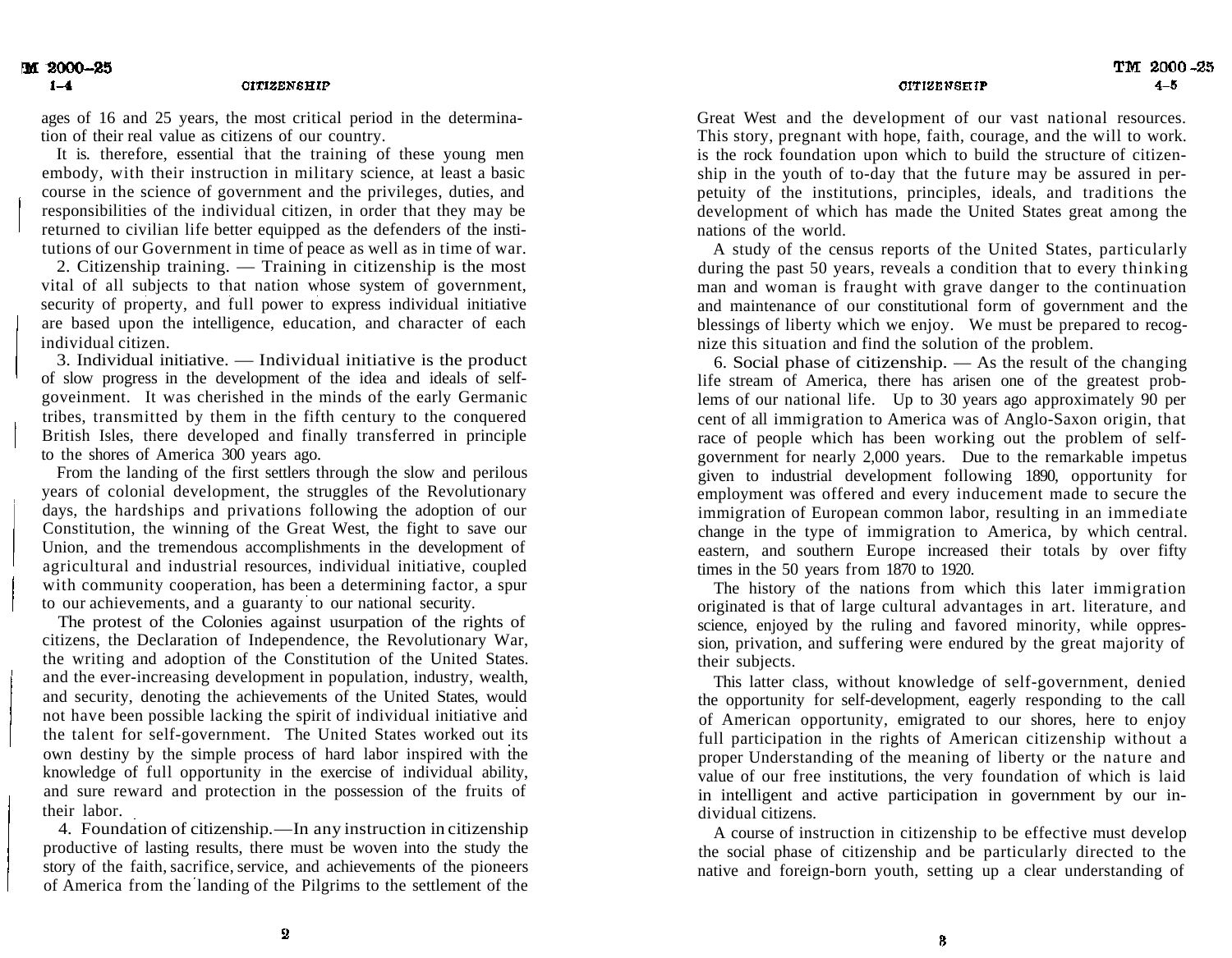TM 2000-25  $8 - 10$ 

Paragraph

#### **CITIZENSHIP**

this great problem of assimilation and amalgamation of the bloods of all nations into the virile life stream of America.

6. Economic phase of citizenship. — The industrial achievements of America have become the marvel of the world. Therefore the economic phase of citizenship must be developed with careful study and with all the wisdom we possess that we may assure continued progress to the welfare, tranquillity, and enrichment of our own citizens and at the same time steer a safe course for our ship of state in the maelstrom of world envy engendered by a knowledge of our wealth and power.

In the accomplishment of our industrial achievements the United States has reinvested its profits in the development of horsepower, automatic machinery, labor-saving devices, transportation, communication, organization, administration, and, since the World War, has given further impetus to its accomplishments by sharing more and more the fruit of her industries with the wage-earning class. In the progress thus made the demand for brains to replace brawn has been an ever-increasing factor in the production of our goods as to quantity and quality in order to maintain our sense of well-being, high standards of living, and to meet the competition of the world at large.

A course of instruction in citizenship must emphasize the necessity of the education of our masses as an economic measure in supplying the great need of modern industry.

7. Philosophy of American Government. — The philosophy of government, as set up under our Constitution, finds its keynote in individualism as opposed to that misguided philosophy of government, collectivism, which makes the State paramount in its demands over the inalienable rights of its individual citizens. Incomprehensible as it may seem, the political problems of America and of the world at large are embodied in this question of individualism as opposed to collectivism as the philosophy of government for the future development and welfare of nations.

Emphasis must be laid upon the benefits and advantages accruing to each individual citizen of our country under the form of government set up as the supreme law of the land in the Constitution of the United States of America.

**CITIZENSHIP** 

## SECTION II

# MISSION OF COURSE

| General purpose————                       |  |
|-------------------------------------------|--|
| Knowledge, the safeguard of our Republic— |  |
|                                           |  |
| National defense-                         |  |

8. General purpose. — This course in citizenship is designed to teach the fundamental principles upon which our Government is founded, including an insight into the social and economic elements upon which our civilization stands. Special emphasis is laid upon the meaning of "liberty," as interpreted by the founders of this Republic, and the larger relationship of the individual citizen to others and to his Government, defining loyalty and national responsibility in terms of citizenship, recognizing that an intelligent and informed people is a greater asset than are the unintelligent, uninformed, or misinformed, and that no government can exist upon a plane higher than the moral character of its people.

9. Knowledge, the safeguard of our Republic. — Because of the rapid increase in our population, largely made up of immigrants from all parts of the world, the tendency within the family and the school is to neglect the training of our youth in the knowledge of his Government and his individual responsibility. It can not be expected that foreign-born parents, lacking knowledge or inspiration of American ideals, will be either fitted or inspired to give such instruction to their own children.

The indifference or the neglect of native-born citizens concerning the training of their children to meet the responsibilities of citizenship is largely caused by lack of information and proper tinderstanding of the history, ideals, and underlying principles of our political institutions.

The remarkable development of industry in America has caused a congestion of population in our large cities, creating social, economic, and political problems that materially affect the structure of our Government.

The solution of the problems of citizenship lies largely in the education of the youth of America in the principles of representative government and their personal responsibility in perpetuating and improving her free institutions.

10. Character building. — The ever-increasing wants as compared to the needs of humanity, the added individual burdens and problems of modern civilization, emphasizing material rather than

 $I$  2000-25  $5 - 7$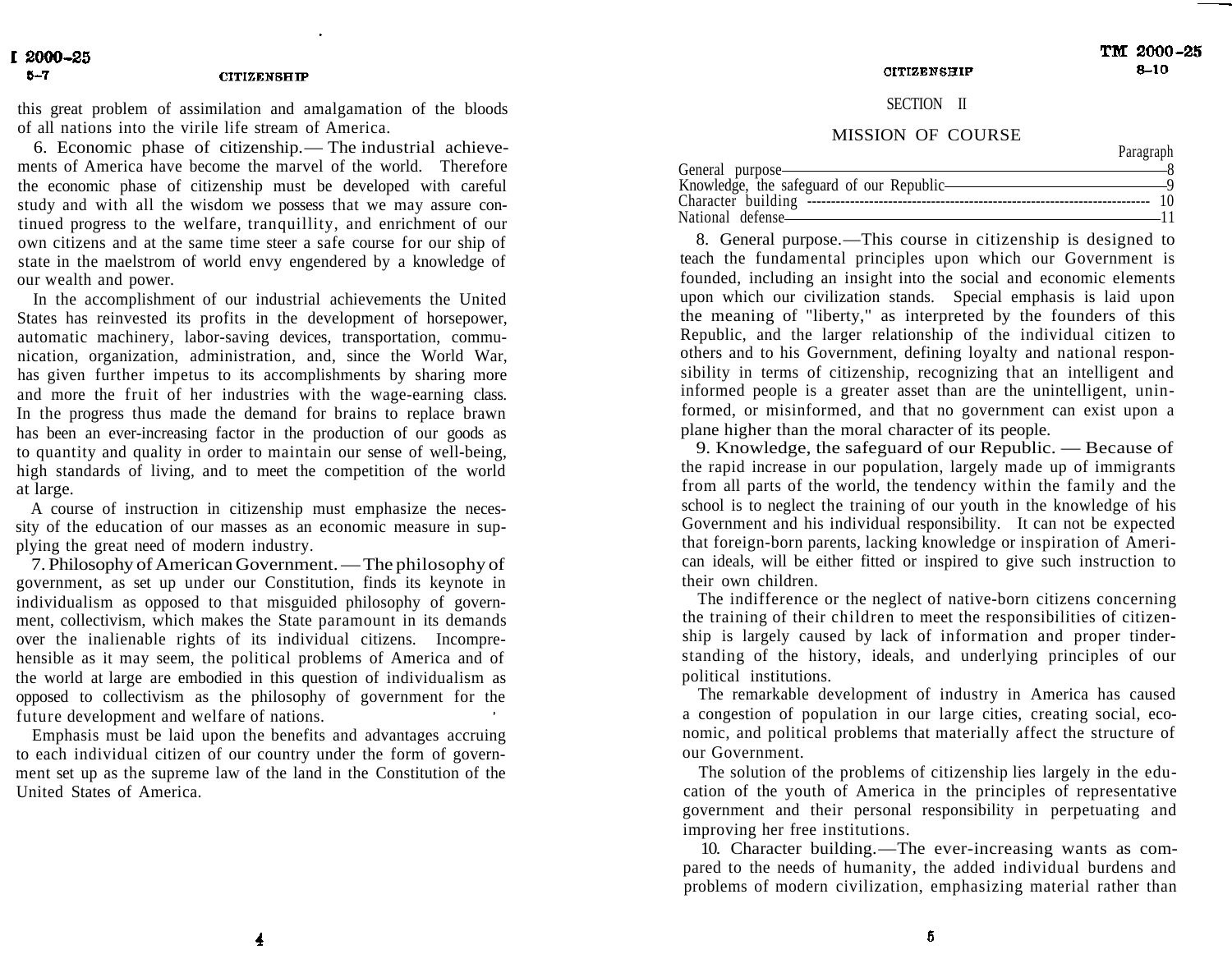ethical and spiritual attainment, are tending to break down the character of our youth.

It is the mission of this course to specially emphasize the moral aspects of citizenship — to build up home discipline, reverence for religion, and respect for constituted authority.

11. National defense. — Education and training in citizenship form a vital part of national defense. It will be the mission of this course to interpret national defense through a broad and comprehensive instruction in citizenship, stressing the responsibility of the individual citizen to become fully prepared for the defense of his country in any emergency that may arise, whether of domestic or foreign import, in peace or in war.

# SECTION III

# TIME ALLOTTED

Time allotted -------------------------------------------------------------------- 12

 $M2000 - 25$ 

 $10 - 14$ 

Paragraph

12. Time allotted. — In this course of citizenship adequate time will be allotted for instruction, arranged in a number of short periods of not more than 40 minutes' duration each, which may be supplemented by addresses and travelogues illustrated with stereopticon slides, covering outstanding phases of American history, given to combined groups at such time and frequency as directed by the camp commander, with special reference to rainy-day schedules.

# SECTION IV

## METHOD OF INSTRUCTION

|                                  |              | Paragraph |
|----------------------------------|--------------|-----------|
|                                  |              |           |
| Outlined topics<br>Questionnaire |              |           |
| Subject matter suggestive        |              |           |
| Plan of                          | instruction- |           |
| Selection of                     | instructor   |           |
| Suggestions for instructors      |              |           |
|                                  |              |           |
| Efficiency                       |              |           |

13. Outlined topics. — This course will be given under a series of outlined topics briefly presented by the instructor, preceded by a few succinct historical statements bearing upon the development of our country.

14. Questionnaire. — Brief questionnaires, containing a number of questions pertinent to the subject matter contained in each lesson, are given as an aid to the instructor in guiding the general discussions by the students.

15. Subject matter suggestive. — This course is not intended to teach the details of American history, but to give special emphasis to pertinent facts and principles associated with the foundation, development, and preservation of our Government as to its social, economic, and political phases. The instructors should briefly explain the historical and psychological aspects to the various forms of government. '

**OUTIZENSHIP** 

The subject matter and illustrations are suggestive only and are given as guides in teaching the fundamental principles of government and citizenship. The instructor will make application of these principles in such a manner as to stimulate individual thinking, leaving it to the student to reach his own conclusions based upon the facts and situations discussed.

18. Plan of instruction. — In the presentation of this course it is necessary for the instructor to give certain definite and concise information concerning the outstanding characteristics of our country; the fundamental principles of our Government; the spirit and will to do by which it attained its present position; emphasizing the encouragement, assistance, and protection granted every individual citizen as guaranteed in our Constitution as the supreme law of the Nation; developing the idea of individual responsibility and intelligent participation in government as an economic necessity as well as an evidence of patriotism and loyalty to our country.

The didactic method concerning facts of history, social changes, economic development, and basic principles of our Government will be used without discussion and without argument, special emphasis being given to the fact that the United States is a Republic, not a democracy.

Group discussions will be led by the instructor covering the cardinal points of each lesson as outlined in the text, care being exercised to confine the discussion to the limits of the lesson.

17. Selection of instructors. — There shall be designated a director of citizenship training for each Citizens' Military Training Camp. Under his supervision company officers carefully selected by the camp commander will act as instructors in this course.

18. Suggestions for instructors. — Instructors are particularly cautioned to confine instruction and discussion in each study period not only to the lesson text but also to keep it within the scope of the general division (social, economic, political) to which that particular lesson is related. The tendency is to wander away into a discussion of all three phases of citizenship, because of the close interrelationship existing in- all the lessons. Clarity of instruction can be had only through close observance of this suggestion.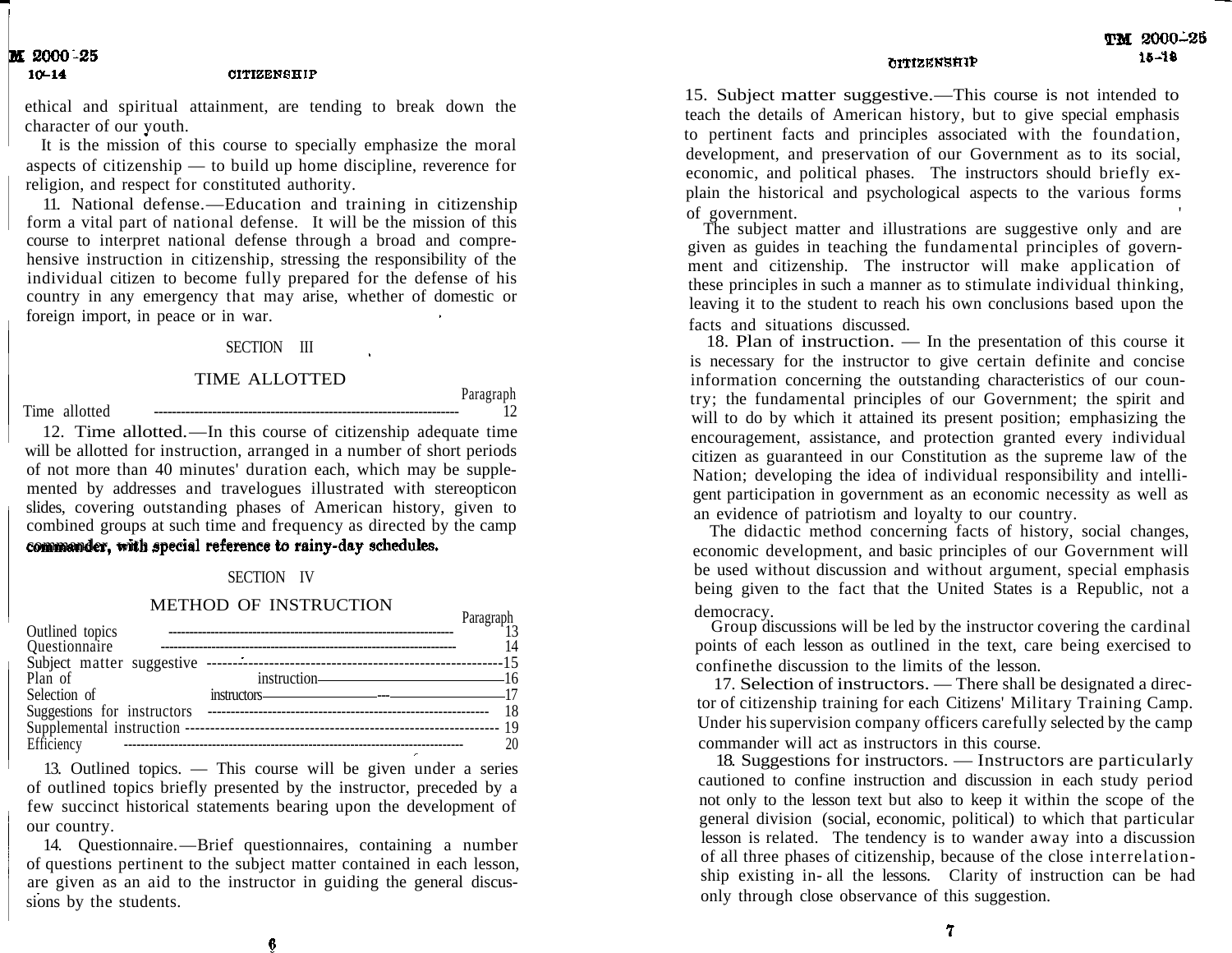$CM$  2000-25 18-20

The instructor must use language simple enough to be readily understood by all.

The text of these lessons is so arranged as to permit additional time for study and discussion when such opportunity is available through accommodation to rainy-day schedules.

19. Supplemental instruction. — At the discretion of the camp commander, instruction may be supplemented by addresses given by selected speakers to the combined student body on subjects related to citizenship.

As a part of this course historic facts and brief statements taken from the speeches and writings of distinguished Americans may be projected on the screen immediately preceding the feature picture at all motion-picture shows.

20. Efficiency. — To secure the most efficient results, the officers detailed as instructors should be thoroughly trained in the method of using the various studies in citizenship and the questionnaires.

A refresher or normal course will be conducted in each camp for tho instruction of the designated instructors in subject matter and method of presentation, with the view of having the classes in citizenship faced by instructors as alert, competent, and as confident as are the platoons in the military drill.

# PART II- COURSE OF INSTRUCTION

# **SOCIAL**

|                                                                   | Paragraphs |
|-------------------------------------------------------------------|------------|
| SECTION I. Lesson 1.—The American citizen ————————————————————    | $21 - 30$  |
| II. Lesson 2.—Independent relationships -------------- 31-44      |            |
| III. Lesson 3.—Character, the greatest asset of                   |            |
|                                                                   |            |
| IV. Lesson 4.—Great Americans and their achieve-                  |            |
| ------------------------------------<br>ments                     | 53-71      |
| <b>ECONOMIC</b>                                                   |            |
| V. Lesson 5. — Economic development of America ------ 72-92       |            |
| VI. Lesson 6. - Individual initiative -------------------- 93-102 |            |
| POLITICAL                                                         |            |
| VII. Lesson 7. — Liberty and independence ------------ 103-112    |            |
| VIII. Lesson 8. — The purpose of government ------------- 113-117 |            |
| IX. Lesson 9. - Representative government------------- 118-135    |            |
| X. Lesson 10. — Personal responsibility ---------------136-144    |            |
| <b>PATRIOTIC</b>                                                  |            |
| XI. Lesson 11. - Self-preservation ----------------- 145-158      |            |
| XII. Lesson 12. — The American flag ---------------- 159-172      |            |
|                                                                   |            |

**Daragraph** 

# SECTION I

# LESSON 1. — THE AMERICAN CITIZEN

| 1 aragraph                          |                |
|-------------------------------------|----------------|
| Definition of citizenship-          |                |
|                                     |                |
| Source of American citizenship 23   |                |
| Acquisition of American citizenship | $\frac{24}{2}$ |
| Birth.                              |                |
| Immigration and naturalization.     |                |
|                                     | —525           |
|                                     |                |
| Right of suffrage                   |                |
|                                     |                |
|                                     | 29             |
| I am an American                    |                |
|                                     |                |

21. Definition of citizenship. — Citizenship is that membership in a nation which includes full civil and political rights, subject to such limitations as may be imposed by the government thereof.

22. Origin of citizenship. — Citizenship as we understand it to-day is the result of centuries of social, economic, and political experiments, in which improvement in human relations has slowly developed the idea of the benefits of governmental rules and restrictions for the protection of the rights of persons and property.

Ancient Greece was composed of a number of city states, each one independent of the other and conferring certain privileges upon its subjects. The greatest advantages of citizenship among these city states was conferred by the Athenians, limited, however, to native sons of native fathers and mothers, excluding from such privileges foreigners and slaves The Athenian idea of citizenship was philosophical rather than practical

It was loft to the Romans, in succeeding centuries, to develop the more practical phases of citizenship, i.e., safety of the Republic, public service, stern simplicity, devotion to duty.

Above all other duties and obligations was placed that of unselfish duty to the state It was this Roman virtue of loyalty to public duty, this devotion on the part of the citizen to the interest of the state, that, more than any other quality of the Roman character, helped to make Rome great.

Roman citizenship was confined to a privileged class, native or adopted.

In the Anglo-Saxon races there was slowly developed the idea and ideals of self-government and of individual worth, in contrast with the earlier Greek and Roman domination of the state over the individual

Out of these experiments in government and human relations there has been evolved the ideals and principles of American citizenship.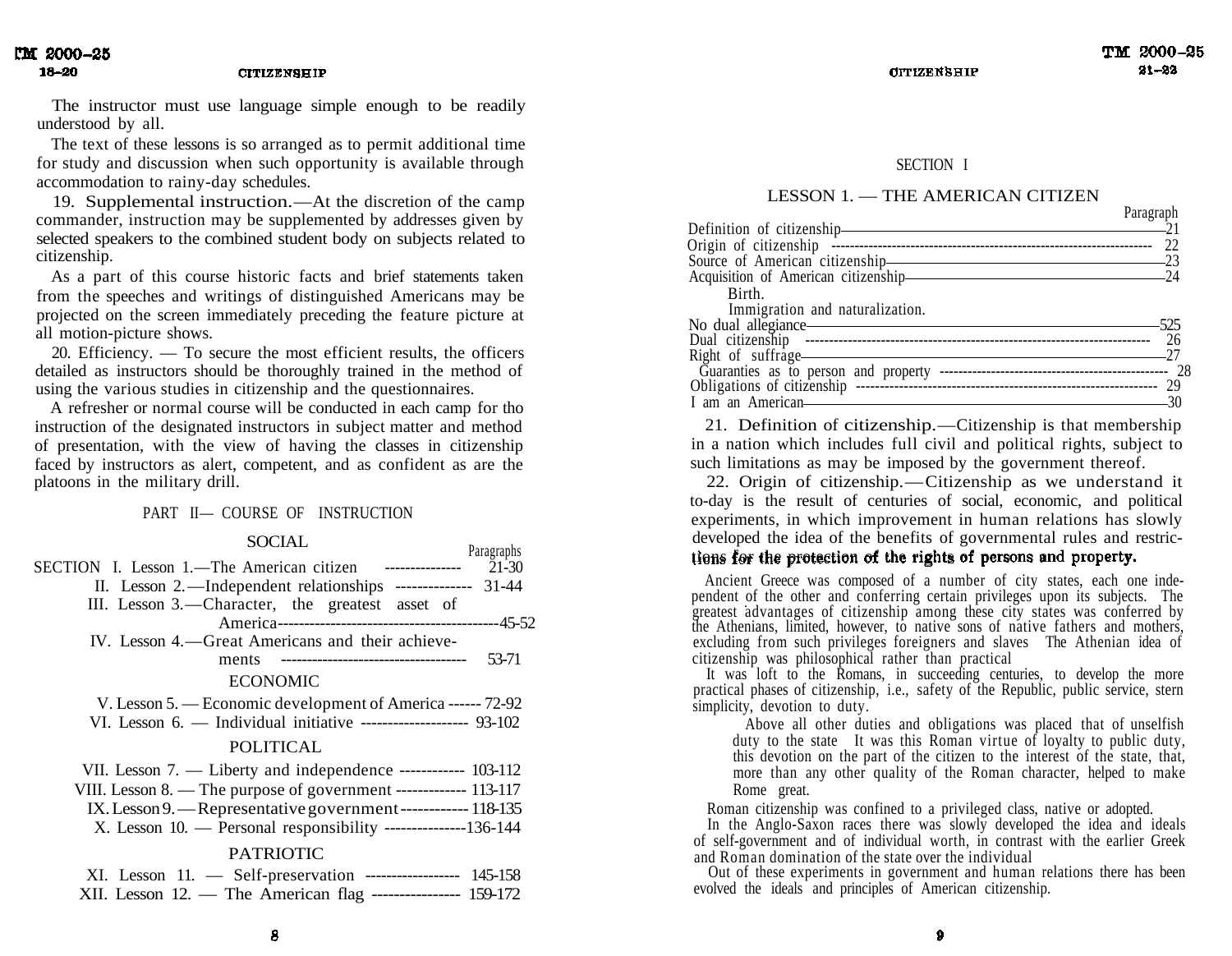TM 2000–25 24

## **CITIZENSHIP**

23. Source of American citizenship. — The source of American citizenship is found in the Constitution and subsequent Federal enactments.

24. Acquisition of American citizenship. — American citizenship is acquired in two ways:

By birth.

By naturalization.

*Birth.* — For 150 years following the first settlement of the American Colonies their inhabitants were citizens and subjects of a foreign power.

With the successful conclusion of tho Revolutionary War, terminating with the treaty of peace, 1783, all persons born in the United States before the Declaration of Independence could be regarded as American citizens.

By the civil rights act of 1866 it was provided that —

All persons born in the United States and not subject to any foreign power, excluding Indians not taxed, are declared to be citizens of the United States.

By the fourteenth amendment to the Constitution —

All persons born or naturalized in the United States and subject to the jurisdiction thereof arc citizens of the United States and of the State wherein they reside.

It has been decided by the Supreme Court of the United States that the children of domiciled aliens born in the United States are citizens under the fourteenth amendment. This is also true of the children of alien parents ineligible to citizenship through naturalization.

*Immigration and naturalization.* — Under the Constitution, Congress is given the power over both immigration and naturalization.

In order to determine their fitness to enter the United States, each immigrant, on his arrival, is subjected to a physical and mental examination by officers of the Public Health Service.

Under the immigration act the following classes of persons are excluded from entering the United States:

Idiots.

Insane.

Epileptics.

Paupers and persons likely to become a public charge.

Professional beggars.

Persons suffering from tuberculosis or other dangerous or loathsome contagious diseases.

Persons physically or mentally so defective as to be unable to making a living.

Persons convicted of a crime or misdemeanor involving moral

turpitude,

Polygamists.

Anarchists.

 $\mathbf{r}=\mathbf{r}$ 

Women or girls imported for immoral purposes and persons aiding in their importation.

Contract laborers — that is, those induced to migrate by offers or promise of employment or by agreement, except artists and professional men.

Children under 16 years of age unaccompanied by their parents.

With certain exceptions no alien ineligible to citizenship is admissible to the United States.

All aliens brought into the country in violation of the law are, if possible, immediately sent back to the country whence they came on the vessel bringing them, at the expense of the vessel owners.

There is also a heavy fine upon the transportation company or vessel owner for unlawfully introducing immigrants into the United States

Because of the great influx of nonassimilable people, which tended to lower American standards of living, and to better develop a homogenous body politic, Congress, in 1923, passed the immigration restriction act.

The abnormal immigration to America is shown in the census returns of 1900, 1910, and 1920, as follows:

| 1000     | ---       | 564<br>68<br>≺<br>ັ<br>$\mathbf{v}$ |
|----------|-----------|-------------------------------------|
| 1910     |           | 795.386                             |
| 71<br>ιų | ---<br>-- | 5 735 811<br>ັ                      |

The law governing immigration provides that the annual quota from each country until July 1, 1927, is 2 per cent of the number of foreign-born persons of such nationality resident in continental United States as shown by the 1890 census, but the minimum quota of any nationality shall be 100.

The quota for each fiscal year thereafter will be based on a total immigration of 150,000.

The annual quota of any nationality for the fiscal year beginning July 1, 1927, and for each fiscal year thereafter, shall be a number which bears the same ratio to 150,000 as the number of inhabitants in continental United States in 1920 having that national origin (ascertained as hereinafter provided in this section) bears to the number of inhabitants in continental United States in 1920, but the minimum quota of any nationality shall be 100. — *Immigration laws, 1927.*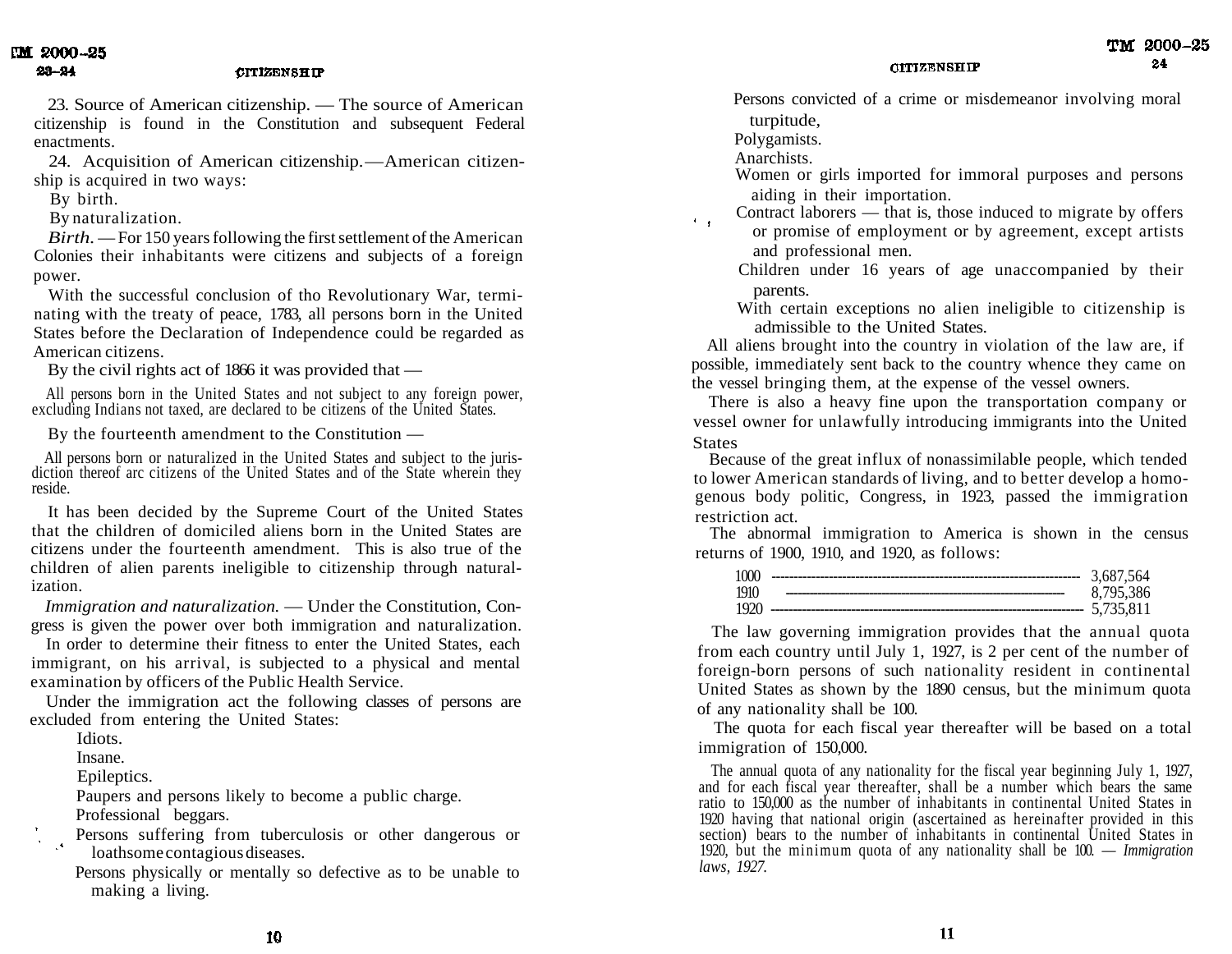## **TM** 2000-25  $24 - 25$

## **CITIZENSHIP**

Under the Articles of Confederation the power of naturalization was in the States, thereby creating confusion through the lack of uniformity in conferring citizenship.

The authority for naturalization is to be found in the Constitution and Federal laws.

The Constitution has accordingly, with great propriety \* \* \* authorized the General Government to establish a uniform rule of naturalization throughout the United States. — *Madison.*

*Constitution, Article I, section 8, paragraph 4, fourteenth amendment. Naturalization Laics.*

Under the Constitution two methods of naturalization have grown up:

(1) By the general act of Congress conferring citizenship upon a whole class of persons, such as tribes of Indians, and the inhabitants of a new territory, like Hawaii, acquired by the United States.

(2) The general and more usual method is prescribed by the Revised Statutes, which requires the fulfillment of certain conditions before final admission into citizenship.

R. S. 3S1. *Oath renouncing foreign allegiance and to support constitution and laws*. — He shall, before he is admitted to citizenship, declare on oath in open court that he will support the Constitution of the United States, and that he absolutely and entirely renounces and abjures all allegiance and fidelity to any foreign prince, potentate, State, or sovereignty, and particularly by name to the prince, potentate, State, or sovereignty of which he was before a citizen or subject; that he will support and defend the Constitution and laws of the United States against all enemies, foreign and domestic, and bear true faith and allegiance to the same. — *June 29, 1906, ch. 3592*, *sec. 4. 34 Stat. 596.*

R. S. 382. *Evidence of residence, character, and attachments to principles of Constitution; evidence of witnesses.* — It shall be made to appear to the satisfaction of the court admitting any alien to citizenship that immediately preceding the date of his application he has resided continuously within the United States, five years at least, and within the State or Territory where such court is at the time held one year at least, and that during that time he has behaved as a man of good moral character, attached to the principles of the Constitution of the United States, and well disposed to the good order and happiness of the same. In addition to the oath of the applicant, the testimony of at least two witnesses, citizens of the United States, as to the facts of residence, moral character, and attachment to the principles of the Constitution shall be required, and the name, place of residence, and occupation of each witness shall be set forth in the record. — *June 29*, *1906, ch. 3592*, *sec. 4, 34 Stat. 596.*

*25.* No dual allegiance. — Every alien should become a citizen in order that he may vote and hold office, and in all ways take an active part in developing, building and maintaining the Government — national and local — that protects him.

There can be no divided allegiance here. Any man who says he is an American, but something else also, isn't an American at all. Wo have room for but one flag, the American flag, and this excludes the red flag, which symbolizes all wars against liberty and civilization, just as much as it excludes any foreign flag of a nation to which \ve are hostile.

We have room for one soul loyalty and that is loyalty to the American people.-*Roosevelt*.

26. Dual citizenship. — The Supreme Court declares that there are two kinds of citizenship, State and National.

Citizens of the United States residing in any State enjoy the rights of both State and United States citizenship.

In the protection thereof we look to the National Government if the source of such rights lies in the Constitution and laws of the United States; and to the State government if such rights are based upon the constitution and laws of the State.

Dual citizenship does not imply a divided allegiance. While a State commands allegiance of its citizens the paramount allegiance is to the Union.

Liberty and Union, now and forever, one and inseparable.—*Webster*.

27. Right of suffrage. — Under the Constitution, the National Government confers American citizenship, but it is left to the States to determine who may vote at both its own and national elections.

Constitution, Article I, section 8, paragraph 4; fourteenth and fifteenth amendments.

In America public opinion is the ultimate force of Government. It is the expression of the mind and conscience of the whole Nation, without respect to sectional or partisan alliances.

Under the Constitution, voting is the only means provided for the expression of public opinion — it is the exercise of the will of the citizen in the protection of his rights.

28. Guaranties as to person and property. — The United States is composed of 48 sovereign States, each State having its individual constitution and laws. Yet no State may discriminate against the rights and privileges of the citizen of any other State as to person

or property.

Among these guaranties are —

Opportunity for education and individual improvement.

Unrestricted possession of property.

Joint rights to interstate commerce, communication, and transportation.

Public utilities.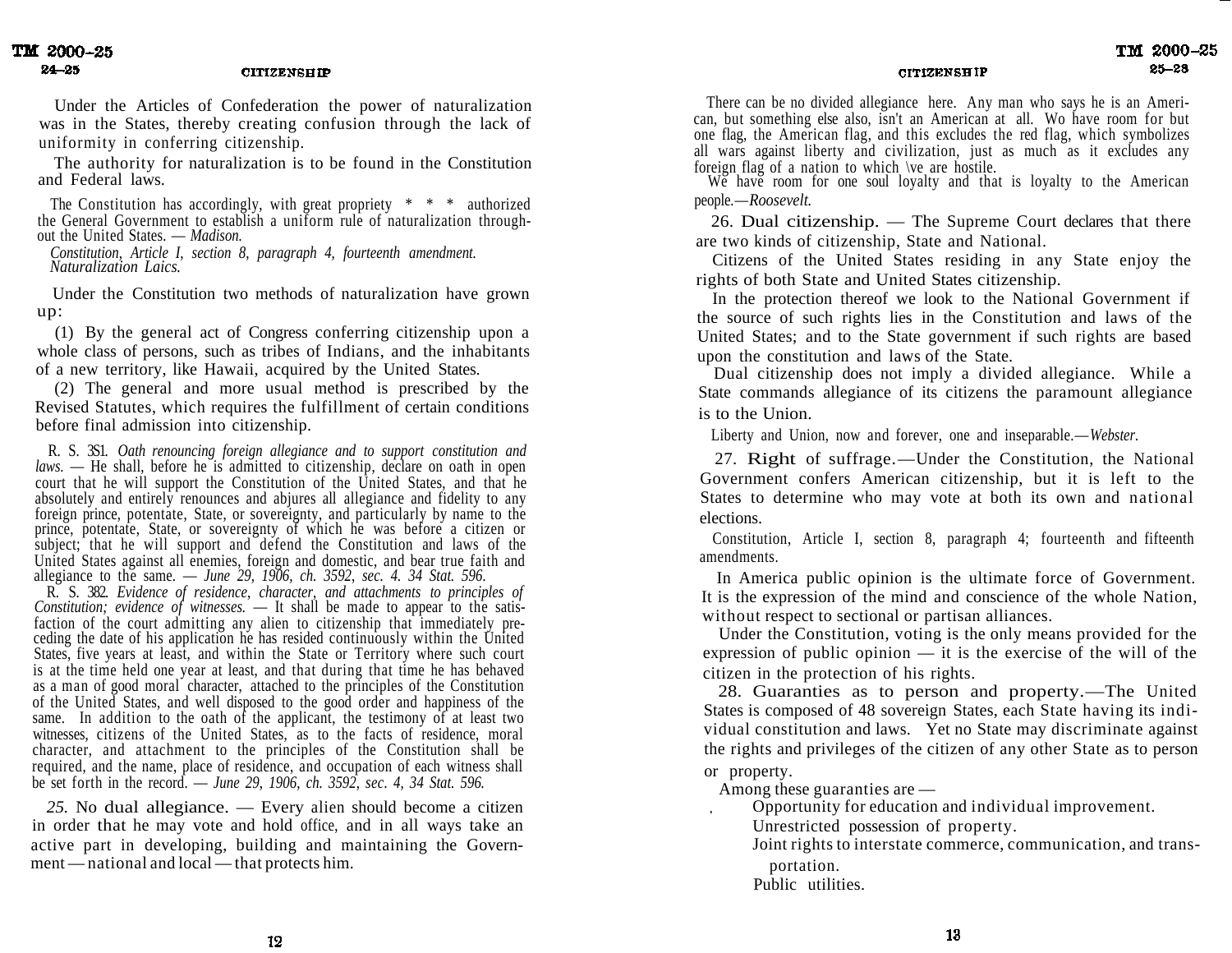## **CITIZENSHIP**

Freedom of residence and choice of occupation.

Care or protection on the high sens or abroad through passport privileges and international law.

29. Obligations of citizenship. — Active citizenship is gained only by becoming an enfranchised citizen of a State. This carries with it the obligation of a clear understanding of the principles of government and the courage to demand that these principles be not abridged.

Andrew Jackson said that every good citizen makes his country's honor his own. and not only cherishes it as precious, but sacred.

Lincoln declared: "I must stand by anybody that stands right; stand with him while he is right; and part with him when he is wrong."

It is essential that the individual citizen —

- Exercise his right of franchise vote as his paramount duty at all elections.
- Uphold the Constitution as the one assurance of the security and perpetuation of the free institutions of America.

Practice self-government to assure good government for all.

Respect the rights of others, to assure the enjoyment of his own.

Contribute to the maintenance of his Government by the payment of taxes.

Obey the law as the first essential to law enforcement.

Place service to country above service to self.

Conform his conduct to the best interests of society.

The opportunities and privileges of the American citizen are limited only by his individual ability, his personal habits, and conformity to necessary legal regulations.

It is your obligation to exercise —

Care in your choice of occupation.

Diligence in preparation for your task.

Thrift to insure advancement and prosperity.

Judgment in selection of companions.

Integrity, honor, initiative, self-reliance, self-control.

80. I am an American. — "I am an American" is a challenge to the highest ideals and aspirations of mankind; to self-sacrifice and devotion: to loyalty and patriotism; to joyful work and courageous achievement; to magnanimity and charity to all and malice to none; as we seek to uphold and perpetuate the principles of our great Republic.

I live an American; I shall die an American; and I intend to perform the duties incumbent upon me in that character to the end of my career. I mean

to do this with absolute disregard of personal consequences. What are the personal consequences? What is the individual man, with all the good or evil which may betide him, in comparison with the good or evil which may befall a great country, and in the midst of great transactions which concern that country's fate? Let the consequences be what they will. I am careless No man can suffer too much, no man fall too soon, if he suffer, or if he fall ill the defense of the liberties and Constitution of his country — *Daniel Webster*.

In the days of the Caesars "I am a Roman citizen" was a proud exultant declaration. It was protection. It was more — it was honor and glory. Twenty centuries of advancing civilization have given to the declaration "I am an American" a higher and nobler place. It stands to-day in the forefront of earthly titles. It proclaims a sharing in the greatest opportunities. It is a trumpet call to the highest fidelity. It is the diploma of the world, the highest which humanity has to bestow — *Judge Brewer of the Supreme Court.*

# **OUESTIONNAIRE**

Define "citizenship."

Describe the development of the idea of "citizenship."

What is the source of "American citizenship"?

How is "American citizenship" acquired?

What is the status of the children of domiciled aliens born in the United States?

Who has power over immigration and naturalization?

To what examination is the immigrant subjected on his arrival? What classes of persons are excluded from the United States by

the Immigration Act?

What disposition is made of immigrants belonging to the restricted classes?

To whom is the execution of the Immigration Laws entrusted ?

What was the significance of the immigration to America by the census returns of 1900, 1910, and 1920?

What has Congress done to limit immigration? Why?

What is the source of the authority for naturalization?

Explain the provision for naturalization under the Articles of Confederation. Under the Constitution.

What is the attitude of the United States toward "dual allegiance"?

Explain the meaning of "dual citizenship."

What is the function of "public opinion"?

Who has power over the right of suffrage?

What guaranties, as to person and property are provided the

citizen by the Federal Government?

Name several obligations of citizenship.

Why ought an alien become a citizen?

Why should every citizen vote?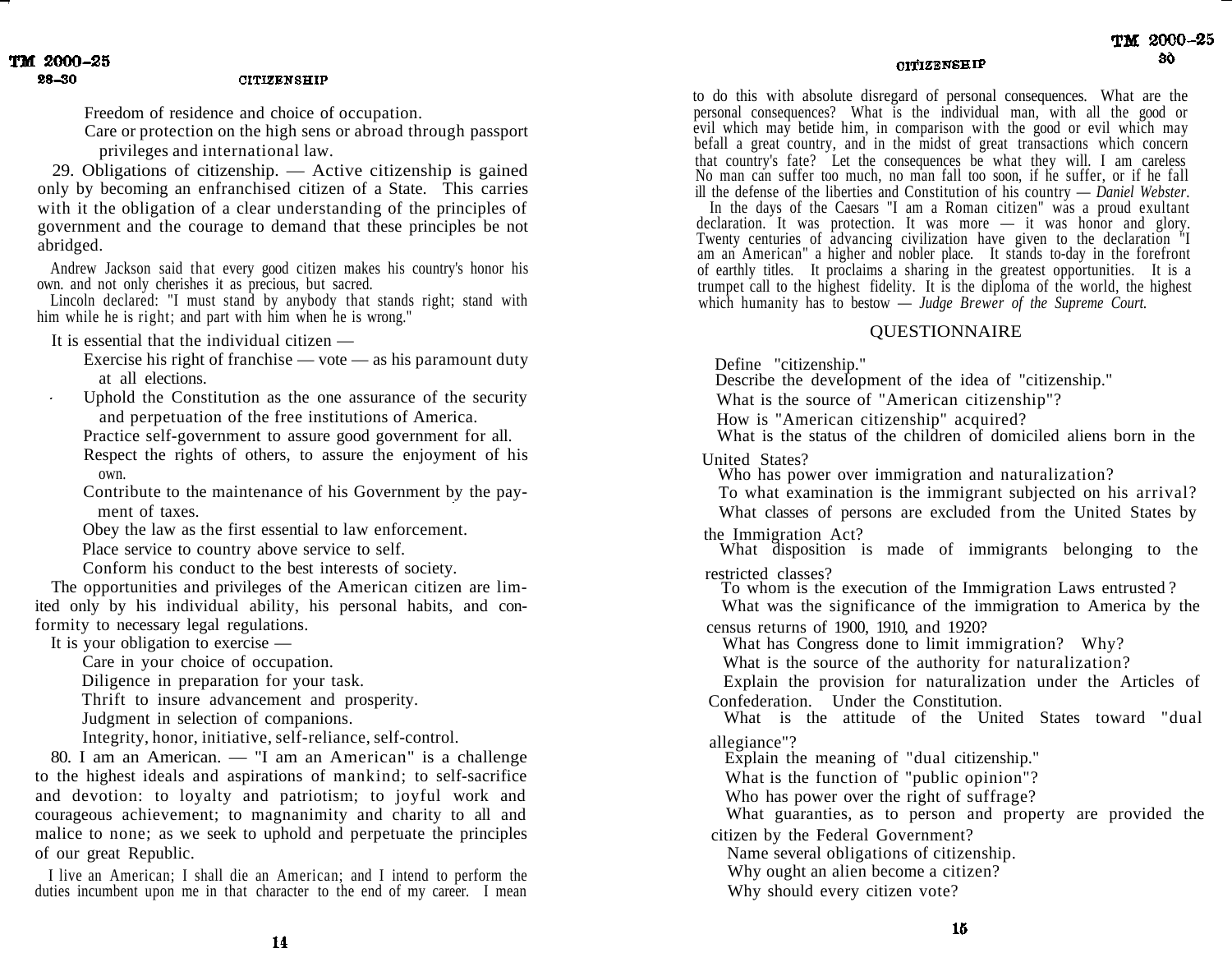# SECTION II

# LESSON 2. — INTERDEPENDENT RELATIONSHIPS

|                                                                                        | Paragraph |
|----------------------------------------------------------------------------------------|-----------|
|                                                                                        |           |
| Mutual relationships-                                                                  | 32        |
|                                                                                        | -33       |
|                                                                                        |           |
|                                                                                        | 34        |
| Articles of Confederation.                                                             |           |
| Constitution.                                                                          |           |
| Interstate commerce.                                                                   |           |
|                                                                                        | 35        |
| The State Department.                                                                  |           |
|                                                                                        | 36        |
| Law: Uniform acceptance and observance.                                                |           |
|                                                                                        | 37        |
| Accumulation of capital.                                                               |           |
|                                                                                        |           |
|                                                                                        |           |
|                                                                                        |           |
| Interdependence of capital, labor, and consumer ----------------------------------- 40 |           |
| The telephone                                                                          |           |
|                                                                                        |           |
| Business.                                                                              |           |
|                                                                                        | 42        |
| Unselfishness.                                                                         |           |
|                                                                                        | 43        |
|                                                                                        |           |
| Resultant duties.                                                                      |           |
| Class consciousness.                                                                   |           |
| Immigrant not all problem.                                                             |           |
|                                                                                        |           |

31. Development of civilization. — Civilization had its beginning in the establishment of the family, then in the grouping of families, tribes, states, and nations.

Through these various stages there was developed a crude order of society based primarily upon the will of an outstanding individual with power to enforce that will by control of physical forces and the means of livelihood. Thus was established the basis of society, imperfect in its form, inadequate in its results, yet containing the essential elements for refinement and progress, viz, social intercourse, protection, and advantages.

32. Mutual relationships. — In the beginning, lacking means of communication and transportation and confining efforts principally to the production of mere necessities of life, individuals and groups lived largely independently of each other.

With increasing wants, the result of enlightened intellect, with increasing facilities in transportation and communication, with development of ability for invention and improvement, independence gave way to interdependence to such a degree that to-day the welfare of every individual is woven into the fabric of modern society.

33. Community relationships. — If you destroy the dam builded by a colony of beavers, they set about its reconstruction, using the identical plan, method, and tools common to their species throughout all generations. Animal intelligence contains no quality that enables improvement beyond the inherited abilities or instincts of its kind. Herein lies the marked distinction between the highest type of animal and the lowest type of human intelligence.

Man possesses the ability to profit by the accomplishments of the past, to improve, and to develop. Upon this ability the development of past civilizations has depended. Upon this same ability the civilizations of the present and future are predicated. Out of this have grown community relationships established in ordered society upon the law of reason, supplanting the law of will, and ever increasing in its benefits to all, with the growing understanding of the rights and worth of the individual member of society.

*Coordinated action.* — Coordinated group action has strength in so far as its members work together for the attainment of a common purpose — the subordination of self for the good of all. Only by helping others can we help ourselves.

"He profits most who serves best."

In the development of her strength, wealth, and accomplishments America is founded upon the establishment of successive communities bound together individually and collectively, by interdependent relationships created and coordinated in home, school, church, and local self-government, as expressed in town meetings in which each individual member contributed his part to that greatest of all forces by which the character of the people of our Nation is sustained and developed — public opinion.

34. National relationships. — In the development of our colonies the need of protection for person and property, of cooperation in the development of resources, of exchange of products and labor in the creation of comforts and wealth, of consolidated action in resisting oppression and establishing rights, created a national relation-

17

16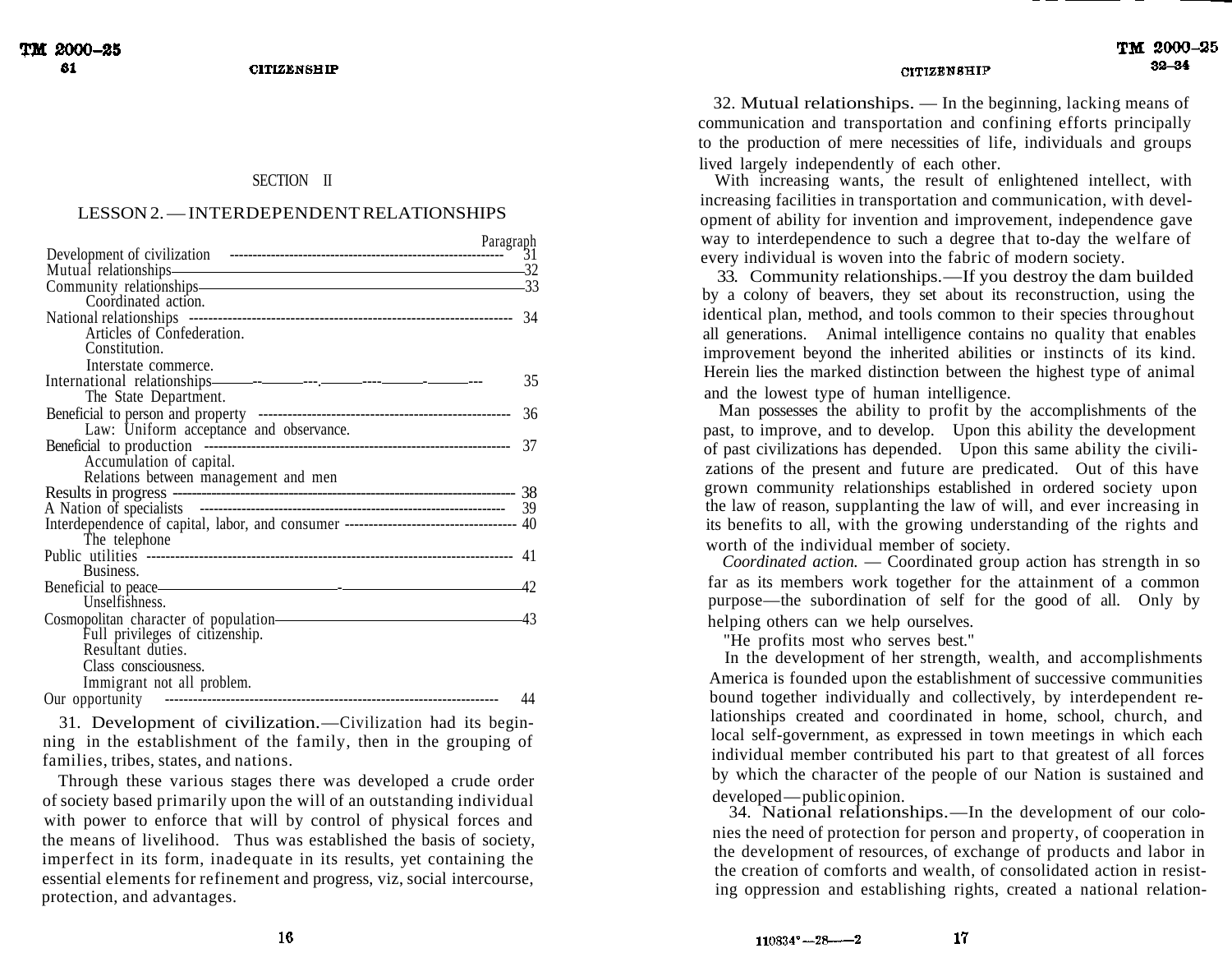ship binding communities and States in a federation designed for the welfare of all.

*Articles of Confederation.* — Under the Articles of Confederation, trade rivalries separated the new States from each other. There was an emphasis of State over National interests: One State lost its supply of cheap manufacturing material; industries suffered from want of coal, factories from lack of material, markets were limited; economic barriers were set up, no cooperation existed, exclusiveness prevailed.

*Constitution.* — Grown now to a union of 48 States, working in a spirit of harmony and cooperation, restricted yet greatly benefited by our Constitution and statutes, we have come to be in point of wealth, attainment, and influence one of the outstanding nations of the world.

Under our Constitution the departments of government are set up for the express purpose of coordination and cooperation for the general welfare of the Nation.

*Interstate commerce.* — Notwithstanding the sovereignty of each of the States composing our Union, great freedom is enjoyed as to residence, travel, trade, and property rights among their citizens which has developed an interstate commerce of tremendous volume and worth.

Commerce among the States embraces navigation, intercourse, communication, travel, the transit of persons, transmission of messages by telegraph. — *Justice Harlan.*

Railways, air transports, postal service, telephones, telegraph, radiograms, help to unite the Nation by an exchange of goods or information, so that each citizen may know and profit by what the others are doing.

The Interstate Commerce Commission contributes to the development of "a more perfect union," which is an active association for cooperative effort. This commission touches the various interests of all of the people. Its benefits of regulations are in the interest of public necessities. It provides for a quick settlement of labor disputes affecting interstate trade and transportation, the control of which is lodged in the Federal Government.

35. International relationships. — In the development of those international relations which are in accord with the principles of interdependence, each nation must assume a larger responsibility and take a more active part in world affairs.

Due to the remarkable progress of civilization, isolation is no longer possible. International problems developing from everchanging economic and political conditions demand consideration and application of the principles of interdependent relationships as the means of securing the general welfare of mankind.

I demand that the Nation do its duty and accept the responsibility that must go with greatness. — *Roosevelt.*

*The State Department.* — The State Department is the "friendly relations department" of our Government; by treaties and diplomatic negotiations beneficent relationships with foreign counties are secured and insured, establishing a spirit of accord and amity without which it would not be possible to carry on our part in world affairs to the good of all concerned.

36. Beneficial to person and property. — The efficacy of our Constitution lies in the fact that it contains a statement of fundamental purposes relating to human associations and plan for their accomplishment, susceptible of such interpretation as to make them applicable to changing conditions.

Among the purposes set forth in the Preamble to the Constitution are "domestic tranquillity" and "general welfare." The accomplishment of these purposes is based upon observance of the principles of interdependent relationships.

*Law: Uniform acceptance and observance.* — The security of persons and property is one of the inherent rights of mankind. It is guarded and guided by statutory laws, uniform in their restrictions and benefits, so that every citizen is fully protected in his rights.

Uniform laws are valuable in their benefits in proportion to uniform acceptance and observance. May a man have complete personal liberty? May a man do as he pleases? He may provided he is not a member of organized society. To attempt such action as a citizen constitutes him an outlaw in such ratio as his independence interferes with the rights of others and breaks down the structure of government. All crime is, ignorantly or wilfully, a violation of the principle of interdependent relationships.

Experience has revealed the necessity for united action to assure the greatest protection to the individual. Neither in person nor property will the individual find security without the assistance of his neighbor, community, State, and Nation. The higher the value we place upon human life and welfare, and the greater our accumulation of property, the more we must rely upon interdependent relationships based upon justice and inspired by mutual confidence and reciprocal endeavor.

37. Beneficial to production. — Industry is essentially the subjection of natural forces — the manipulation of natural material to the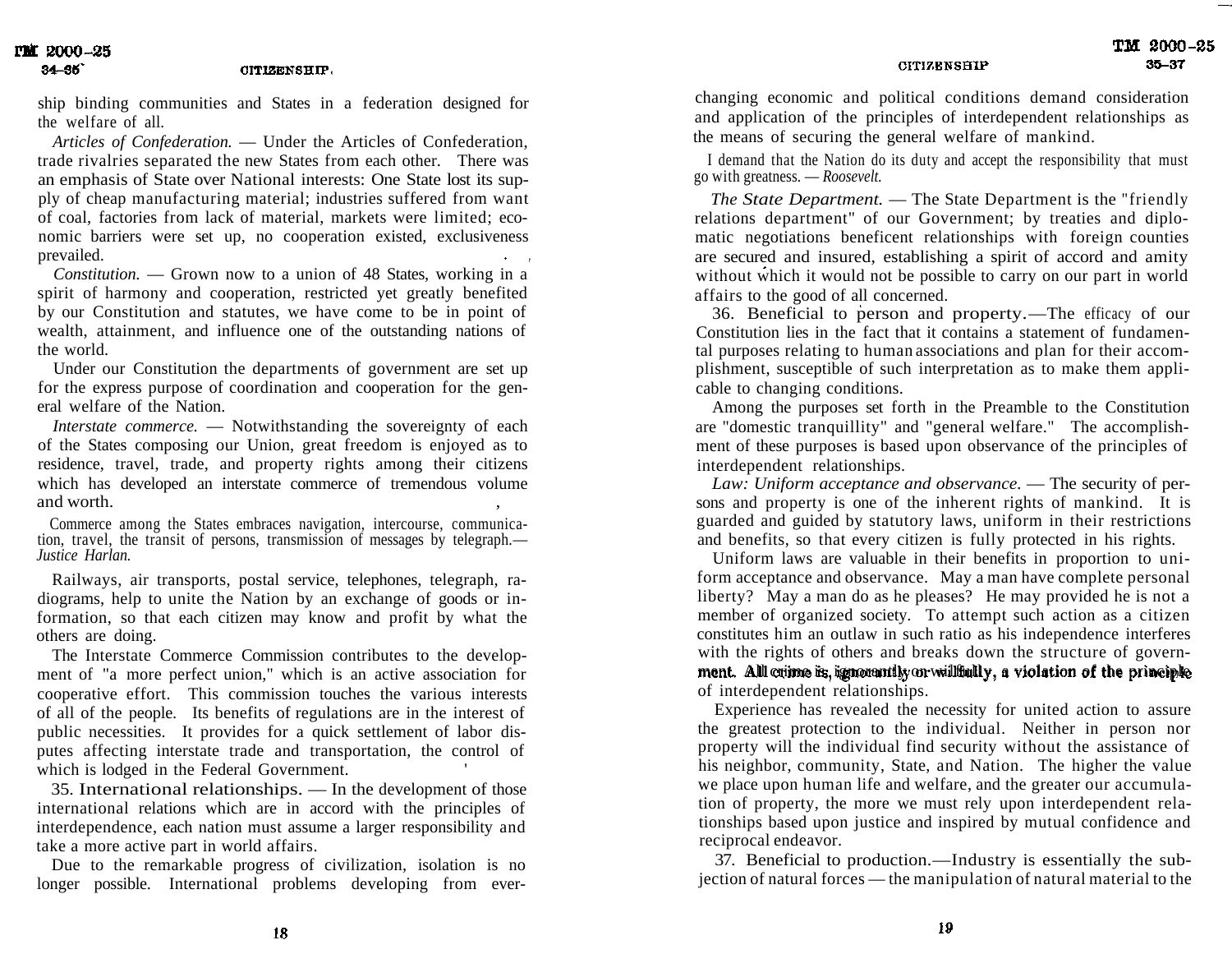## **CITIZENSHIP**

uses of mankind; it brings into action the worker, the engineer, the inventor, the organizer, the administrator, the combined energies of whom are liberated and set in motion by finance.

*Accumulation of capital.* — Thrift is the foundation stone of effective economic interdependence. The individual must practice frugality, engage in hard work, and acquire the habit of wise spending so living within his means as to enable a saving of a portion of the product of his labor.

In industry wealth is the product of saving; it is secured in part by the elimination of waste and the corresponding conservation of materials and labor practiced by both individuals and groups, and saving or the accumulation of capital is as much the duty of the employee as of the employer.

*Relations between management and men.* — To derive the greatest value from interdependent relationship between employer and employee there must be created a spirit of good will and cooperation in which there is a recognition of mutual worth and mutual responsibility.

The atmosphere surrounding the relationship between management and men must eliminate fear, apprehension, and uncertainty. Only by the establishment of mutual understanding, confidence, and respect can effective cooperation and teamwork be secured. That employee renders best service who has an intelligent understanding of the relation of his part to the whole.

88. Results in progress. — Bound together by the ties of common interest and mutual benefits, society has advanced from —

The crude hieroglyphic to the printed page.

The smoke signal of the Indian to the radio.

The tallow candle to the electric light.

The hollowed log canoe to the *Leviathan.*

The ox-drawn prairie schooner to the airplane.

89. A Nation of specialists. — We are a Nation of specialists because experience has taught us that greater benefits will accrue to one and all through each individual learning to do one thing well.

The physician looks after our health.

The teacher gives instruction.

The farmer grows the grain.

The lawyer attends to legal matters.

Others specialize in providing all the comforts and conveniences of home.

No one citizen builds his own house, manufactures the plumbing equipment, generates the electricity, constructs the heating plant, or

provides the fuel for its operation. He does not pave the street, put in his own waterworks, provide police and fire protection, establish his own school, church, hospital, or theater.

40. Interdependence of capital, labor, and consumer. — Individual necessities, comforts, and conveniences as now enjoyed are the product of accumulated capital and labor, represented in modern organization, transportation, great factories, distant farms, tropical plantations, the trappers of the frozen northlands, tho fishermen of the seas, and delivered daily to our homes by an army of tradesmen who administer, to our wants and are in turn dependent upon us for their livelihood.

*The telephone.* — No better illustration of interdependence can be found than in the story of that all-necessary convenience, the telephone) It is difficult to imagine the diversified labor, the problems of transportation, the world-wide accumulation of materials, and the tremendous outlay of capital required in the manufacture of this marvelous instrument which receives and transmits the human voice regardless of distance.

Men toiling in the mica mines of India, in the platinum fields of the Ural Mountains, in the forests and jungles of far-off Asia, Africa, and South America, in the great forests of the Northwest, in the iron, copper, and lead mines, and the great steel works of the United States, produce the materials that go into the making of your telephone and the exchange controls.

The following raw materials, gathered literally from the four corners of the world, are used: Platinum, gold, silver, copper, zinc, iron, steel, tin, lead, aluminum, nickel, brass, rubber, mica, silk, cotton, asphalt, shellac, paper, carbon.

With the assembling of raw materials, and their fabrication in great factories into the completed instrument, there is added the work of organization and administration required in obtaining capital, franchises, building lines and conduits, installation of switchboards, and training personnel. Your telephone call to all points of the compass is made possible by these materials and the labor of nearly1400,000 employees in the United States alone.

41, Public utilities. — Public utilities corporations build great hydroelectric plants in one State for distribution of power to many. Coal, copper, iron ore are mined and transported to places of greatest advantage to industry. Railroad, telegraph, and telephone companies invest billions of dollars in properties and conduct their affairs to the benefit and profit of the Nation. Great dams are constructed and the desert lands of many States made fruitful by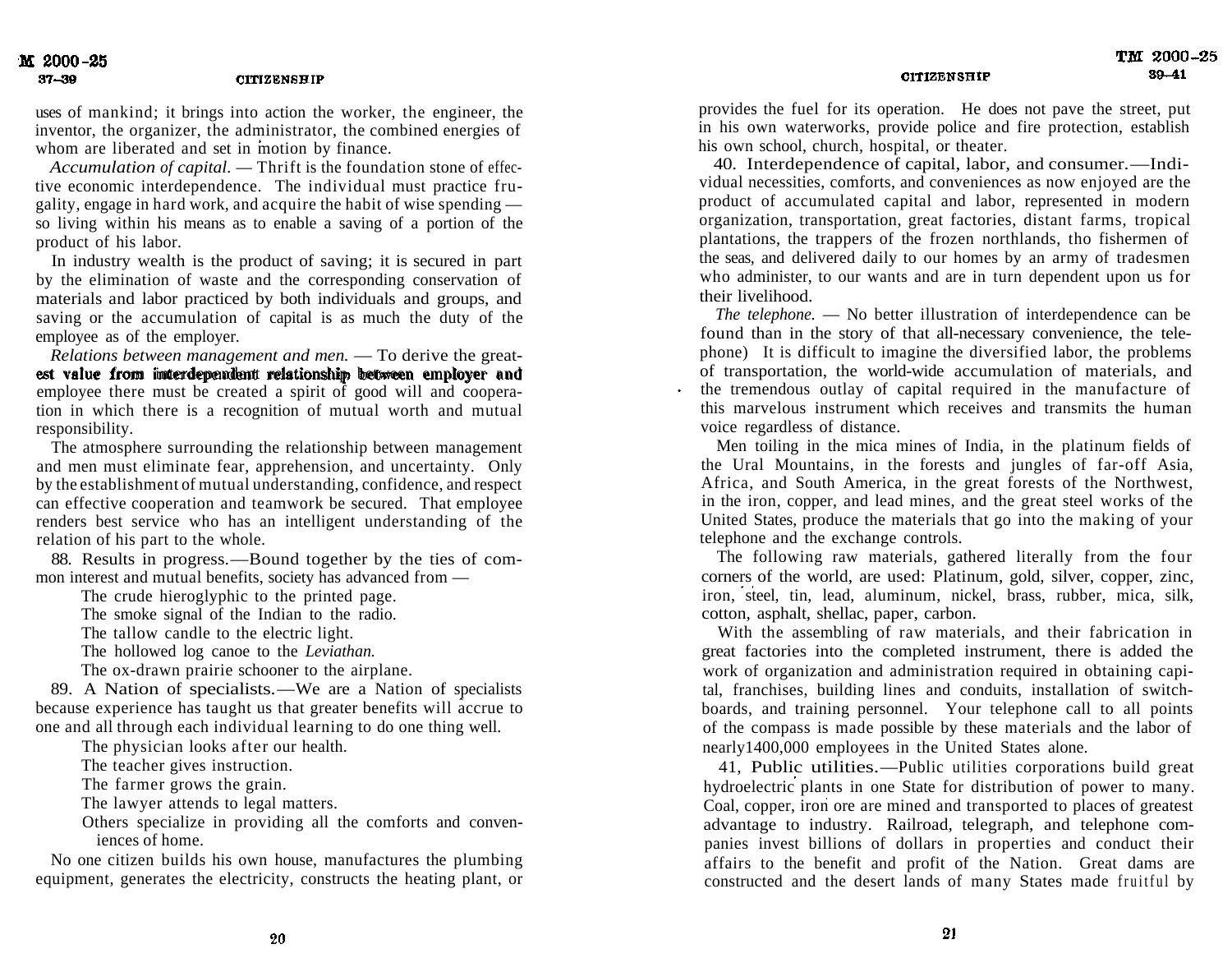the vast irrigation systems treated. Capital is consolidated and labor employed, farms enriched, cities builded, and our citizens bound together in one cooperative, prosperous, happy union by the magic power of interdependent relationships.

*Business.* — Business, to insure success, must keep in closest touch with the ever changing affairs of social, economic, and political conditions. Vast sums of money are spent on new products, improved equipment, research laboratories, inventions, in creating new appetites and new markets.

42. Beneficial to peace. — In America a degree of independence is developed out of which is born the idea in the minds of many that a citizen of the United States may be a law unto himself, retaining, however, the disposition to regulate the other fellow. If he does not like the law he seeks a way to evade it, at the same time shouting vociferously over the increase of crime and the lessened influence of our courts. He demands the highest wages obtainable and complains at the prices he must pay for the product of his fellow laborer. He insists upon his right to independence and liberty, yet is ever ready to restrict such action on the part of others. That citizen who has not developed the spirit of cooperation, understanding and tolerance is at war with his fellow man.

The unity of good men is a basis on which the security of our internal peace and the establishment of our Government may safely rest. It will always prove an adequate rampart against the vicious and disorderly. — *Washington.*

*Unselfishness.* — Every American citizen must guard against the spirit of selfishness, the inordinate desire for material gain, the temptation to live beyond his means, and the tendency to find the easiest way to obtain the most in satisfying his constantly increasing wants.

Honesty — individual and collective, national and international inspiring confidence wherein there is neither room for trickery nor unfair practices is the basis of the principle of interdependent relationships. Such honesty rests not so much upon legal rights as upon the Golden Rule.

43. Cosmopolitan character of population. — The United States in her philosophy of self-determination emphasizes the ideas and ideals of human rights and human associations. In the fulfillment of this policy she opened wide her gates to the peoples of the earth, inviting them to share with her the blessings of liberty.

Somewhat less than half the racial stock of America's 108,000,000 white inhabitants are of British blood. Of the 95,000,000 whites,

in 1920, 14,000,000 were born in foreign countries and 23,000,000 were of foreign or mixed parentage. There are 1,672.000 Germans, 1,600,000 Italians, 1,250,000 Russians, 500,000 Czechoslovakians, 465,- 000 Austrians, 370,000 Hungarians. There are 1,500,000 foreign born over 10 years of age unable to speak the English language. This foreign population supports over 1,000 newspapers published in 30 different languages.

There are no more untapped racial reserves.

*Full privileges of citizenship.* — The immigrant to America is particularly favored under the laws of the United States. Before the native-born youth can exercise the right of franchise he must live under the influence of our system of Government, acquire his education, and enlarge it through associations and experience for a period of 21 years from his birth to his majority. It is possible for the immigrant (18 years or over), subject to certain restrictions to issuance of first papers, with little education, without that knowledge of our Government, association and experience, obtained only through years of residence, to have granted to him the full privileges of citizenship five years after his arrival.

*Resultant duties.* — In return for the opportunities and privileges established through her own sacrifices and paid for with the enormous exactions of treasure and human life, she expects — and has the right to demand that those who accept her hospitality shall respect her principles — that those who elect to live in the security and comfort of her homes and institutions shall give due honor and award full allegiance to her Constitution and shall in no instance, either by choice or through ignorant acquiescence, seek to despoil the land in which were bred freedom, equality, and opportunity.

The cosmopolitan character of the population of America emphasizes the burden which rests upon every citizen to become fully informed in the underlying principles and ideals of our republican form of Government.

*Class consciousness.* — Class consciousness and class activity is the result largely of the intrusion of ideas of government entirely outside of the fixed principles set forth in our Constitution and should be no more tolerated in our country than we would expect our principles, if introduced by expatriated Americans, to be accepted by another nation.

*Immigrant not all problem.* — The immigrant is not all problem. He has been one of the outstanding assets in the development of America. Slowly, but surely, there is being assimilated and amalgamated in this country the bloods of practically all nations, in the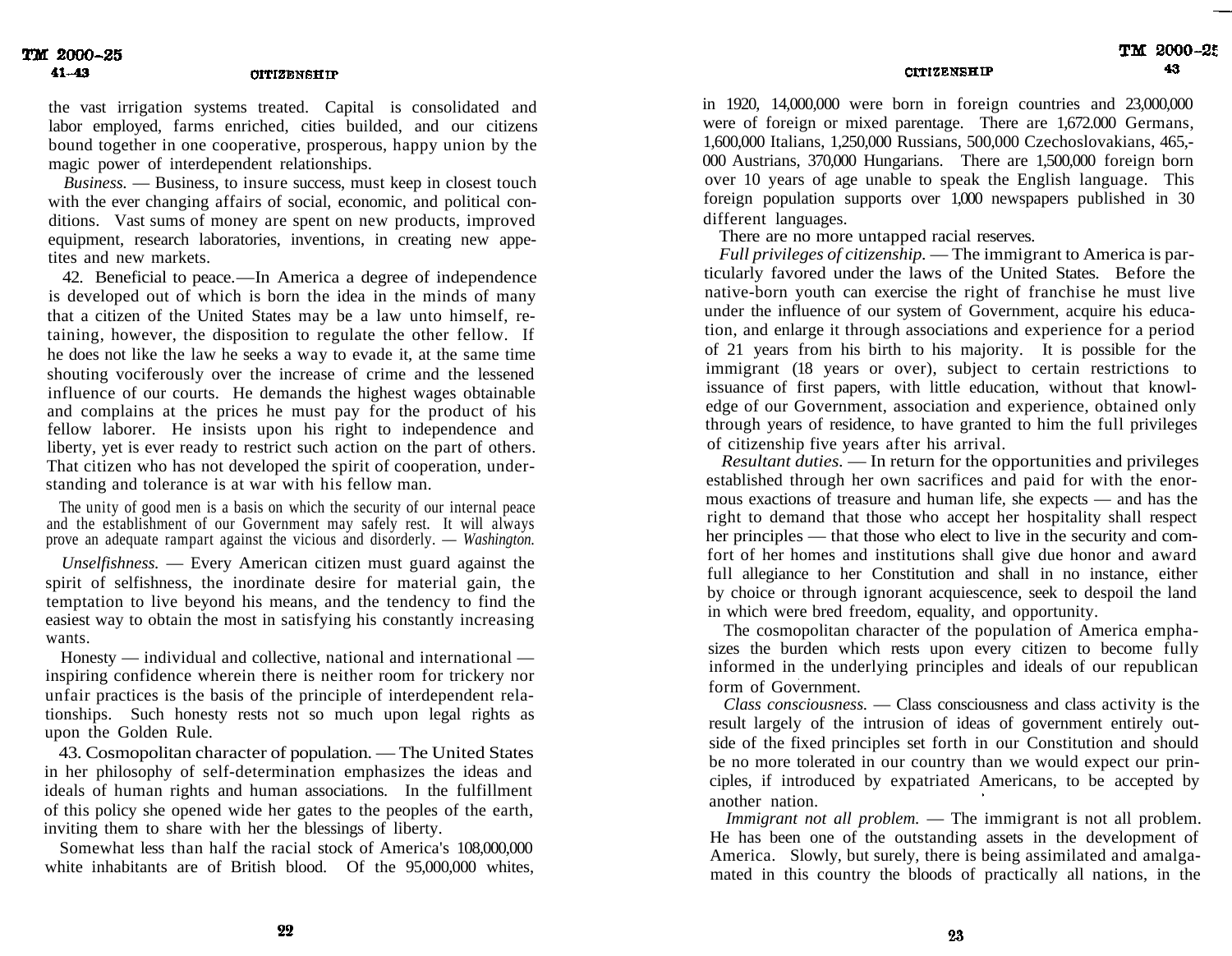## **CITIZENSHIP**

development of a racial stock of exceptional worth in 'its vigor, ability, and character.

44. Our opportunity. — One of our greatest problems is the education, assimilation, and amalgamation of these various and numerous foreign groups into an understanding, harmonious, loyal, and upstanding American citizenship.

To this and succeeding generations is given the opportunity to develop from our homogeneous character an outstanding race expressive of the highest principles, ideals, and traditions to which a God-loving, humanity-loving, liberty-loving people can aspire. To accomplish this great work there must be a composition of all differences which tend to create class consciousness and class hatreds. Tolerance, born of knowledge, understanding, respect, sympathy, and harmony, engendered by the spirit of a common cause and purpose, are essential in the interpretation of the principles of interdependent relationships.

# QUESTIONNAIRE

Why did independence give way to interdependence? In what did it result?

Upon what has the development of civilization always depended? What is the value of coordinate action ?

State some of the principal causes that led to the creation of national relationships.

How did trade rivalry under the Articles of Confederation separate the new States from each other?

In what way was this situation changed by the Constitution?

How does interstate commerce assure a more perfect union?

How did railways, postal service, telephones, telegraph, and radio help to unite the Nation ?

What is the attitude of the United States toward the problem of international relations?

What is the principal duty of the State Department?

In our complex civilization, may any individual live in complete independence?

Could any State maintain itself upon its own resources? Explain. How are "domestic tranquillity" and "general welfare" accomplished?

In what way does the individual find security in person and property ?

What relations between management and men are essential to successful production?

What are some of tho results in human progress that have been caused by the ties of common interest and mutual benefit?

What led the United States to become a nation of specialists?

Describe the interdependence of capital, labor, and consumer.

In what way does the telephone illustrate the principle of interdependence? Business? Public utilities?

What is the foundation of peace and prosperity?

What principal race stocks have contributed to American life?

 $\text{Haw}_1^2$  is the duty of America to our cosmopolitan population? Is patriotism wholly selfish ?

 $\mathbf{r}$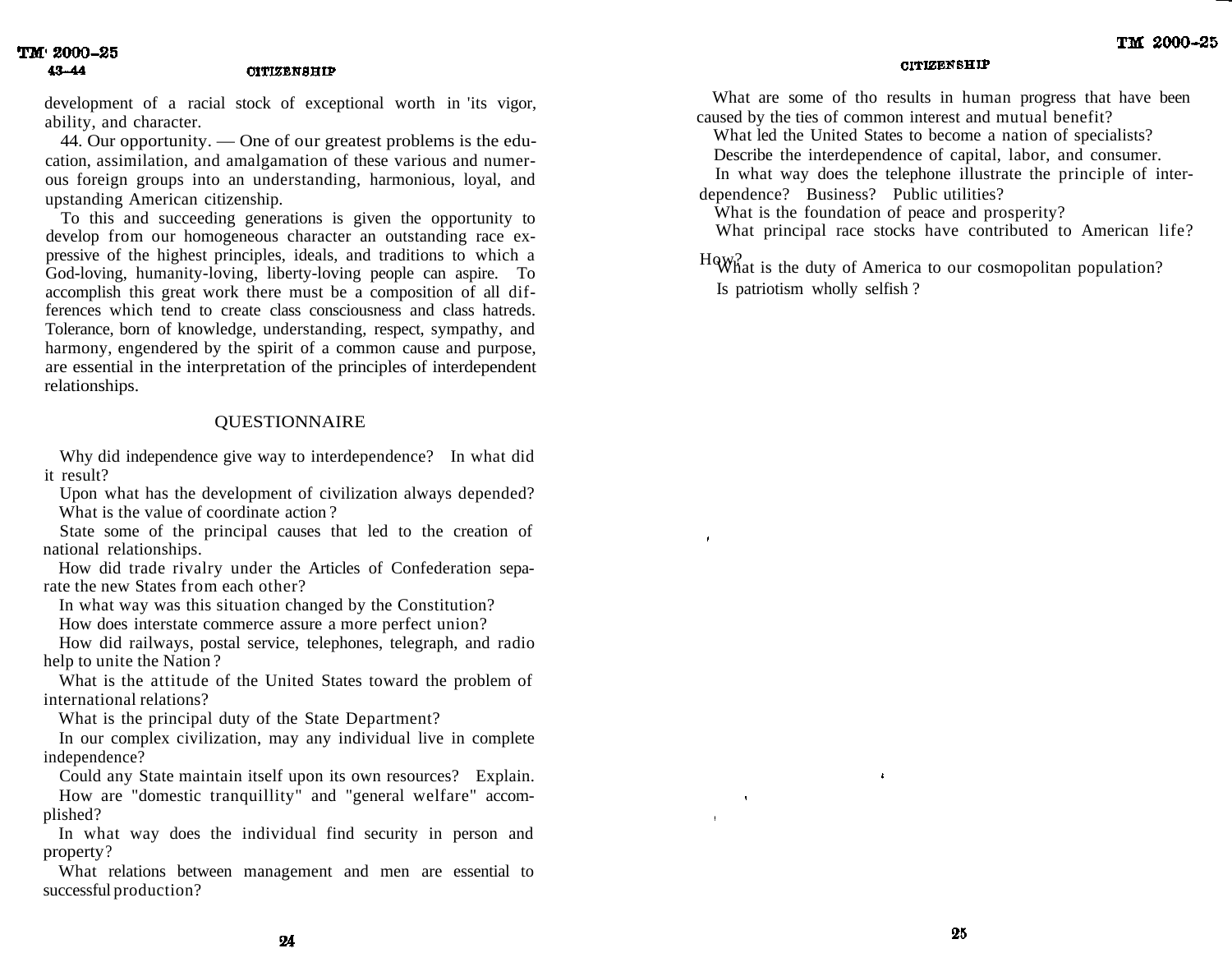## SECTION III

# LESSON 3. — CHARACTER, THE GREATEST ASSET OF AMERICA

|                                           | Paragraph<br>------- 45 |
|-------------------------------------------|-------------------------|
|                                           | 46                      |
| Character                                 | 47                      |
|                                           | 48                      |
| The ideals of the American colonists.     |                         |
|                                           |                         |
| Community life, church, and town meeting. |                         |
| The pioneer spirit.                       |                         |
| Tenacity of purpose.                      |                         |
|                                           |                         |
|                                           | 49                      |
| Moral worth.                              |                         |
| Deeds an expression of character.         |                         |
| Public spirit.                            |                         |
| No collective morality.                   |                         |
| Desire for education and religion.        |                         |
| Foundation of character.                  |                         |
| Daily performance necessary.              |                         |
| Physical character                        | 50                      |
| Great resources.                          |                         |
| Developed by pioneers.                    |                         |
| Visions become realities.                 |                         |
| Spirit of improvement and invention.      |                         |
| Success possible to every citizen.        |                         |
| Ethical character                         | 51                      |
| Confidence.                               |                         |
| High standards of commercial life.        |                         |
| Spirit of cooperation and compromise.     |                         |
| No class domination.                      |                         |
| Spirit of benevolence.                    |                         |
| Not materialistic.                        |                         |
| Political character                       | 52                      |
| Diplomacy.                                |                         |
|                                           |                         |

45. The greatest asset of America. — Diversity of opinion as to what is America's greatest asset creates a discussion which leads into every section and every activity of our country. Each individual is governed by the interest that lies closest to his heart.

The doctor declares: "The greatest asset of America is found in our medical schools, hospitals, and our great accomplishments in saving life and insuring the health of our people, for without health there could be no other great achievement."

**DITIZENSHIP** 

The teacher asserts: "Our common-school system, our colleges, universities, and our press constitute our greatest asset, for without education industry would stop and our Government disintegrate."

The captain of industry states: "Industry is our greatest asset. What would America be without New England, New York, Pittsburgh, Detroit, Chicago, and the thousands of other industrial centers giving employment to millions while they supply the needs of the world?"

Likewise the inventor, the chemist, the scientist, each makes the claim that the fruit of his labor is the greatest asset of America, for what great things in America would have been possible without the creative genius ?

The farmer insists that the doctor, the teacher, the industrialist, the scientist, and all the others would not get very far if he failed for a single season to provide the means for clothing and food — to him the greatest asset of America.

They all are right; there are elements of greatness in all the varied endeavors of bur country, the coordination of which has brought prosperity and wealth in such measure as to make us envied of all people.

46. Cooperation. — Forty-eight States, extended between the Atlantic and the Pacific, independent, self-governing Commonwealths, rich in resources, engaged in their own affairs; congested industrial areas of our great cities, pouring out their products to the enrichment of the Nation; millions of farmers providing food and clothing; teachers, preachers, merchants, laborers, lawyers, and clerks, contributing their part; all are working together in the spirit of cooperation.

47. Character. — What unites a people composed of all the racial stocks of the world? What composes our differences, harmonizes our relationships? What inspires confidence, insures credit, and promotes organization? What, in the last analysis, guarantees protection of person and property, gives assurance of peace and prosperity, and inspires America to greater adventures and larger achievements?

The answer is not to be found in the sum of all her natural resources, factories, farms, homes, schools, hospitals, and churches. These are created by man and by man can be destroyed.

The security of our property, the continuation of our institutions, the increase of our possessions and the perpetuity of the principles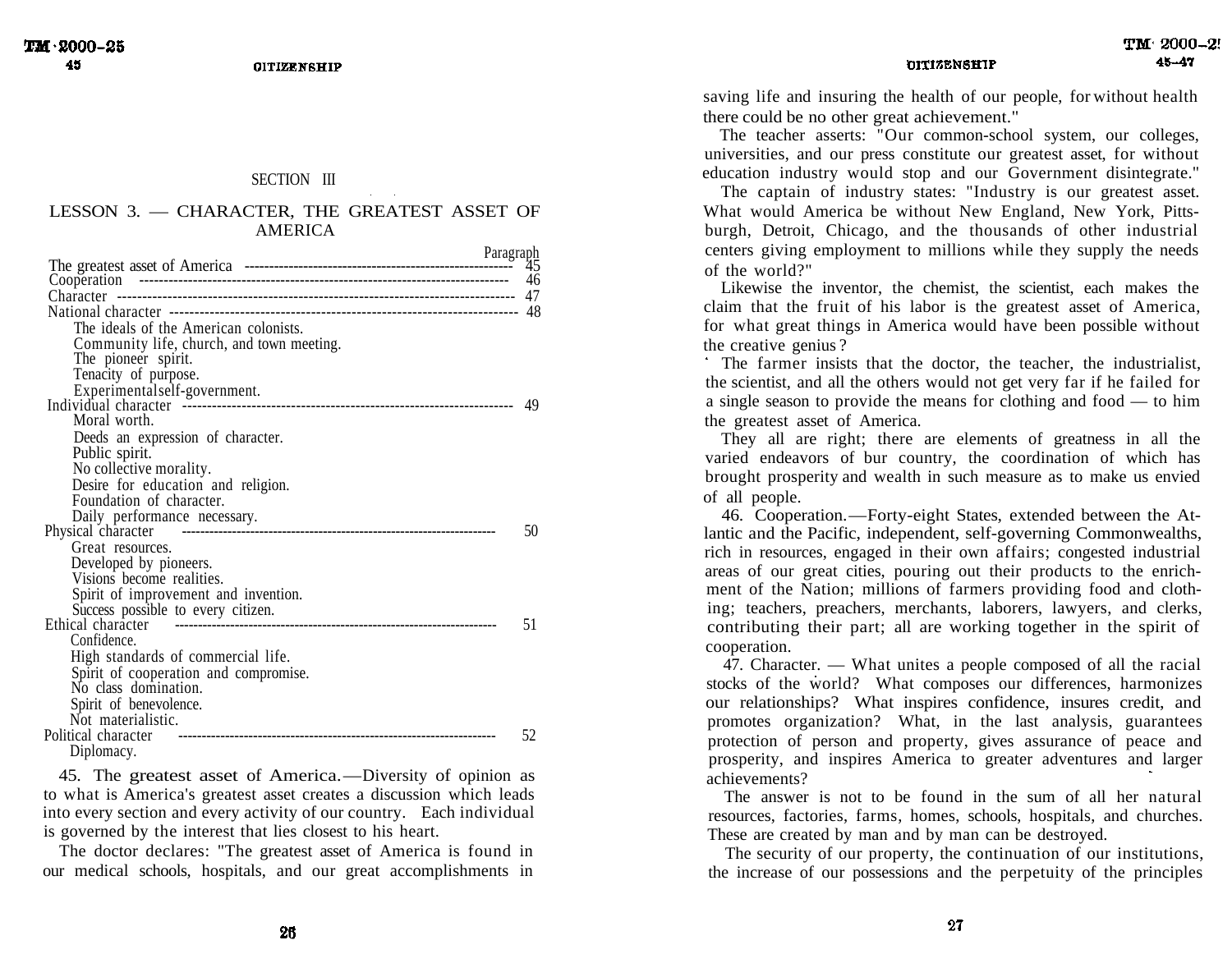of individual rights, justice, and freedom, the observance of which has made America, lie in character — the greatest asset of America.

48. National character. — *The ideals of the American colonists.* — The national character of America is grounded in the Puritan stock of the early colonies. From these original settlers, numbering in 1640 a total of 26,000, there has descended to the present time nearly one-fourth of our total population. Up to 50 years ago their descendants and immigrants from the same racial stock composed over 80 per cent of our population.

The outstanding traits of their stalwart characters were defined in the commonplace affairs of their daily lives. They made no play for heroics, were not primarily seekers of fame nor fortune. Lovers of liberty, they boldly fought to maintain their rights: Their dominant trait was the worship of God, a God to be feared, yet a God of justice. A God who punished, yet a God who loved. Bigoted and narrow to the verge of superstition, intolerant of all faiths save their own, they builded a character which to following generations will ever prove their richest heritage.

A stern will born and bred of necessity, hard as the "stern and rock-bound coast" near which they lived, deep and cold as the seas that beat upon their rugged shores, they knew no compromise with duty — it must be done. No easy way was sought nor excuse accepted for duty unperformed.

*Community life, church, and town meeting.* — They established schools, churches, and town meetings, always dominated and often ruled with the iron rod of church authority. In time, bigoted religious intolerance gave way to religious liberty, yet not with the slightest change in the high standards of moral and spiritual rectitude required of every member of the community.

Possessing pride of race, proud of their ancestry, they inspired in the hearts of their children a reverence and respect for family and race which left no room for lax conduct or easy habits. Severely disciplined within their homes, carefully supervised in their education, the children were taught the obligation of participation in community affairs and were obliged to submit to the severe restrictions imposed by their elders through the laws enacted by the local town meeting.

The restrictions of these laws and the severity of punishment imposed for the slightest infraction are cause for astonishment in these days of easy morals and lax law observance, yet their value as conducive to upright living, strict morals, and honest endeavor is strikingly evidenced by the pronounced influence of the New England

community, the church and town meeting, in molding the national character of America.

The New England town was founded for and grouped about the church, which was the clubhouse of the time. But the glory of the New England town was its town meeting, a combination of neighborhood, society, caucus, legislature, and council meeting. This was the most successful political institution of the time, served as a private school in debate, and a nursery of American statesmen. — *National Ideals Historically Traced* — *A. B. Hart.*

*The pioneer spirit.* — In defining the character of America we find one trait so strong and pronounced as to manifest itself in every period and department of our national development — the "pioneer spirit."

Mixed motives inspired immigration to America. Regardless of why they came, the spirit of the pioneer seemed quickly to possess them with its urgent demand to go forth and conquer the wilderness.

In that spirit the New England pioneers, and those from the Middle Colonies and the South, peopled in succession the States beyond the Alleghenies and the Cumberlands, advancing by successive steps until they reached the boundaries of the continent.

The pioneer from New England and his cousins, the Scotch-Irish in Virginia and North Carolina, loved a struggle. To them the wilderness held no terror too great nor hardship too severe to hold them back. Life was a joyful adventure and the dangers were enticing. Life held the stern duty of making provision for family and posterity. Life was work, and the great forests were there to be cleared. Life was full of promise; there were the vast free lands theirs for the taking. Life was the gift of God and. never forgetting, they set the stamp of their God-fearing character upon each succeeding community, in school, church, and local government.

People from New England, the Middle Colonies, and the South, flowed together to form neighboring or joint communities, and thus varied the Colonial farmer typo. This mixed population produced interesting combinations of local government; Michigan, settled largely by New England people, set up the town meeting ; in Illinois, first reached by southerners, the county system was established in 1818, and later an option was allowed between town and county. — *National Ideals Historically Traced* — *A. B. Hart.*

*Tenacity of purpose.* — The very compelling forces of hardship, privation, danger, and isolation bred a spirit of unrestrained freedom which has had a pronounced influence in forming our national character. Compelled to rely upon individual effort in providing and protecting his means of livelihood, the early American quickly acquired the knowledge of individual rights and the determination to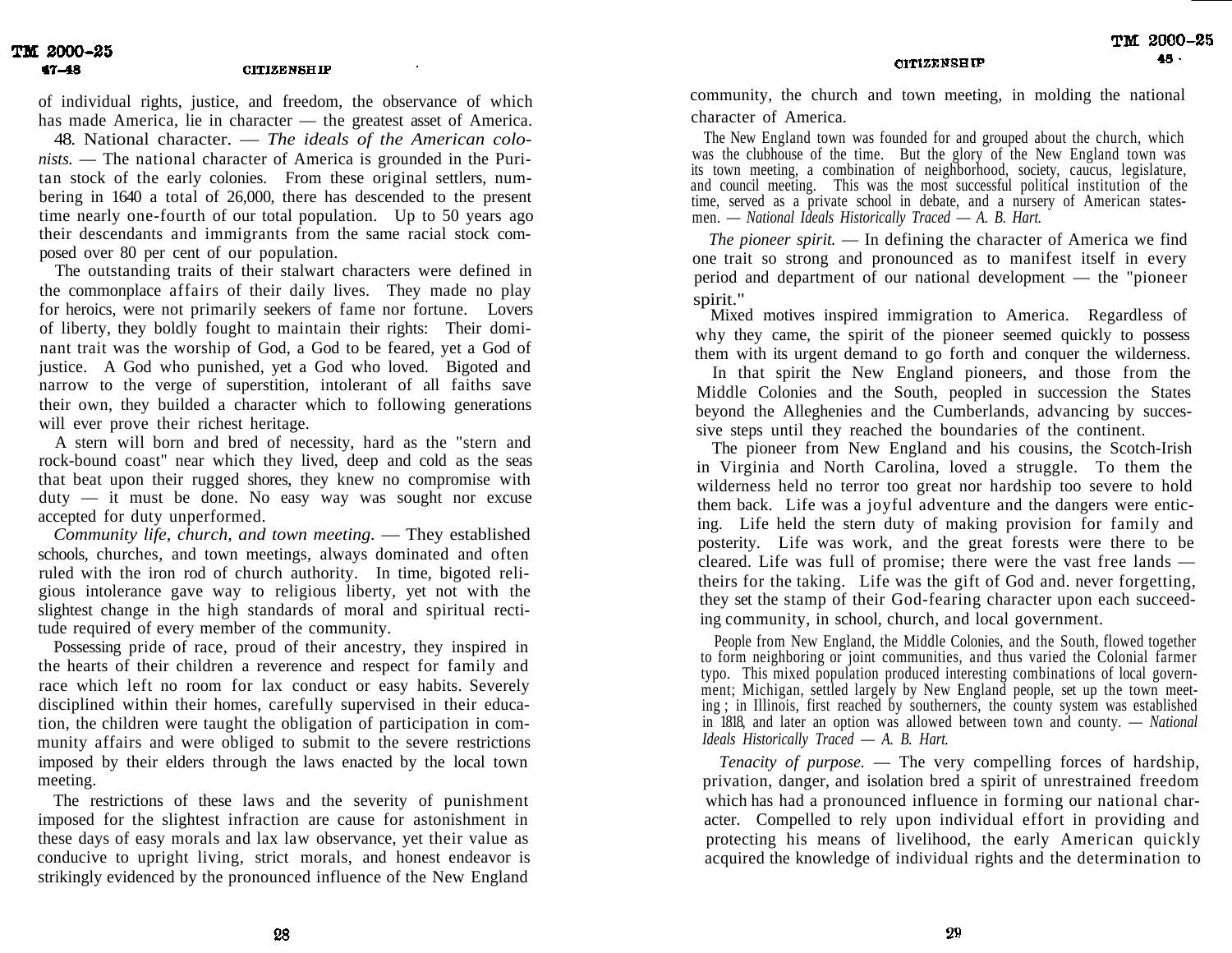maintain them. What was his, won by honest toil or by right of discovery, he was ever ready to defend against all odds.

Their tenacity in what they undertook has never been surpassed by any people, not even the Romans.

I remember that half the Plymouth colonists died the first winter, and that in the spring, when the long waiting *Mayflower* sailed again homeward, not one of the fainting survivors went with her — and I glory in that unflinching fortitude, \* \* \* our stiffest muscle is limp and loose beside the unyielding grapple of their tough wills — *Doctor Storrs.*

This tenacity went far in possessing and saving to America the whole region west of the Mississippi River. The future welfare of the Nation, the preservation of representative government, and the principles for which it stands lie largely to-day within the hands of the citizens of the West, for into that section has traveled the center of our population, and there is to be found over one-half of the descendants of our Colonial forefathers.

*Experimental self-government.* — Our national character is emphasized in our ability to govern ourselves. Such ability did not develop over night; neither can it be acquired for the asking. No other nation has attained self-government in equal measure with the United States. The Colonies struggled 150 years before they had established a sufficient foundation to take the step that led to the "Great Experiment."

Our present form of government would never have been possible without this long period of preparation, involving study, experience, mistakes, and a growing measure of success, exemplified in the wise legislation inaugurated by several of the colonies, and in the increasing spirit of independence prior to the War of the Revolution. Success was made possible due to the collective fitness of the colonials for the task of self-government.

The colonial was "a good farmer, an excellent schoolmaster, a very respectable preacher, a capital lawyer, a sagacious physician, an able editor, a thriving merchant, a shrewd peddler, and a most industrious tradesman," able to comprehend the full measure of human associations. Hence, with these qualifications, when independence was Avon, a committee of chosen representatives called to the arduous task of revising the Articles of Confederation, found within themselves a collective knowledge which enabled them to produce that document, the Constitution of the United States, which, Mr. Gladstone said, "is the greatest piece of work ever struck off in a given time by the brain and purpose of man."

49. Individual character. — *Moral worth.* — In the discussion of moral worths, it is primarily true that we weigh and evaluate the

actions of the individual. However, individual acts do not form a haphazard aggregate of unrelated deeds', for back of the act are dominant principles that assure a certain continuity in human action. With knowledge of the temperament and trend of mind of a given man, his action under given circumstances may be fairly predicted, due to the fact that behind the shifting play of emotions found in the mental life of everyone there is a background of permanent emotional associations and processes which change slowly, if at all. This stable background of the moral life is character.

*Deeds an expression of character.* — Upon groat impulse one may commit an act foreign to his nature. However, in the long run of life, his deeds are an expression of his character. We base our estimate of character upon known performance; we catalogue the individual as good, bad, reliable, unstable, trustworthy, worthless. His worth to society is assessed. We judge what measure of reliance can be placed in him; how far he may be trusted; wherein lies his weakness, and wherein his greatest strength.

*Public spirit.* — The secret of the remarkable progress of America in the first 100 years of constitutional government lies in the fact that her public-spirited men were striving to put the best into government, not to take the most out of it.

*No collective morality.* — In the very nature of our Government, the responsibility for its social, economic, and political standards rests absolutely upon the character of its individual citizens. There can be no collective morality, integrity, honor, that is not the sum of the principles of the individuals of the community, State, or Nation. If the majority are mercenary, the character of the Nation will be ruthless. If the growing tendency to irreligious thought persists, the Nation will become irresponsible.

*Desire for education and religion.* — Desire is, perhaps, the greatest force in the determination of individual character. It overrules the handicaps of environment, poverty, and physical defects. It asks no favor of race, creed, or color. It has no determinate end. Its power is to ennoble or debase — "As a man thinketh in his heart, so is he."

The desire of our forefathers for education and religion, intensified with each succeeding generation by the ever-increasing facilities for intellectual development, has fixed the American character upon a high plane of moral worth and honorable attainment.

Knowledge is being extended with a rapidity and scope never before known in human history. By the magic of the facilities of modern communication, its voice is carried to the uttermost coiners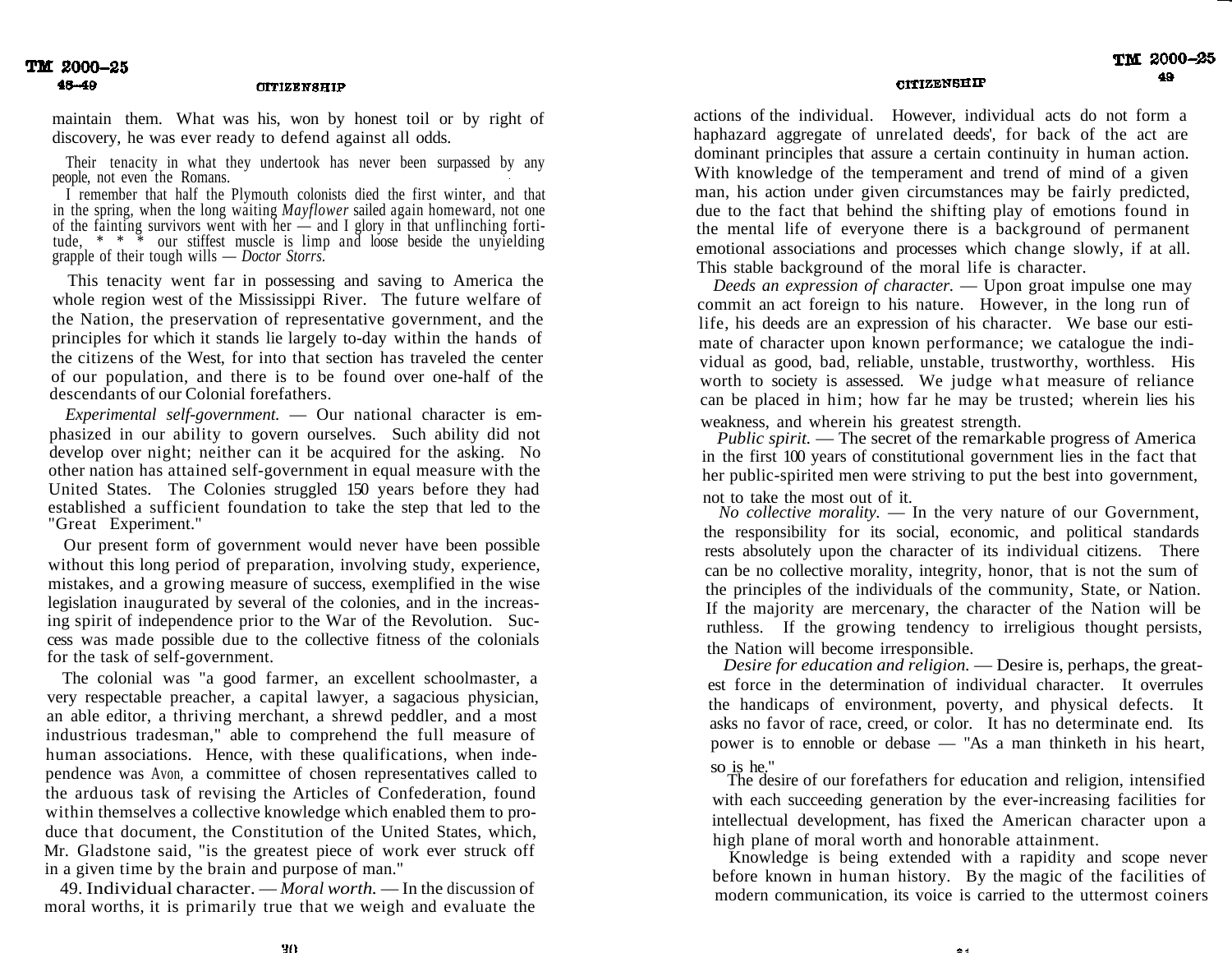#### **CITIZENSHIP**

of the earth, challenging the present generation to newer and greater fields of adventure and achievement. The right to education is our heritage, established by our forefathers, guaranteed by the law of the land, enriched by our free institutions.

Notwithstanding this privilege illiterates form a large proportion of our electorate. The National Education Association tells us that 4,300,000 illiterate citizens were qualified to vote in the last presidential election. Over 4,000.000 ignorant voters, unable to read any discussion of issues or candidates!

The last census disclosed that 1,400,000 children between the ages of 7 and 13 years were not in school during the period from September 1, 1919, to January 1, 1920.

Because of universal suffrage, the modern complexity of our national life, and the acknowledged principles of the right of private judgment — an open-mindedness receptive of the revelation of truth, a "thoughtful" citizenry is necessary.

On the diffusion of education among the people rests the preservation and perpetuity of our free institutions. — *Daniel Webster.*

*Foundation of character.* — The character of the individual and the Nation is founded upon religion and education — which, united with that force we call "will," give to every individual the means for high attainment.

Submitting yourself to these impelling influences, resourcefulness and unconquerable energy take command. By their power you win self-mastery. The joy of work becomes a reality. Labor is dignified by the pride of accomplishment. Obstacles and handicaps are but a challenge to greater effort. Discipline becomes self-imposed.

Religion laid the foundations of our American Government. It neither seeks nor claims any justification for its existence save righteousness. It had its beginning. it found its inspiration, in the religions beliefs of the men who settled our country, made it an independent Nation, and maintained its institutions and laws. If it is to endure it will be through the support of men of like mind and like character. — *President Coolidge. ,*

*Daily performance necessary.* — Expressed in terms of unselfish devotion to ideals, our attitude to others, our sense of responsibility, our willingness to give full service, loyal cooperation, our faithfulness to each other, and our reverence for religion, embodied in the daily performance of every task, "character" is the greatest asset of America.

50. Physical character. — *Great* resources. — Napoleon asked Talleyrand, "What is America?" To which reply was made, "It

is a body without bones." An American adds: " The bones have been developed, and they are bones of steel."

Possessed of a raw continent, millions of square miles in area, composed of boundless prairies, vast forests, mighty rivers, great plains, and rugged mountains, containing fertile soil, rich natural resources in minerals, timber, and water power, the American, lacking tools, supplies, and capital, was forced by the very nature of his task and environment to a life of hard labor, long hours of toil, frugal living, and self-dependence with attending hardships and dangers. Out of these combined conditions was developed a type of hardy pioneer unequaled in the history of mankind.

*Developed by pioneers.* — In her commercial life America has stepped boldly forth to the great task set before her. Slowly at first, groping her way along great rivers and through deep forests, she began the work of conquering the wilderness, which won as the fruit of her enterprise, first, the full possession of this great domain, and then, for her 300 years of toil, the greatest treasure house among the nations of the earth.

*Visions become realities.* — Forced to work by the very necessity of finding the means of existence, accepting danger and hardship, privation and suffering as a part of the task, America gave herself to creating material wealth.

Gaining strength and wisdom with succeeding years, America has builded achievement upon achievement. No enterprise has been too great for her aggressive spirit. Her dreams and visions have become realities by the force of her will and the magic of her creative ability.

*Spirit of improvement and invention.* — Ever willing to adopt new ideas, to develop and improve, to tear down and rebuild, to scrap the machine of yesterday for the improved equipment of to-day, opportunity was never neglected to find a better way to do a larger business.

*Success possible to every citizen.* — Driven first by necessity, the joy of accomplishment became the spur to greater achievements. The way to comfort, to competency, to wealth was open and free to every citizen, limited alone by individual ability, courage, and determination. Out of great opportunity, with freedom to all, there has been bred a race of men and women of sterling character and outstanding independence.

51. Ethical character. — *Confidence.* — American business is based upon the character of its people. J. Pierpont Morgan used to say he banked more on a man's character than on his money. Char-

33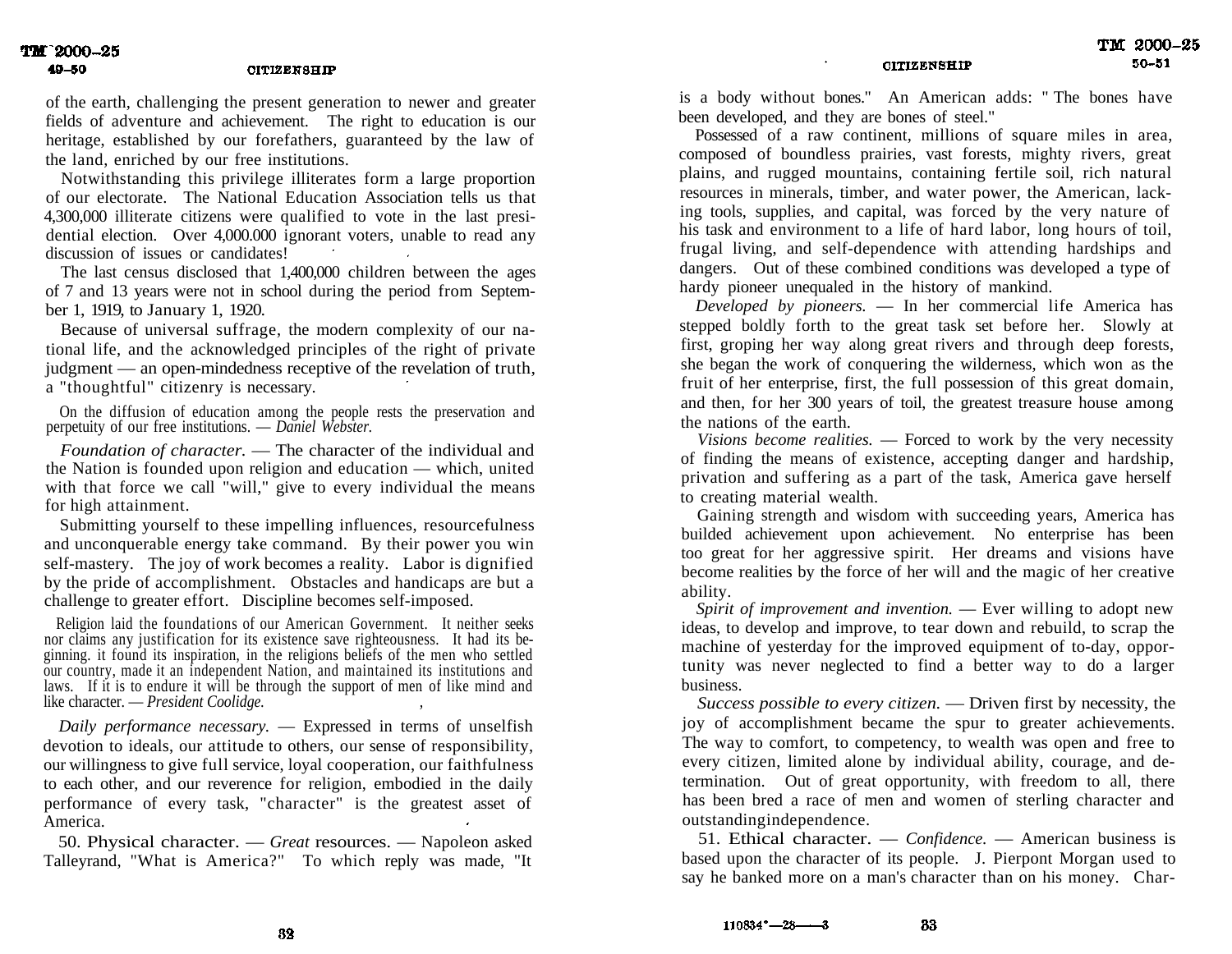### **CITIZENSHIP**

acter is the basis of confidence. Confidence is the basis of credit. Credit, above any other element, is the source of stability in commercial life. Our building industry, amounting to hundreds of millions annually, is dependent upon borrowed capital from the time of the first drafted plan to completion of each structure. The vast commercial enterprises of the United States are made possible by our system of credit based upon confidence in the integrity of the people.

The ethical character of our commercial relations is based upon respect for and confidence in the nobler things of life and the unfailing observance of business ethics.

*High standards of commercial life.* — America is a nation of corporations. Every enterprise of any consequence is incorporated. Founders or owners of a given business invite employee and public to share the risk and the profit. The workingman as a shareholder is rapidly becoming a capitalist; in number they have increased to several million and their investments are assuming astonishing proportions. By this means, adjustments of differences between capital and labor are becoming easier as differences arise. The employer in recognizing the employee as a fellow man and not as a commodity opens the door to mutual understanding and square dealing.

As a stockholder, the employee feels the interest and responsibility of a partner. Greater attention is paid to the work, quality is improved, waste eliminated, and profits increased to the mutual advantage of all. The fact that labor is being less exploited and more fairly treated with each succeeding year is not only indicative of economic evolution but also a marked evidence of the high character common to our commercial life.

*Spirit of cooperation and compromise.* — One of the most encouraging signs of continued prosperity in America is the constantly growing tendency toward compromise and cooperation in the affairs of capital and labor, based upon mutual confidence. Such differences as are bound to arise are, as a rule, disposed of to the general good of all.

*No class domination.* — No class is permitted to dominate in America. Public opinion, which is always representative of public character, will not permit the assumption of power. Whether it be capital, labor, farmer, group, or section, public character in its dominant sense of fair dealing defeats the effort to acquire unfair advantage.

*Spirit of benevolence.* — Nothing is more characteristic of modern American life than the pouring out of private wealth for public service. Nowhere are so many philanthropic agencies at work.

There is that in American democracy which creates the spirit of public service through gifts to the public.

In respect to aid and contributions in world disasters America is one of the first in the field of distress and one of the last to leave.

*Not materialistic.* — The Old World, looking upon the intense activity of this New World, seeing us ever engrossed in material affairs, with little time for leisure, even making hard work of our play in our overanxiety to win at any game, whether it be work or play, has scoffed at our lack of art, literature, and culture and called us a nation of dollar chasers.

Our justification for our so-called gross materiality lies in the fact that we were a new nation — new in a wilderness to be conquered; new in a land without homes, towns, or cities, without schools or churches, without transportation or communication. Under these circumstances there was neither occasion nor opportunity to write music, paint pictures, or sculpture in marble. Our music was in the sweet, sonorous song of the mighty forests and the rushing streams; our pictures were painted daily in the mists of the morning and the waving fields of grain. Our monuments and memorials were carved from virgin forests, builded in great cities, in rambling farmhouses set in emerald fields. We were kept too busy providing the necessities of life to find time for the finer accomplishments.

Now, lasting monuments depicting the strength, the majesty, and the beauty of our country are being erected; our large and well-kept parks are ornamented with beautiful sculptures; our colleges, universities, and institutions of music and art are comparable with those of any other part of the world; our public galleries and museums possess priceless works of art.

52. Political character. — *Diplomacy.* — America is slowly ret surely winning the confidence of the nations of the world. The desire to arbitrate rather than resort to armaments has distinguished America in her international policy, desiring to adjust all differences within the principles of justice and equity. Her commercial treaties are written in terms of square dealing. Backed by the guaranty of the American character, her obligations and her dollars are eagerly accepted wherever they may be offered.

# **OUESTIONNAIRE**

What is the result of the coordination of the "varied endeavors" of our country?

In what manner has the spirit of cooperation influenced the development of America ?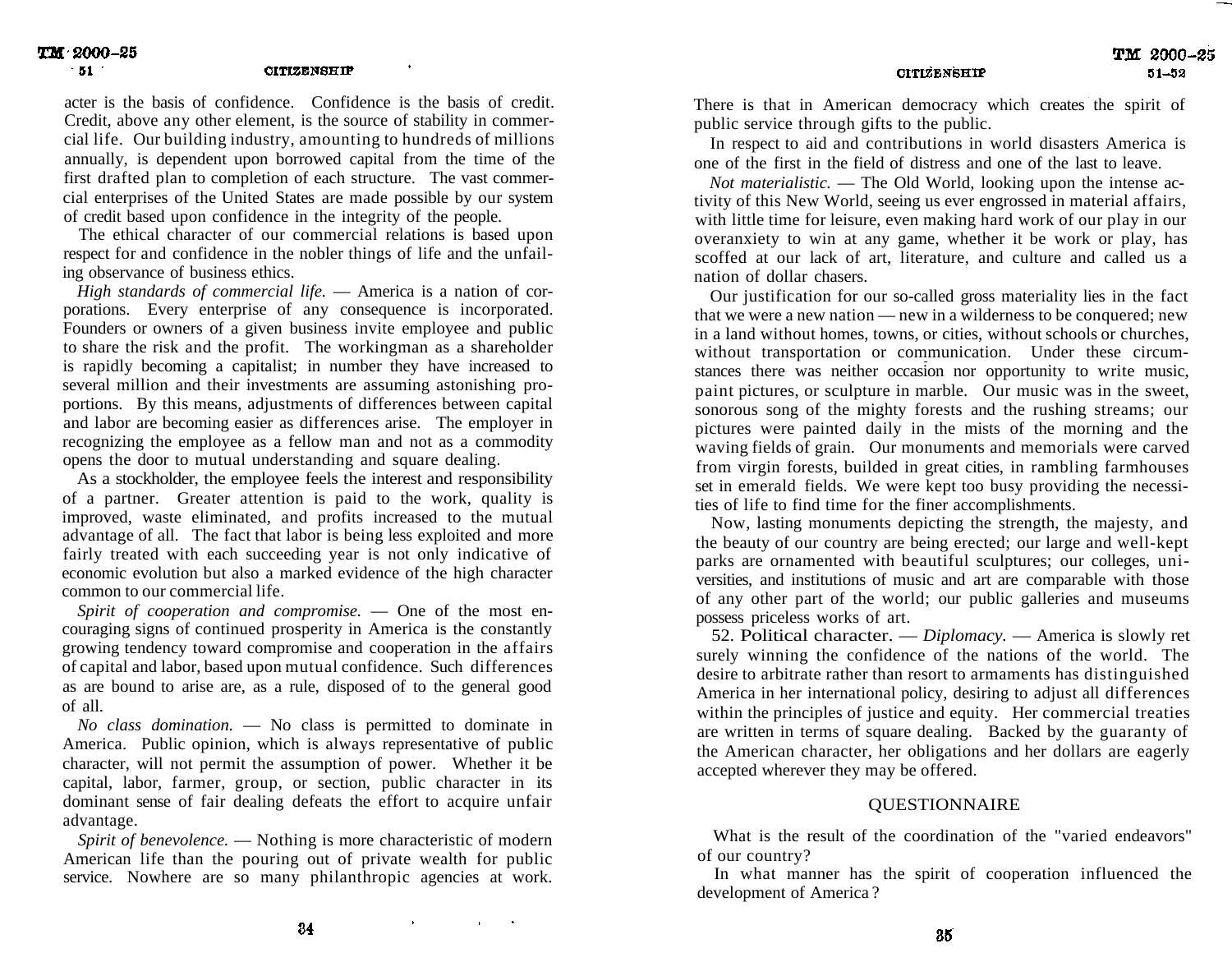| <b>TM</b> 2000–25 |  |
|-------------------|--|
|-------------------|--|

Upon what does the perpetuity of our fundamental principles depend?

What are the main elements in the Puritan character?

What place in our early colonial life was occupied by the "town meeting"? What was its later influence?

State the chief characteristics of the pioneer.

Upon what is our estimate of character based ?

What was the secret of our remarkable progress in the first 100 years of the constitutional Government ?

What depends upon the character of our individual citizens?

Name several factors upon which our national character is based. Why is religion an essential characteristic of the American people? Are all American citizens educated? Explain.

How does public education affect American political institutions? Why, under our form of government, is a "thoughtful" citizenry necessary ?

In what manner is the gospel of hard work related to the American character ?

Upon what is the ethical character of our commercial relations based?

To what is the success of our vast commercial enterprises due? Why is the spirit of benevolence characteristic of America?

Is America materialistic ? Explain.

In what is the political character of America expressed?

# SECTION IV

## LESSON 4. — GREAT AMERICANS AND THEIR ACHIEVEMENTS Paragraph

| raragrapn                                                |    |
|----------------------------------------------------------|----|
|                                                          | 53 |
| Fields of achievement-                                   | 54 |
| George Washington                                        | 55 |
| Military leadership.                                     |    |
| Political leadership.                                    |    |
| Farewell address.                                        |    |
| The Nation's gratitude.                                  |    |
| Benjamin Franklin<br>Printer, publisher, philanthropist. | 66 |
| Scientist.                                               |    |
| Political philosopher.                                   |    |
|                                                          |    |
| Diplomat.<br>Member of Constitutional Convention.        |    |
| John Marshall                                            | 57 |
| Soldier.                                                 |    |
| Member of assembly.                                      |    |
| Ratification of the Constitution.                        |    |
| Member of Congress.                                      |    |
| Interpretation of the Constitution.                      |    |
| Thomas Jefferson——                                       | 58 |
| Declaration of Independence.                             |    |
| President of the United States.                          |    |
| Louisiana Purchase.                                      |    |
| Achievements.                                            |    |
| Daniel Webster<br>-----------------                      | 59 |
| Tampering with the Constitution.                         |    |
| Representative government.                               |    |
|                                                          |    |
|                                                          |    |
| Limited education.                                       |    |
| Handicaps.                                               |    |
| Lawyer.                                                  |    |
| Preservation of the Union.                               |    |
| The nation incarnate.                                    |    |
|                                                          | 61 |
| Northwest Territory.                                     |    |
| Slow development.                                        |    |
| Daniel Boone.                                            |    |
| Settlement of Kentucky.                                  |    |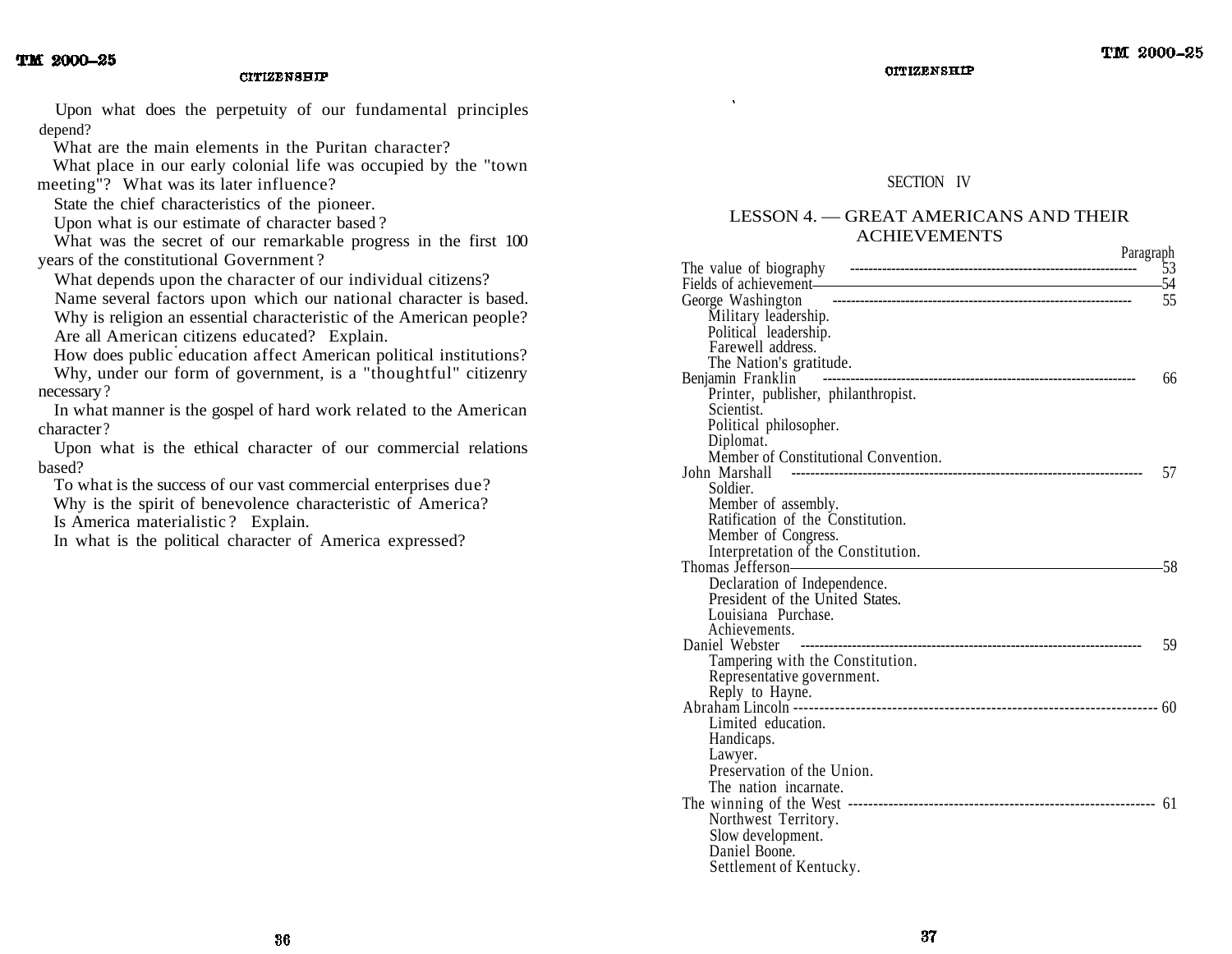TM 2000-25

53

**CITIZE?** 

|                                                                                      | Paragraph |
|--------------------------------------------------------------------------------------|-----------|
| George Rogers Clark                                                                  | 62        |
| Military expeditions.                                                                |           |
| His monument.                                                                        |           |
| Lewis and Clark                                                                      | 63        |
| The expedition.                                                                      |           |
| Claim of United States to territory established.                                     |           |
| The new country.<br>٠                                                                |           |
| Rev. Marcus Whitman-                                                                 | 04        |
| Western emigration                                                                   |           |
| Sterling qualities of racial stock.                                                  |           |
| Boundary adjustment.                                                                 |           |
| Gen John C. Frémont                                                                  | 65        |
| Exploration of the Southwest.                                                        |           |
| Mexican War.                                                                         |           |
| A contemporary.                                                                      |           |
| Territorial acquisition.                                                             |           |
|                                                                                      |           |
| Invention of cotton gin.                                                             |           |
| Development of cotton industry.                                                      |           |
| Influence on country.                                                                |           |
| Interchangeability of mechanical parts.                                              |           |
|                                                                                      |           |
| Other inventors.                                                                     |           |
| Legislative grant                                                                    |           |
| The "submarine."                                                                     |           |
| The <i>Clermont</i> .                                                                |           |
| Progress in water transportation.                                                    |           |
| Samuel F. B. Morse, a pioneer of modern communication ---------------------- 68      |           |
| Opening of the Erie Canal.                                                           |           |
| Invention of the telegraph                                                           |           |
| Appropriation from Congress.                                                         |           |
| Improvement and amplification.                                                       |           |
| Capt. John Ericsson, pioneer of the modern battleship --------------------------- 69 |           |
| The <i>Monitor</i> .                                                                 |           |
| The navy and merchant marine                                                         |           |
|                                                                                      | 70        |
| Maj. Gen. William C. Gorgas, conqueror of malaria ----------------------------- 71   |           |
|                                                                                      |           |
| 53. The value of biography.—The history of any nation, in its                        |           |

by aphy. — I ne history of any nation, in its ideals and achievements, its motives and spirit, invariably reflects the character of its leaders. The stories of the lives and accomplishments of its great men are the windows through which is revealed the soul of the nation.

The biographies of the leaders of America should be carefully studied as the means of best understanding the controlling factors in the development of our country in any given period. In these stories are revealed the combat of minds, the clash of opinions, the cunning of politicians, the ruthlessness of self-seekers, and the saving

**OITIZENSHIP** 

forces of those dominant leaders who inspired the people to follow them in the establishment of the ideals out of which have been created the splendid achievements of our people.

In the lives of our great men are to be found the elements of righteousness, courage, justice, unselfish devotion to duty, self-reliance, initiative, and stubborn determination, the ingredients from which was brewed the virile, aggressive, and generous spirit of America.

With each succeeding period of our progress in government, industry, agriculture, education, medical science, we have had the leadership of men and women devoted to public service with little thought of personal gain.

In this spirit our Government was established. They who had power to assume control dared to commit that control to a free people, knowing that the ideals of liberty, justice, and individual right had been indelibly stamped upon the very souls of their countrymen.

In like spirit succeeding generations have responded to the call of their leaders for the preservation of our Nation. Creative and destructive forces are in eternal conflict. The experience of the past gives us wisdom to accomplish the tasks of the present.

Eternal vigilance is the price of liberty.

64. Fields of achievement. — The ideals and accomplishments of our great Americans were to establish a government that was fit to be intrusted with all the powers that a free people ought to delegate to any government as the safe and proper depository of national interests, controlled not by the passions but by the reason of the people, to develop the natural resources of the country, and to open up the way of opportunity to all.

However, great Americans have not confined their achievements to the field of government and protection of our institutions Many of the great industries, much of medical science, communication, and transportation found first expression in the keen minds of our pioneers. In the biographies of these men are incidents as thrilling, full of daring, and productive of rich achievements as are revealed in the lives of the mighty army who conquered the wilderness and won for the United States in succession the Colonies, the Northwest Territory, Louisiana, the Oregon country, Texas, California, and the great Southwest.

55. George Washington. — This noble first citizen of America is the outstanding character in the history of our country. From his early youth he demonstrated those qualities of leadership which, with the experience gained in his great achievements, made him the dominant personality of his time.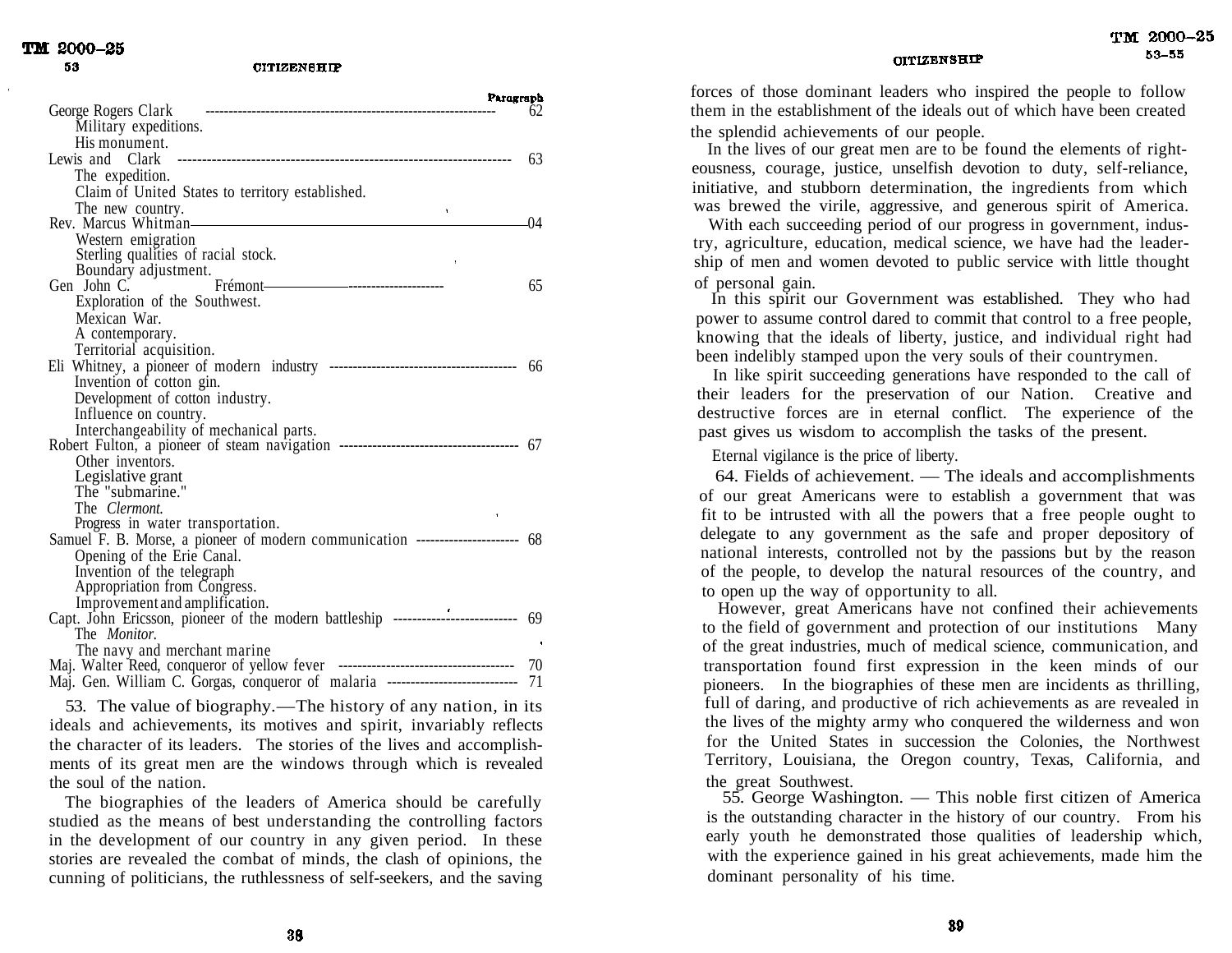*Military leadership.* — At the early age of 23 years he was placed in command of the Virginia Rangers. He became the hero of General Braddock's ill-fated campaign against the French and Indians. After General Braddock's failure to accept his advice, which caused his death and the defeat of his troops, it was the superior ability of Washington which saved the British from rout and possible annihilation. As commander in chief of the Continental Army, he took command of a disorganized, undisciplined yet loyal body of raw provincials. Ragged and starved, half frozen, and poorly equipped, by the force of his character he brought them to a condition of training and discipline that gave final success to the Colonial cause.

By the charm and strength of his personality he won the admiration and enthusiastic support of the great German general, Von Steuben; the brilliant Frenchman, Count de La Fayette; and the gallant Pole. Kosciusko.

*Political leadership.* — The conclusion of the war found General Washington so exalted in the hearts of his countrymen as to make him the virtual ruler of the new nation, created largely through his military genius and indomitable will. Foregoing all personal ambitions other than that of molding a free people into an enduring nation, he gave himself with equal faithfulness to the work of peace and orderly government.

Serving without pay in all his public career, his life of unselfish devotion rightfully won for him the title of "Father of His Country." When charged by an unfriendly Congress with usurpation of power, he replied: "A character to lose, an estate to forfeit, the inestimable blessings of liberty at stake, and a life devoted, must be my excuse."

Inspired by the influence of his character and his qualities of statesmanship, such men as Hamilton, Jefferson, Madison, Randolph, King, Marshall, Monroe, and the venerable Franklin addressed themselves with him to the task of constructing a new government, which in the following generations was destined to become an ever-growing memorial to their wisdom and patriotic devotion to the ideals and rights of humanity.

*Farewell address.* — The wisdom, sagacity, and vision of Washington gave the United Colonies a republican rather than a democratic form of government. In the almost inspired words of his "Farewell Address" — in the framing of which he undoubtedly had the assistance of Alexander Hamilton and James Madison, two of the finest minds of that period — he gave counsels concerning the pitfalls which have destroyed other popular governments of history. As far as these counsels have been observed the Nation has enjoyed peace, prosperity, and happiness.

**CITIZENSHIP** 

*The Nation's gratitude.* — George Washington, born February 22, 1782, died September 14, 1799. Within the scope of his 67 years he was surveyor, farmer, soldier, statesman, commander in chief of the Continental Army, and twice President of the United States of America.

More than to any other, we owe our everlasting debt of gratitude to George Washington for American independence and the Constitution of the United States.

58. Benjamin Franklin. — Benjamin Franklin manifested the qualities characteristic of the American. Genius he possessed, but it was the genius of hard work. He was a self-made man. At the age of 17 years, he came from Massachusetts to Philadelphia, which became his lifelong residence.

*Printer, publisher, philanthropist.* — A journeyman printer by trade, he ultimately became the author and printer of Poor Richard's Almanac, a publication of homely philosophy which contains many gems of wisdom and good advice as applicable to-day as in his time.

Franklin was identified with the Pennsylvania Gazette. He founded the Saturday Evening Post, the University of Pennsylvania, and the Philadelphia Public Library. He was the first postmaster general of the Colonies.

*Scientist.* — With all these activities he still found time to devote to science. The flash of lightning in a thunderstorm caused him to wonder rather than to fear. In it he recognized a mightly force; his philosophic mind concluded that in some way the flash of lightning (electricity) could be controlled and brought into the service of mankind. It pays to think. Creative minds, as exemplified in Franklin, rather than manual labor, have produced the great achievements of all time.

*Political philosopher.* — Benjamin Franklin was too busy to be idle. Absorbed with the affairs and welfare of the Colonies, he proposed in 1754 that the Colonies be formed into a Union. Franklin believed that had this proposition been accepted, a separation from the British Empire would never have taken place. Twenty years later a call for a general congress of the Colonies was issued by Virginia, at the instigation of Franklin, and held in Philadelphia in May, 1774.

Benjamin Franklin took an active part in framing the Declaration of Independence, of which he was one of the signers.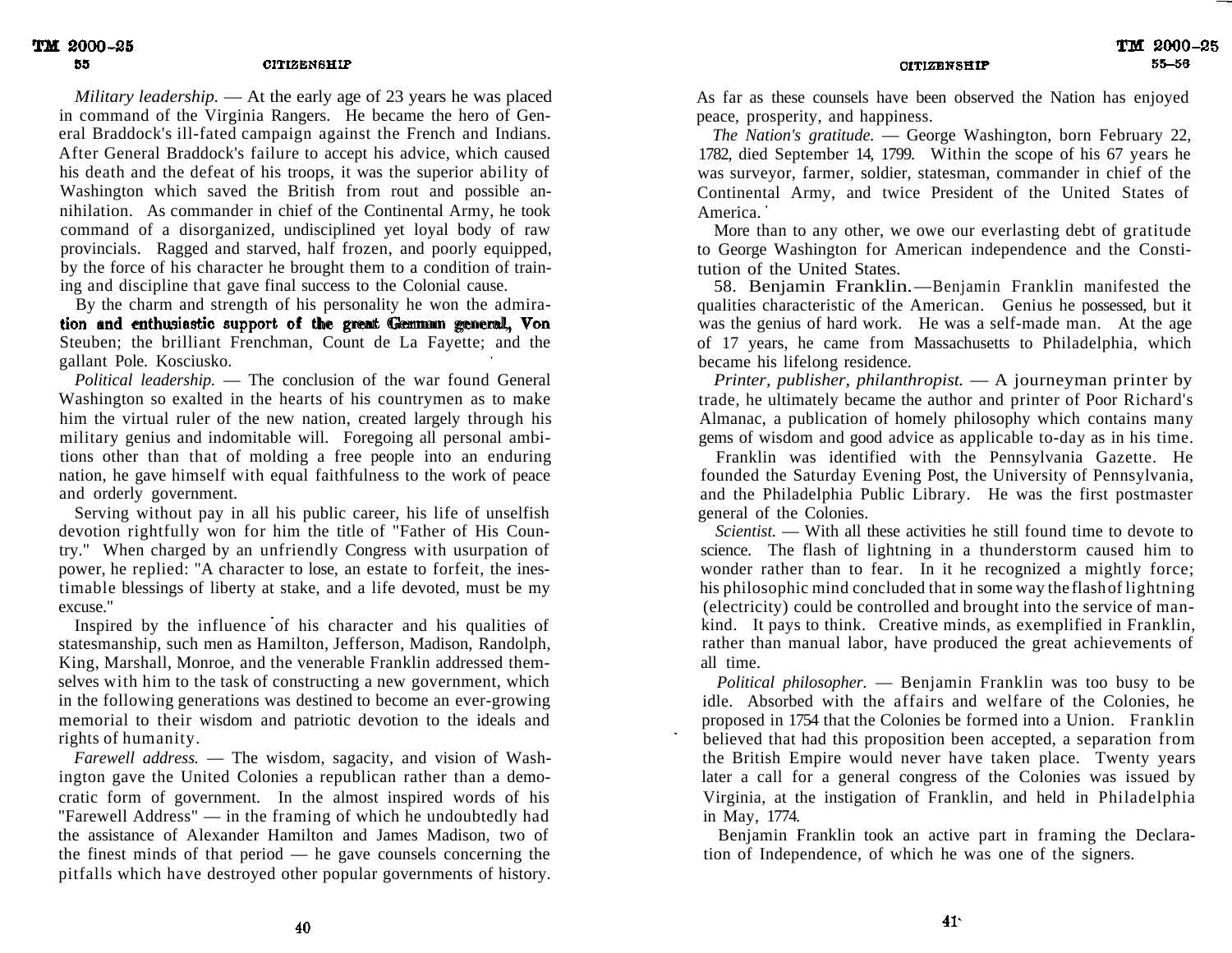TM 2000-25 57-58

## **OITIZENSHIP**

*Diplomat.* — Two years later he went to France, where, in fur cap and homespun clothing, he, the typical American commoner, created a wave of enthusiasm which won the French to the cause of the Colonies.

*Member of Constitutional Convention.* — At the age of 81 years this old young-hearted philosopher took a most prominent part in the deliberations of the constitutional convention held in Philadelphia from May to September, 1787. His wisdom and counsel often prevailed in those long and stormy sessions. His love of country and faith in democracy gave him a vision of the future greatness of America that few in his time possessed.

67. John Marshall. — The life work of John Marshall is intimately blended with the Constitution. He ranked high as a soldier, legislator, diplomat, historian, and statesman. As a jurist and magistrate, he ranks first. For 34 years he served as Chief Justice of the Supreme Court of the United States, leaving a record for constructive results in the Government of the United States second only to that of Washington.

*Soldier.* — He began the study of law at the age of 18 years, but soon left his studies to enter the Revolutionary Army. His experiences, with their heroisms and hardships, "broadened his views and quickened his insight in governmental questions." He said, "I entered the Army a Virginian and left it an American."

*Member of assembly.* — After the war he was elected a member of the Virginia Assembly. During his remarkable career he served in the legislature for eight sessions. He continually emphasized his conviction that for efficiency a strong central government was necessary.

*Ratification of the Constitution.* — As a member of the State convention, in 1788, which met to discuss the ratification of the Constitution of the United States, through the power of his convincing logic, the ratification of the Constitution was accomplished over the determined opposition of its enemies.

*Member of Congress.* — At the urgent request of Washington, he became a candidate and was elected to Congress, where he became the greatest debater on constitutional questions.

*Interpretation of the Constitution.* — In 1829, through his wisdom and moderation, he did much to prevent radical changes in the State constitution of Virginia, thwarting the attempts of politicians against the independence of the judiciary. Because of his exceptional understanding of the philosophy of the Constitution of the United States, his counsel was of prime importance.

His deep convictions and illuminating arguments contained in his decisions concerning constitutional questions, at a period when the powers of the Constitution were ill defined, were of inestimable value in the formation of a well-organized Federal Government. "He made the Constitution live. He imparted to it the breath of immortality. Its vigorous life at the present time is due mainly to the wise interpretation he gave to its provisions during his term of office."

The most notable products of Marshall's unprecedented judicial career may be summed up under two heads In the first place, he established the supremacy of Federal law within the entire circle of its jurisdiction, no matter whether it was opposed by the Congress or by a State legislature in the form of unconstitutional enactments, or by the President giving "instructions not warranted by law"; or by State supreme courts attempting to resist the mandates of the Supreme Court; or by the governors of States attempting to resist such mandates; in the second place, in defining the character of "the American Constitution." — *Origin and Growth of the American Constitution* — *Hannis Taylor.*

68. Thomas Jefferson. — By reason of his ability as a thinker and speaker, Thomas Jefferson quickly gained a place of leadership, first in Virginia, then in the Colonies, where he was constantly employed in fighting oppressive British regulations and interference in the affairs of his country. Staunch in his defense of the rights of the people, he caused Virginia to pass many laws of a revolutionary character, among which was the abrogation of the rights of nobility, entailed estates, and the absolute right of religious liberty.

*Declaration of Independence.* — He was a member of that famous group which, upon call of the resolution proposed by Richard Harry Lee, wrote the Declaration of Independence. Although the youngest, his dominant personality and exceptional ability caused him to be chosen chairman of that committee, which included such stalwarts as John Adams, Benjamin Franklin, Roger Sherman, and Robert R. Livingston. The instrument practically as written by Jefferson was unanimously adopted to become for all time one of the immortal documents relating to human rights and self-government.

*President of the United States.* — In the trying days during and following the Revolutionary War Thomas Jefferson was a member of the Continental Congress, Governor of Virginia, ambassador to France, succeeding Franklin, and recalled to become Secretary of State in President Washington's Cabinet, where he bitterly opposed the policy of Alexander Hamilton in his endeavor to extend the powers of government over the people.

On a platform baaed upon his ideas and policies, he was elected the third President of the United States as a Democratic-Republican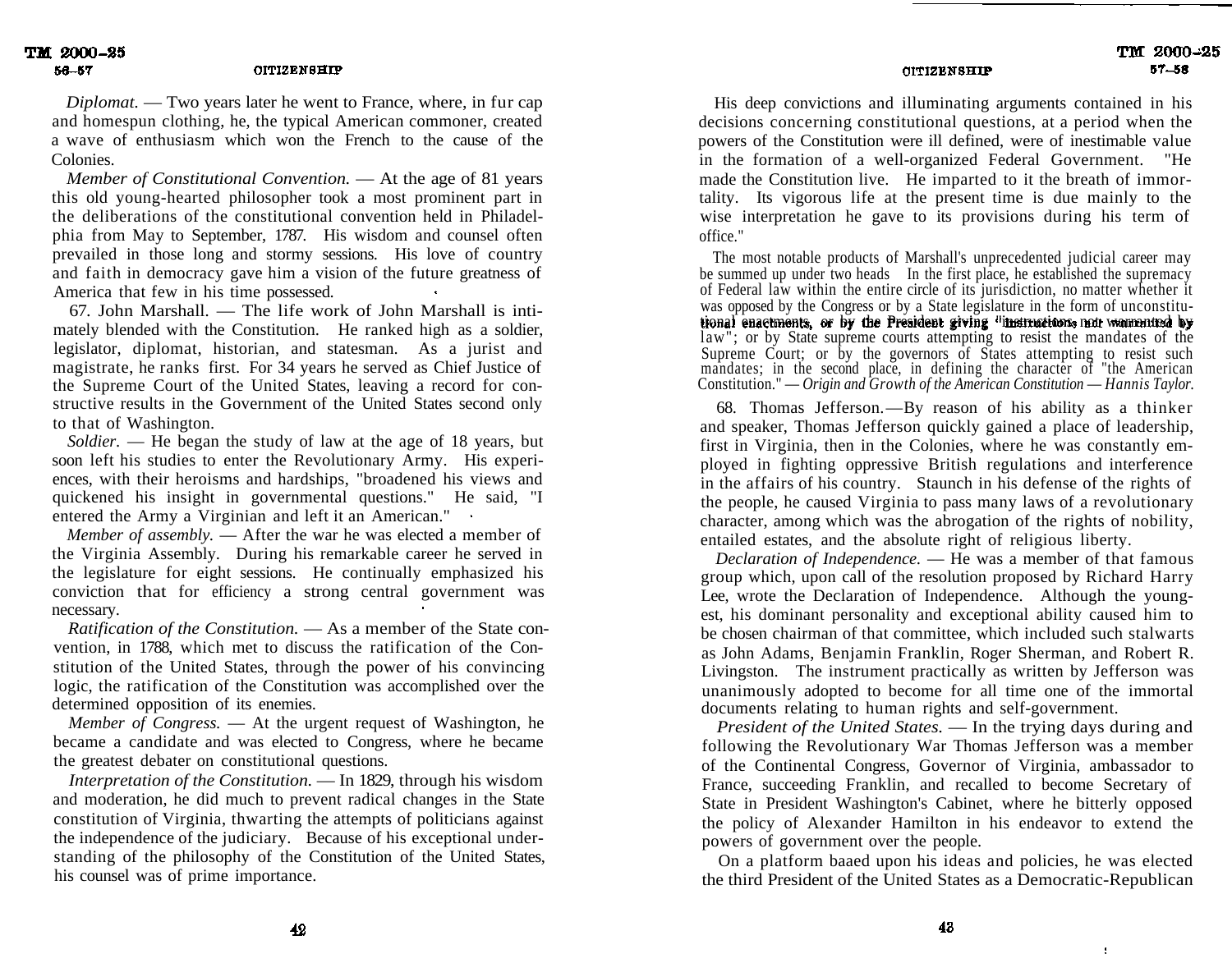over his opponent, who as a Federalist espoused the principles of Hamilton.

*Louisiana Purchase.* — During the first, years of his two terms as President, he completed the negotiations with France for the purchase of the vast domain, over 900,000 square miles, lying west of the Mississippi River and east of the Rocky Mountains, known as "the Louisiana Territory." The purchase price of \$15,000,000 was, at that time, considered exorbitant and created much adverse criticism in which Jefferson was denounced as an "imperialist," and as having forsaken his democratic principles. The reasons for this action on his part were that he saw the advantage of gaining control of the Mississippi River and the port of New Orleans, and that by this purchase the United States would be left unhampered by foreign countries in developing her republican form of government.

*Achievements.* — The outstanding events of his public life are to be found in (1) the writing of the Declaration of Independence; (2) enactment of the statute for religious liberty; (3) founding the University of Virginia; and (4) the purchase of the Louisiana Territory.

69. Daniel Webster. — Daniel Webster belongs to the first generation of Americans who knew no other form of government than that established by the Federal Constitution. So intimately is his name associated with that great document that he has become known to history as the greatest expounder of the Constitution.

*Tampering with the Constitution.* — When but 20 years old, he delivered an address which contained the following:

The experience of all ages will bear us out in saying that alterations of political systems are always attended with a greater or less degree of danger. The politician that undertakes to improve a constitution with as little thought as a farmer sets about mending his plow is no master of his trade. If the Constitution be a systematic one  $\check{ }^*$   $\check{ }^*$  its parts are so necessarily connected that an alteration in one will work an alteration in all, and the cobbler, however pure and honest his intentions, will in the end find that what came to his hands a fair, lovely fabric goes from them a miserable piece of patchwork  $* * *$ .

*Representative government.* — As a further caution against a pronounced tendency, he declared:

The true definition of despotism is government without law. It may exist in the hands of many as well as one. Rebellions are despotisms, factions are despotisms, loose democracies are despotisms. These are a thousand times more dreadful than the concentration of all power in the hands of a single tyrant The despotism of one man is like the thunderbolt which falls here and there, scorching and consuming the individual on whom it lights; but popular commotion, the despotism of the mob, is like an earthquake, which in one moment swallows up everything. It is the excellence of our Government that it is placed in a proper medium between these two extremes that it is equally distant from mobs and from thrones

Webster clearly understood our representative form of government and the importance of avoiding the dangerous extremes of either hereditary (autocratic) government or direct (democratic) government.

*Reply to Hayne.* — Webster's replies to Hayne in the United States Senate are considered as the greatest debate that has ever occurred in any legislative body in the history of the world. His second reply began with the following words:

Mr. President, when the mariner has been tossed for many days in thick weather and on an unknown sea he naturally avails himself of the first pause in the storm, the earliest glance of the sun, to take his latitude and ascertain how far the elements have driven him from his true course. Let us imitate this prudence and before we float farther on the waves of this debate refer to the point from which we departed that we may at least be able to conjecture where we now are.

This indicates a wholesome state of mind with which to approach important discussions concerning the philosophy of our Government as expressed in the Constitution. Before we drift farther toward direct action and socialistic tendencies, we should return in study and thought to the work of the men who wrote the Constitution and ascertain how far we are departing from the course therein laid down.

60. Abraham. Lincoln. — George Washington gave us the Union. Abraham Lincoln saved the Union.

Log cabins were common in this country 100 years ago. It was not a log cabin that gave distinction to Abraham Lincoln, although he was born in the poorest of such cabins on February 12, 1809.

*Limited education.* — His honors were not. conferred upon him because of a university education. Two short terms in a Kentucky school, followed by three in Indiana, less than a year in all, does not give much foundation for scholastic attainments.

*Handicaps.* — To study the life of Lincoln makes one almost believe God purposely placed every conceivable handicap upon him just to prove his staying qualities, and to set an example in purpose, principle, and perseverance that would act as an inspiration for young and old possessed of the ambition and endurance, the vision and character, necessary to success.

Abraham Lincoln was homely, yet he possessed the beauty of soul dedicated to relieving the burdens and sorrows of humanity.

He was a rail splitter. In his rugged physical strength he was as gentle as a woman.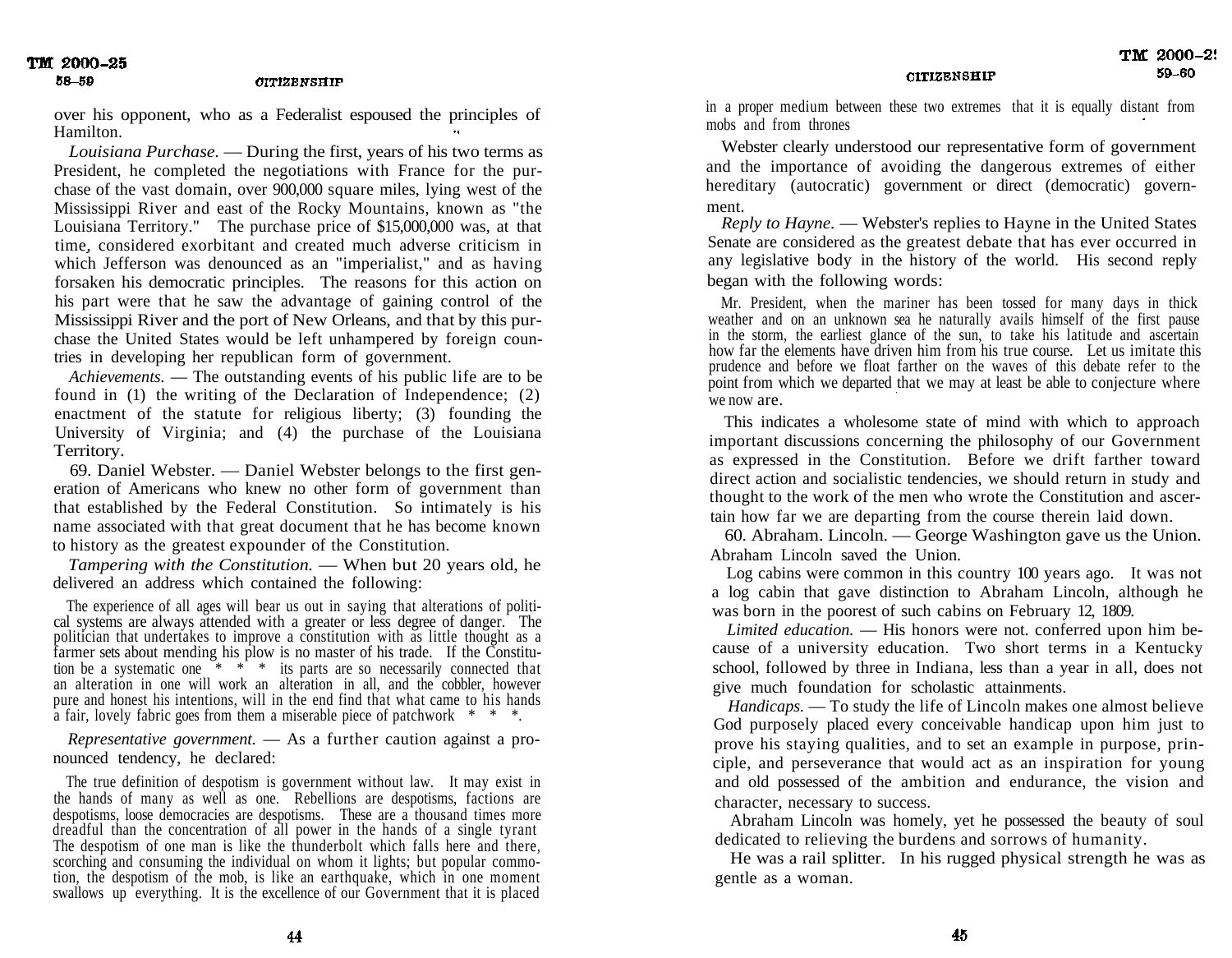TM: 2000-25  $(60 - 61)$ 

## **CITIZENSHIP**

His was a lowly birth, yet "his spirit is the richest legacy of the United States."  $\sim 10^{-1}$ 

*Lawyer*. — He was a "saddlebag" lawyer, yet, with a copy of Blackstone, a Webster's Dictionary, and the fundamental law of God and human rights in his heart and head he won his way to the respectful consideration of all opponents.

With his sense of humor and ability as a story teller there was in him a supersense of justice, and he often fitted a story to emphasize a truth that otherwise might have been forgotten.

*Preservation of the Union.* — "A house divided against itself can not stand." Upon that issue — the preservation of the Union — Abraham Lincoln was elected President of the United States. Tolerant with all who opposed, kind to all who hated, charitable to those who denounced, he held firmly to the single purpose of saving the Union, in the belief that in union only could our Nation endure.

Tho beauty of diction, the reverence, sympathy and love, the magnanimity and charity, and the vision of the worth of the price paid for the preservation of our Union, as set forth in his Gettysburg speech, will make him acclaimed after all other orators are forgotten.

*The nation incarnate.* — He was the nation incarnate. In all its struggles, its doubts, its agony, and in the solemn days of victory Abraham Lincoln lived alone for his country.

No one man has ever rendered greater service nor paid a greater price for faithful performance. As he has given us a rich legacy in his spirit and example, so he has left us a great responsibility —

That we highly resolve that these dead shall not have died in vain; that this Nation, under God, shall have a new birth of freedom; and that government of the people, by the people, and for the people shall not perish from the earth.

81. The winning of the West. — In a brief space of time, 50 years, was accomplished the stupendous task, entitled by President Roosevelt "the winning of the West," an accomplishment made possible by the sturdy character of the men and women who so fearlessly and laboriously carried on once they set their faces toward tho golden West.

Accustomed to frugality and hard labor, inured to hardships and privation, stern in self-discipline and faith, mighty in determination and self-reliance, they not only left to posterity an inheritance of fertile land, virgin forests, great water resources, and untold mineral wealth, but, greater than the sum of all material gain, they passed on to this and succeeding generations the principles and traditions of independence, liberty, and justice, an example of the worth of

clean living, high purpose, and great faith that should be an inspiration to every loyal American.

In the original grant of charter to the several Colonies by Great Britain, the western limits were practically undefined. Several of the Colonies claimed territory extending westward as far as the Mississippi River and north of the Ohio to the Great Lakes.

*Northwest Territory.* — In the compromises made, composing the differences between the Colonies, it wag agreed to define the western boundaries of such Colonies to more restricted areas, dedicating the disputed territory to the United States, to be known as the "Northwest Territory," which at the time was occupied by French and British trading posts.

This area included what are now the States of Illinois, Indiana, Ohio, Michigan, and Wisconsin. All territory lying west of the Mississippi River and east of the Rocky Mountains, from the Gulf of Mexico to an undetermined northern limit, was then a possession of Spain known as the "Louisiana Territory," transferred by Spain to France and then sold in 1803 to the United States.

With the exception of a few venturesome spirits who found their way across the mountains south of the Ohio River and as far west as the Mississippi, this land of ours was an unknown wilderness to the settlers of the Colonies. Alive with deer, buffalo, and small game, rich in timber, fertile of soil, watered by numberless rivers and lakes, America at the close of the War of the Revolution still awaited discovery.

*Slow development.* — The thrilling story of the winning of the West is a series of events accomplished not by military force but rather by the efforts of a host of hardy pioneers who, with indomitable fortitude and incredible labor, won in succession the swamps, rolling prairies, forests, plains, rugged mountains, and the fruitful Pacific slope.

No single individual dominated this vast domain. It was the rank and file who conquered in this battle of the wilderness. Its conquest was not quickly accomplished. As in all great movements, leadership was developed, with here and there a man who became identified with some particular period or section.

*Daniel Boone.* — A native of North Carolina, born and developed tinder conditions' that gave him physical strength and endurance beyond the average, courage, daring, and self-reliance, he was peculiarly fitted for what he declared to be the mission of his life — "ordained of God to settle the wilderness." He was the highest type of wilderness explorer. Living to the age of 86, he will continue to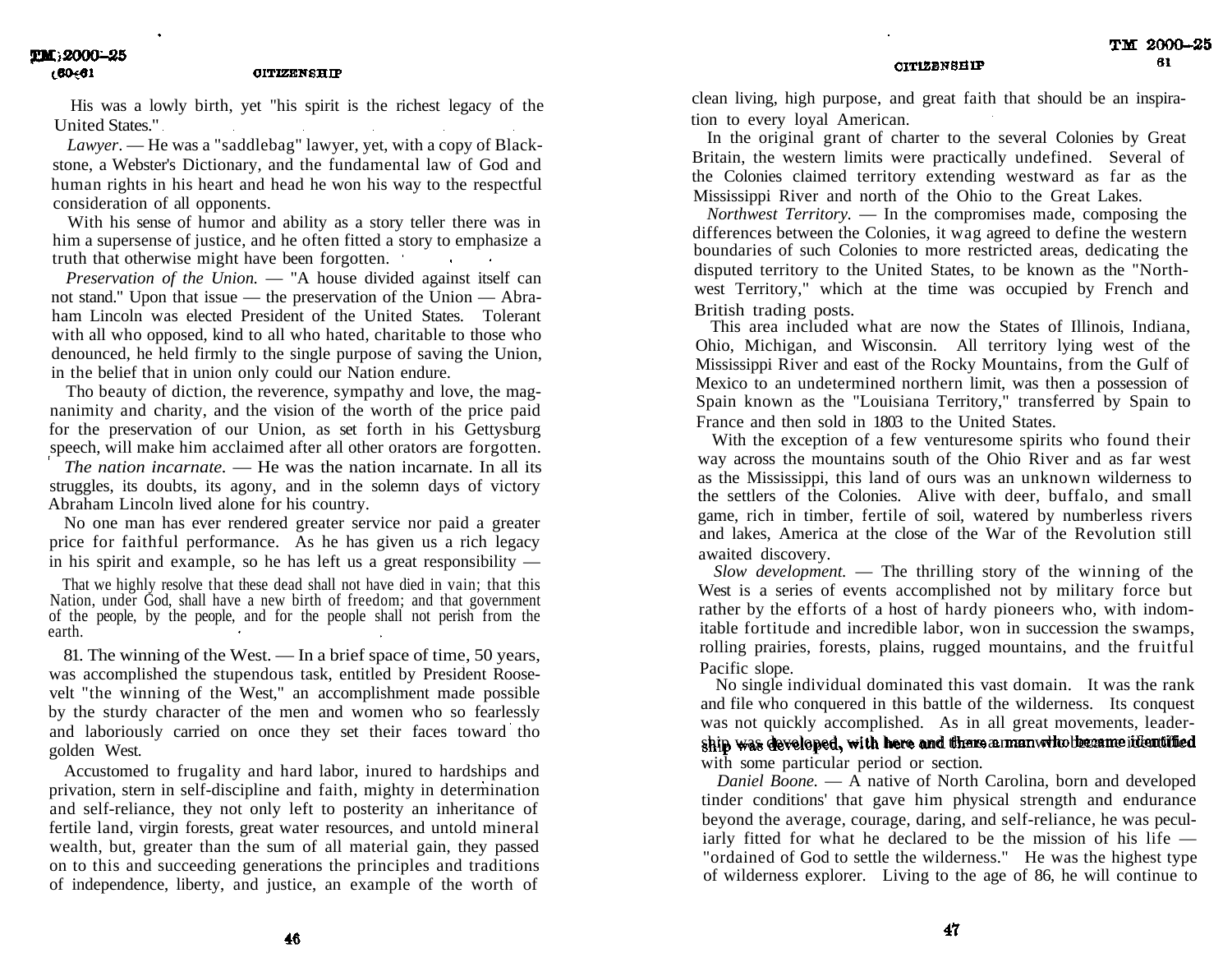live throughout the annals of our history as an outstanding type of the earliest American. He exemplified in his life the value of clean living, high principles, and hard labor.

*Settlement of Kentucky.* — Undaunted by the unknown dangers of great swamps and forests, matching wits and woodcraft with the roving bands of hostile Indians, he led the first group of settlers across the Blue Ridge Mountains into the rich country of Kentucky.

Here, amidst untold hardships, privations, and danger, there was set up the beginning of what has grown to be a mighty State, rich in natural resources and richer still in the treasure of its manhood and womanhood, descendants of the sturdy stock of Daniel Boone and those who followed him. These hardy pioneers bred into the succeeding generations that strength of purpose, endurance, initiative, and determination which has contributed so much to the richness and virility of American character.

62. George Rogers Clark. — Capt. George Rogers Clark saved the settlers in Kentucky from massacre by the Indians and was the hero of the conquest of the Northwest Territory, now represented by Illinois, Indiana, Ohio, Michigan, and Wisconsin.

*Military expeditions.* — He led his small force of less than 200 men against the French outposts of southern Illinois. With their capture he turned his attention to the British garrison at Fort Sacksville on the Wabash River at Vincennes, Ind.

In the capture of this fort Captain Clark and his sturdy band accomplished one of the most difficult marches in military history. Crossing the "drowned lands" of southern Illinois in the month of February, 1779, they carried on through water oftentimes above their waists, without provisions or supplies other than that carried upon their backs. Through a wilderness untraveled and unknown by white men, this small band of backwoodsmen took the British by surprise, demanded and received the unconditional surrender of the garrison. By this remarkable exploit America was forever rid of foreign domination, and title to this region was given to the United States.

*His monument.* — Capt. George Rogers Clark was among the greatest of the forefathers of the mid-West. By the inspiration of his spirit, fortitude, and courage, this handful of men acquired possession of this inland empire of America. By acts of heroism, serving without pay, and assuming the debts contracted in this campaign, Captain Clark magnified his devotion to his country. The memorial to his self-sacrificing service is not to be found in tablets or statues of bronze, but rather in the great Commonwealths that now comprise this territory — the heart of America.

63. Lewis and Clark. — In May of 1804, Capts. Meriwether Lewis and William Clark proceeded to St. Louis, Mo., in obedience to the following order issued by President Jefferson by authority of Congress:

Go up the Missouri to its sources; find out, if possible, the fountains of the Mississippi and the true position of the Lake of the Woods: cross the stony mountains, and having found the nearest river flowing into the Pacific, go down it to the sea.

*The expedition.* — Outfitting in St. Louis, Captain Lewis and Captain Clark, with four sergeants and twenty-three privates of the Regular Army, and an Indian interpreter, began the long, tedious journey up the swift current of the Missouri, reaching its headwaters approximately one year later. Crossing the Rocky Mountains, through the Bitter Root Range, they found the Clearwater River. Proceeding down its course through exceedingly rough country to tho Snake River, in what is now Idaho, they continued on to the Northwest to the junction of the Snake with the lordly Columbia.

Launching their canoes upon the broad reaches of this most beautiful stream in October, 1805, they drifted down to the Pacific Ocean, reaching their destination November 7, one month later. Returning from there to St. Louis, with their surveys and maps of the regions explored, they completed the required journey in a little over two years' time.

*Claim of United States to territory established.* — How little was known of the great domain secured to the United States in the purchase of the Louisiana Territory is revealed in part by the wording of the President's order. How much was learned and its importance to the Nation was contained in part in the report those two intrepid Army officers gave upon their return. The most important result obtained was the firm establishment of the claim of the United States by overland exploration, its first claim being made through the earlier discovery of this north Pacific country by Capt. Robert Gray, of Boston, who sailed his ship from the Pacific Ocean up a great river in 1792, naming it the Columbia, in honor of the three hundredth anniversary of the discovery of America by Columbus.

*The new country.* — The Lewis and Clark expedition gave the people their first idea of the vast area, enormous natural resources, and grandeur of the Pacific Northwest. They were the forerunners of what soon became a mighty host of emigrants into the land of the setting sun

64. Rev, Marcus Whitman. — Thirty years after the Lewis and Clark expedition Rev. Marcus Whitman packed all his earthly possessions in a wagon and, with his bride, trekked across the plains

49

 $110834^{\circ} - 28 - 4$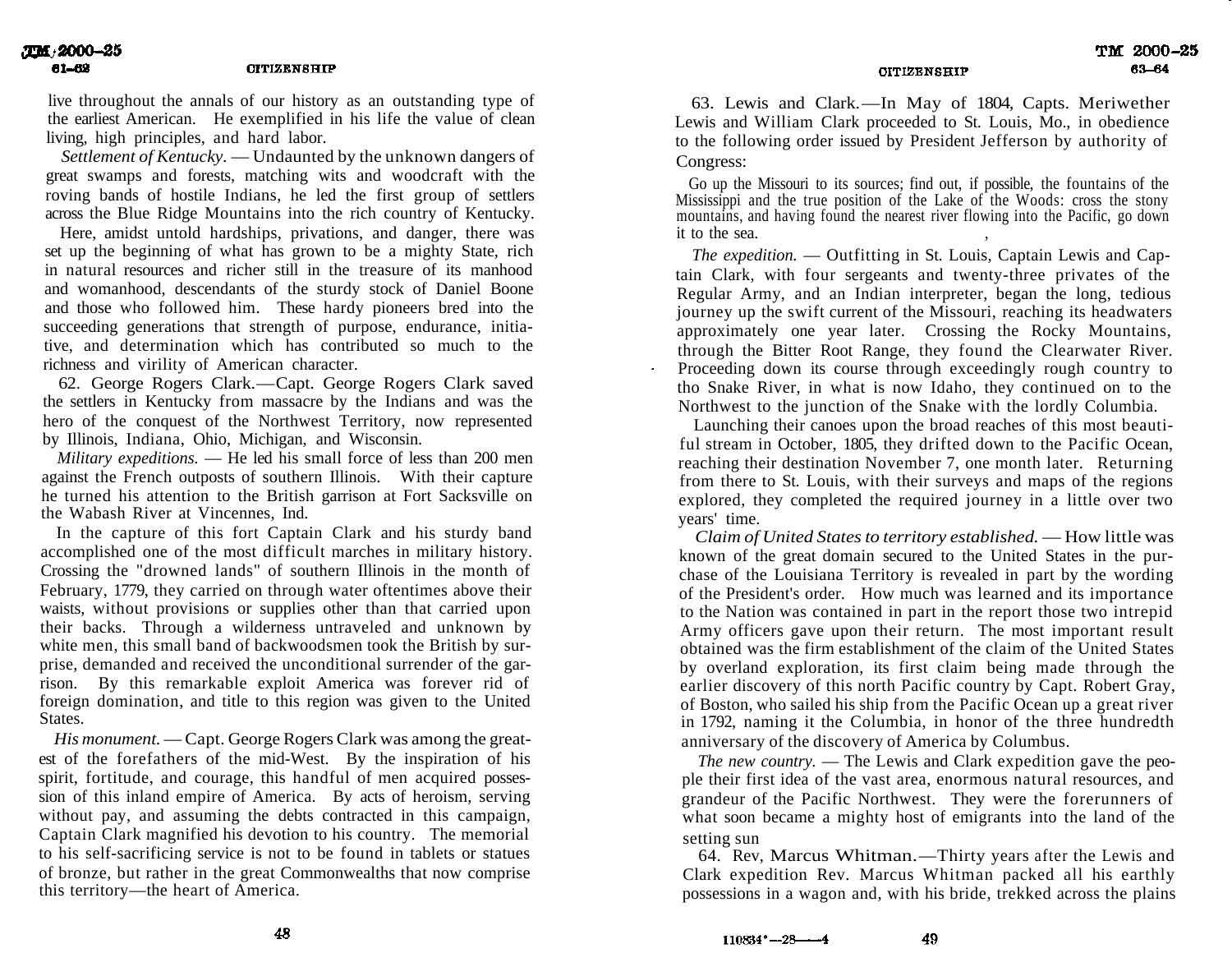-and mountains, over what became known as the Oregon Trail, to the Walla Walla country as a missionary to the Indians.

Impressed with the beauty and richness of the country, he seemed to have lost sight of his special mission, as seven years later he took the trail back to civilization, there to urge his countrymen to follow him in the possession of this new land.

*Western emigration.* — Acting as guide for this band of emigrants, recruited largely in New England, he led them ever westward in the all but impossible journey of nearly 4,000 miles. The story of the hardships and perils, the labor, sickness, and starvation, the fight with Indians and nature, serves again to prove the sturdiness, selfreliance, and courage of the pioneers of America.

*Sterling qualities of racial stock.* — Every advancing step in the progress of our Nation emphasizes the sterling qualities of the racial stock that, handed down to succeeding generations, has given the urge and the will to do, the fruits of which are to-day enjoyed by a prosperous and happy posterity.

*Boundary adjustment.* — These men and women, who BO bravely followed Whitman over the Oregon Trail, saved that great country to the United States. The cry in 1846 was "The British must go-The whole of Oregon or none  $-$  54-40 or fight." In the spirit of fair play and justice, the differences with Great Britain were adjusted, the boundaries were fixed, and another great step in the expansion and settlement of our Nation was accomplished.

85. Gen. John C. Frémont. — As a junior officer of the United States Army, at the age of 29 years, Frémont was designated by the Secretary of War to explore a route from western Missouri to the "South Pass."

*Exploration of the Southwest.* — In accomplishing his mission he followed the Arkansas River to its source in the Rocky Mountains. On a later expedition he made his way through Utah to the Great Salt Lake and then through the deserts of Nevada and across the Sierra Nevada, where he found his journey leading through the mammoth trees and along the roaring torrents of the California country, reaching the Mexican city of Monterey, some 130 miles south of San Francisco on the Pacific Ocean.

*Mexican War.* — Through exercise of diplomacy he was able to remain in this vicinity until after the outbreak of the Mexican War, when he headed a revolt against that Government and freed the territory of California from Mexican authority, becoming the governor of the territory which was ceded to the United States by treaty following the conclusion of the war with Mexico.

*A* contemporary. — Contemporary with Frémont, another brilliant young Army officer, Colonel Kearney (afterwards brigadier general), fought his way across the plains of Texas to Santa Fe, N. Mex., and after its capture continued across the deserts of New Mexico, Arizona, and southern California to a union of his small army with Frémont in California.

*Territorial acquisition.* — As a result of the splendid work of these men coupled with the success of Generals Scott and Taylor in old Mexico, there was added to the domain of the United States the last of the great southwestern area, a territory of nearly 1,000.000 square miles, a section of our country which within one year thereafter became the goal of the adventurous spirits of the world due to the discovery of fabulous gold deposits along many of the water courses flowing to the Pacific Ocean from the western slopes of the mountains bordering eastern California.

66. EH Whitney, a pioneer of modern industry. — *Invention of cotton gin.* — A school-teacher from Massachusetts living in Georgia in 1793 invented a machine called the cotton gin, by use of which a negro could easily clean 300 pounds of cotton a day, demonstrating thereby, as no previous invention had done, the value of machinery in replacing or augmenting manual labor. The whole question of cotton production and cotton manufacture was changed through the use of this invention.

' Previous to the invention of the cotton gin, cotton yarns were spun and woven into cloth by hand in private homes. Necessarily, by this slow method of manufacture, but small quantities of cotton were used.

*Development of cotton industry.* — So rapid was the development of the industry, stimulated by this new "gin," that within the next 20 years exports of cotton to Liverpool increased tenfold.

As a result of this invention a cotton factory was erected in Massachusetts to produce cloth like that made in England. Here was constructed the first loom operated by water power in America. In 1814 there was builded at Waltham, Mass., the first cotton mill in the world, in which the raw material direct from a Whitney cotton gin was spun into thread, woven into cloth, and printed with colors, all under one roof.

' *Influence on country*. — The production of cotton was stimulated and made one of the leading industries of the country. Cotton exports enormously increased; allied industries developed; communities grew rapidly into cities.

50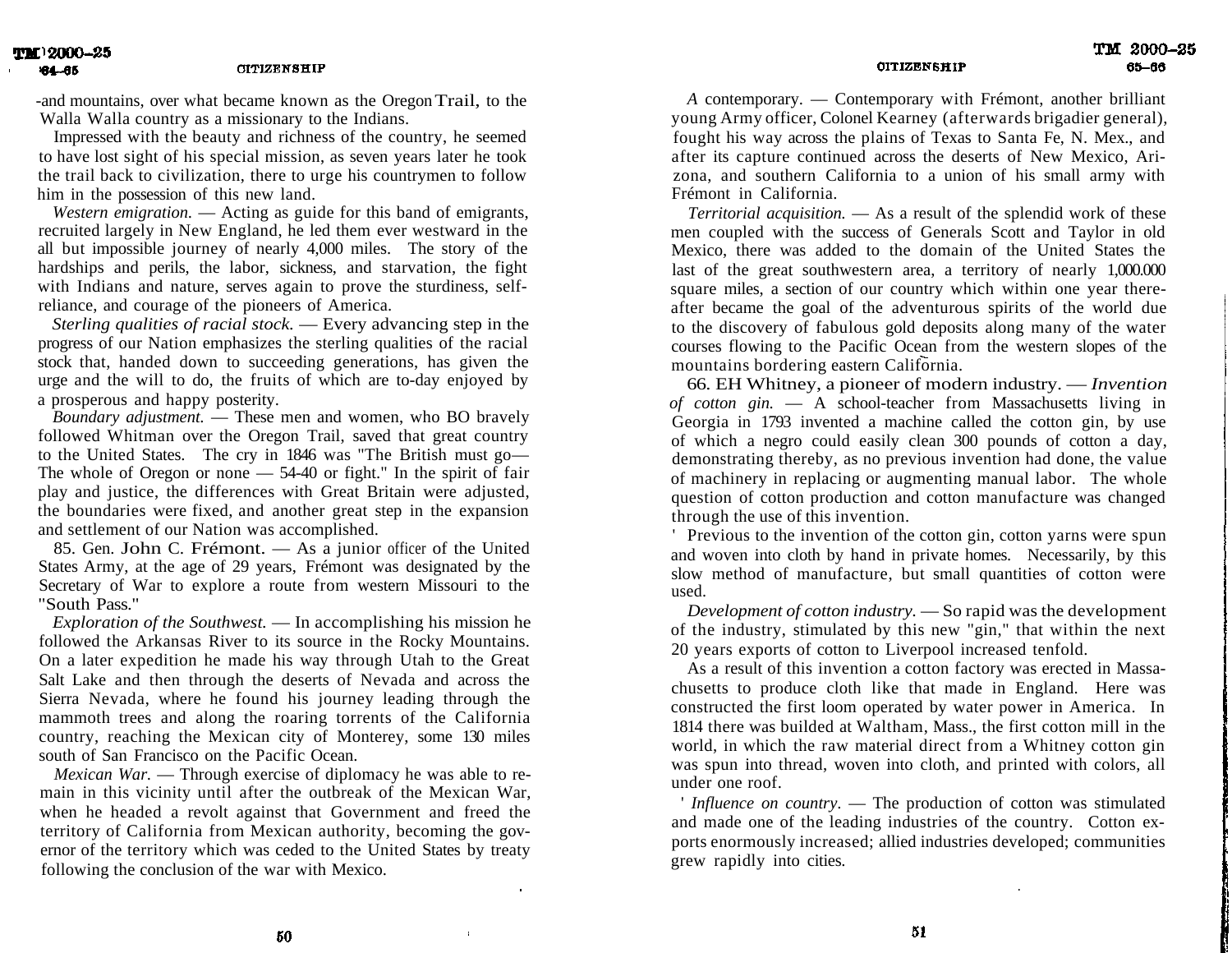The invention of the cotton gin created unforeseen social, economic, arid political conditions; it largely put a stop to the discussion of slavery; the southern planters and northern manufacturers of cotton found it to their mutual interest to keep the negro in bondage, since by his labor they were rapidly growing rich.

Due to climatic conditions the manufacture of cotton goods was carried to New England, thus opening a new channel of employment, causing in following years a radical change in the nationality of tho citizens of these Northern States.

*Interchangeability of mechanical parts.* — While Whitney was the inventor of the cotton gin, because of the theft of his model and tools from the shed in which he conducted his experiments, he was not enabled to perfect his invention.

He instituted the interchangeability of parts which has greatly influenced modern industry. In 1798 he secured a contract from the Government for the manufacture of firearms, being "the first to effect the division of labor by which each part was made separately." It was from this invention that he made his fortune.

67. Robert Fulton, a pioneer of steam navigation. — It is proper and fitting to designate Robert Fulton as the pioneer of modern transportation by reason of his success in driving the *Clermont.* in the year 1807, against the current of the Hudson River from New York City to Albany.

*Other inventors.* — It is true that no less than eight men had at various times and places propelled boats by steam power prior to this accomplishment by Robert Fulton, yet none of them carried out their experiments to a successful issue.

Fulton's success was largely due to his cleverness and ingenuity coupled with the fortunate circumstance of a partnership formed with Robert Livingston, a man of wealth, also interested in solving the problem of steam navigation.

*Legislative grant.* — Livingston was so sure of final success through his own various experiments as to induce the Legislature of the State of New York to pass a bill granting exclusive right to navigate tho waters of that State by steam power upon condition that a boat of 20 tons be driven by steam at a minimum speed of 4 miles an hour against the current of the Hudson, this feat to be accomplished within one year from the date of grant. He failed in his effort. Later ho was appointed minister from the United States to France.

*The "submarine".* — In 1803, while in Paris, Fulton demonstrated his "submarine" in the River Seine. Encouraged by the success of this experiment, Fulton and Livingston ordered a steam engine from Watt & Boulton in England, to be shipped to America, where Fulton found it on his return in 1806.

*The "Clermont."* — In the following year the *Clermont* was built and launched in East River. Its successful trip opened the way to a complete revolution of water transportation. Within the next few years, so rapid was the adoption of this new method of travel, steamboats came into use upon the principal rivers and the Great Lakes, rendering splendid assistance in establishing easy communication between distant sections of our country traversed by the great waterways.

*Progress in water transportation.* — To fully appreciate the value of tho contribution made by Fulton and Livingston to the economic development and enrichment of America, one has only to review the remarkable progress made in water transportation, contrasting the present accomplishments with those of 100 years ago.

Through his vision, patience, and persistence he found success where others had failed, and in so doing opened the way to the rapid development of this mighty agency in the advance of civilization.

68. Samuel F. B. Morse, a pioneer of modern communication. — Without our present facilities of communication, modern civilization could not continue. Deprived of telegraph, telephone, and radio, the wheels of industry would be stopped and the economic welfare of nations destroyed. We can not too greatly emphasize this benefaction conferred upon all people through the accomplishment •of Samuel Morse and the brilliant men who followed him with improvements upon his basic invention, the telegraph.

*Opening of the Erie Canal.* — Morse trained himself to think. Of all the thousands whose attention was engaged by the opening of the Erie Canal in 1825, he alone caught the significance of the passage of time in relaying the message heralding that event. The signal was delivered by cannon placed at intervals between Buffalo and New York City, the successive reports of which, conveyed from one emplacement to the next, consumed one and a half hours of time in delivering the message a distance of 500 miles.

*Invention of the telegraph.* — Reason and logic compelled him to believe that electricity made to travel many miles over a copper wire in an instant of time could by some method be interrupted in its passage so as to produce certain signals susceptible of interpretation.

Busy in his profession as an artist in London, Italy, France, and at home, the idea of the control of electricity ever persisted in his mind. With the passage of years his patience was rewarded with the invention of a crude telegraphic instrument and a system of dot and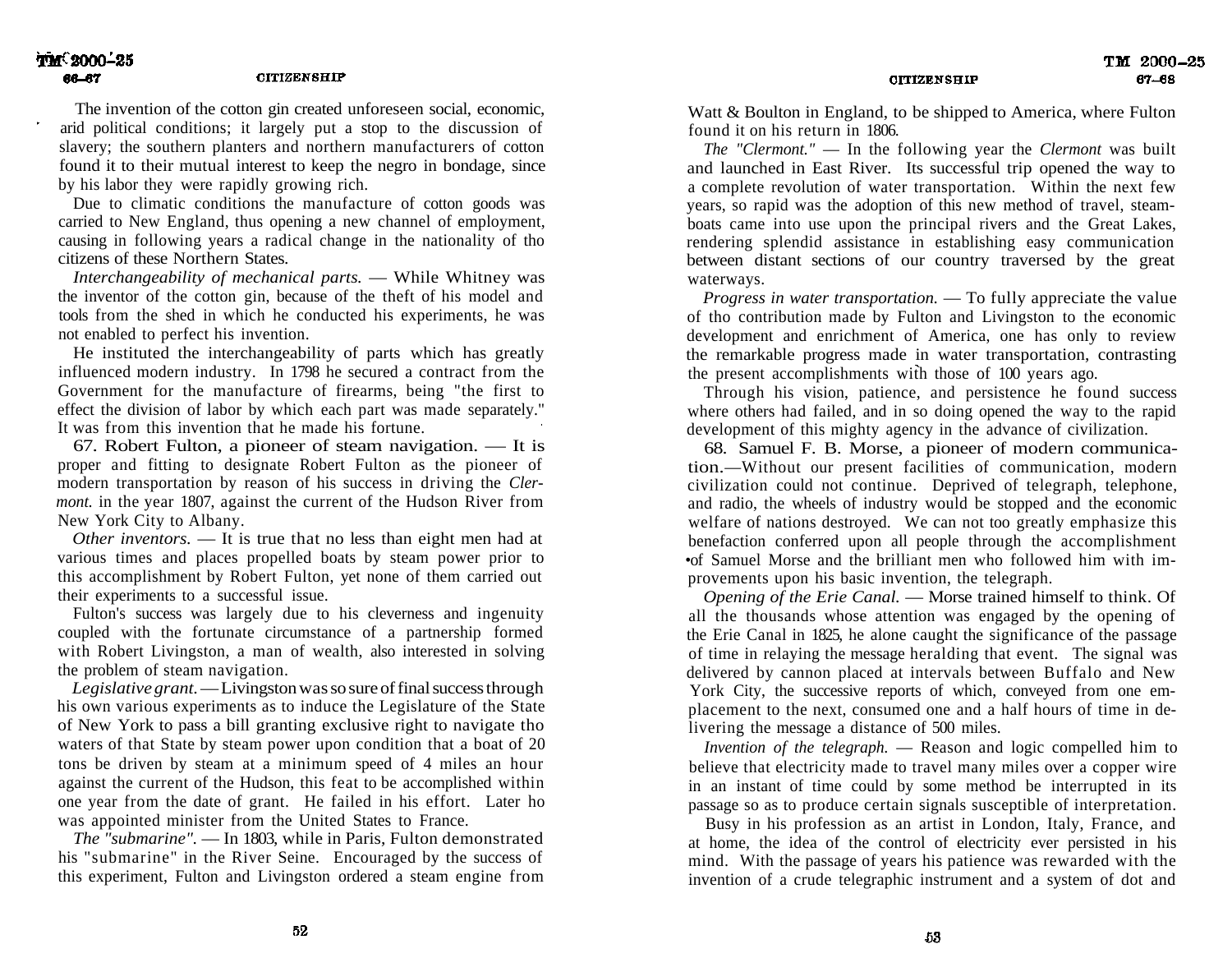TM 2000-25

69-71

**TM (2000–25)** 

68-69

dash signals to be used therewith. Forming a partnership with Alfred Vail, they labored together in the perfection of the device until their funds were exhausted.

*Appropriation from Congress.* — Undismayed, their persistent appeal to Congress for assistance was finally rewarded with an appropriation of \$80.000 for the erection of a telegraph line a distance of 40 miles between the cities of Baltimore and Washington. With the completion of its construction, on the morning of May 24, 1844, in the presence of the chief officers of the Government, in the Supreme Court room of the Capitol, Professor Morse, operating the key of his instrument, successfully transmitted to the wonder of all present that first and memorable message, "What hath God wrought?"

*Improvement and amplification.* — Morse was a man of vision. He predicted the day when telegraph lines would span the earth and bridge the seas, yet even his far-seeing mind could never have encompassed the stupendous results which have come from his creation as a rich boon to all mankind.

Men great in scientific accomplishments have followed with improvements and amplifications upon his invention. Alexander Bell and associates applied his principle in perfecting the telephone; Thomas Edison improved the technique as telegraph operator and inventor, following his own powers of deduction into still broader fields. Marconi and others enriched his creative efforts in the field of wireless communication. Each passing year witnesses other improvements and accomplishment, all a living testimonial to Samuel Morse, the man of vision, who, standing apart from the crowd, sold himself to a great idea, persisted against all odds until his efforts were crowned with success.

69. Capt. John Ericsson, pioneer of the modern battleship. — John Ericsson, a native of Sweden, directed his inventive genius to improvements in steam navigation. He claimed the invention of the screw propeller but was unable to prove priority.

Coming to the United States in 1839, he built the first screw propeller warship, the *Princeton.* This was the first steamship ever constructed with her boilers and engines below the water line, and was the beginning of the steam marine of the world.

*The "Monitor."* — Ericsson would probably have remained unknown to the nation at large had it not been for his achievement during the Civil War. Using the revolving turret patents of Theodore Ruggles Timby, he combined a structure with all machinery below the water line, leaving the turrets alone exposed to attack. This small vessel, known as the *Monitor,* called in derision "The Yankee Cheese-Box," in its victory over the *Merrimae* made Ericsson famous in a day.

*The navy and merchant marine.* — This caused a revolution in naval development among the world powers, increasing the effectiveness of fighting ships, thereby greatly strengthening the offensive and defensive forces of nations in proportion to their naval tonnage.

Through the genius of John Ericsson, the modern navy and merchant marine has become one of the greatest factors in the development and security of nations.

70. Maj. Walter Reed, conqueror of yellow fever. — Maj. Walter Reed, a surgeon in the United States Army, conducted a long series of experiments in Cuba and discovered the source of yellow fever to be in the Stigomyia mosquito. The dream of his youth had been to bo permitted to alleviate in some degree the sufferings of humanity, and all his efforts, without a thought of self, were spent in striving toward this goal. Within a few months after this discovery, Habana, which had been ravaged by this disease for more than 150 years, was cleared of the disease.

71. Maj. Gen. William C. Gorgas, conqueror of malaria. — Through the efforts of Maj. Gen. William C. Gorgas, who was in command of the medical and sanitary organizations of the United States Army in Panama, this pestiferous district was converted into a healthy region. The French enterprise on the Isthmus of Panama was completely wrecked by the fevers common to that region; 75 per cent of the employees from France died from the disease within a few months after they had landed on the Isthmus. As a result of the intensive efforts of Doctor Gorgas the situation was conquered and Panama has become one of the healthiest spots on the continent.

# QUESTIONNAIRE

What is the value of biography?

What in general were the ideals and accomplishments of the great Americans *1*

Describe briefly the influence of George Washington on the Nation. Who was Benjamin Franklin and in what way did he influence the development of the country ?

In what way did John Marshall contribute to national welfare?

What advantages did Thomas Jefferson secure for the United States by making the Louisiana Purchase ?

Against what modern movements did Daniel Webster counsel? To what principal task did Abraham Lincoln set himself? Who was Daniel Boone, and what did he accomplish ?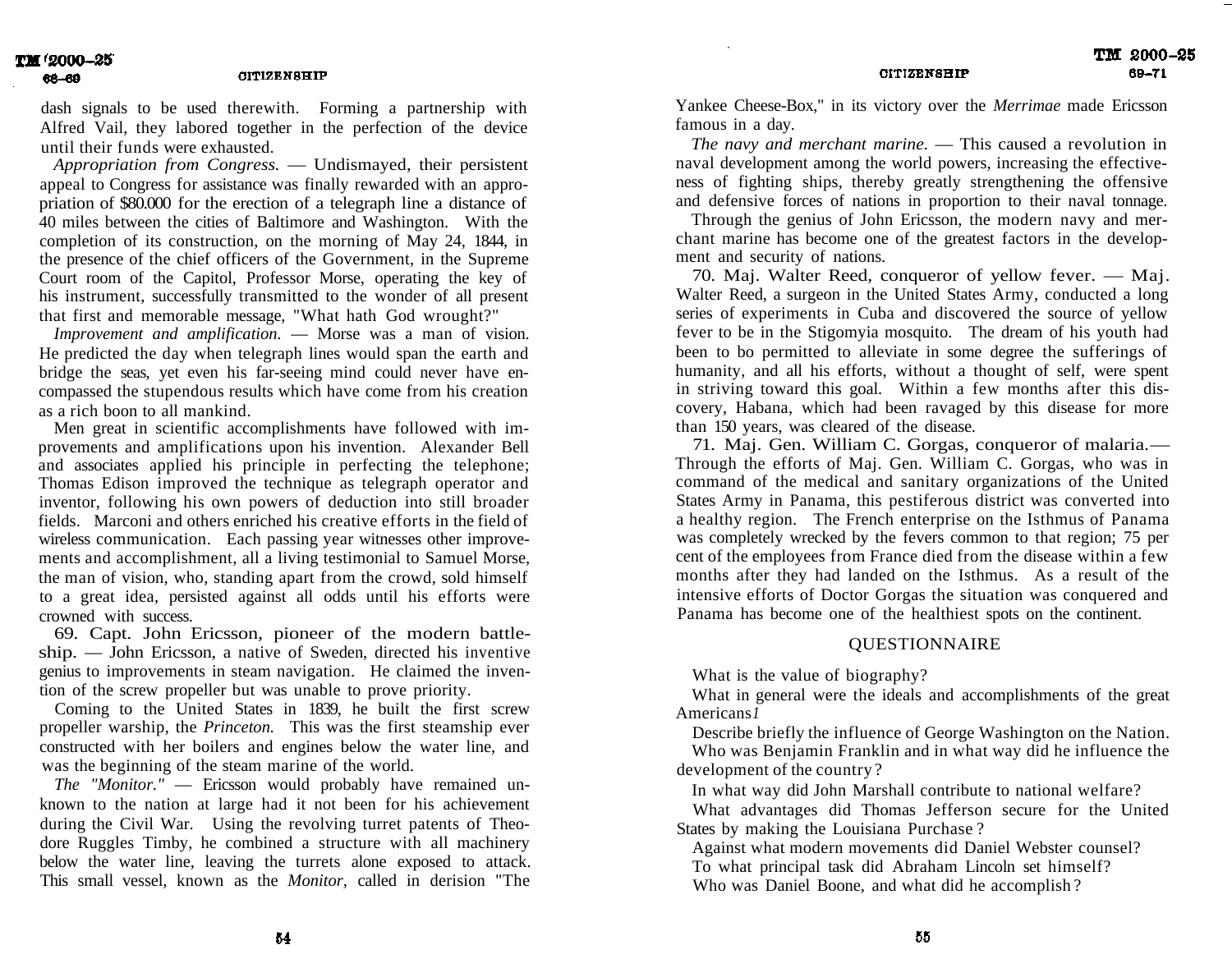### **ULLISHER**

As the result of the expedition of Capt. George Rogers Clark in the Northwest Territory, what States were added to the Union?

What was achieved by the expedition of Lewis and Clark?

How did the efforts of the Rev, Marcus Whitman terminate in reference to the Oregon country ?

Who was Gen. John C. Frémont and of what value were his services?

Who were the real conquerors of the West?

What were the main steps in our national development accomplished by far-seeing American statesmen?

What principal changes were brought about by Whitney's invention of the cotton gin ?

What was Whitney's greatest invention? Why?

What were the principal contributions of Robert Fulton in modern development?

Who invented the telegraph?

Who improved and amplified this invention?

For what are we indebted to Capt. John Ericsson?

Who made the discovery that stopped the ravages of yellow fever the world over ?

Who eradicated tropical anemia and malignant malaria from Panama?

# SECTION V

# LESSON 5. — ECONOMIC DEVELOPMENT OF AMERICA

| Paragraph                                        |    |
|--------------------------------------------------|----|
|                                                  | 73 |
|                                                  | 74 |
| Limited facilities.                              |    |
| Chief pursuits, agriculture and seafaring.       |    |
| The federation of the colonies                   | 75 |
| Encouraged by constitutional provisions-         | 76 |
| The money clause.                                |    |
| The post-office clause.                          |    |
| The commerce clause.                             |    |
| The taxing clause.<br>The naturalization clause. |    |
| Fixed terms of office.                           |    |
|                                                  | 77 |
|                                                  |    |
|                                                  | 78 |
| Capital control-                                 | 79 |
| Need for cheap labor.                            |    |
| The new immigration.                             |    |
| Citizen control                                  | 80 |
|                                                  | 81 |
|                                                  | 82 |
|                                                  |    |
|                                                  |    |
|                                                  |    |
|                                                  | 87 |
| Mechanized                                       | 88 |
|                                                  | 89 |
|                                                  | 90 |
| Ability to purchase.                             | 91 |
|                                                  | 92 |

72. The colonial spirit. — Three hundred years ago America was a wilderness. Her total white population consisted of a few hundred men, women, and children, established in several small communities along the Atlantic seaboard. For the most part they were a Godfearing people, led to America by the vision of a new land in which they could work out ideals and visions inspired by their deep religious convictions. Along with these groups were others of more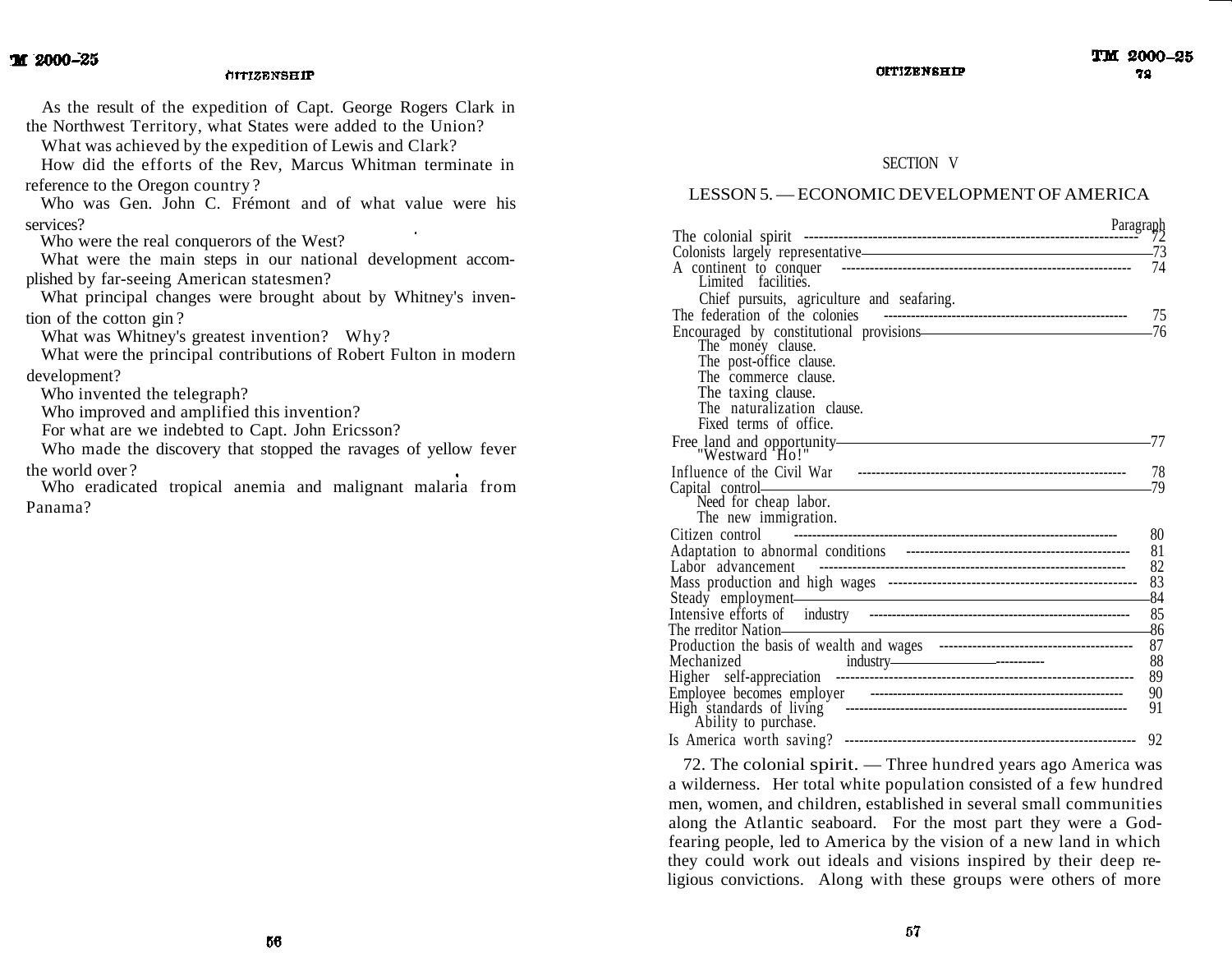## **CUTTZRNSHIP**

worldly persuasion, who came in the spirit of adventure or to escape political conditions, which, in the changing reign of the rulers of England, made their move advisable.

73. Colonists largely representative. — As a whole the colonists were largely representative of the life, thought, and aspirations of that period; they were not supermen and women any more than they were of the vicious type. They were moved by the impulses common to humanity, chief of which is always that of self-preservation.

74. A continent to conquer. — Here they found a vast and unknown continent in the possession of roving tribes of Indians; a wilderness of great forests, mighty rivers, and boundless prairies. Their's for the taking, if they possessed the ability and courage to conquer the all but insurmountable obstacles and dangers.

*Limited facilities.* — Forced by lack of any other means than those contained in hand and brain; lacking all facilities of communication, transportation, or manufacture, other than such contrivances as the sailing vessel, the ax, spinning wheel, wooden plow, and flint-lock rifle, their progress in the first 150 years was necessarily slow and restricted.

*Chief pursuits, agriculture and seafaring.* — The colonists labored under the burden of heavy restrictions imposed by the mother country which prevented the establishment of home industries. As their first occupation they engaged in tilling the soil that they might have food and clothing.

During her first 150 years of existence, America grew to be a people of some 3,000,000 souls and was forced to confine her development to agriculture and seafaring pursuits. Building up a seafaring trade, she transported the raw material of the new land to England, France, Holland, and Spain, there to be exchanged for the necessities of life not produced by their own handicraft.

75. The federation of the colonies. — Industrial progress came with the establishment of the new Nation, "The United States of America." Lacking capital, other than that of character, courage, and concentrated labor, the bankrupt colonies were welded into a union of action which has led our Nation by successive stages to its present attainments, the marvel and wonder of modern time.

76. Encouraged by constitutional provisions. — In the Government set up under the Constitution provision was made for a freedom of action which gives full play to every citizen in the exercise of his rights and powers. The wisdom of the law of our land is emphasized with each passing year. The remarkable economic

development of America is based upon the liberties and restrictions granted as the equal right of all her citizens. Outstanding among these provisions are —

*The money clause.* — The money clause establishes credit through the sole power vested in the Federal Government to coin money, incur national obligations through issue of bonds or notes of indebtedness, establishment of our national bank, and later our Federal reserve bank system, forbidding any State from incurring financial obligations with foreign powers or other States.

*The post-office clause.* — The post-office clause, through which communication is regulated between the States and with the world at large, is a duty alone of the National Government. In this clause are found the rules and regulations governing mail, telegraph and telephone lines, and the radio. Strict regulations hold all accountable for matter transmitted by mail, as to its truthful or fraudulent character; rates are fixed by the Government with equal application to all.

*The commerce clause.* — The commerce clause set up an agency of exceptional worth by reason of the freedom granted in interstate traffic, the elimination of barriers, duties, or restrictions which might otherwise be created in exchange, sale, and shipment from State to State. Citizens of any State have equal rights as citizens of the United States, subject only to such local laws as apply to all citizens of the State within which business is transacted.

*The taxing clause.* — The taxing clause permits taxes to be levied for the requirements of government only; such taxes to be uniform in application and subject to revision as necessity governs.

*The naturalization clause.* — The naturalization clause establishes one class of citizens only; with equality to all and privilege to none. Under this and the immigration acts our Nation is assured a strength and unity of purpose and action and an equality of citizenship that could not otherwise be attained.

*Fixed terms of office.* — Fixed terms of office: Our system of government by which definite terms of office are assured gives stability to business in the fact that in no crisis can an administration be overthrown in a day, through dissolution of Congress or the resignation of the Cabinet. Parties may rise and fall without serious effect upon our economic life.

77. Free land and opportunity. — Other important factors in our economic development were free land and diversified natural resources. In these America has been particularly blessed. Lack of capital prevented none from making progress in America. For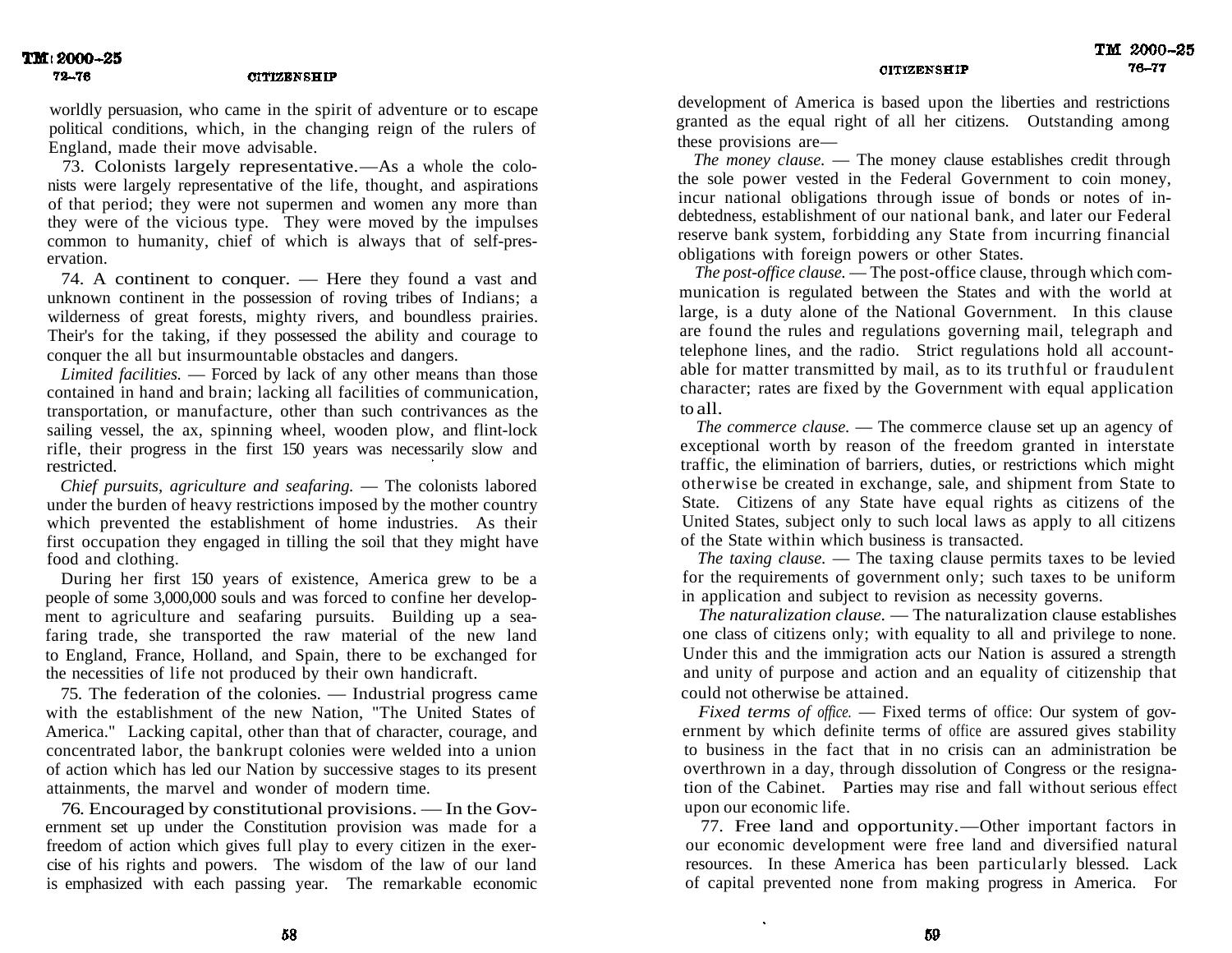## **CITIZENSHIP**

the first 250 years the immigrant to our shores knew that the door of opportunity was wide open. Landing with barely enough money to pay transportation to this chosen destination, and with no hindrance other than that of being a stranger in a new country, both land and employment were to bo had for the asking.

*Westward Ho!* — Through the liberality of our Government and the vast and areas open for settlement there was established and developed the largest and richest agricultural territory now under cultivation in the world. For nearly 100 years following the War of Independence the cry was "Westward Ho!" By families and by groups the creaking ox-drawn schooners wended their way slowly toward the setting sun. Driving the Indians and wild game before them, they cut the forest, broke the sod, planted, harvested, built home, school, church, and town, preparing the way for tho next step in our progress — the railroad.

78. Influence of the Civil War. — Before any great railroad development had taken place the peaceful life of our country was interrupted by the Civil War. It is questionable if that struggle, with its frightful loss of life and treasure, would ever have taken place had railroads been constructed linking the North and the South. In 1860 there were only some 30,000 miles of railroad in America, nearly all of which ran east and west, by reason of the fact that our great rivers flow from the north to the south, and our railroads could not then compete with river transportation. In 1860 no railroad was built farther west than the Mississippi River. West of that stream the country was almost entirely given over to the great herds of buffalo and roving Indians.

With the close of the Civil War the impetus given industry by the necessity of making war materials, the development of steel, and a growing appreciation of the value of rail transportation caused a marked advance in our economic life. Tho acquaintance of masses of men from every section of tho country and the close ties formed by their association through the war added its force to the awakening of a new era.

79. Capital control. — Capital saw great opportunity for profit through development of our vast natural resources. Foreign capital was attracted. Combinations were formed. These groups were able to obtain concessions and rights, quickly developing a power of control over industry which placed in the hands of a comparative few the economic life of America.

*Need for cheap labor.* — With capital consolidated, only labor was required for this exploitation of our natural resources. America was too vast in area and too small in population to furnish the labor. By then-existing immigration laws the doors were open — the world might enter. Capital needed labor, and it must be cheap labor.

*The new immigration.* — "The man with the hoe" was invited and urged to find in free America his great opportunity. He came by thousands, then tens and hundreds of thousands.

The former class of immigrant had come to America to take up land and become farmers and builders of homes and communities. They were followed by the thousands who worked in the noise and sweat of our great steel mills, in our coal mines, and in the factories which quickly built up within our cities large congested areas, with great sections almost entirely composed of single nationalities. Labor was exploited, voted, worked, or left unemployed.

80. Citizen control. — Following the war with Spain in 1898 a change was inaugurated. Led by far-seeing men who recognized the danger to our free Government in the increasing power of capital, the people developed a system of control through Congress which broke or checked its combinations. Industry had greatly developed during this period. Wealth had been amassed as never before. Yet (he economic life of America had suffered — equality of opportunity was largely restricted and classes with intense class hatred were created.

81. Adaptation to abnormal conditions. — In 1917 there came a national emergency. One class alone — the "American citizen" took precedence. America astounded the world with her ability to adapt herself to abnormal conditions, converting her peacetime factories and equipment to war-time requirements.

82. Labor advancement. — During the World War the wage earner learned to put his excess money into Liberty bonds. He caught the idea of investment, acquired the habit of systematic saving, discovered the strength that lies in consolidating the small savings of the many. He began to understand the meaning of capital, lost his fear of it, and found a way to have a part in its benefits.

83. Mass production and high wages. — The conclusion of the war found America committed to mass production, mass cooperation, and mass saving. These were some of the blessings that accrued out of the hell of war. Industry awakened to the astonishing fact that high wages to labor increased rather than diminished profits, by the simple process of increasing the buying power of millions of employed.

84. Steady employment.—Industry learned the value of steady employment. It sought ways of regulating production to give work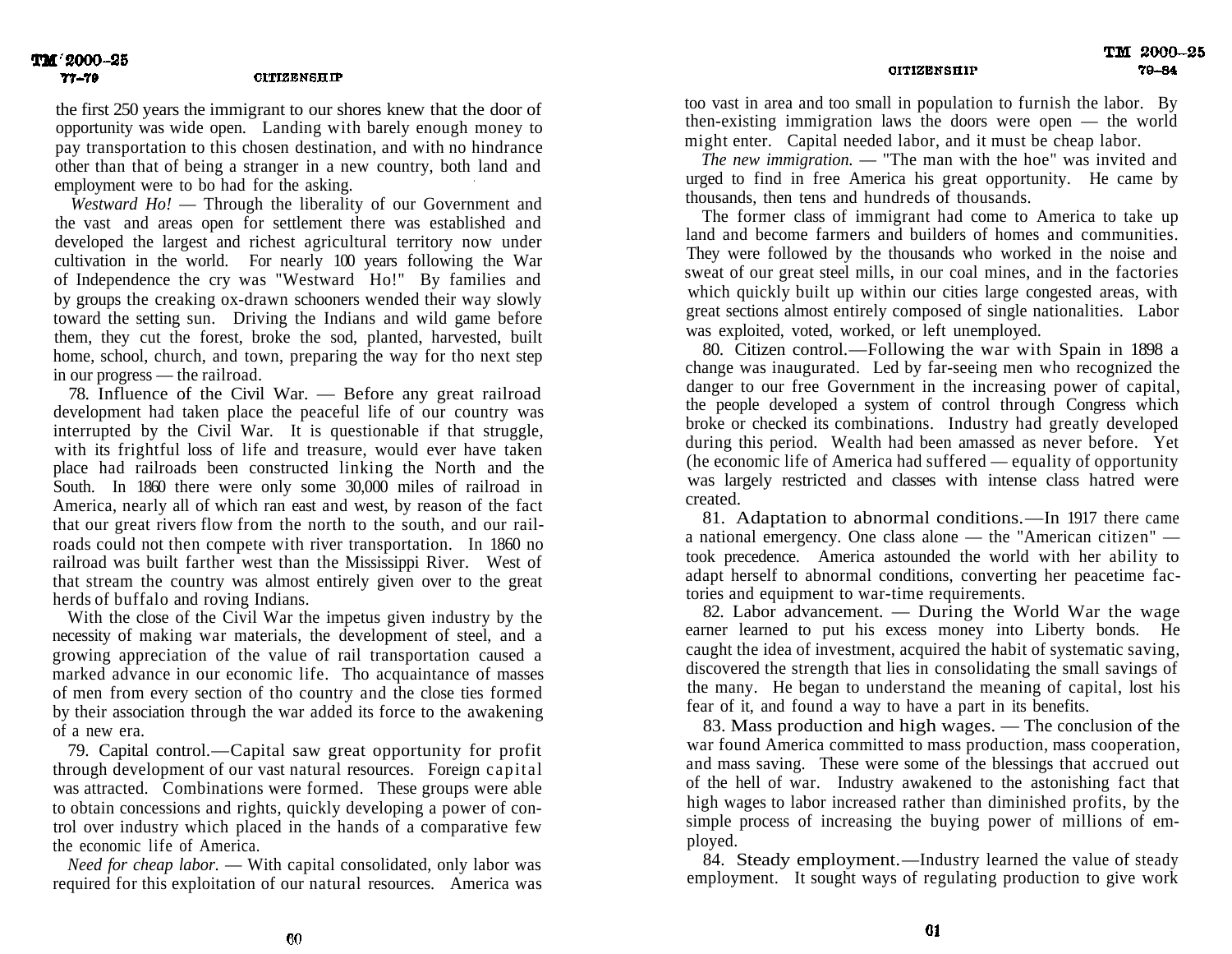the year around. Seasonal employment ate up savings, weakened buying power, destroyed credit, increased cost of production caused by idle equipment and accumulated stocks.

85. Intensive efforts of industry. — Industry set up research bureaus, stimulated inventors, chemists, and scientists to greater efforts in a search for better machines and methods, the elimination of waste in materials, and in developing by-products therefrom. Through these intensive efforts production per man power has been largely increased, new products created, markets enlarged, and industry stimulated.

86. The creditor Nation. — In the earlier history of American industry foreign capital was invested by millions of dollars in our great enterprises. We were a debtor Nation. To-day we are the creditor Nation.

87. Production the basis of wealth and wages. — There *is* no actual wealth in materials, metal, or money until they are adjusted to the use, needs, or wants of mankind. Production is the basis of wealth.

In no other country do wages approach the sum paid the individual workman of America. The contributing factors to this highly satisfactory situation are summed up in the word "production." American production per man power ranges from two and one-half to thirty times that of other nations.

88. Mechanized industry. — Industry in America is mechanized and specialized to a degree not approached by any other country. Our automatic labor-saving and power-driven machinery is the wonder of Europe. Our mass production, made possible by special machinery and highly trained operators, astounds the world with its magnitude, quality, and low cost.

89. Higher self-appreciation. — Modern methods of industry discipline the lazy, wasteful, and disloyal workmen; speed up production; work out short cuts; improve quality; and eliminate waste; thereby contributing largely to lower costs through greater efficiency. At the same time there is engendered a higher appreciation in the employee of his worth to himself, his employer, and his country.

90. Employee becomes employer. — A keener sense of pride awakens ambition, a quickened intellect inspires study, a broader view of life reveals opportunity, creates hew desires expressed in higher living standards and a rapidly growing participation in industry as a partner through purchase of stock in different enterprises. Through quickened intelligence and systematic saving, the employee of to-day becomes the employer of to-morrow. At a dinner in New York given in 1927 to a group of British workers investigating American industry, every American captain of industry present save one came up from the overall stage.

**OITIZENSHIP** 

91. High standards of living. — Human needs are few by comparison with human wants. Were it not for ever-increasing desires for the comforts, conveniences, and luxuries of life, modern industry would be unable to sustain itself. Civilization is the result of human demands, the combination of spiritual and material aspirations. In no other nation have these aspirations been so fully satisfied.

The standard of living established by any group or nation is based upon the distribution of wealth. The closer together we bring the extremes of wealth and poverty, the higher the attainments and general welfare of the people.

*Ability to purchase.* — Power of consumption is based upon the ability to purchase and pay for the desired commodities. In America the employee receives 72 per cent and the employer 28 per cent of the income of industry, constituting a range of wealth distribution which fixes our living standards at the highest point known in the world.

92. Is America worth saving? — The remarkable development of American industry has proven beneficial to all — not only to employer and employee, but also to the world.

America has amassed unbelievable wealth which is being spent for the good of mankind. In its large range of distribution it has fixed our standards of living at the highest point known to civilization.

We may therefore answer — Yes! America is well worth saving!

# QUESTIONNAIRE

What facilities for economic development were available to the early colonists?

What were their chief pursuits? Explain.

In what manner did the Government, set up under the Constitution, encourage economic development?

Name other important factors in our economic development.

Describe the impetus given to our industries by the Civil War.

What led to the demand for "cheap labor"?

In what way did "the new immigration" compare with the colonists?

How did the people control industry?

Explain America's adaptation to abnormal conditions during the World War.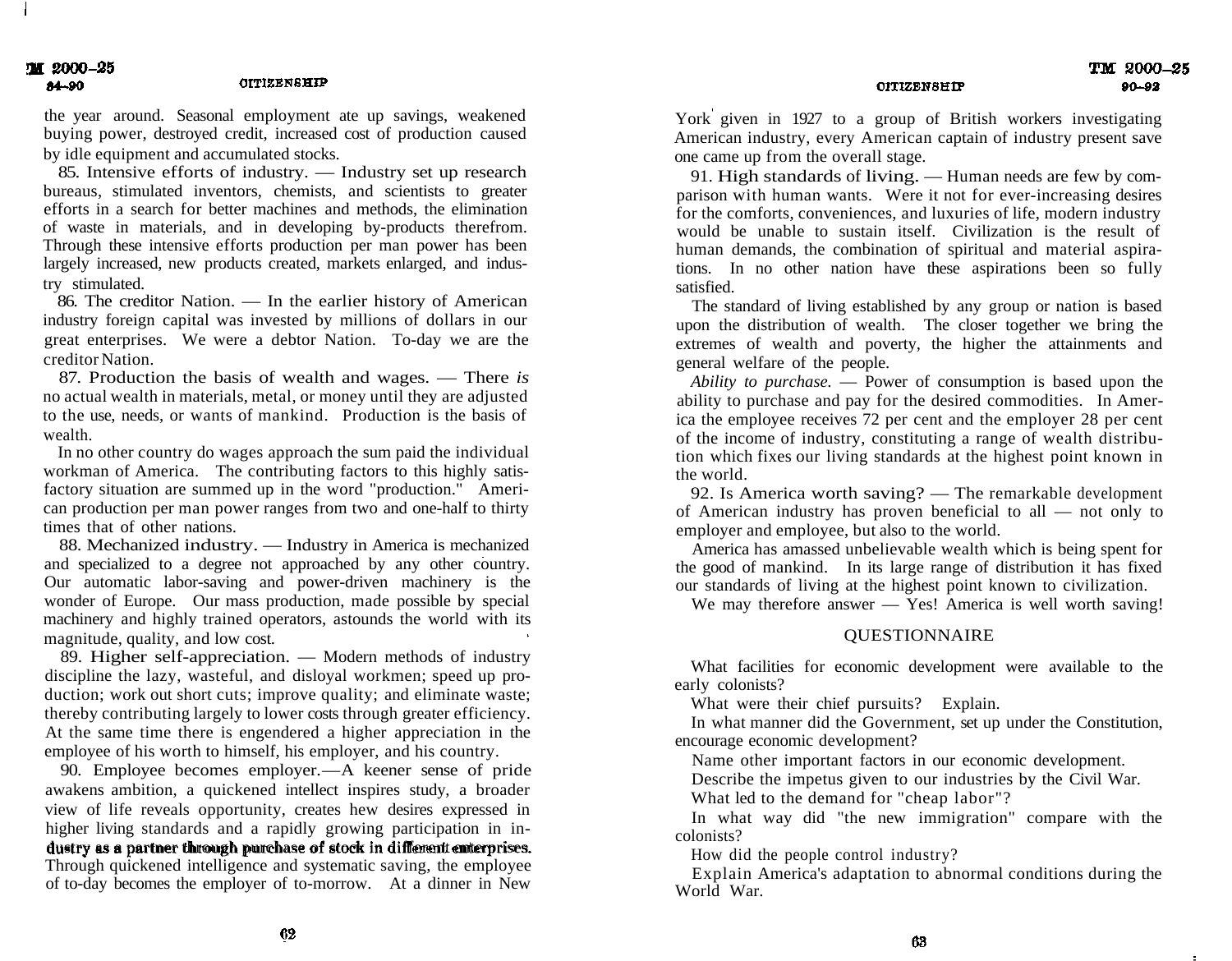Paragraph

93

Describe the benefits to labor through high wages and steady employment.

How do research bureaus aid industry?

What is meant by the "creditor nation"?

Upon what does prosperity depend? Explain.

Is mechanized industry beneficial to the people?

How do modern methods of industry affect labor ?

What are some of the benefits of mechanized industry ?

How do America's standards of living compare with those of other nations?

What is the range of wealth distribution in America?

What conditions and qualities have made possible the creation of the great wealth of America?

What can you do to assist in the further economic development of America ?

Is America worth saving? Why?

# SECTION VI

# LESSON 6. — INDIVIDUAL INITIATIVE

|                                           | 1 magupu           |
|-------------------------------------------|--------------------|
|                                           | 93                 |
|                                           | 94                 |
| Collectivistic government                 | 95                 |
| "Equality of condition."                  |                    |
| Denial of personal rights.                |                    |
| Confiscation of private property.         |                    |
| Religion outlawed.                        |                    |
| Abolition of the family.                  |                    |
| "Socialism" kills.                        |                    |
| Individualistic government-               | 96                 |
| "Equality of opportunity."                |                    |
| Right to private property.                |                    |
| Economic freedom.                         |                    |
|                                           |                    |
| Political rights.                         |                    |
| Protection to home and family.            |                    |
| Respect for religion.                     |                    |
| An American                               | institution-<br>97 |
|                                           | 98                 |
| Aristocracy of brains———————————————————— | 99                 |
| $\Gamma$ s<br>The four                    | 100                |
| Individuality.                            |                    |
| Independence.                             |                    |
| Initiative.                               |                    |
| Intelligence.                             |                    |
| The price of success-                     | 101                |
| Work.                                     |                    |
| Education.                                |                    |
| Ideals.                                   |                    |
| The citizen's privilege-                  | 102                |
|                                           |                    |

93. Mankind a mass of individual ego. — Psychology and social science have discovered that mankind is made up of a mass of individual ego, each revealing similar characteristics of instincts, idiosyncrasies, and manifestations of selfish interests — in the control of which his intelligence has developed forms of government.

From earliest childhood self-assertion, self-determination, selfpreservation manifest themselves.

It is human nature for the strong to take advantage of the weak, whether it be strength of body, strength of mind, or strength of a

65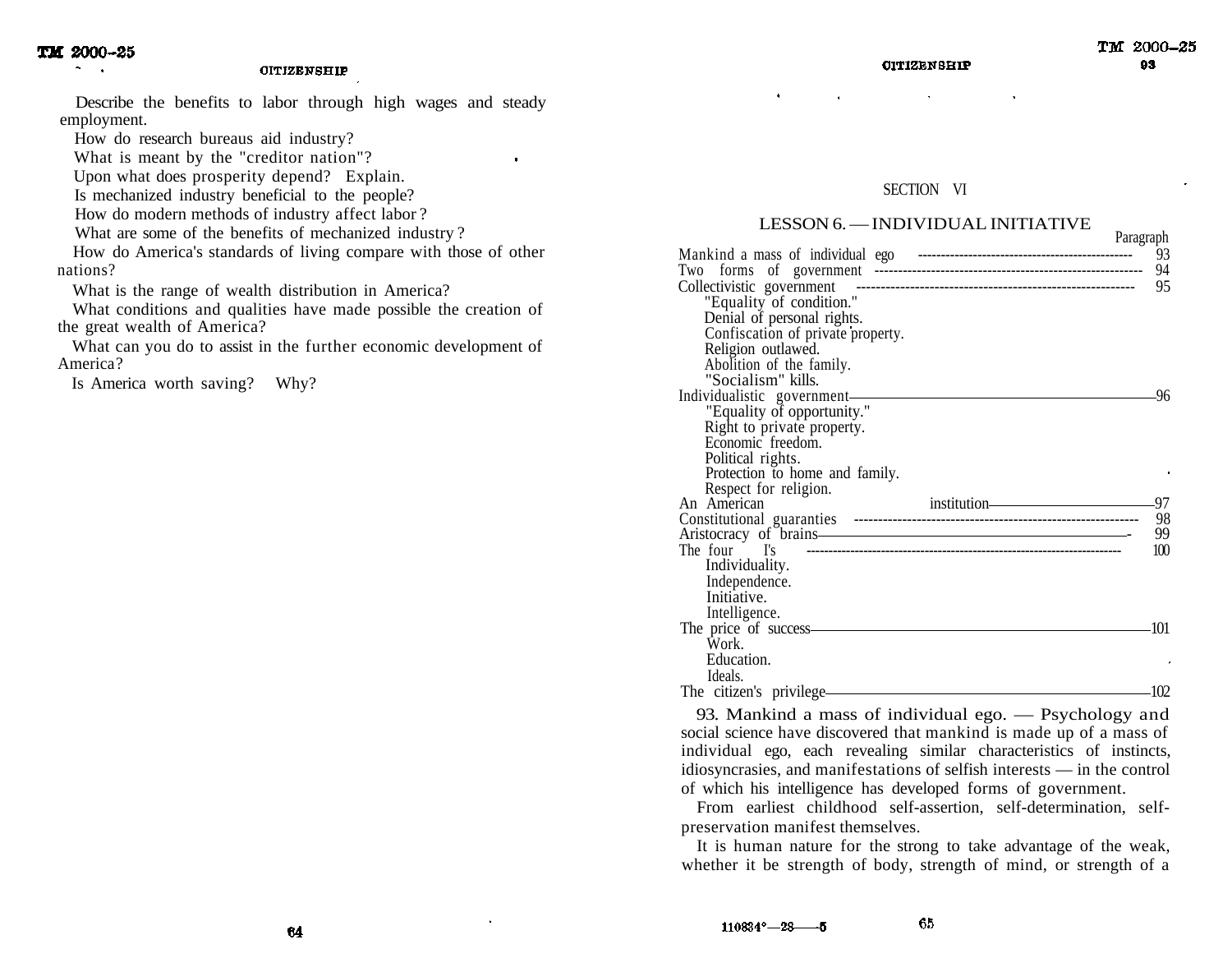group; that group may be a minority in numbers, yet all-powerful by reason of the forces under its control.

The chief purpose of government is that of controlling this instinct and directing it into channels through which society will gain the greatest benefit.

94. Two forms of government. — One form of government gives the State the supreme control and places all its citizens upon a common level of "equal condition''; the other recognizes the rights of the individual as greater than the government, and emphasizes the superiority of "equality of opportunity" in contrast with "equality of condition."

95. Collectivistic government. — *"Equality of condition".* — In this system of government stress is laid upon the proposition that "all men are created equal," meaning that no man has a right to that which is denied to another; that any system of government failing to recognize and conform to this "ideal" is wrong, and therefore an enemy of society and a foe of mankind.

The ignorant, illiterate, physically and mentally deficient, the lazy, improvident, and reckless have equal right with the alert, aggressive, busy, educated, high-minded, orderly citizen who aspires to the best and is willing to pay the price of attainment through self-discipline, hard work, and careful management.

It is not in human nature to recognize "equality of condition" except to acquire a personal advantage. One may be willing to divide another's property with the third and fourth individual providing the share remaining to him is something more than he formerly possessed.

*Denial of personal rights.* — "Collectivism" is the denial of personal rights. The State (community) becomes the chief concern of all. It claims that the "law of equality," once applied, would destroy every human desire for individual dominance, making society safe, content, comfortable, and happy.

This "ideal" is to be accomplished by the application of force under the direction of leaders, in the selection of whom the people will have little or no choice. It is necessary, at first, to enforce the will of community interests until the people become educated and submissive to the new order.

Denied all personal rights "collectivism" gives its "instructions'' where to live, where to work, what to do, what to think, and what to say. for the State is the law.

*Confiscation of private property.* — "Collectivism" declares that the possession of property has developed protection of property

through governments, courts, police power, and public opinion, making it difficult for one to acquire private property except by work. Private property must be abolished so that all will live on a plane of "equal condition." As a matter of fact, however, "human nature" will see to it that the "equal condition" will very quickly become an equal condition of misery, want, and discontent.

*Religion outlawed.* — The collectivistic government proceeds against "imperialism" by outlawing the church. The church at the behest of capital "fed the people the opium of religion," making them willing slaves to do the will of their capitalistic masters. In the interest of the new order there must be left no place for religion, lest the people gain courage to throw off the yoke of their new-found freedom.

*Abolition of the family.* — With personal rights, private property, and tho church abolished, to make subjection complete "the state" declares that in pure "collectivism" there can be no family ties, for children, like all other property, are an asset of the community and must be robbed of family love and obligation as a necessary step to loyalty to the state. Marriage may be practiced if conscience insists, but is not demanded in the interest of the new society, for with the abolishment of personal rights, private property, church, and home, society no longer possesses a moral, ethical, or spiritual code.

"*Socialism" kills.* — The doctrine of "socialism" is "collectivism." It tears down the social structure, weakens individual responsibility by subjection to or reliance upon the state in all material, social, and political matters. It compels the thought that at his best man is no better than the worst; he loses his self-respect and his keener sense of moral and ethical values. Ambition is nullified by restriction of choice in occupation and reward of attainment. Initiative, the very backbone of all progress, is smothered in the morass of impersonal service, mass servility, and mob inertia.

"Socialism" aims to save individuals from the difficulties or hardships of the struggle for existence and the competition of life through calling upon the state to carry the burden for them.

"Equality of condition," the ruling law of "collectivism," is the death knell alike to individual liberty, justice, and progress through the destruction of individual and national character.

When the citizens of a nation, seeking comforts and pleasures, find no joy or satisfaction in hard work, the years of that nation are numbered. Free bread and the circus marked the declining days of Home. A surfeit of food, clothes, comfortable homes, and much time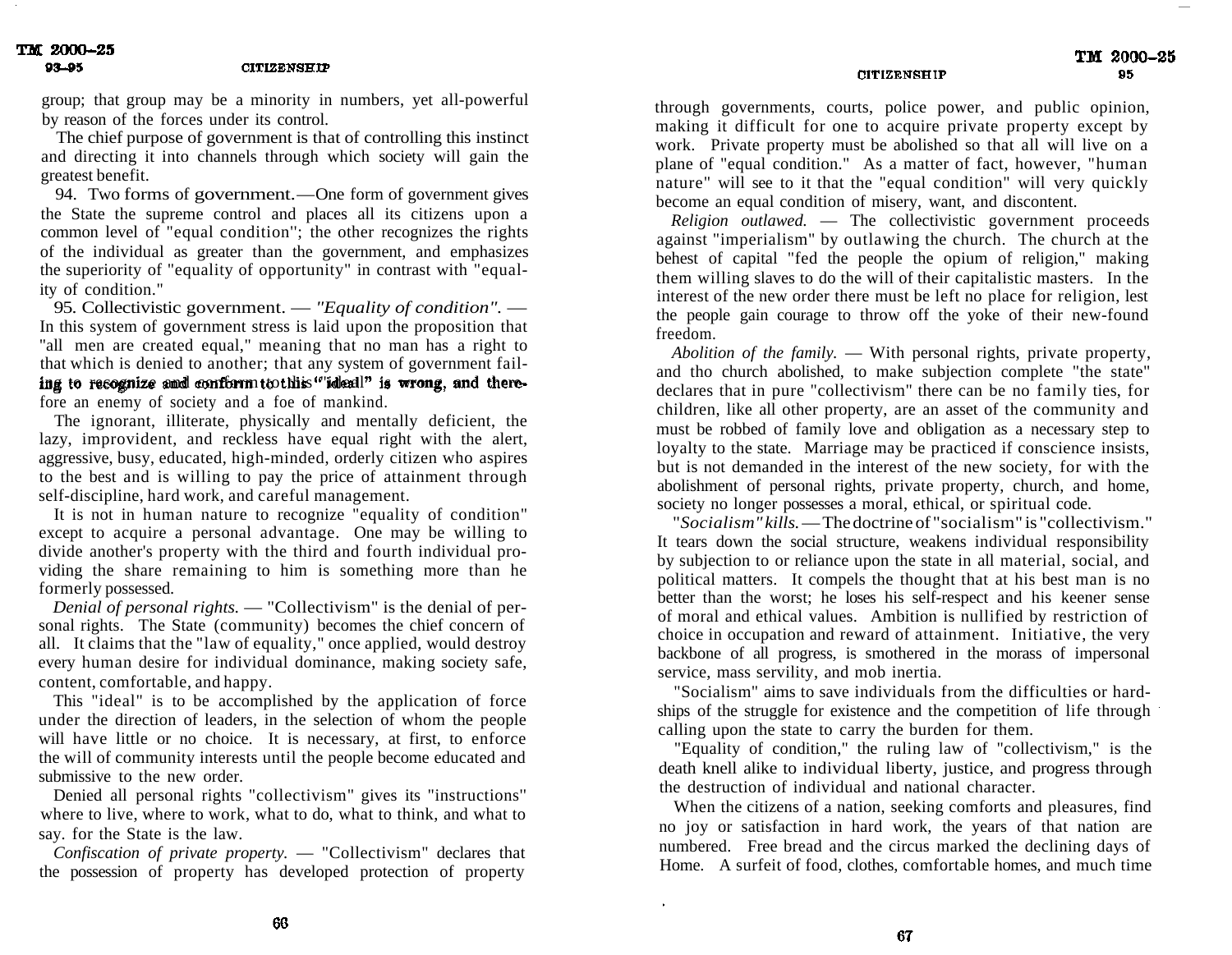for idleness can easily become the first step to the overthrow of civilization.

96. Individualistic government. — *"Equality of opportunity"* — "Equality of opportunity" carries with it the absolute right of every man to keep what is his own. There can be no confiscation of property without due process of law and just recompense to the rightful owner. Upon this foundation have been based most of the great accomplishments of the past as well as assurance for still greater achievements.

*Right to private property.* — Each citizen enjoys the right to private property. Granted the privilege of working for one's self ambition is fired, initiative is encouraged, labor is not restricted, and the hard thinker and hard worker gets the reward denied the lazy and indifferent, creating thereby classes, caste, poverty, and wealth.

*Economic freedom.* — The individualistic form of government, promotes and guards the individual amid the difficulties and hardships of his struggle for existence and in the competitions of life.

The workman is protected because the nation needs his labor and the employer is protected because the nation needs his industry.

The productive power of free initiative has full play and a sure reward. Under its protection he finds joy and satisfaction in the fruits of his labor. There is incentive to invention, improvement, and the establishment of families and homes.

*Political rights.* — It protects the citizen in his personal freedom. Equal political rights are assured. He has a voice in the Government which is "of the people, for the people, and by the people."

When a people are free to undertake things and take advantage of the opportunities open to them wealth, character, and national strength are developed.

*Protection to home and family.* — The social unit of civilization is the family. Under this form of government the institution of marriage and the rights of childhood are respected, the home and the family are protected, and womanhood is inviolable.

*Respect for religion.* — The "individualistic" form of government believes in the exercise of religious freedom and shows tolerance toward and respect for all religious beliefs.

The American Government rests upon the deep religious convictions of her people. If it is to continue it will be through unceasing respect for and confidence in the nobler things of life.

97. An American institution. — In the governments of the Old World, conditions which built up a fixed caste system and created an impassable barrier between certain groups of society gave exceptional

advantages to the favored and denied to the masses all but a bare existence.

The early settlers of America, who came to escape the oppression of this order of society, at first incorporated into the local governments of the Colonies the policy of religious intolerance and class rule. It required 150 years of local experiment in colonial government before the inalienable rights of mankind were sufficiently understood and evaluated to develop the necessary public opinion and power to change the prevailing form of "State" government to that of a "Republican" form, under which "equality of opportunity" became an American institution.

"Individualism," an experiment in government, was unknown prior to the independence of America, and has proved its worth by its marked achievements.

It tolerated no restriction, recognized no exceptions, and demanded that the son of the farmer or frontiersman have the some opportunity as the son of the merchant prince or land-owning aristocrat.

98. Constitutional guaranties. — The American citizen knows that he and his children may attain any goal to which intelligence, courage, and ability may lead. No overlord will ever bother or hinder their advancement. No succession to power or property is vested in titles of nobility to be transmitted through succeeding generations to favored families. The rich of to-day may be the wage earners of to-morrow, while the story of the rise of the exceedingly poor to affluence and power is as common as it is true.

The young American's future depends upon himself. He may inherit a fortune; his sense and ability alone will enable him to keep it. He may be born in the cabin of the miner or the shack of the mountaineer, yet if within him there burns the unquenchable fires of ambition, courage, and indomitable will there are none who may stop him on the road to success.

No person shall  $* * *$  be deprived of life, liberty, or property without due process of law; nor shall private property be taken for public use without just compensation. — *Constitution of the United States.*

99. Aristocracy of brains. — The only aristocracy that America will ever recognize is that of "brains" — "the tools to him who can handle them." The tribute in honor and the reward in wealth accorded to brains in this land of opportunity are not equaled in any other country. Brains ask for no "equality of condition," want only "equality of opportunity."

100. The four "I's." — Socially, economically, politically, the world is rapidly changing and in its evolution it requires for its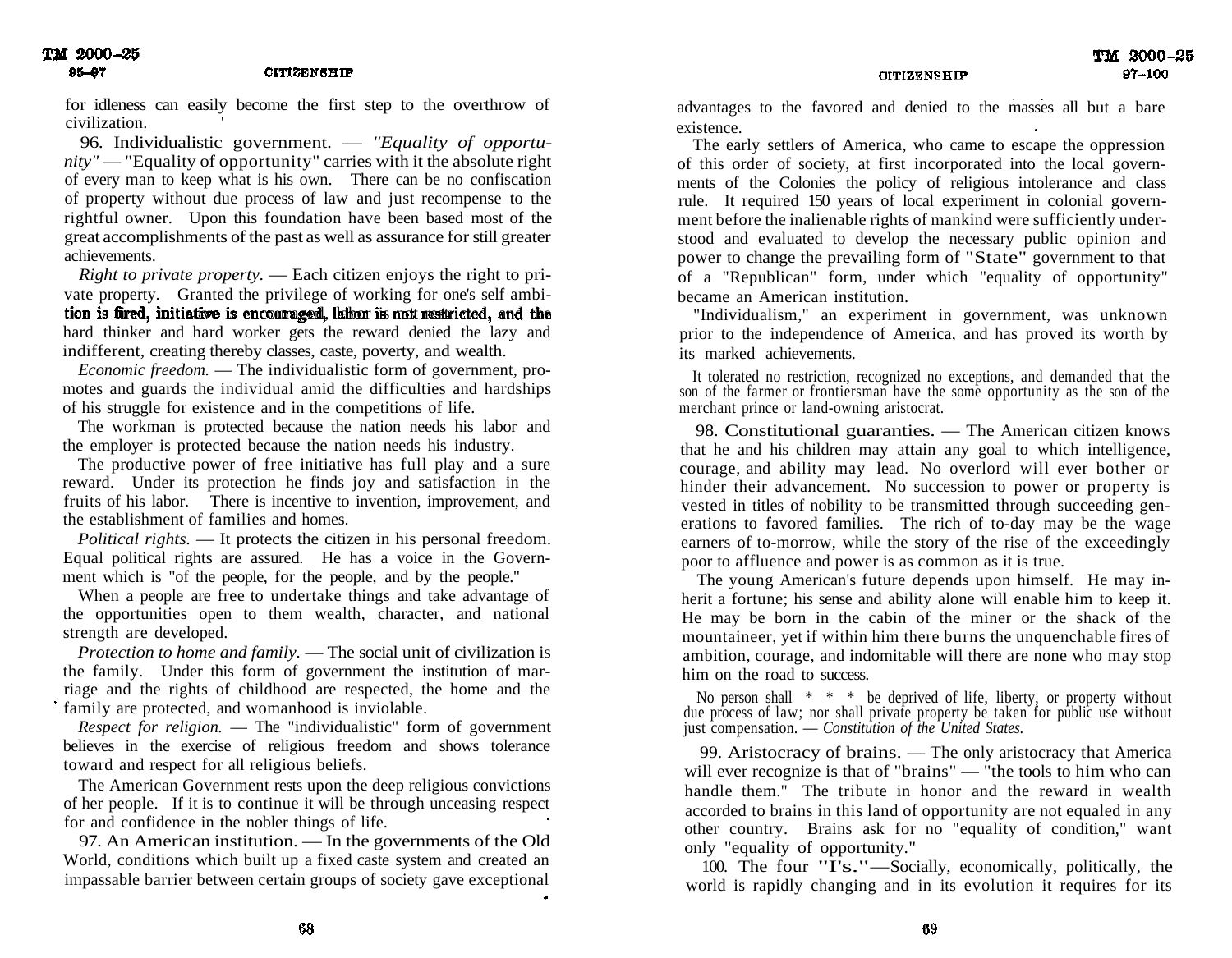## CITIZENSHIP

leadership men of individuality, independence, initiative and intelligence.

*Individuality.* — Under the guaranties given by the Constitution there has been developed in the American character a striking individuality, which stamps him an American wherever he may be found. It is that quality which inspired him to the conquest of the great American wilderness and the development of her resources. The urge of individuality has driven him in every undertaking not only for pecuniary reward but for the equal reward of stamping his achievement with his own personality. This distinctive bearing of the American commands attention and wins the confidence of all.

Conscious of his own strength, he asks no other favor than equal opportunity. When he marries he seeks no dower with his bride. He accepts his place in life with dignity born in the consciousness of his own power to better it. Be it ever so humble, his home is marked with his personality. His children bear the impress of his character, giving assurance that life can contain no difficulties too great for them to master. His is the consciousness of the free born, whether born in the crowded tenement of a congested city, the lonely prairie home of a western farmer, or within the sumptuous palace of a millionaire. Imbued with the spirit of the Nation, he stands upon his own feet and gladly enlists as a soldier in the battle of life.

*Independence.* — The American is the personification of independence. He asks no favors of government or men. He demands his rights and is always ready to uphold them. He has cultivated the habit of self-reliance and is ready to undertake any legitimate enterprise which, in his judgment, has a reasonable chance of success. Resourceful and unafraid, he has ventured into every field of endeavor, cheerfully paying the cost of his failure and as cheerfully sharing with others the rewards of his success. In the spirit of independence America has won her way to leadership in times of peace, and in times of war to a place of honor and respect among the nations.

*Initiative.* — Out of independence has grown a force of individual initiative which has made our great achievements possible. Initiative might well be termed the generator from which has come the power for all our accomplishments. Tradition looks always to that which is old in habits, customs, culture, government, institutions, families, and structures. Initiative is forever putting off the old and putting on the new. It is the mother of creative genius, expressed in science and invention.

Without initiative, civilization would first stagnate, then fall rapidly into dissolution.

In no community in the world is freedom of initiative enjoyed as fully as in America. Government, laws, customs, traditions operate to enhance that freedom.

*Intelligence.* — So far our minds have grasped each successive problem and found so far the means of meeting each added complexity of modern civilization. With multiplied wants and ever-expanding fields of endeavor, the demand for intelligence increases. Machines are taking the place of hands, increasing production, shortening hours of labor, eliminating the exhaustion of toil, giving more time to selfbetterment, recuperation, and recreation.

Markets become world-wide, competition grows keener, international affairs demand care and diplomacy; nations are awakening; tho magic of science in transportation and communication has made us largely a family of nations with divergent aspirations, varied needs, and growing demands for self-expression.

101. The price of success. — The price of success, whether of individual or nation, is found in work, education, and ideals.

*Work.* — The world grows more busy with each passing year. Its machinery is never idle. Its burdens are too great to be encumbered with dead weight. Backward individuals and backward nations will surely be crushed beneath the Juggernaut we call civilization, unless they take a more active and intelligent part in its affairs.

There is more and greater work to be done with each succeeding generation. The achievements of individuals in the past are a challenge to the youth of to-day. There are still further fields of exploration, adventure, and accomplishment, and a multitude of past achievements to be perfected. Every man possessed of the will to work finds his opportunity awaiting him.

*Education.* — Education he must have. The time is past when hope of success can be offered to the ignorant. With each succeeding year the necessity for special accomplishments and particular fitness is more pronounced. Science has so far advanced as to become broken into many divisions, each requiring special training. Applied to every branch of government, industry, and even society, the demand is for education, that intelligence may be developed and applied to its full capacity; for in no other way may progress be assured, and progress is the purpose of life.

*Ideals.* — Work and education are not sufficient to equip either the individual or nation for the accomplishment of the purposes of life. There must also be the inspiration and governing force of ideals.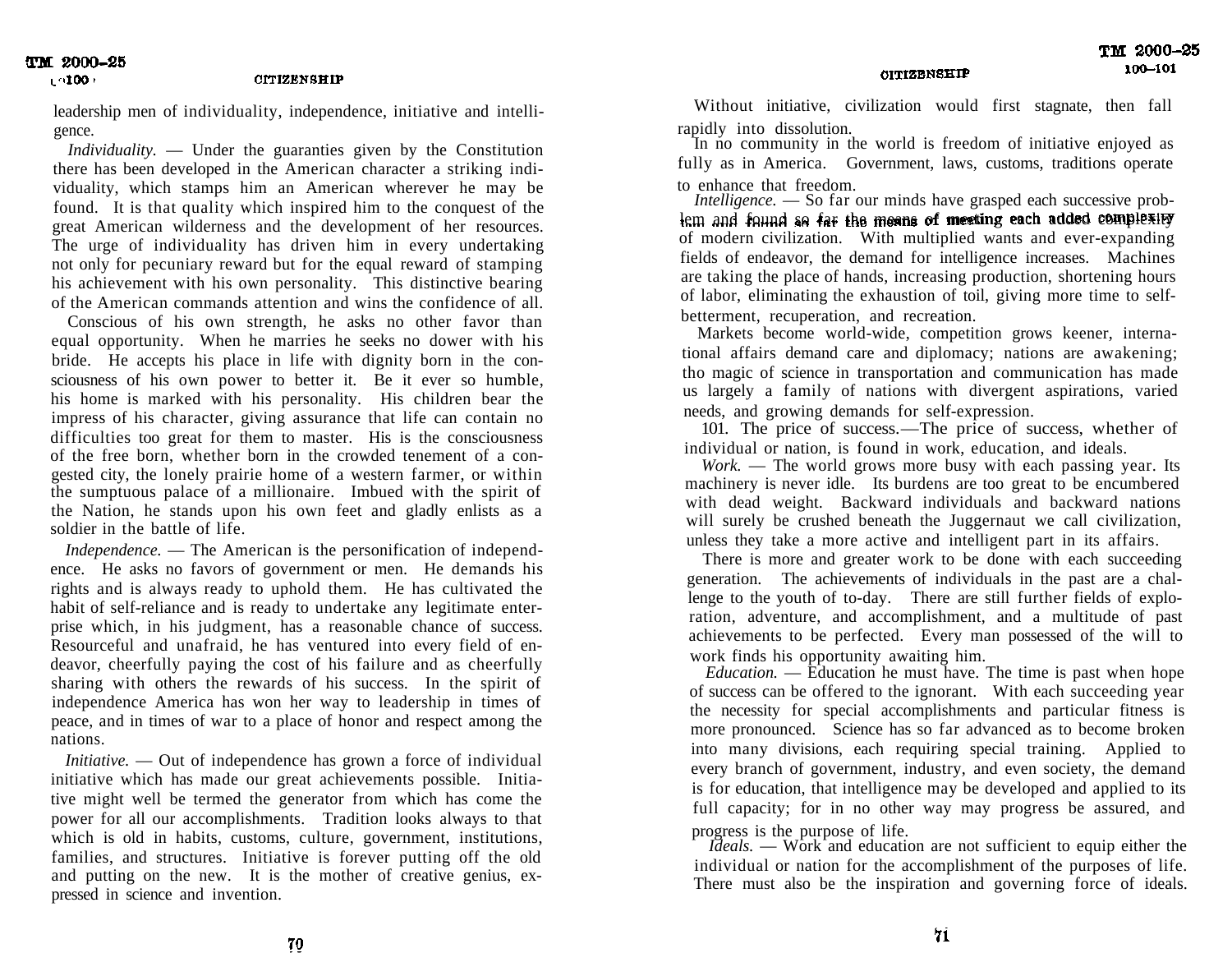## **CITIZENSHIP**

Without ideals there Can be no lasting achievements. Without ideals there can be neither understanding, tolerance, justice, nor brother" hood between individuals or nations. Without high ideals there can be no worth-while aspirations, no true nobility of character, no spirit of unselfish service, all of which are essential to real progress.

102. The citizen's privilege. — Emerson said, "Hitch your wagon to a star." The citizen should demand of himself and for himself tho best that life affords, and devote his energies in an evergrowing measure to public service, for the real joy of life is service to our fellow men.

This is the land of "equality of opportunity." The citizen alone can determine the measure of his participation in freedom's field. What he does and how he does it will be dependent upon his will to work, the thoroughness of his education, and the quality of his ideals.

We are a country of 118,000,000 people, speaking one language, having an enormous consuming power and an adequate transportation system for prompt distribution. We are not restricted within our wide limits by artificial barriers. We produce where it is most advantageous and distribute to the consumer where he may live. Here in the East we may eat the apples and use the timber from the Northwest, and the Pacific slope may buy cotton cloth from the Carolinas and motors from Detroit. Nowhere in the world does there exist so large, so varied, and so unrestricted a market as the United States.

There is a force underlying these factors and one which to me is all important. I mean the initiative and energy of the American people. We are willing to work. We have that divine restlessness which will not permit us to accept things as they are but drives us to find something better. We are constantly improving our machinery, our methods, ourselves. Here no man accepts the level into which he has been born as fixing his status for life. Ability is quickly recognized; to rise is easy.  $* * * \mathbb{Z}$  There is movement, not fixation, in our life in America. — *Andrew W. Mellon, Secretary of the Treasury.*

 $\mathbf{u} = \mathbf{v}$  .

 $\mathbf{r} = \mathbf{r}$  $\mathbf{v}$ 

# **OUESTIONNAIRE**

What is the chief purpose of government?

What is the fundamental principle of "collectivists" government ? Explain.

Describe four of the principal elements of "collectivism."

What is the general effect of "socialism"? Describe.

Should the government provide the means of livelihood? State reasons.

Has any government the right to restrict the exercise of the power of individual initiative?

What is the fundamental principle of "individualistic" government?

Name and describe five of the principal elements of "individualistic" government.

Explain tho origin of "individualism" as an experiment in government.

In what manner does the Constitution guarantee political, economic, and social freedom for the American citizen ?

Name four characteristics of the American character.

What determines the success either of an individual or a nation?

In what way are high ideals essential to real progress ?

State the synonym for "America."

What responsibility does freedom of initiative place upon the American citizen?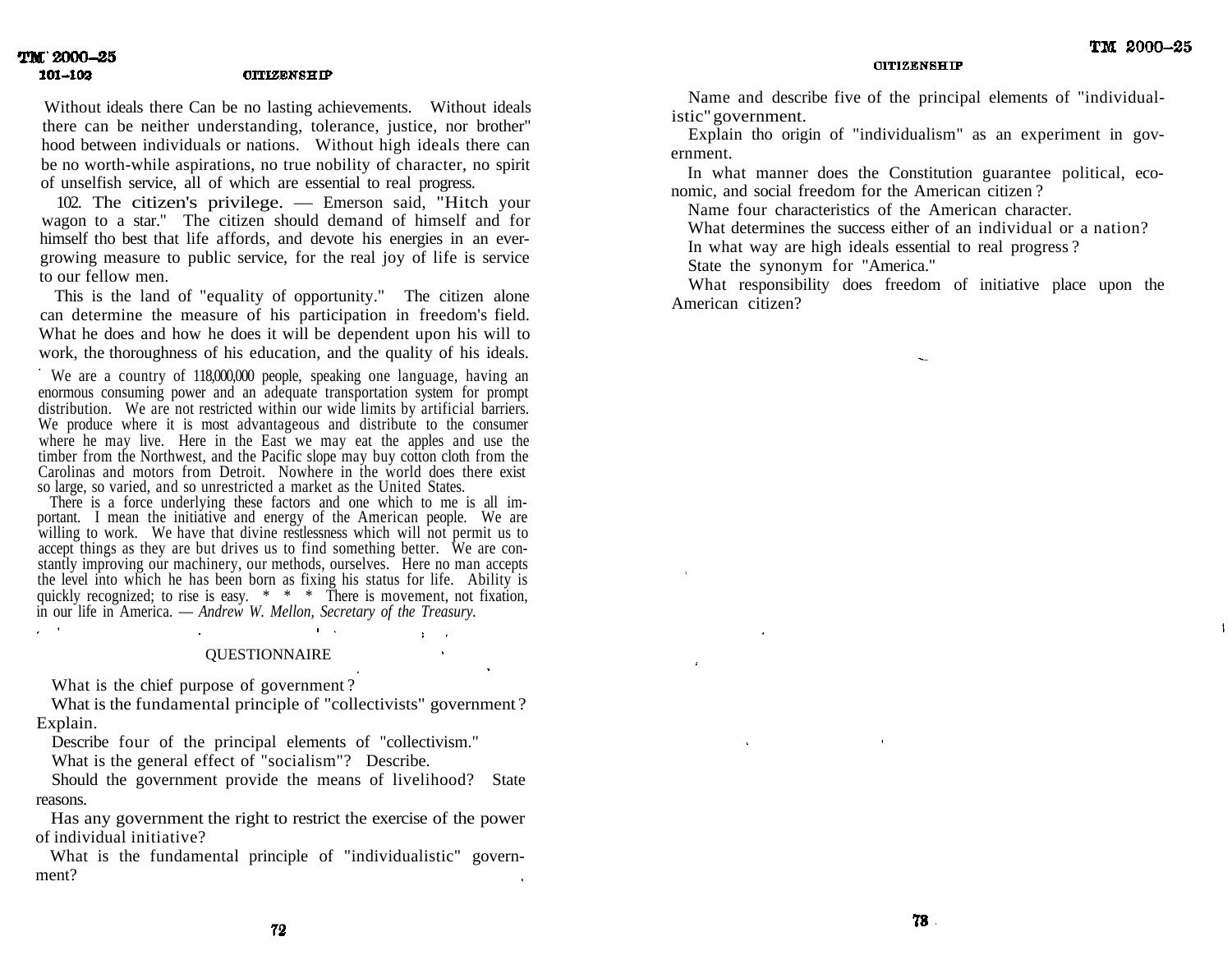#### SECTION VII

## LESSON 7. — LIBERTY AND INDEPENDENCE

|                                             | Paragraph |
|---------------------------------------------|-----------|
| Historical background                       | 103       |
|                                             | 101       |
| The Declaration of Independence, a protest- | 105       |
| Independence of the Colonies.               |           |
| Its enemies.                                |           |
| Itssurvival.                                |           |
|                                             | 106       |
| Fundamental law.                            |           |
| Equality.                                   |           |
| Personal liberty                            | 107       |
| Freedom of action.                          |           |
| Religious liberty                           | 108       |
| Separation of church and state.             |           |
| Religion and national defense.              |           |
|                                             | 109       |
| Abuses.                                     |           |
| Propaganda.                                 |           |
| Restriction of abuses.                      |           |
| Economic liberty                            | 110       |
| Property rights safeguarded.                |           |
| Political liberty                           | 111       |
| Equal participation.                        |           |
|                                             | 112       |

103. Historical background. — The historical background of liberty and independence is the story of the human race in every stage of its development and in every corner of the earth. It is told in the ages-old pyramids of Egypt, builded upon the backs of human slaves; in the philosophies of Plato and Socrates; and uncovered in the catacombs of Rome. In the German forests it was planted deep in the hearts of Saxon and Norman, and there given its first real semblance of form.

England, in the days of the Saxon and Norman conquest, in the time of Cromwell and Elizabeth, laid a still broader foundation upon which to build the structure of self-government.

Slowly there was evolved an appreciation of government incorporation of the rights of individuals into fixed laws or practices. Yet there remained the iron heel of government to crush those whose

demand for independence and liberty exceeded that granted by the will of the ruling King or Parliament.

**CITIZENSHIP** 

104. Slow development of necessary knowledge. — It remained, however, a work still to be accomplished at the time of the first settlements in America, where in the next 150 years slow progress was to be made in developing the necessary knowledge upon which liberty and independence could safely rest.

105, The Declaration of Independence, a protest. — The Declaration of Independence was a protest against the abridgment of such rights as the colonists claimed as subjects of the British Crown. Their anger was directed against Parliament rather than the King because restrictions were placed by law upon the colonists which were not imposed upon citizens of Great Britain residing in the mother country. These operated solely for the benefit of the long-established home government and institutions. Spurred by the spirit of independence engendered through the bitter experiences and necessary self-reliance required in their century-and-a-half battle to conquer the American wilderness, and fired by the indignities and injustice to which they had long been compelled to submit, they threw off the yoke of oppression and set up a government that would forever guard them against tyranny, however it might seek to impose its will.

When in the Course of human events. it becomes necessary for one people to dissolve the political bands which have connected them with another, and to assume among the powers of the earth, the separate and equal station to which the Laws of Nature and of Nature's God entitled them, a decent respect to the opinions of mankind requires that they should declare the causes which impel them to the separation — We hold these truths to bo self-evident. that all men are created equal, that they are endowed by their Creator with certain unalienable Rights, that among these are Life, Liberty and the pursuit of Happiness.

And for the support of this Declaration, with a firm reliance on tho protection of divine Providence, we mutually pledge to each other our Lives. our Fortunes and our sacred Honor *— Declaration of Independence*.

No man sought or wished for more than to defend his own. None hoped to plunder or spoil \* \* \* and we all know that it could not have lived a single day under any well-founded imputation of passion. — *Webster*.

*Independence of the Colonies.* — The American Colonies did not become free and independent until they were strong enough to throw off the yoke of the oppressor; strong enough to set up and control their own Government through the voice of the people; strong enough to protect and defend their country from aggression whether from within or without.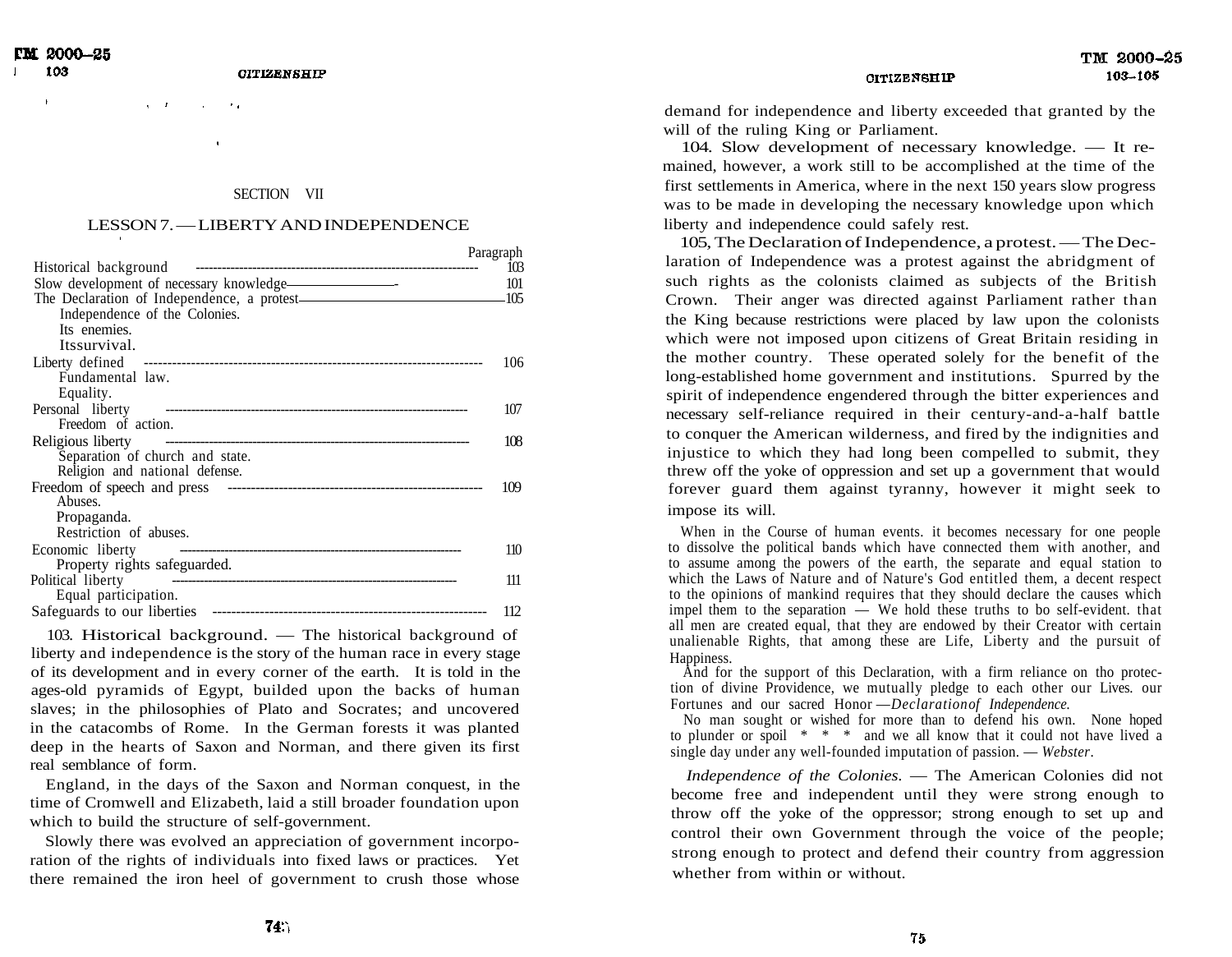## TM 2000-25 105-106

## **CITIZENSHIP**

*Its enemies.* — The "enemies within" who would make the Declaration of Independence a mockery play one group of Americans against another. They fan the flames of prejudice. They magnify fancied evils of injustices to the ignorant. They distort its language to suit their own ends so cleverly that many of the less informed follow them in the name of Americanism.

*Its survival.* — Every American citizen must be constantly on guard if the principles set forth in the Declaration of Independence are to survive.

106. Liberty defined. — There are two kinds of liberty — absolute liberty: That of the savage, in which any individual may act as he pleases; and civil liberty: That of a civilized community in which human actions are regulated by law for the good of all — subject only to such restraints as a solemn and tolerant judgment determines to be essential.

Political liberty is no other than natural liberty so far restrained by human laws and no further, as is necessary and expedient for the general advantage of the public. — *Blackstone.*

Liberty does not free the people from the necessity for control, but it places a heavy burden of responsibility upon the individual for self-control. It is not license to do as one pleases. Through developed "intelligence" man has power to control his baser and more selfish instincts, compelling their exercise and restriction in the interest of society.

Minority control exercises its will until such time as general intelligence becomes sufficiently informed to establish an order of society with a larger and more even distribution of benefit to all, and the law of will (force) is supplanted by the law of reason.

As defined in the Preamble to the Constitution, liberty is the absence of arbitrary human restraints upon personal conduct other than those imposed by the authority of just laws, obedience to which is an essential part of it.

*Fundamental law.* — The rights to life, liberty, and the pursuit of happiness are beyond the right of any government to legally usurp or infringe.

To secure this (liberty) is the main business of governments and the reason for their institution. If they fall in this they have failed in all. — *Blackstone.*

These principles were written by our fathers into a constitution of government, for the first time in human history, when they wrote the Constitution and it became the fundamental law of a new nation dedicated to the proposition that "all men are created equal" and

that "government derives its just powers from the consent of the governed."

*Equality.* — What is meant by "equality" is clearly defined by Lincoln in his debate with Douglas.

In responding to Douglas's question, "What do you mean — 'all men are created equal?'" Lincoln replied:

I think the authors of that notable instrument intended to include all men, but they did not intend to declare all men equal in all respects. They did not mean to say all were equal in color, size, intellect, moral development, or social capacity. They defined with tolerable distinctness in what respect they did consider all men created equal — equal with "certain inalienable rights, among which are life, liberty, and the pursuit of happiness." This they said and this they meant. They did not mean to assert the obvious untruth that all were then actually enjoying that equality, nor yet that they were about to confer it immediately upon them. In fact, they had no power to confer such a boon. They simply meant to declare the right, so that enforcement of it might follow as fast as circumstances should permit.

107. Personal liberty. — *Freedom of action.* — Every citizen is on an equal footing as to privileges and opportunity. Any denial of such rights results from either the limited ability of the individual to take full advantage of opportunity, or because of prejudices in no way a part of the ruling law of our land.

Born free citizens, or acquiring that right through naturalization, we have full freedom of action — without infringement upon the rights of others — to reside or travel at home or abroad under the protection and with all privileges accorded by our Government, regardless of race, color, religion, or social station.

Full opportunity is here given to every citizen to work out his own ideals and ideas. To the native born this privilege is accepted as a matter of no great significance, for he is wholly unfamiliar with the laws, traditions, and customs that direct and restrict individual action of citizens in foreign countries.

The American citizen frequently changes his occupation. His very liberty keeps him on the alert for an opportunity to better his financial or social status. The change is one of occupation, not of personality; his pride and self-respect are not involved.

108. Religious liberty. — No greater liberty was ever conferred on a people than that of freedom to worship according to the dictates of one's own conscience.

The first amendment to the Constitution declares that "Congress shall make no law respecting an establishment of religion, or prohibit the free exercise thereof."

All persons have the privilege to entertain any religious belief, practice any religious rite, teach any religious doctrine, which is not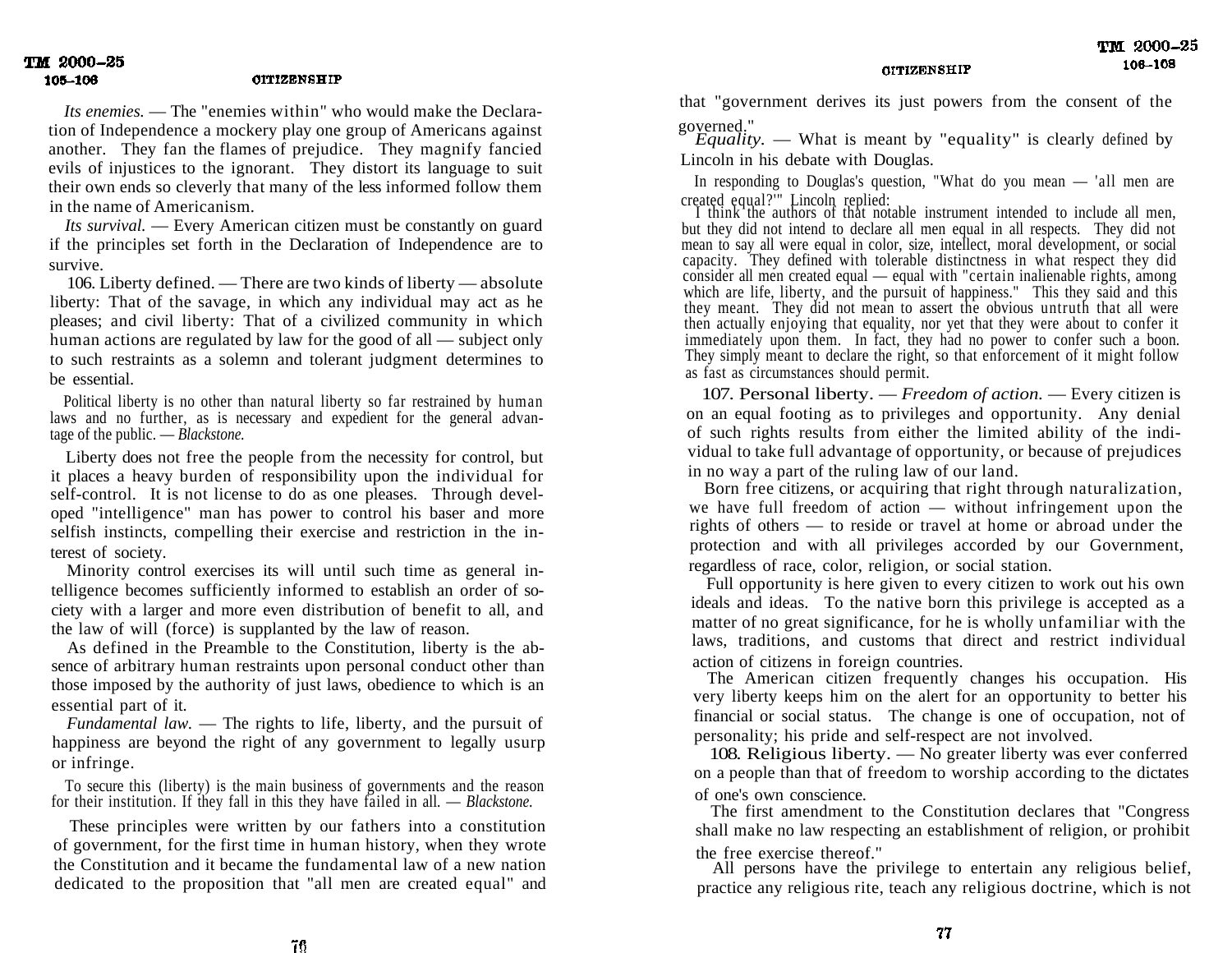#### **CITIZENSHIP**

subversive of morality and does not interfere with the personal rights of others.

However, this liberty can not be "invoked as a protection against legislation for the punishment of acts inimical to the peace, good order, and morals of society," because professed doctrines of religious belief are not superior to the laws of the land. No person is permitted to become a law unto himself, nor may he in the name of religion, or through a religious ceremony, violate the law.

Religious liberty does not include the right to introduce and carry out every scheme or purpose which persons see fit to claim as a part of their religious system. While there is no legal authority to constrain belief, no one can lawfully stretch his own liberty of action so as to interfere with that of his neighbors, or violate peace or good order.—*United States Supreme Court*.

Laws are made for the government of actions, and while they can not interfere with mere religious beliefs and opinions, they may with practices. — *United States Supreme Court.*

*Separation of church and state.* — The separation of church and state is a fundamental principle of American Government. Neither is permitted to dictate to or exercise power over the other. In no other way can religious liberty be preserved.

*Religion and national defense.* — There is no place for the doctrine of "noncooperation." Religious beliefs will not excuse any citizen from rendering service in the defense of the country, although Congress has power at its discretion to exempt him.

109. Freedom of speech and press. — The right to act, to think, to speak, to print, is the surest way to protect the liberties, and continue the full measure of independence which America so richly possesses. In these rights lies the means of creating a public opinion representative of the entire Nation. This liberty is indispensable to further social, economic, and political development. Clash of opinions creates interest and thought on all public questions. A realization of the force of public opinion expressed by the ballot, awakens a sense of responsibility that compels the best minds to give careful study to any subject that vitally concerns our Nation. Through the present means of communication, the people are daily informed in every matter of national or international import.

*Abuses.* — This privilege does not permit the publication of libels or other matter injurious to public morals or private reputation. Like all liberties granted under the broad principles of the Constitution, these rights are abused to the detriment of the best interests of the people.

*Propaganda.* — Propaganda floods our country from every conceivable source. Active and vociferous agencies have been organized

for the express purpose of advancing doctrines absolutely not in accord with the fixed principles of our Nation. In the most persistent manner they seek to tear down rather than build, to destroy rather than improve. One of their most subtly dangerous features is that it is so camouflaged as to make it appear to have an innocent purpose.

To prevent such activities during the World War, Congress found it necessary to pass the espionage act of 1917 for the safety of the State and the successful outcome of the struggle.

We carefully supervise every agency whose business may in any degree affect the physical health of our people. Equal care should be exercised over all agencies which in any manner may affect our social, economic, or political life.

*Restriction of abuses.* — There is no law in any state or nation that prohibits freedom of speech or press, but there are laws against the abuse of this right. Restrictions may be necessary for the preservation of public order and the protection of the State. While Congress is forbidden by the Constitution to abridge the freedom of speech or the press, the punishment of those who violate every principle of loyalty and patriotism modifies in no manner the constitutional provision. The law punishes because of the crime against the country and its citizens.

The first amendment "can not have been, and obviously was not, intended to give immunity for every possible use of language." — *Justice Holmes.*

Blackstone's maxims, which help to interpret the present limitation on speech and press:

(1) Between public and private rights the public rights must prevail.

 $(2)$  Liberty to all, but preference to none.

(3) Those offenses should be most severely punished which are most difficult to guard against

110. Economic liberty. — *Property rights safeguarded.* — Under no other government are property rights of the individual so provided with safeguards' for their full protection. Property is at the base of civilization. Without incentive of right to its private possession and full protection against confiscation no progress would be made in material betterment.

Economic liberty, the power of initiative, and the protection of property rights have developed a philosophy of life peculiar to America — the "dignity of work." Every American is expected to be a worker.

Based upon the constitutional assurance of the security of property, finance and labor have joined in the creation of industry, making America the richest nation in the world. Her wealth has been distributed to the enrichment of her entire population.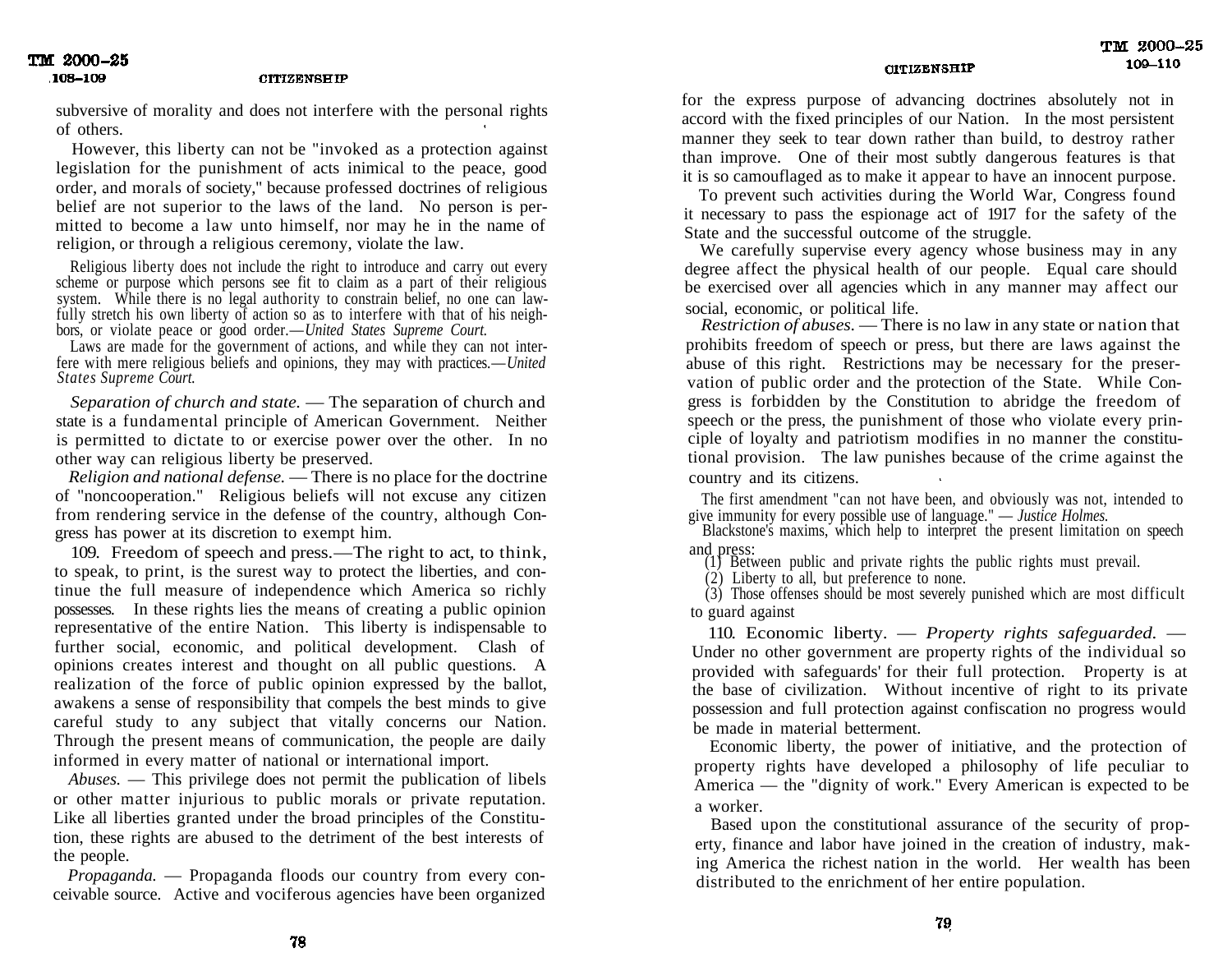## $TM - 2000 - 25$ 111-112

# **CITIZENSHIP**

111. Political liberty. — *Equal participation.* — The list of public-office holders in city, State, and Nation reveals the measure of political liberty granted in America. There are found representatives of practically every race in the world. They have been elected by the people as their able and honorable representatives.

Every citizen enjoys the protection and benefits of our municipal, State, and National Governments.

Any suggestion of racial or religious differences is frowned upon. It is the sincere wish of the majority that tolerance and understanding weld our people of all nationalities into a social, economic, and political unity for the purpose of developing a strong national character and a race of men and women whose ideals and attainments shall be an inspiration and help to the peoples of all the earth.

The greatest degree of political liberty is secured by wise laws properly enforced. Anarchy destroys liberty because it is lawlessness and confusion, and utter disregard of all government.

112. Safeguards to our liberties. — By clinging to the ideas and ideals which animated the framers of the Declaration of Independence, we can assure not only peace within, but national security and respect from other nations.

When we fail to adequately comprehend the principles incident to our Government, its fundamental ideals which have made our Government, the United States of America faces anarchy and destruction.

Let our object be our country, our whole country, and nothing but our country, and by the blessing of God may that country itself become a vast and splendid monument, not of oppression and terror, but of wisdom, of peace, and of liberty, upon which the world may gaze with admiration forever. — *Webster,*

# QUESTIONNAIRE

Describe the historical background of human liberty.

What foundation is necessary for liberty and independence ?

What was the Declaration of Independence?

When are a people free and independent?

How do the "enemies within" show disrespect for the Declaration of Independence?

How, only, can the principles set forth in this document survive? Name and describe the two kinds of liberty.

Does liberty mean freedom from control? Explain.

How is liberty defined in the Preamble to the Constitution? By whom and when?

Define personal liberty.

## **OITIZENSHIP**

What is meant by religious liberty?

Do religious beliefs excuse a citizen from rendering service in defense of the country? Explain.

What is the relation of church and state?

Is freedom of speech and press beneficial to our national life?

What are some of its abuses? Describe.

Can these abuses be restricted? How?

State Blackstone's maxims which help interpret the present limita-

tions on speech and press.

What safeguards are given to property?

What is meant by political liberty?

By what instrumentality can the greatest degree of political liberty be secured?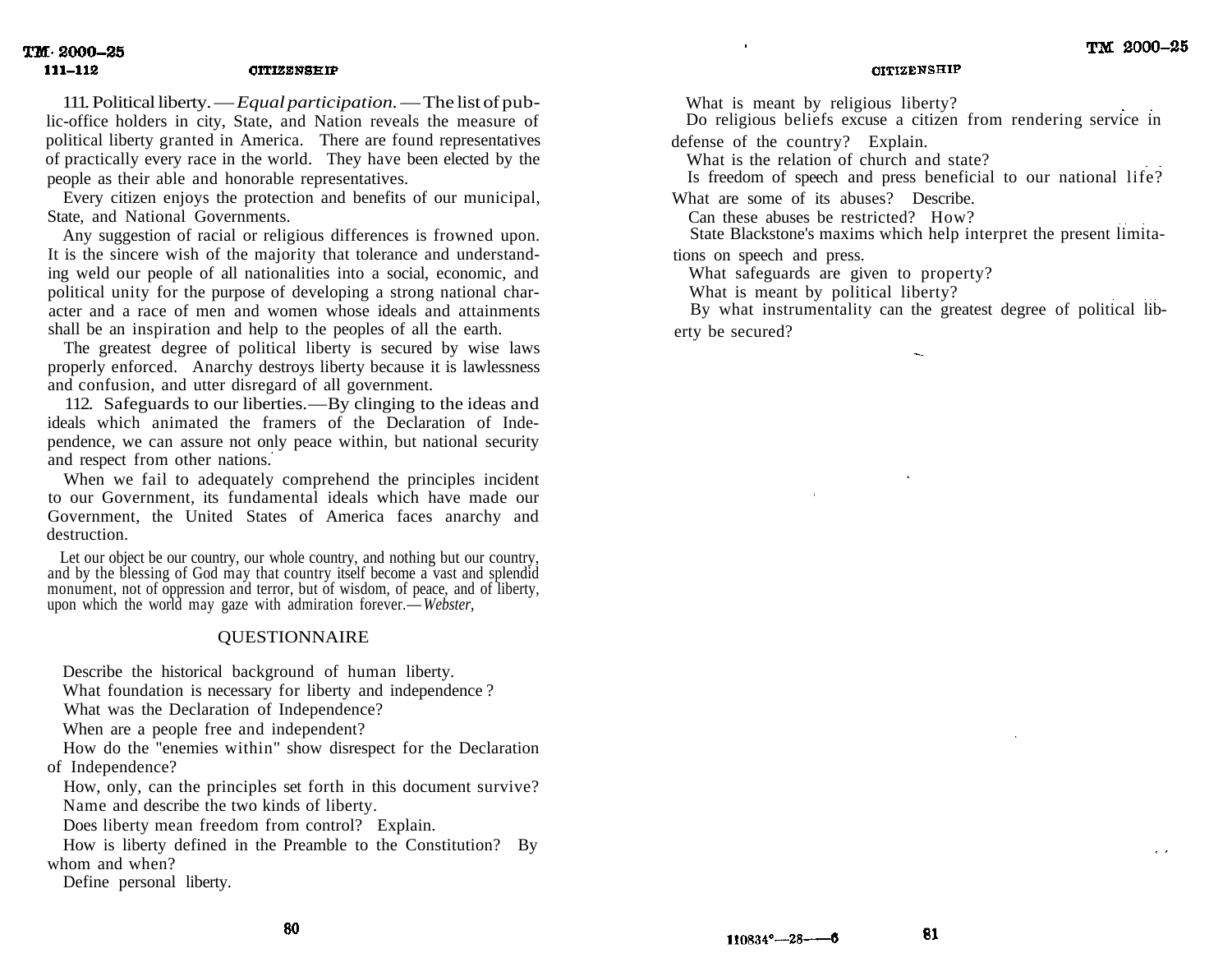and the control of the property of the

### SECTION VIII

# LESSON 8. — THE PURPOSE OF GOVERNMENT

|                                        | Paragraph |
|----------------------------------------|-----------|
| Progress of government                 |           |
| Government by autocracy.               |           |
| Government of laws.                    |           |
| Sources of the Constitution            |           |
| The purpose of government              | 115       |
| Paternalism.                           |           |
| The Preamble to the Constitution       | 116       |
| "We, the people."                      |           |
| "A more perfect Union."                |           |
| "Justice."                             |           |
| "Domestic tranquillity."               |           |
| "Common defense."                      |           |
| "General welfare."                     |           |
| "Blessings of liberty."                |           |
| The American philosophy of government- |           |
|                                        |           |

113. Progress of government. — In the beginning of human history, with needs and wants limited to food and shelter, man's dominating impulse was the preservation of life.

His social instinct led to the establishment of families, groups, and tribes. Transmitting habits, traditions, customs, and superstitions to succeeding generations, there came to be formed definite and distinctive racial types with fixed governing principles.

Governments of a kind were set up, order was created, but with the accumulation of property, and increasing wants, conflicts occurred, the strong despoiling the weak. Alliances for defense and offense were formed. Agreements between rulers and subjects and forms of treaties with nations brought about a more or less defined code of conduct and law, invariably enforced to the benefit of those who held the power.

*Government by autocracy.* — Selfish and often cruel leaders preyed upon the weak and ignorant in the accomplishment of their ambitious designs. Autocracy held power through appeal to the emotions engendered by pomp and glitter of the court, or by fear created through control of military forces and the means of livelihood.

By various methods the rights of citizenship were confined to the prescribed limits dictated by "will" (force) until increasing intelligence within the ranks of the people began to exert a counteracting influence.

The - historical development of the "ancient liberties" of the English people, establishing individual rights, began with the meeting of King John and the Barons on the field of Runnymede in 1215 A. D., where the Magna Charta was signed, which guaranteed rights beyond the power of the king to take away. By successive steps, in protection of these rights, came the act of Parliament (1295), Petition of Rights (1628), habeas corpus act (1679), Bill of Bights (1689), and the act of settlement (1701).

**CITIZENSHIP** 

These liberties did not originate with charters, but were simply confirmed by them and made the "fixed principles of freedom."

Restrictions of government on the life of the people created caste, favoritism and taxation became oppressive, and men left Europe and came to America.

*Government of laws.* — Until the adoption of the Constitution, government was imposed by the will of the minority and enforced by absolute control of economic institutions and military forces.

Under the Constitution a "Government of laws and not of men" was formulated out of the experiences of the centuries in which feudalism, despotism, autocracy had given form to the ruling forces of government.

114. Sources of the Constitution. — The underlying principles of the Constitution were not formulated in a day. The three great American charters of liberty contained the fundamental principles of American government: "Bill for establishing religious freedom in Virginia," "Virginia Bill of Rights," and "Declaration of Independence." Before the Constitutional Convention met in Philadelphia, many plans and suggestions were drafted and presented to the convention.

In addition to this careful preparation after more than a century of selfgovernment, there were in the convention men of extraordinary natural ability and wide experience, like Washington, Franklin, and Hamilton. There were men who had studied law at the Inner Temple in London, who had been educated in the University of Edinburgh, who had been graduated from American colleges, who had been governors of States, chief justices of supreme courts, and men who had achieved distinction at the bar and in business life. Edmund Burke stated in the House of Commons in March, 1776, that more books of law were going to America than any other kind. Of the 55 members of the Constitutional Convention, 31 were lawyers. Blackstone's Commentaries were taught by Chancellor Wythe in William and Mary College before the Declaration of Independence. John Marshall, Thomas Jefferson, and James Monroe were among his pupils.

When our Constitution was written Harvard College (1636) had been sending out, educated young men for just a century and a, half, Willlam and Mary College (1603) had been graduating learned youths for almost a century, Tale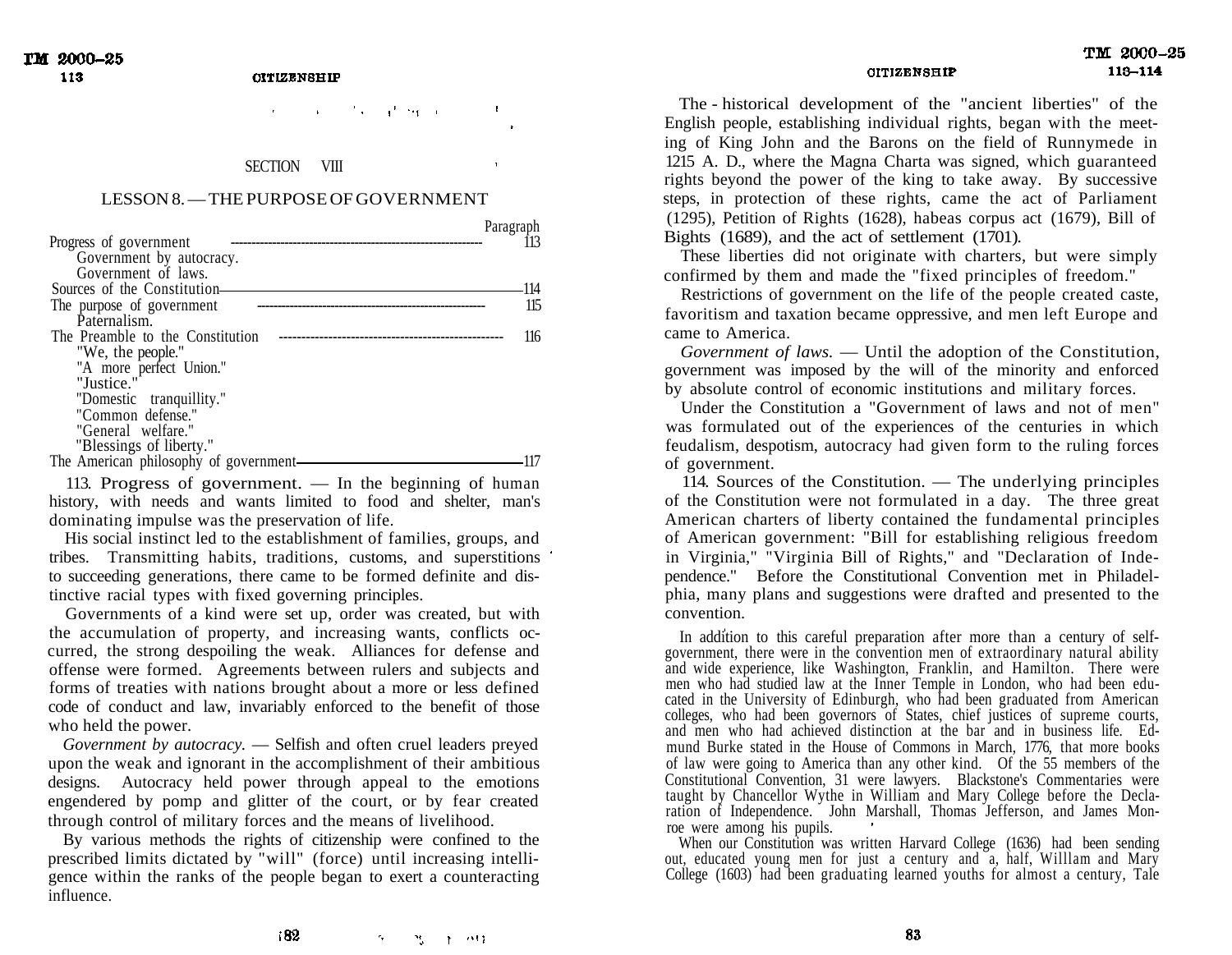College (1701) had been contributing to the education of the people for more than three-quarters of a century, and Princeton (1746) had been teaching for half a century. The people were well prepared for their great endeavor.— *Thomas James Norton.*

115. The purpose of government. — A correct understanding of the purposes of government furnishes a remedy for erroneous and dangerous ideas threatening this country.

Government is instituted for the common benefit, maintaining order, and protecting life, liberty, and property.

To secure liberty is the main business of governments and the reason for their institution. — *Blackstone.*

*Paternalism.* — The paternalism of communism which provides both property and subsistence for the individual is not a proper function of government It results only in individual irresponsibility.

116. The Preamble to the Constitution. — The Preamble to the Constitution is a most accurate and comprehensive statement of the purpose of government. It explicitly sets forth the fundamental purposes for which government is primarily organized. The brevity, simplicity, and directness of its original draft, after 150 years of experience, require no change.

We, the people of the United States, in order to form a more perfect Union, establish Justice, insure Domestic Tranquility, provide for the Common Defense, promote the General Welfare, and secure the Blessings of Liberty to ourselves and our Posterity, do ordain and establish this Constitution of the United States of America.—*Preamble to the Constitution*.

*"We, the people."* — The convention, which met in Philadelphia in 1787, adopted a Constitution based upon the proposition that a people are able to govern themselves.

Under the Articles of Confederation the State assumed control. A single State might exercise veto power over the will of all the others.

In the government set up under the new Constitution the power and rights of the people are the source and final authority. It derives its "just powers from the consent of the governed." For the first tune in human history "the people" assumed control and government became subject to their will.

Nowhere is American independence and self-reliance better exemplified than in the words, "We, the people."

The people, the highest authority known to our system, from whom all our institutions spring and upon whom they depend, formed it. — *President Monroe.*

Its language, "We, the people," is the institution of one great consolidated national government of the people of all the States, instead of a government by compact with the States for its agents. — *Patrick Henry.*

*"A more perfect Union."* — In the original federation the States were but loosely joined. The Constitution was a demand for more effective control of the Union by the Government.

In the efficacy and permanency of your Union a government for the whole is indispensable \* \* \*. You have improved upon your first essay (Articles of Confederation) by the adoption of a constitution of government « » » for the efficacious management of your common concerns. \* \* \* Indignantly frown upon the first dawning of every attempt to alienate any portion of our country from the rest or to enfeeble the sacred ties which now link together the various parts. — *Washington* — *Farewell Address.*

In the course of the Civil War the Southern States sought to dissolve our Union; President Lincoln sought to preserve our Union.

The States have their status in the Union, and they have no other legal status \* \* \*. The Union, and not themselves separately, procured their independence and liberty. \* \* \* The Union is older than any of the States and, in fact, created them as States. — *Abraham Lincoln* — *Message to Congress, July 4, 1861.*

The right of secession was forever settled by the fourteenth amendment to the Constitution, which declares, "All persons born or naturalized in the United States and subject to the jurisdiction thereof are citizens of the United States and of the State wherein they reside." The National Government is not an assemblage of States, but of individuals.

To refuse allegiance to the United States is to be a traitor to the Nation. However, in the dual capacity of citizenship, we render service as citizens of both the State in which we hold legal residence and the United States. Each of our 48 States retains its own sovereignty in all matters relating exclusively to State affairs, in which it is protected by its own constitution. In all interstate, national, or international affairs both the citizen and the State owe allegiance to the Union.

"*Justice."* — Our Government, assures "justice" in that it is a government of laws, not of men. In the heat of passion or sectional interest, in clashes between groups or questions of policy, no minority or bloc may enforce its will. Should a majority seek to injure the rights of an individual citizen, the power of veto resting in the President, or the power of the Supreme Court as an unbiased tribunal, will insist that justice be done.

A series of checks and balances, which prevent the selfish interests of either individuals or groups from exercising their will to the injustice of another, is provided by the Constitution.

85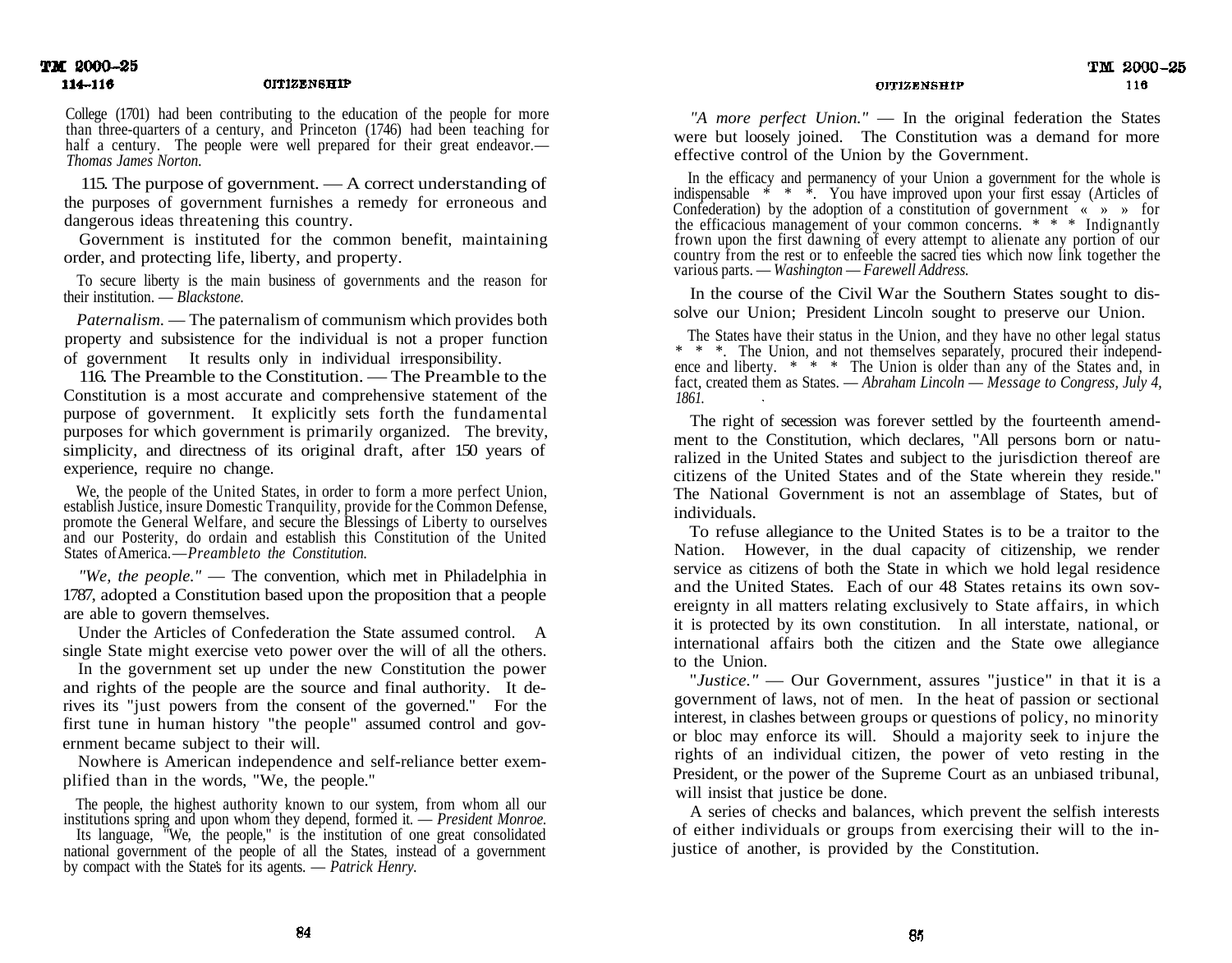Wherever there is an interest and power to do wrong, wrong will generally be done, and not less readily by a powerful and interested party than by a powerful and interested prince. — *James Madison.*

In questions of power, then, let no more be heard of confidence in man, but bind him down from mischief to the chains of the Constitution. — *Thomas Jefferson.*

*"Domestic tranquillity."* — At the conclusion of the Revolutionary War the Colonial States were bankrupt. Foreign credit was exhausted and could not be reestablished until a responsible central government was created. Soldiers remained unpaid long after the war was ended. Colonies quarreled with each other over duties imposed upon the goods sold or bartered. Chaos and anarchy, disillusion, and despair prevailed, all because of lack of proper organization and power in government.

The Government established under the Articles of Confederation "defrayed all expenses out of the common treasury" to which each State was supposed to contribute, but this was done in full only by New York and Pennsylvania. All nonenforceable obligations were left to conscience, individual or collective.

"Domestic tranquillity" requires a measure of enforced responsibility, mutual faith, and harmonious and prosperous conditions. These are provided under the Constitution through the powers conferred upon the National Government regulating interstate affairs, making interchange of commodities, communication, transportation, and freedom of residence, occupation, and industry equal to all.

"Domestic tranquillity" is further assured by religious freedom, free speech, and free press, thereby establishing interchange of thought which results in the creation of a national public opinion and brings within its influence every citizen, regardless of race, religion, financial condition, or social qualification.

*"Common defense."* — A country worth fighting for to establish was worth fighting for to preserve.

The Congress shall have power to lay and collect Taxes, Duties, Imposts' and Excises, to pay the debts and provide for the Common Defense and Welfare of the United States. \* \* \* To declare War, grant letters of Marque and Reprisal, and make rules concerning captures on Land and Water; to raise and support Armies, but no appropriation of money to that use shall be for a longer term than two years.  $*^{\prime}$  \*  $*^{\prime}$  To provide and maintain a Navy; To make rules for the Government and Regulation of the land and naval forces; To provide for calling forth the Militia; to execute the laws of the Union, to suppress Insurrections and repel Invasions; To provide for organizing, arming and disciplining the Militia. \* \* \* — *Constitution, Article I, section 8.*

Attention is especially called to the limited period of two years as the length of time to be covered by any appropriation of money for

the military forces. Without the consent of the people through their Representatives in Congress, any army created would fall to pieces for lack of funds. A great deal is said about the effort to "militarize" America through carrying out the provisions of the national defense act of 1920. This act was created by the people, for the people, to be paid for by the people. It can be killed by repeal or by refusal to make necessary appropriations. In the last analysis the people are the military force of the United States; their employees, the Regular Army, National Guard, and Organized Reserves, are working for them, and in absolute obedience to rules and regulations laid down by their agent, the Congress.

**CITIZENSHIP** 

The United States is not solicitous, it never has been, about the methods or ways in which that protection shall be accomplished; whether by formal treaty stipulation or by formal convention, whether by the action of judicial tribunals or by that of military force. Protection, in fact, to American lives and property is the sole point upon which the United States is tenacious. — *William M*. *Evarts (1878).*

*"General welfare."* — The United States is a family of Commonwealths. Each State is possessed of its own natural resources, in the development of which it is necessary for its own best interests to have the full cooperation of every, other State in exchange of raw materials, finished products, and farm produce. Its great land areas and mighty rivers are frequently the concern of several States or of the entire Nation.

It is within the power of Congress to appropriate funds for constructing canals, river and harbor development, and control irrigation projects where more than one State is interested, hard roads, and Postal Service; to regulate communications and transportation; and, through its various departments, perform such other services as will result in benefit to all citizens. This is not paternalism, but that protection of person and property which enables the citizen to obtain the greatest possible returns in the exercise of his own initiative.

"*Blessings of liberty."* — To secure the "blessings" of liberty was the fundamental purpose of the makers of the Constitution and its subsequent adoption. They include all the rights and privileges that a citizen of this country enjoys — a voice in the Government; freedom to worship according to the dictates of the individual conscience; freedom of speech and of the press; the lack of restriction upon all inherent individual rights.

The liberty of America is not that which permits the individual citizen to do as he pleases. He may so long as he does not interfere with the liberty of others. The liberty of the individual ends where the rights of others begin.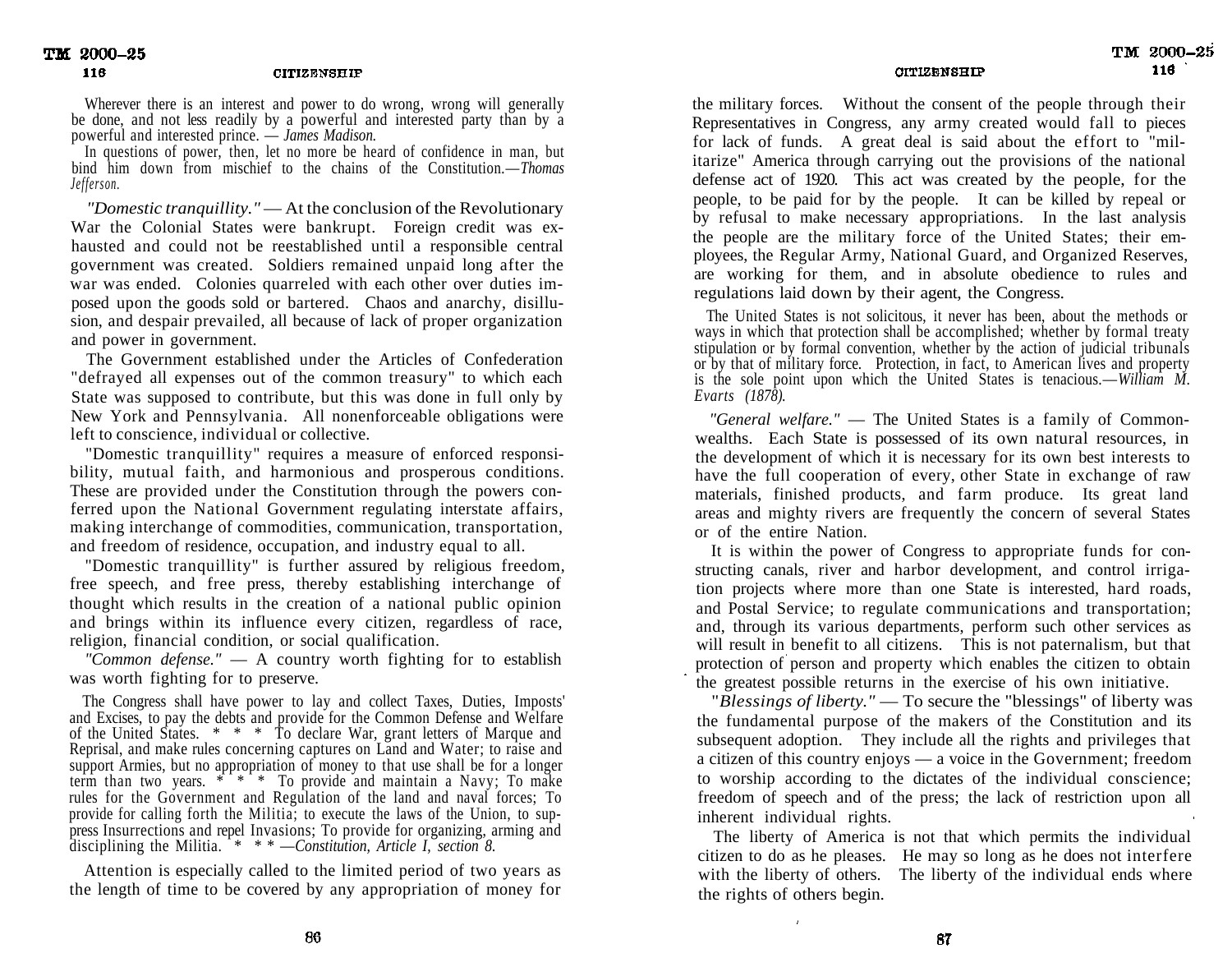# **CITIZENSHIP**

TM 2000-25

 $116 - 117$ 

We all declare for liberty, but in using the word we do not all mean the same thing. With some the word liberty may mean for each man to do as he pleases with himself and the product of his labor; while with others the same word may mean for some men to do as they please with other men and the product of other men's labor. Here are two not only different but incompatible things called by the same name  $-$  liberty. And it follows that each of the things is, by the respective parties, called by two different and incompatible names liberty and tyranny. The shepherd drives the wolf from the sheep's throat, for which the sheep thanks the shepherd as his liberator, while the wolf denounces him for the same act as the destroyer of liberty. — *Abraham Lincoln.*

The "blessings" which the citizen enjoys under our form of government are secured through "liberty under law," the enforcement of which is their only safeguard.

The purpose of our Government is to protect (not to provide) the property of its citizens; to guard his person (not to provide his subsistence) while he acquires the means of livelihood; to give every citizen equal opportunity in his chosen work and assure him of equal standing before the law.

Our Government is the most nearly perfect of all in securing individual rights and insuring the blessings of liberty. In no other nation is equal opportunity and equal protection assured, with such equal division of reward for labor and services rendered.

117. The American philosophy of government. — The American philosophy of government emphasizes that —

(1) Individual rights are sacred and it is necessary to establish a government in the protection of these rights.

(2) All the powers of government are derived from the people, who retain the supreme authority over all delegated powers of government.

(3) Individual rights are not permitted to be exercised in the contravention of the rights of society. Individual liberty is always bounded by social obligations.

(4) Government is exercised for the purpose of protecting the individual in his rights.

(5) Governmental powers are delegated to the National, State, or local authority, and are limited in their exercise by provisions of the Constitution as interpreted and defined by the Supreme Court.

(6) All rights not thus delegated are recognized as the inviolable right of the individual citizen and can not be usurped by any governmental power.

(7) The Government of the United States is not a democracy but a Republic.

# **OUESTIONNAIRE**

At the time of the adoption of the Constitution what was the usual form of world government?

What was the principal distinction between "government of laws" and "government of men"?

What were the sources of the American Constitution?

What led the colonists to leave Europe and come to America?

Describe the doctrine of paternalism.

Is the paternalistic form of government efficient?

Define the true purpose of government.

Why is a correct understanding of the purposes of government necessary?

What is the Preamble to the Constitution? Ouote it.

What is the source and final authority of government?

What is the meaning of "consent of the governed"?

How did the "Union" under the Constitution differ from that under the Articles of Confederation?

Does "dual capacity" of citizenship affect loyalty to the Nation?

How does the Constitution assure "justice" to the individual citizen?

How can "domestic tranquillity" become possible in a nation composed of all races?

Who provides for the "common defense" of the Nation? How? What is meant by "general welfare"?

What "blessings of liberty" are secured by our Constitution? In general what is the American philosophy of government?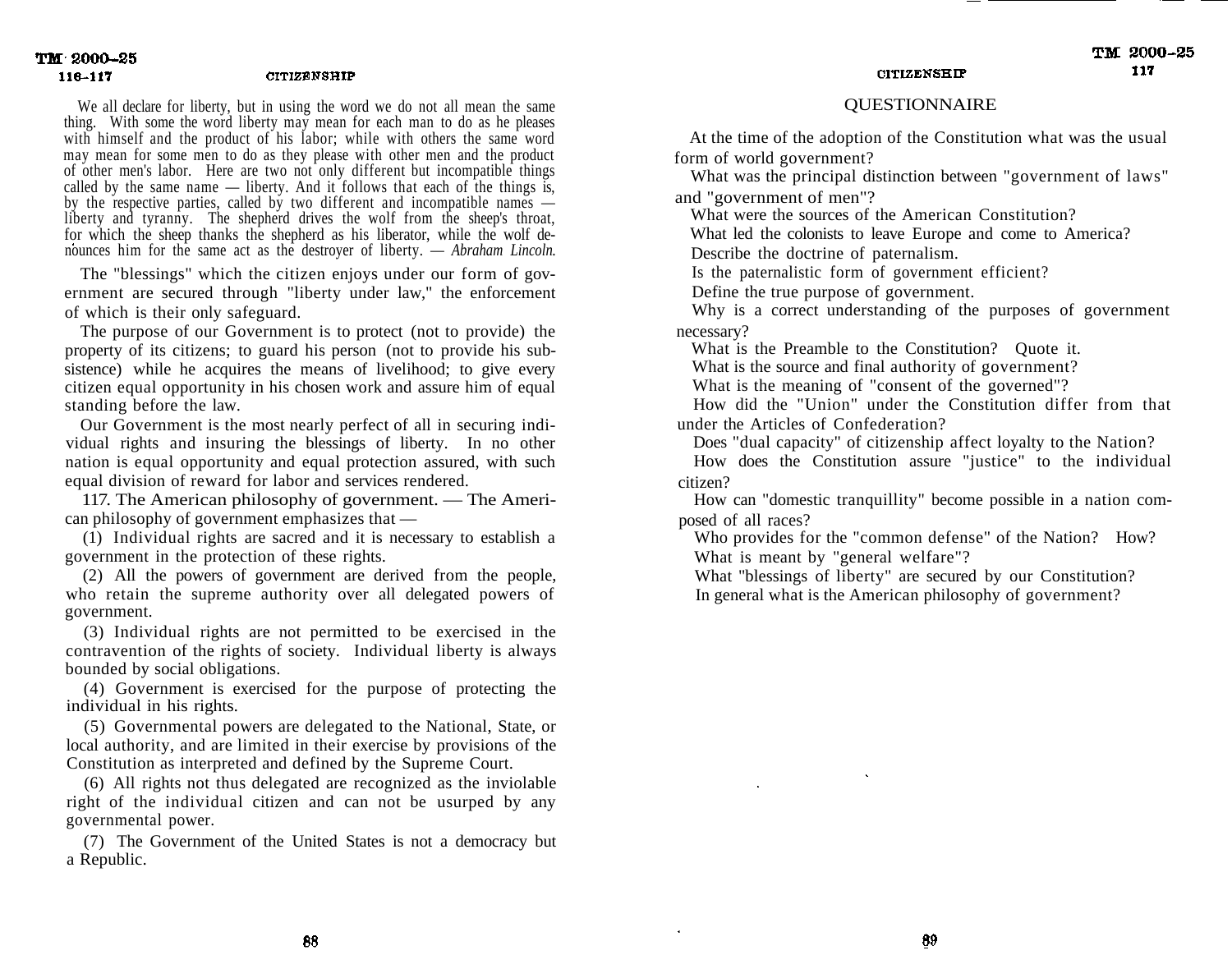## SECTION IX

#### LESSON 9. — REPRESENTATIVE GOVERNMENT

|                                      | Paragraph |
|--------------------------------------|-----------|
|                                      |           |
| Representative government-           |           |
| The American experiment.             |           |
| Comparative analysis-                | 120       |
| Autocracy.                           |           |
| Democracy.                           |           |
| Republic.                            |           |
|                                      | -121      |
|                                      | -122      |
|                                      | 123       |
| An unwritten constitution.           |           |
| A written constitution.              |           |
|                                      | 124       |
|                                      |           |
|                                      |           |
|                                      | 127       |
| Compromises                          | 128       |
| Separation of powers-                | 129       |
|                                      | 130       |
|                                      | 131       |
|                                      | 132       |
|                                      | 133       |
|                                      | 134       |
| Centralization.                      |           |
| Sectional and class legislation.     |           |
| Multiplicity of laws.                |           |
| Socialism, communism, anarchy.       |           |
| Ignorance of citizens.               |           |
| Safeguards————————————————————       | 135       |
| Direct responsibility to the people. |           |
| Restricted immigration.              |           |
|                                      |           |

Knowledge concerning the Constitution.

118. Early forms of government. — Until the eighteenth century the world had little experience with republics. In the ancient world Greece and Rome furnished early examples of attempts to form democratic governments. In Grecian cities popular government was practiced, the free people directly making the laws. In Rome the townsman passed laws to his own advantage. And in the so-called Venetian republic the power was vested in a few nobles.

After the failure of many experiments in free government the ancient world turned to monarchy, believing that the people were unfit to govern themselves. For centuries, political revolutions were struggles for better government, rather than self-government.

At the time of the Revolutionary War the republican form of government was discredited throughout the world, monarchy and oligarchy being considered the proper forms of good government.

119. Representative government.—*The American experiment.* — A few races qualified themselves for self-government. To establish that form of government was a long, hard struggle which culminated in the great American experiment.

The United States set up a distinct and different form of government, the product of distinct racial stocks and centuries spent in learning the principles and art of self-government. In practice, our form of government is the most nearly perfect in securing individual rights and ensuring the blessings of liberty.

It differs from previous forms in certain vital and fundamental principles which have come to be known as "American institutions." Among these is that of self-government by representation, which is "the golden mean between autocracy and democracy."

120. Comparative analysis.—The following comparative analysis shows the principal characteristics of the three forms of government:

*Autocracy:*

Authority is derived through heredity.

People have no choice in the selection of their rulers and no voice in making of the laws.

Results in arbitrariness, tyranny, and oppression.

Attitude toward property is feudalistic.

Attitude toward law is that the will of the ruler shall control, regardless of reason or consequences.

*Democracy:*

A government of the masses.

Authority derived through mass meeting or any other form of "direct" expression.

Results, in mobocracy.

Attitude toward property is communistic — negating property rights.

Attitude toward law is that the will of the majority shall regulate, whether it be based upon deliberation or governed by passion, prejudice, and impulse, without restraint or regard to consequences.

Results in demagogism, license, agitation, discontent, anarchy.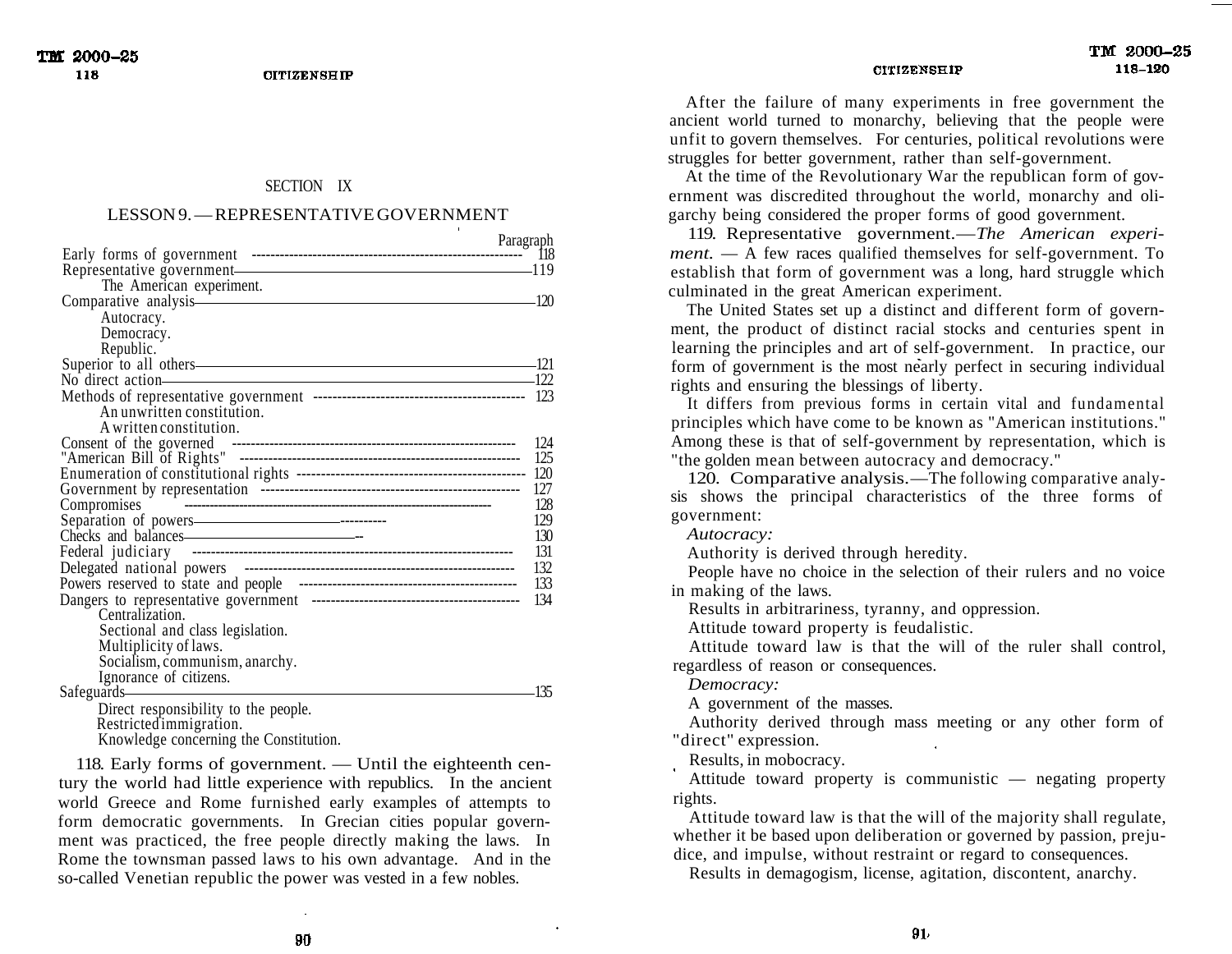*Republic:*

Authority is derived through the election by the people of public officials best fitted to represent them.

 $\chi$  .  $\chi$ 

Attitude toward property is respect for laws and individual rights, and a sensible economic procedure.

Attitude toward law is the administration of justice in accord with fixed principles and established evidence, with a strict regard to consequences.

A greater number of citizens and extent of territory may be brought within its compass.

Avoids the dangerous extreme of either tyranny or mobocracy. Results in statesmanship, liberty, reason, justice, contentment, and progress.

Is the "standard form" of government throughout the world.

A republic is a form of government under a constitution which provides for the election of (1) an executive and (2) a legislative body, who working together in a representative capacity, have all the power of appointment, all power of legislation, all power to raise revenue and appropriate expenditures, and are required to create  $(3)$  a judiciary to pass upon the justice and legality of their governmental acts and to recognize (4) certain inherent individual rights.

Take away any one or more of those four elements and you are drifting into autocracy. Add one or more to those four elements and you are drifting into democracy. — *Atwood.*

121. Superior to all others. — Autocracy declares the divine right of kings; its authority can not be questioned; its powers are arbitrarily or unjustly administered.

Democracy is the "direct" rule of the people and has been repeatedly tried without success.

Our Constitutional fathers, familiar with the strength and weakness of both autocracy and democracy, with fixed principles definitely in mind, defined a representative republican form of government. They "made a very marked distinction between a republic and a democracy \* \* \* and said repeatedly and emphatically that they had founded a republic."

Madison, in the Federalist, emphasized the fact that this government was a republic and not a democracy, the Constitution makers having considered both an autocracy and a democracy as undesirable forms of government while "a republic  $* * *$  promises the cure for which we are seeking."

In a democracy the people meet and exercise the government in person. In a republic they assemble and administer it by their respective agents. — *Madison.*

The advantage which a republic has over a democracy consists in the substitution of representatives whose enlightened views and virtuous sentiments render them superior to local prejudices and to schemes of injustice. — *Madison.*

**CITIZENSHIP** 

The American form of government is the oldest republican form of government in the world, and is exercising a pronounced influence in modifying the governments of other nations. Our Constitution has been copied in whole or in part throughout the earth.

122. No direct action.—Under the representative form of government there is no place for "direct action." The inherent characteristic of a republic is government by representation. The people are permitted to do only two things; they may vote once every four years for the executive and once in two years for members of the legislative body.

123. Methods of representative government. — Constitutional government may be set up under either a written or an unwritten Constitution.

*An unwritten constitution.* — An unwritten constitution consists largely of customs, precedents, conditions, and understandings, and is constantly changing; any party in power may enact legislation materially affecting the methods of government and the political rights of citizens.

*A written constitution.* — In the United States the rights of the people are fully protected and the functions of government strictly defined in a written document — the Constitution. It is called a "rigid Constitution" because tho legislative power has no authority to change it. It is subject to amendment only by the authority and action of the people through their representatives in Congress.

The Congress, whenever two-thirds of both houses shall deem it necessary, shall propose amendments to this Constitution, or, on the application of the legislatures of two-thirds of the several states, shall call a convention for proposing amendments, which in either case, shall be valid to all intents and purposes, as part of this Constitution, when ratified by the legislatures of threefourths of the several states, or by conventions in three-fourths thereof, as one or the other mode of ratification may be proposed by the Congress; provided \* \* \* that no state, without its consent, shall be deprived of its equal suffrage in the Senate.—*Constitution*, Article V.

Since the adoption of the Constitution our Nation has increased in population from 3,000,000 to more than 125,000,000 and has developed from a wilderness to the greatest industrial nation in tho world. The adequacy of our Constitution is evidenced by the adoption of only 19 amendments to modify the principles set forth in the original document.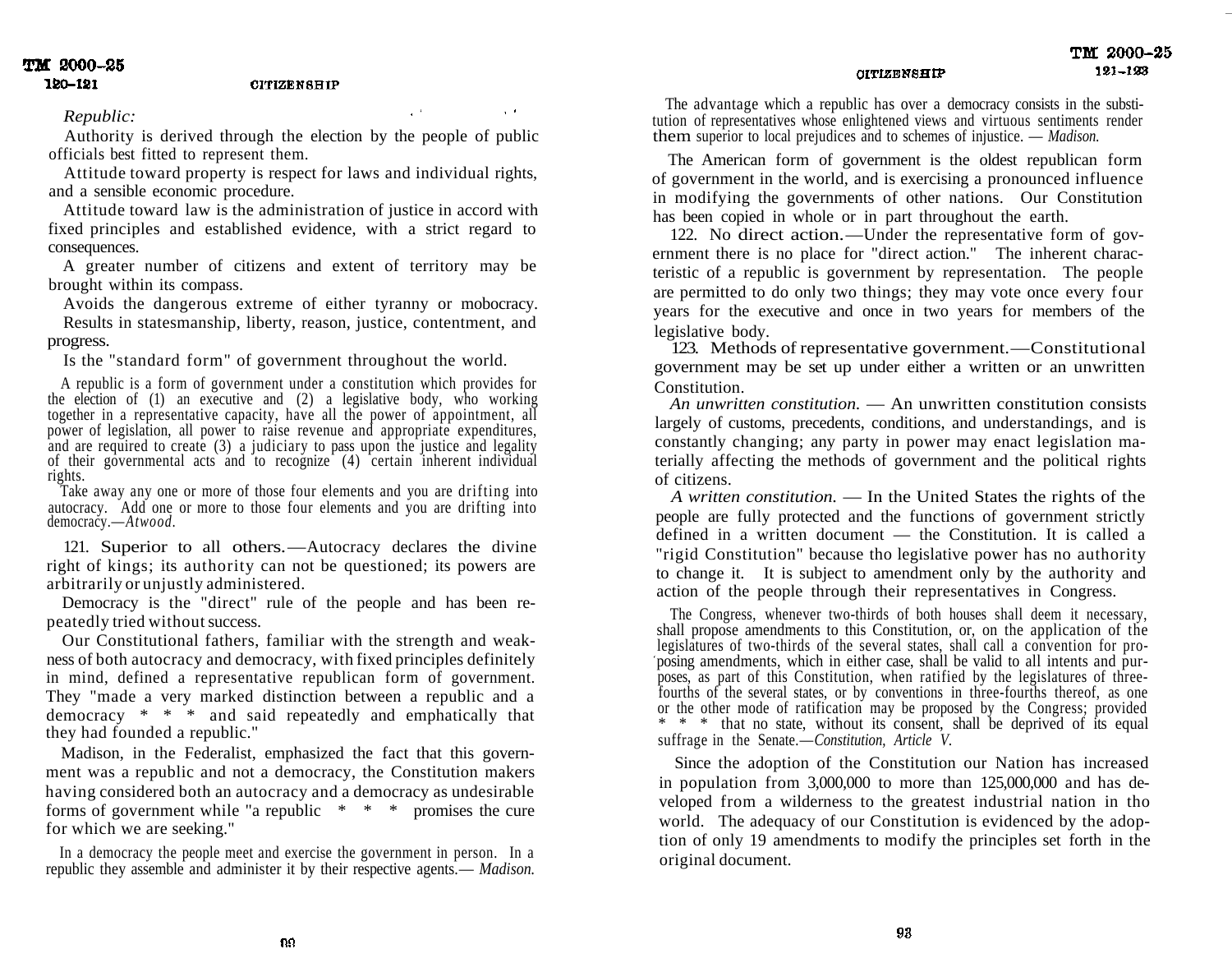As a wall of protection our written Constitution stands between the people and those who, through lust for power, or the temporary passions of the moment, or for any other reason, would trespass upon the rights of person or property.

124. Consent of the governed. — The original desire of the colonists was "only to hare a voice" in the affairs of the Government.

Governments are instituted among men, deriving their just powers from the consent of the governed  $* * *$ . We have petitioned for Redress in the most bumble terras: Our repented Petitions have been answered only by repeated tyranny. — *Declaration of Independence.*

The situation so developed that the colonists totally dissolved "all political connection between them and the State of Great Britain," and established a new form of government based upon the "consent of the governed." "Consent" in the drafting and approval of the instrument of government and its subsequent amendment was a new feature.

125. "American Bill of Rights." — When the Constitutional Convention was drawing to a close several members who opposed tho adoption of the Constitution suggested a number of amendments, which, they declared, "would make the Constitution acceptable to them."

While the Constitution already contained many provisions for the protection of the rights of the individual citizen, various States desired that it contain further written stipulations that would remove every possibility of doubt and prevent disputes by "leaving no matters to inference, implication, or construction."

It was contended that the provision of the suggested Bill of Rights contained "various exceptions not granted \* \* \*. Why declare that things shall not be done which there is no power to do?"

The tyranny of legislature is a most formidable dread at present, and will be for many years. That of the Executive will come in its time, but it will be at a remote period. — *Madison.*

Subsequently, many of these features were incorporated in the first 10 amendments, adopted in 1791 as supplements to the Constitution, and are called the "American Bill of Rights."

The first 10 amendments embodied "guaranties and immunities which are inherited from our English ancestors." — Supreme *Court (1897).*

128. Enumeration of constitutional rights. — Individual rights formally guarded *by* original constitutional provisions:

No ex-post facto laws.

No bill of attainder.

No suspension of privileges of habeas corpus.

Trial by jury and at places where the crimes were committed.

**CITIZENSHIP** 

Definition of treason and limiting punishment.

Guaranty of immunity and privileges of all States to the citizens of each State.

No religious test before admission to public office.

To which the Bill of Rights added:

Right of peaceable assembly and petition to the Government for redress of grievances.

Freedom of religion, speech, and press.

Right of the people to keep and bear arms—militia.

Quartering of soldiers only as provided by law.

Protection against unreasonable searches.

Right of accused to indictment by grand jury with certain exceptions.

No compulsory testimony against self.

No deprivation of rights without due process of law.

No confiscation of private property for public use without just compensation.

Right of a speedy and public trial by an impartial jury.

Right to demand information concerning the nature and cause of accusation.

To be confronted with witnesses against him.

Compulsory process for obtaining witnesses in his favor.

Have assistance of counsel for defense.

Right of trial by jury in suits of common law where value and controversy shall exceed \$20.

Protection of verdict of said jury.

No excessive bail required.

 $\mathbf{r}$ 

No imposition of excessive fines.

No infliction of cruel and unusual punishment.

Rights retained by the people shall not be denied nor disparaged.

Powers not delegated to the United States by the Constitution nor prohibited by it to the States are reserved to the States or to the people.

127. Government by representation. — The framers of the Constitution were opposed to direct government. The remedy sought was to be found in representative government. Madison declared that the object to which their efforts wore to be directed was how to prevent a majority rule and to preserve the spirit and form of popular government. The representative form of government was their answer.

TM 2000-25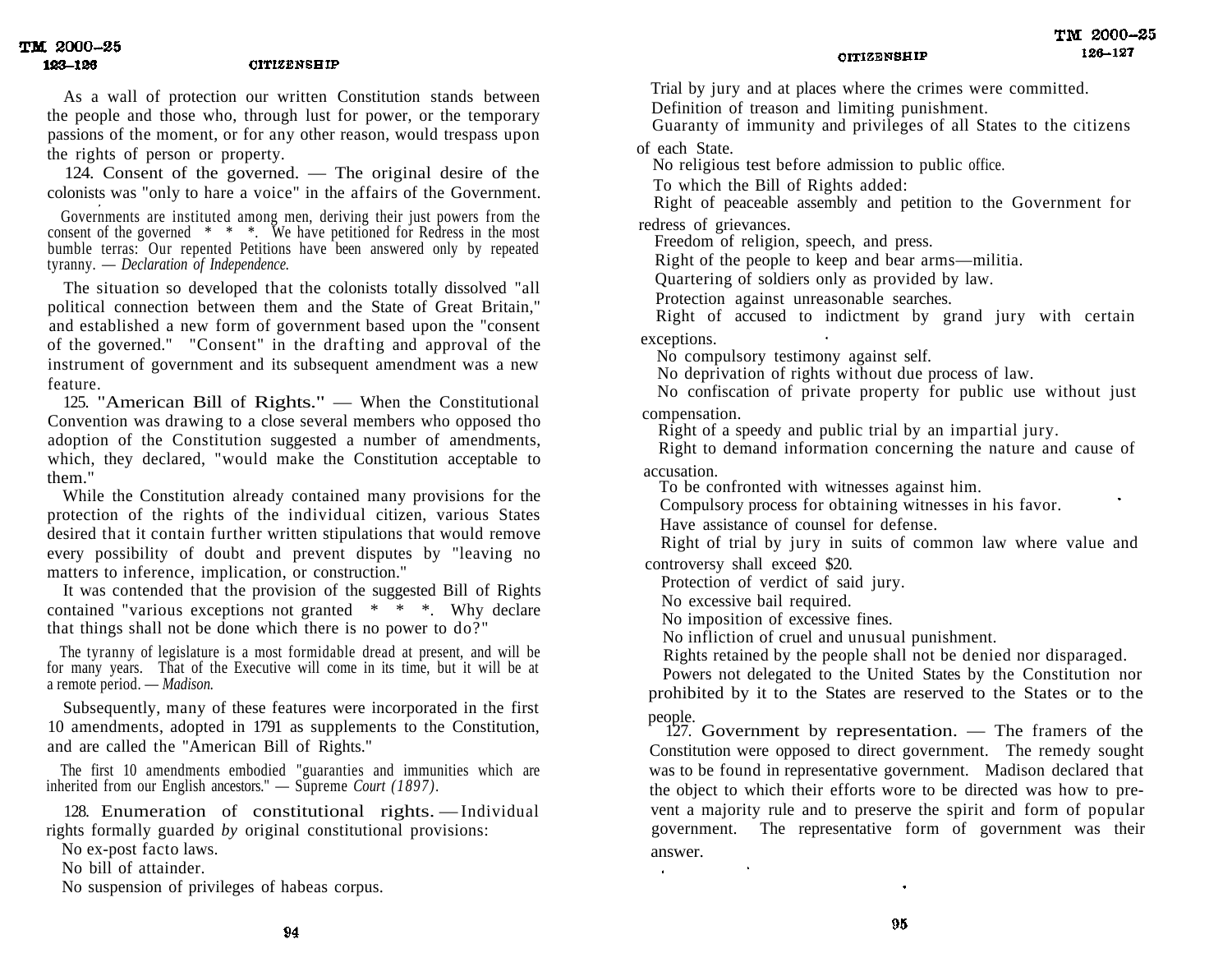The United States shall guarantee to every State in the Union a republican form of government.—*Constitution, Article IV, section 4.* 

Sovereignty was placed in the hands of the people. No authority was delegated to any department either of National or State Government except by the people through the provisions contained in the Constitution.

There could be no question but that by a republican form of government was intended a government in which not only would the people's representatives make laws and the agents administer them, but the people would also directly or indirectly choose the Executive. — *Cooley.*

128. Compromises. — In the establishment of our dual form of government a spirit of compromise prevailed. The instrument offered by the makers of the Constitution was the result of compromise, especially in regard to the matter of representation; the smaller States demanded equal representation with the larger. The compromise established two Houses of Congress: the Senate, in which each State was given equal representation; the House of Representatives, in which the membership was apportioned to the population. The functions of the two Houses of Congress were specifically stated and their powers definitely limited.

129. Separation of powers. — Members of the convention of 1787 feared the oppression of highly concentrated power, whether on the part of an individual or the ascendency of a parliamentary majority. Any suggested scheme to be satisfactory must limit the power of government rather than expand it.

Their plan of government provided for the division of power into three departments:

A legislative body working together in a representative capacity having power of appointment, power of legislation, power to raise revenues, power to appropriate funds for public expenditure.

An executive department whose duty was law enforcement and administration of the departments.

A judicial or law-interpreting department, at the head of which stands the Supreme Court.

130. Checks and balances. — These departments were separated from each other as far as possible, cooperating when necessary. Checks were placed upon each, preventing anyone from becoming absolute or despotic. They wore likewise balanced against each other in such a manner as to preserve the equilibrium of government : States are balanced against the Central Government; House of Representatives is balanced against the Senate; Senate is balanced against the House of Representatives; executive authority is balanced by the legislative; legislative department is balanced by the

executive; judiciary is balanced against the legislative, executive, and State governments; Senate is balanced against the President in all appointment to offices and all treaties; people hold a balance against their own representatives through periodical elections.

Among the curbs and restrictions on the powers of the Central Government, the strongest checks are: Establishment of a smaller legislative body with less changing personnel and longer terms based on equality of representation, having coordinate legislative authority, with the exception of revenue bills, which originate in the House of Representatives, and treaties and appointments, which are committed to the President and the Senate; the public sentiment of an intelligent and conservative people; popular elections; short terms of office.

131. Federal judiciary. — To accomplish the uniform interpretation of the Constitution a Federal court system was necessary, and it was provided that the judges should be appointed by the President, "with the advice and consent of the Senate."

Through the system of checks and balances the safeguarding of the Constitution is charged to the Supreme Court. However, every judge in the land is also bound, under oath or affirmation, to support it and declare void any enactment which violates its provisions.

When a State court fails to fulfill this obligation "its action is reviewable and reversible by the Supreme Court of the United States."

Tills system which makes the judges the guardians of the Constitution provides the only safeguard which has hitherto been invented against unconstitutional legislation. — *Dicey.*

The courts keep each authority within its proper sphere, but they have the power to interfere only when a concrete case is brought before them for judicial consideration.

One method of assault may be to effect in the form of the Constitution alterations which will impair the energy of the system and thus undermine what can not be directly overthrown. — *Washington* — *Farewell Address.*

A Constitution may be undermined by the passing of laws which, without nominally changing its provisions, violate its principles. — *Dicey.*

One of the exceptional features of our republican form of government is the independence of the Federal judiciary whose jurisdiction extends to all cases arising under the Constitution itself; cases arising under the Federal laws and treaties; cases affecting ambassadors, consuls, etc.; cases of admiralty and maritime jurisdiction; cases in which the United States is a party; controversies between States; cases commenced by a State against the citizens of another State; controversies between the citizens of the same State under land

97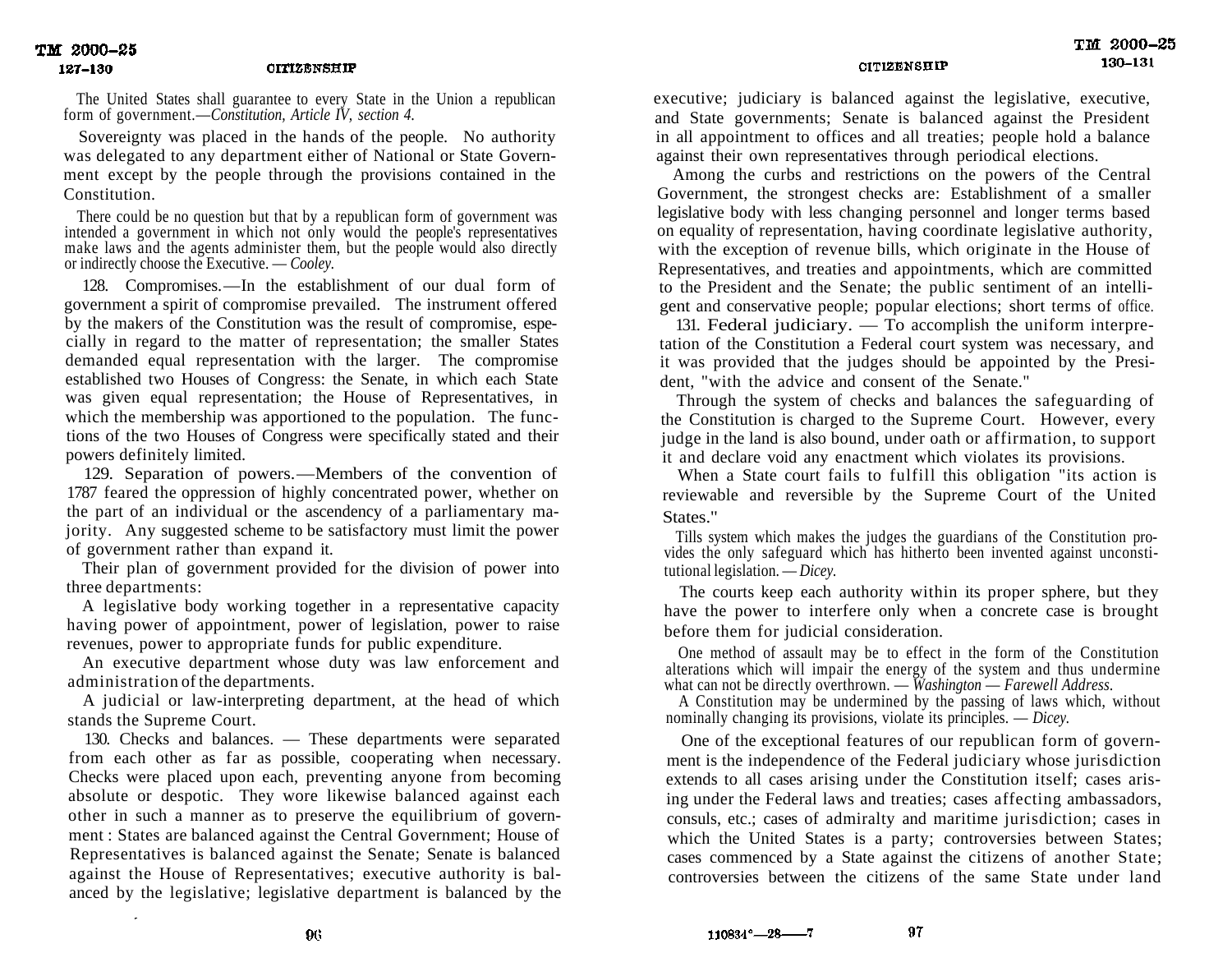TM 2000-25 131-133

#### **CITIZENSHIP**

grants from different States; cases between American citizens and foreign states, citizens or subjects.

The balance of power has been preserved. The Constitution as a whole stands unshaken with but slight encroachments of one department upon the other.

132. Delegated national powers. — Under the plan set up under the Constitution certain definite powers are delegated to the three departments of government.

Among the powers delegated to Congress are to —

Levy taxes.

Coin money.

Pay national debts.

Regulate commerce.

Establish uniform naturalization laws.

Establish the post office.

Provide for the common defense.

Declare war.

Raise and support armies.

Provide a navy.

Among the limitations placed on the powers of Congress are — Apportionment of representation and direct taxes among the States is determined by population.

No money can be paid except by law.

All orders, resolutions, and bills must be sent to the President for his consideration.

Privilege of habeas corpus shall not be suspended except in case of rebellion or insurrection.

Among the powers delegated to the President are — Execute the laws.

Commander in Chief of the Army and Navy.

Commission all officers of the United States.

Grant reprieves and pardons.

Make treaties by and with the advice and consent of the Senate.

Nominate judges of the Supreme Court.

Give information to Congress in formal messages.

Sign or veto orders, resolutions, and bills received from Congress.

133. Powers reserved to state and people — The President and Congress can exercise only those powers directly granted them by the Constitution. All powers not so delegated are reserved to the people.

The enumeration of certain rights shall not be construed to deny or disparage others retained by the people. — *Amendments to Constitution, Article IX.*

The powers not delegated to the United States by the Constitution nor prohibited by it to the States are reserved to the States, respectively, or to the people. — *Amendments to Constitution, Article X.*

134. Dangers to representative government. — Whenever the republican form of government has not achieved success the difficulty has not been with the system but with its faulty application.

Several dangerous experiments have been proposed, such as the initiative, referendum, recall, and the election of judges. Departures from constitutional principles threaten to impair the efficiency of our representative form of government, and if continued, will ultimately destroy it.

*Centralization.* — Originally "every influence favored the supremacy of the State as the center of gravity in government." Conferring strong powers on the proposed central government was feared and avoided. With the development of industry, invention, business, and transportation, tho different sections of the country were brought into such intimate and immediate contact that "the knell of State sovereignty was sounded and the supremacy of the Union became inevitable."

New and practical problems confront the Government, such as increase of governmental business; rise of technical questions in government; popular demand for greater speed in Government action, and increased size and unwieldiness of legislative bodies.

Opposition to centralization of power in the National Government rests upon the general dislike of concentrated power, and its destructive influence on our philosophy of government.

*Sectional and class legislation.* — Nothing is more repugnant to the American citizen than special or class legislation. The founders of our Government sought unity rather than differentiation. The Civil War settled for all time the question of the indissolubility of the Union. The general welfare of the Nation forbids sectional or class legislation. There must be no preference to the North, East, South, or West. Our motto should be "America for all, and all for America."

*Multiplicity of laws.* — The modern tendency of government is to create innumerable laws as corrective or restrictive measures; appointment of special officers for their enforcement, with the consequent restriction of State, community, and personal rights, without regard to the fact that the majority is unprepared or not willing to accept or respond to the restrictions imposed. Relief from encroachment upon the rights of the people will come when each citizen better learns the art of self-government and exercises his right of franchise.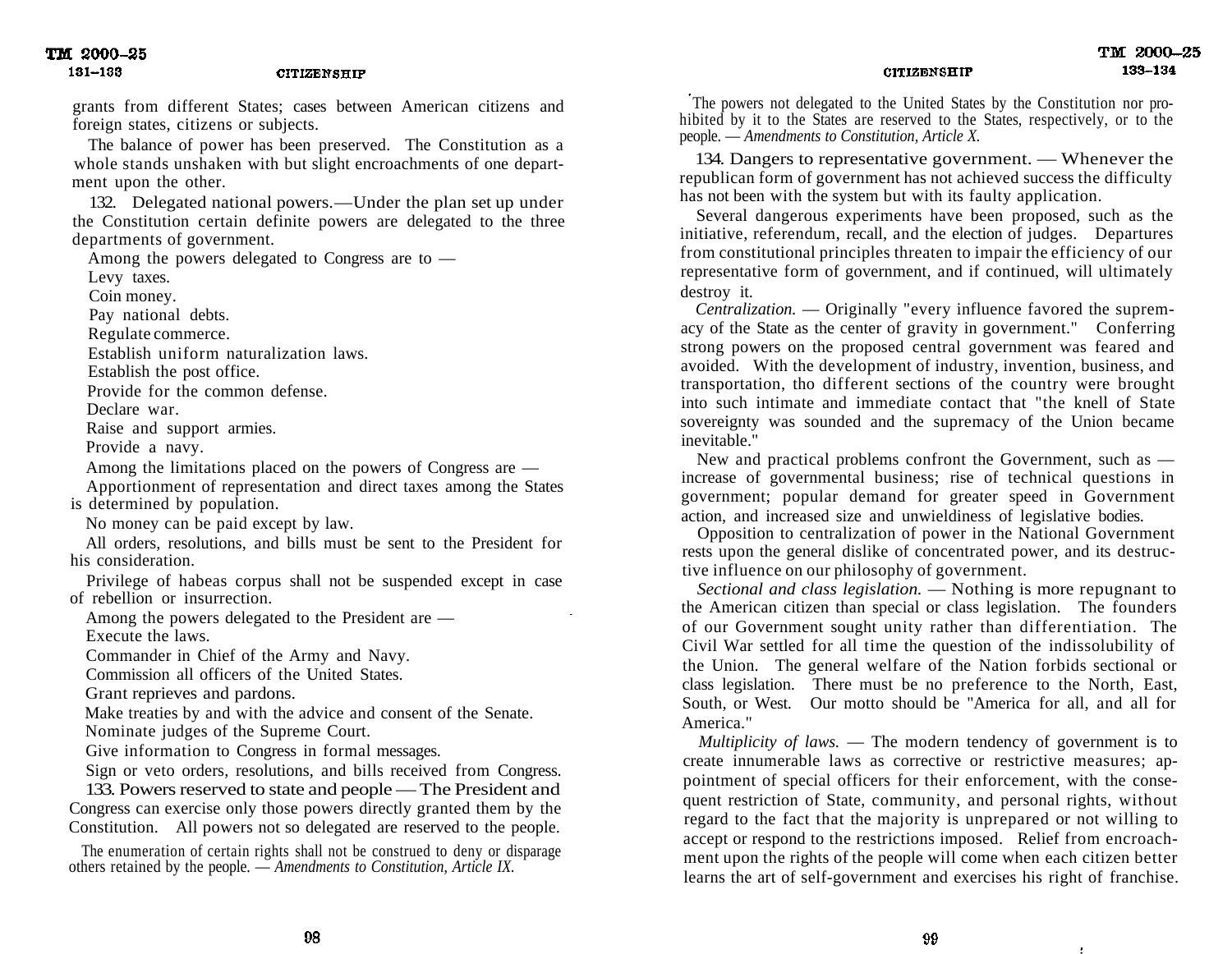## **CITIZENSHIP**

*Socialism, communism, anarchy.* — The problems of capital and labor, employer and employee, can not be solved by unrepublican methods. The suggestion of special legislation is socialistic and communistic in its theory and wholly repugnant to the American character.

Socialism or communism which negates property rights; anarchy which negates law; the substitution of "direct action" for representative government; a government ownership — all should be avoided as perils that threaten the very foundation of this Republic.

*Ignorance of citizens.* — Webster said, "On the diffusion of education among the people rests the preservation and perpetuity of our free institutions." In the early Colonies one of the first buildings to be erected was the schoolhouse. Here was laid, developed, and subsequently spread the ideals of liberty. One of the foundation stones of representative government is education.

An intelligent and informed citizen is an asset to the Nation. The great educational system of America makes it possible for every citizen to best fit himself for the tasks of life. In the common schools all are taught a common language, a knowledge of American traditions, ideals, and philosophy of government.

Through education the barrier that separates the citizen from the greater enjoyment of his freedom is removed, a better understanding of American ideals is established, and the influence of subversive propaganda is in large measure destroyed.

135. Safeguards. — In order to assure perpetuity to our form of government, certain safeguards are necessary against encroachments both from within and without.

*Direct responsibility to the people.* — Having derived its "just powers from the consent of the governed," tho Government of the United States is directly responsible to the people as the highest authority. The United States is governed by public opinion — by the ideas and feelings of the people at large. The frequency of elections and the short terms of office give the people control. By reason of this our representatives are slow to attempt any official action overstepping the bounds of their authority or beyond the approval of their constituency.

*Restricted immigration.* — Immigrants who enter the United States to exploit her resources without a thought of contributing a share to the general welfare are a menace to our country. Many seeking a haven of relief from the oppressions of poverty, ignorance, and restrictions, a place where gain is made easy and burdens made light, come in the spirit of the belief that America owes them a good

living, security, and peace, without a thought of the price that has been paid to obtain these blessings or the cost of their maintenance. Against these America acclaims the fundamental right to close the door, for this is our home and we have the right to select whom we will to enjoy its privileges and bounties.

America is basically made and refuses to any the right to alter the plans, destroy any part of the structure, or rebuild it to their liking.

*Knowledge concerning the Constitution.* — For a proper appreciation of our Government the citizen should know what the Constitution is and what it contains.

The selection and combination of these elements was a master achievement of vision, ability, and governmental genius on the part of the delegates to the convention. — *Atwood.*

He should thoroughly understand the purposes of government as set forth in the Preamble to the Constitution; that the Constitution established a strictly representative form of government; and the general provisions in regard to amending the Constitution, when "necessary." All of this is essential to his proper "regard for the sterling worth of our beneficent heritage."

The only antidote to the erroneous and dangerous ideas of government now rampant through the world and threatening America is a better understanding of the meaning, value, and importance of our American philosophy of government as set up in the Constitution.

This will most effectively meet the propaganda of communism in its attack on our social, economic, political, and national institutions, which aims to destroy the family as the foundation of society, our system of capitalism which has produced the great economic success of America, our republican form of government, and our spirit of patriotism.

The preservation of the sacred fire of liberty and the destiny of the republican model of government are justly considered as deeply, perhaps as finally, staked on the experiment entrusted to the hands of the American people. — *Washington.*

If in our case the representative system ultimately fail, popular governments must be pronounced impossible. No combination of circumstances more favorable to the experiment can ever be expected to occur. The last hopes of mankind, therefore, lest with us; and if it should be proclaimed that our example had become an argument against the experiment, the knell of popular liberty would be sounded throughout the earth. — *Webster.*

# **OUESTIONNAIRE**

Name three kinds of world governments. What is an autocracy?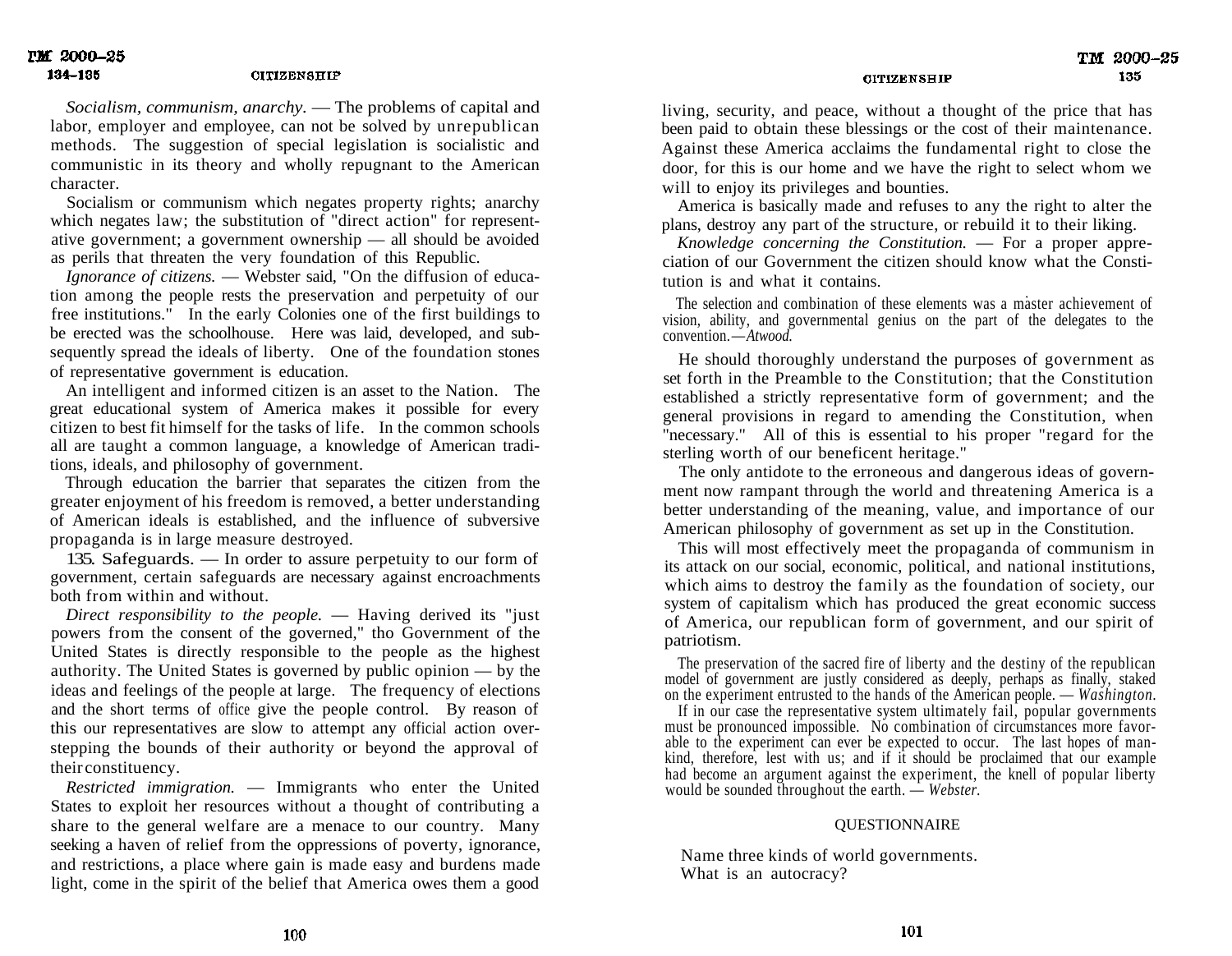What are the principal characteristics of autocracy? What is a democracy?

What are the principal characteristics of a democracy? What is a republic?

What are the principal characteristics of a republic?

Which form of government did the makers of the Constitution seek to establish?

Name the methods of representative government. Describe them. What new feature of government was incorporated into the Constitution?

Describe the "American Bill of Rights."

What "individual rights" are formally guarded by the original Constitution?

What "rights" were added by the first ten amendments?

How was majority rule prevented and popular government preserved?

How were the differences as to representation compromised by the framers of the Constitution?

What is meant by "separation of powers"?

Explain "checks and balances."

Describe the Federal judiciary.

Enumerate the national powers delegated to Congress.

What limitations were placed on the powers of Congress?

Name and define several dangers to representative government.

Name and define the main safeguards of representative government.

How does restricted immigration benefit —

(1) The social life of America?

(2) The economic life of America?

(3) The political life of America?

D<sub>oro</sub>graph

## SECTION X

## LESSON 10. — PERSONAL RESPONSIBILITY

|                                          | т агадгарн |
|------------------------------------------|------------|
| Responsibility of the present-           | 136        |
| American civilization dynamic            | 137        |
| Individual responsibility                | 138        |
| Education                                | 139        |
| High standards                           | 140        |
| National character.                      |            |
| Community and home.                      |            |
| Importance of active citizenship-        |            |
| Vote.                                    |            |
| Public service.                          |            |
| Law and order.                           |            |
| Public opinion-                          | 142        |
| Responsibility can not be transferred-   | 143        |
| Our example of individual responsibility | 144        |

136. Responsibility of the present. — Civilization is builded upon the experiences of the past. Any improvements that have been accomplished are the results of human achievement. No system of living has yet been devised that relieves the individual of his personal responsibility for the improvement of human society. By personal effort each individual should pass on to posterity a civilization better than he found.

The sense of personal responsibility increases with the advancement of civilization. Not only have desires and wants multiplied, but with the advance of physical science there is also a quickened moral sentiment and spirit of philanthropic sympathy; an increasing recognition of the responsibility of each man for his fellow citizen.

137. American civilization dynamic. — American civilization is expressed in "power," the power of the individual citizen in the driving force of his initiative, adventurous spirit, self-reliance and dogged energy. To the American, life is a great adventure.

Human wants, desires, ambitions, spur mankind to achievements. Never satisfied, ever progressing, civilization has constantly improved and with the improvement have come burdens and complexities which add more and more to the problems of human society.

Through equality of opportunity America gives each individual citizen an equal chance, yet his ability, intelligence, and character distinguish and classify him as progress is made.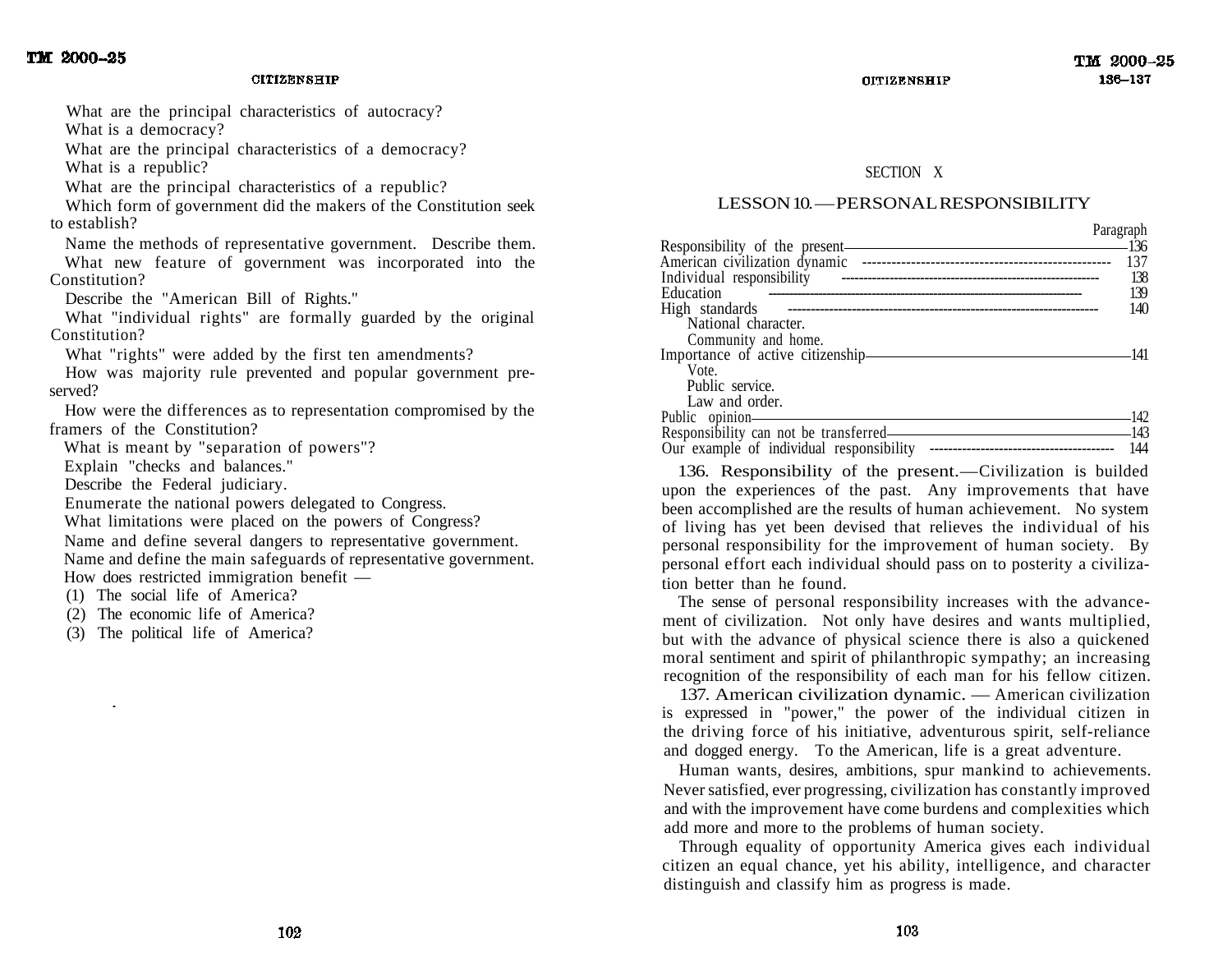When America was new. she called upon the racial stocks of the world to give their best. Out of these she has built a great nation.

The intelligent, though uneducated foreigner, might have continued to live in his native land without the slightest mental awakening. Once landing upon American soil, he quickly catches the spirit of his new environment, takes advantage of the free institutions, and finds opportunity for development to his fullest capacity.

In modern progress America leads the world. The American citizen, whether native or foreign born, must recognize his obligations and assume his responsibilities not only to America but also to the entire world.

138. Individual responsibility. — In the very nature of the organization and form of our Government, our free institutions, and the lack of all authority and order other than that created by the dictum of the people, the security and perpetuity of America rests upon the individual responsibility of her citizens.

139. Education. — It is the duty of every citizen to obtain the best possible education. To shirk this responsibility is to be unworthy of the "blessings of liberty" and untrue to his own best interest. Every new device, discovery of science, enlarged market, added production, facility of communication and transportation, carries with it a demand for an educated citizenry. Society, economics, local and foreign politics, add their demands for educated leadership and participation. Greater opportunities await the educated and fewer the uneducated with each passing year. It is the responsibility of every citizen to become fully informed, for through education is found the only sure means of perpetuating and improving our social structure.

140. High standards. — Civilization is not a circle but a pyramid. At its base is found the constantly increasing mass of humanity. Out of this common material the world has been busily engaged in building the structure of civilization.

No one is compelled to remain at the base of the pyramid who has within himself the ability to find his way up. From that base have come most of the great men in history. Few born in riches or high social position have ever achieved greatness.

By her system of Government America is at the mercy of those at the base of the pyramid. If through individual initiative and proper leadership they win their way toward the apex, they lift America also. If they remain inert, ignorant, indifferent, they become the common prey of unscrupulous leaders who seek to weaken or destroy the structure of our Government.

*National character.* — National character is the sum of every citizen. The Nation has a right to expect each citizen to maintain high ideals, and he has a right to expect the same of his neighbor. The resulting measure of satisfaction should spur any right-thinking individual to such attainment. The actual worth of a citizen to himself, his community, his country, regardless of any other accomplishment, is based on the high quality and standard of his thinking. Obedience to higher impulses builds up self-respect without which no true success is possible.

*Community and home.* — The United States has been developed by a succession of communities, independent of each other, yet closely related in their social, economic, and political interests. The character of the community is determined by the character of its homes and the character of its homes is determined by the character of the individual citizen. He is the only person upon whom responsibility for community and home can be placed.

141. Importance of active citizenship. — Good government is the particular responsibility of the individual citizen in whom final authority is vested. It will be no higher in its ideals nor just in its administration than the sum of our national character.

The first and paramount duty of every citizen is to have a firsthand knowledge of the Constitution of the United States. He should learn the accurate, comprehensive, and masterly statement of the six principles of government as contained in the Preamble, and the plan for setting up and maintaining our representative form of government. It is in this document that individual rights and fundamental duties are set forth.

American citizens are stockholders in a great corporation — the Government of the United States. They annually spend three and one-half billion dollars in the cost of government. One citizen out of 13 gainfully employed works for this corporation. Its operation requires understanding, supervision, and skillful management.

The citizen is the governor of this Republic through the exercise of his right to vote — the most sacred right of a free people. He selects its rulers and decides its issues. The proper exercise of this right requires honesty and intelligence, and a knowledge concerning the dangerous tendencies that are threatening our republican form of government. He should weigh the merits of both men and issues, feeling himself responsible for the selection of proper persons as the representatives to whom are intrusted the affairs of government.

*Vote.* — To preserve American institutions a bigger and better vote is required — citizens must perform their political duties on election day.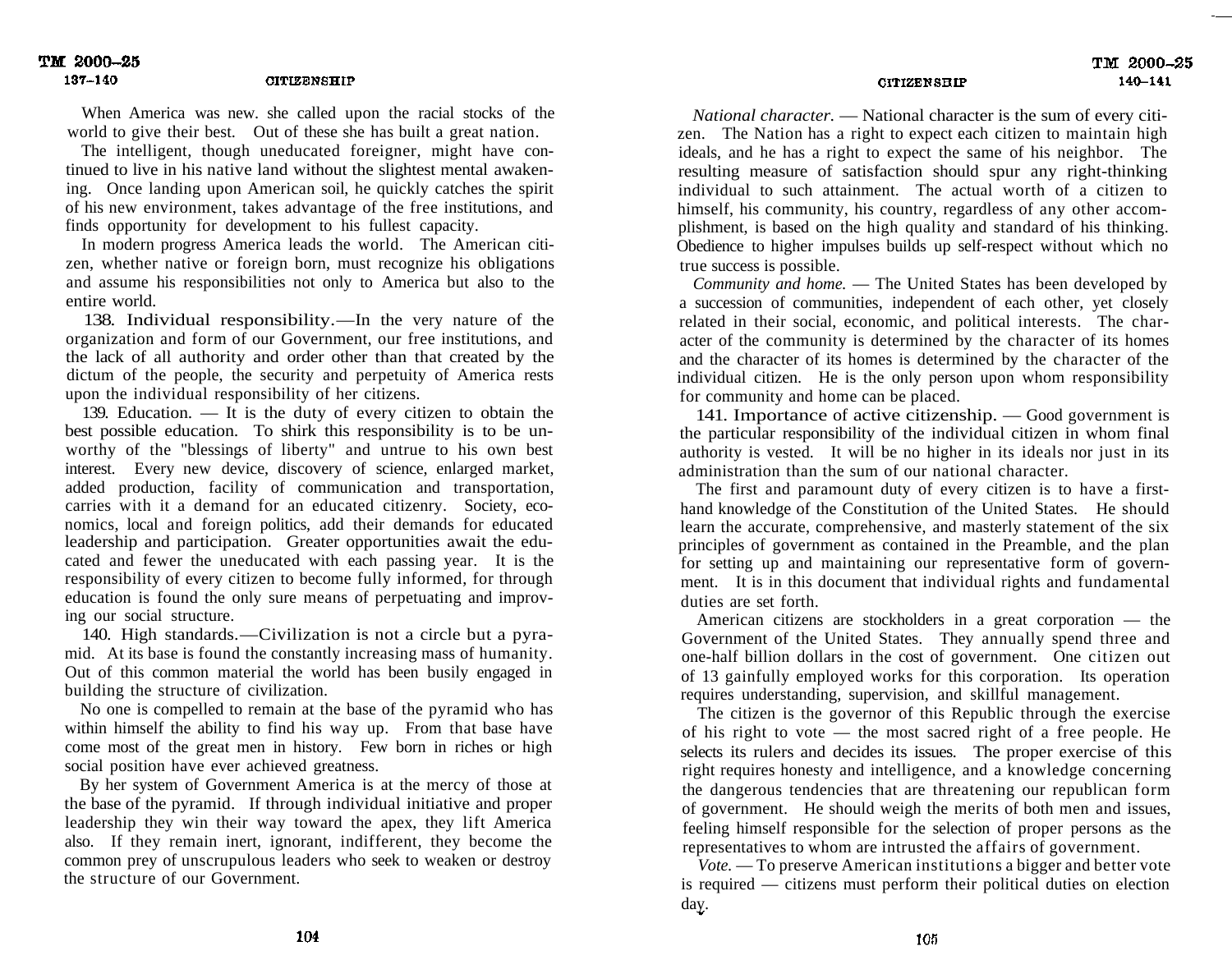#### **CITIZENSHIP**

The entire electorate must be taught not only to vote but to vote according to principle and informed opinion. Our institutions are endangered and are well worth saving. In the presidential years of 1920 and 1924 scarcely half of the voters of the country went to the polls. In 1926 only 33 per cent of the electorate participated. The ultimate result of such indifference upon a government based upon the principle of the majority is disastrous.

In 1928 more than 7.000.000 young citizens became eligible to vote for the first time. While the vote, and the whole vote, should be attracted to the polls, it must be remembered that an unintelligent vote safeguards nothing and is harmful in its effect.

*Public service.* — Many citizens are so engrossed in their personal affairs that they are not willing to devote sufficient time to the business of government, leaving most important matters to be decided by a minority.

The functions of citizenship are not confined to the enjoyment of personal rights — they also involve the protection of those rights. Unless the obligations of the individual citizen are fulfilled, our entire governmental structure, with all of its rights and privileges, is endangered. The indifference of individual citizens threatens the destruction of the "blessings of liberty."

Opportunity for patriotic service calls for leadership and ability, and too many citizens fail to respond to this obligation. Every citizen should assist in the administration of law and justice by willingness to render jury service — nothing is more imperative. He should bear a proportionate part of the burden of taxation without an attempt at evasion. He should respect the rights of others both by precept and example. He should be willing to assume the duties of any public office to which his fellow citizens may call him. He should be useful and loyal, aiding in all public undertakings through a whole-hearted cooperation for the welfare of all.

In every national emergency the people have produced their leader — George Washington, Abraham Lincoln. When diplomacy has failed, as in the World War, the people have "volunteered."

*Law and order.* — The best government is that in which justice is most evenly administered. The better our Government, the more prosperous and contented the people. Every time the citizen assists the administration of justice he makes a material contribution to the welfare of all.

Every citizen should observe and respect the law. It is no excuse that if a certain law interferes with his personal habits, desires, or beliefs he should disregard it. Absolute acquiescence in the decisions

of the majority when legally expressed is the vital principle of republics.

It is your personal responsibility not to contribute to the defeat of justice either by evading the law or consenting to its evasion by others. Statutory laws are presumed to be just and for the benefit of all law-abiding citizens. No greater responsibility rests upon the citizen than to demand just laws and their enforcement. There is nothing more degrading, more destructive in its effect upon personal honor and character, than evasion of law, bribery of officers, or contributing to the delinquency of others.

Respect for its authority, compliance with its laws, acquiescence in its measures, are duties imposed by the fundamental maxims of true liberty. The basis of our political systems is the right of the people to make and alter their Constitution and Government. But the Constitution which at any time exists till changed by an explicit and authentic act of the whole people is sacredly obligatory upon all. The very idea of the power and the right of the people to establish government presupposes the duty of every individual to obey the established government. — *George Washington* — *Farewell Address.*

The highest test of good citizenship is obedience to all laws. We can not develop and keep alive the high sense of civic duty and pride by half-hearted allegiance to the Constitution. There should be no such thing as an oath to support the Constitution with mental reservation.—*W. B. Sicaney.* 

The law of the State of Illinois provides that every male person above the age of 18 years must respond to the call of the police officer in securing and apprehending an offender, and provides a penalty for failure to do so. A good citizen will never hesitate to inform an officer of any criminal act of which he has knowledge and to assist in apprehending a criminal and aid the officer in his prosecution. Under the laws of Illinois a person who has knowledge of a crime and conceals it is also a criminal.

142. Public opinion. — Within each community there is an invisible, government which we call "public opinion." Without this force our courts and police would be powerless in their effort to control. Only in proportion as public opinion backs the law can it or will it be enforced. To protect the land from the overflow of our great rivers we erect dikes along their banks. The moment a "sand boil" appears behind a dike a crew is rushed to the place, and repairs are made to prevent a break that might bring disaster to thousands.

Public opinion, expressing the true character of home and community, is the dike that protects America from the overflow of crime, immorality, irreligion, and injustice, which, if allowed to break through, will do an irreparable damage to the free institutions of America.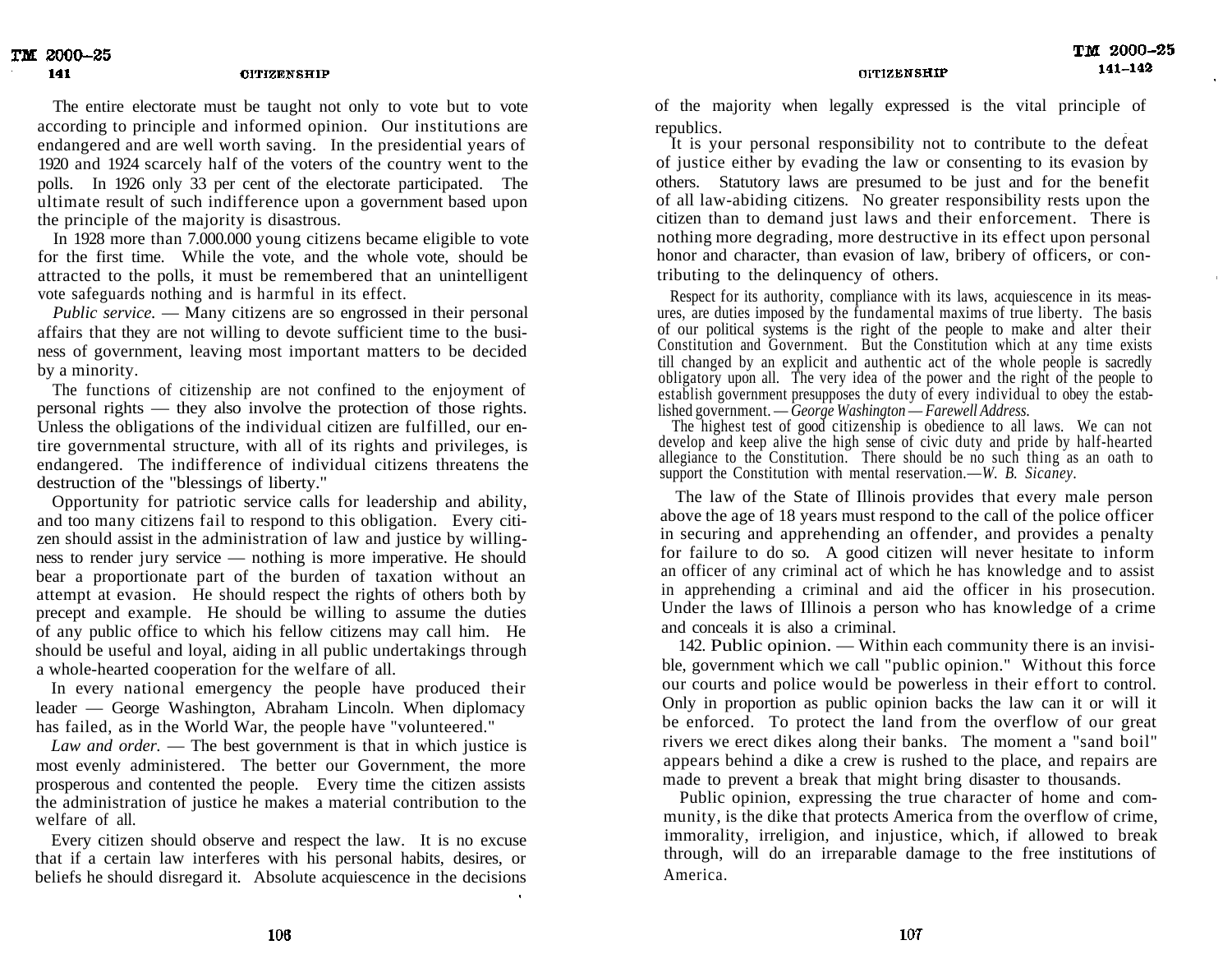$TM$  2000-25 142-144

## **OITIZENSHIP**

Public opinion reaches an uncommonly high level because every citizen is called upon to express his own judgment in community and national affairs, and to work for the betterment of his town, county, State, and country.

It is your personal responsibility to mold and control public opinion.

143. Responsibility can not be transferred. — "Responsibilities gravitate to the man who can shoulder them and power flows to the man who knows how." The recognition of the inequality of ability and the equality of moral obligation makes individual responsibility distasteful to the defective citizen. Efforts are being made to supplant the individual responsibility of American citizens with "State responsibility" which destroys self-respect, ambition, and national character. It demands "State control" which not only promises to relieve the citizen of his individual responsibility but it also deprives the individual citizen of his personal liberties.

It is the duty of every American citizen to prevent the destruction of our Republic and individualistic form of government by any such destructive political philosophy.

144. Our example of individual responsibility. — The closing words of the Declaration of Independence reveal the seriousness with which the signers fulfilled their personal responsibility:

For the support of this Declaration with a firm reliance on the protection of Divine Providence, we mutually pledge to each other our lives, our fortunes, and our sacred honor.

# **OUESTIONNAIRE**

In what manner is the American civilization dynamic?

Upon what does the security and perpetuity of America rest?

In what way does education affect the responsibility of the American citizen?

Is the Government of America at the mercy of the people? Explain.

Upon what is national character based?

What determines the character of the community and the home? What is the first obligation of an American citizen?

Name several political responsibilities that test upon every citizen.

What does the successful operation of our Government require? What two things are necessary for the preservation of our American institutions?

To what degree have our citizens availed themselves of the right to vote?

Are the functions of citizenship confined to the enjoyment of personal rights? Explain.

How has personal responsibility in times of national emergency been met?

Does personal responsibility require respect for and obedience to all of the provisions of the Constitution?

What should be the attitude of the individual citizen in reference to the observance of the law? Of Federal laws? Of State laws? Of municipal ordinances?

Why is public opinion of such a high standard?

Can individual responsibility be transferred? Explain.

What would be the effect of "State responsibility"?

How seriously did the signers of the Declaration of Independence assume their personal responsibilities?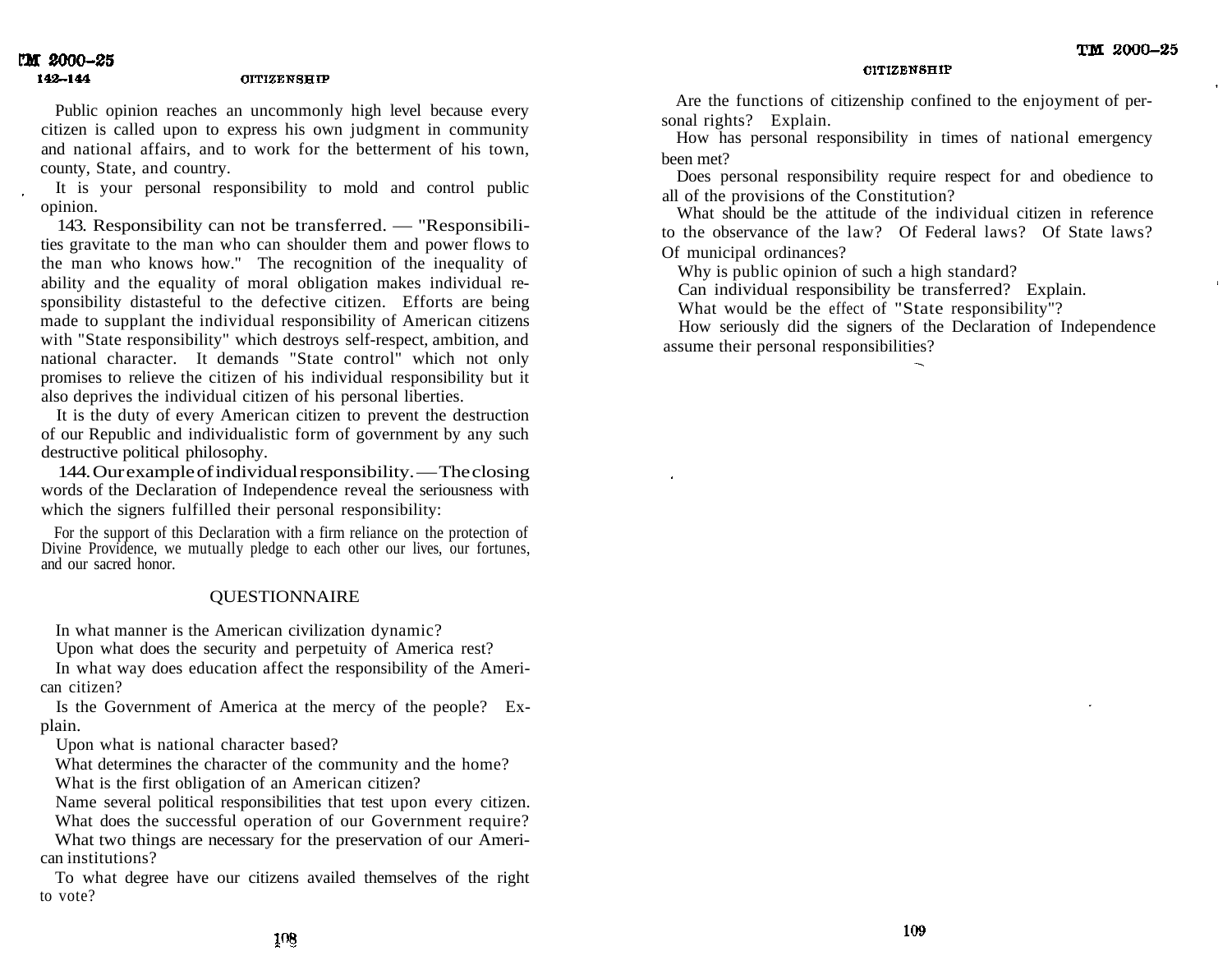$\ddot{\phantom{a}}$ 

 $\cdot^{\mathrm{t}}$ 

#### CITIZENSHIP

# SECTION XI

# LESSON 11. — SELF-PRESERVATION

| Paragraph                                                        |      |
|------------------------------------------------------------------|------|
| Self-preservation the first law of nature————————————————————145 |      |
| Preservation of life and property-                               | -146 |
| National defense the bulwark of self-preservation-               | 147  |
| Freedom not a gift.                                              |      |
| Preservation of philosophy of government————————————————————     | -148 |
| Preparedness a necessity                                         | 149  |
| America not militaristic                                         | 150  |
| America not imperialistic                                        | 151  |
|                                                                  | 152  |
| Prepared leadership                                              | 153  |
| Military policy of the United States                             | 154  |
| The State Department——                                           | 155  |
|                                                                  | 156  |
| Regular Army.                                                    |      |
| NationalGuard.                                                   |      |
| Organized Reserves.                                              |      |
|                                                                  | 157  |
|                                                                  | 158  |

145. Self-preservation the first law of nature. — Possessed at first with a slight intelligence man's reliance was upon his physical powers; though brutal in quality, they were necessary for the preservation of life.

By the successive steps of groups, tribes, and small states, mankind evolved better means of protection: cultivated intelligence; developed habits, customs, and laws, which in a measure abridged the need of physical force.

146. Preservation of life and property. — To insure the preservation of life and property America has written into her Constitution absolute guaranties. In no other country is life and property so hedged about with protective laws — all securing the inalienable rights of the individual citizen.

The preservation of these rights is a dominant principle of the American philosophy of government. It limits that government, in writing, to certain definite powers, and the right is reserved to discharge any and all governmental servants who infringe upon the written will of the people.

By the system of government set up by our Constitution the people have been able to regulate the agencies of government and control

and direct corporations, capital, and labor. Mighty as is their power they must not infringe upon the rights of any private citizen. Neither must the individual citizen infringe upon the rights of another.

Self-preservation for every citizen is guaranteed by the Constitution and guarded by the Supreme Court of the United States

147. National defense tho bulwark of self-preservation. — That which preserves our rights has the right to be preserved. The Declaration of Independence was a "scrap of paper" until made immortal by tho blood and sacrifice of our patriotic ancestors. The sufferings of Valley Forge, the courage of Washington, the victory of Yorktown, secured American liberties and wrote this great document into the hearts of liberty-loving people.

This colony (Massachusetts) is ready, at all times, to spend and be spent in the cause of America. — *Warren* — *Message to Continental Congress.*

When the Constitution of the United States was adopted, with the exception of a small area along the Atlantic coast, America was a wilderness. She had a population of approximately 3.000,000 people.

By the liberties granted and with unrestricted opportunity the colonials and pioneers conquered the wilderness, converting it into a land of fertile fields, great industries, and contented homes, an achievement of little more than 100 years.

*Freedom not a gift.* — Freedom is not a gift. It has been bought and paid for in the sacrifices of peace and war. It is laid in long hours of toil, the swing of the ax in the forest, the campfire of the lonely pioneer, the sod house of the early settler, the community stockade and the frontier Army post. Freedom has traveled a long, hard road. None but the strong and courageous have possessed it and by none others can it be retained.

148. Preservation of philosophy of government. — Some interpret American liberty as the opportunity to exploit the Nation's resources and people by propaganda that aims to destroy American institutions. Under the guise of freedom of speech and press every possible effort is being made to undermine and destroy the blessings of liberty. The problem of national defense deals not only with the question of elements but it is also the question of the preservation of that philosophy of government devised by the founders of this Republic.

149. Preparedness a necessity. — With our growth of population, wealth, and standing among the nations, we have learned that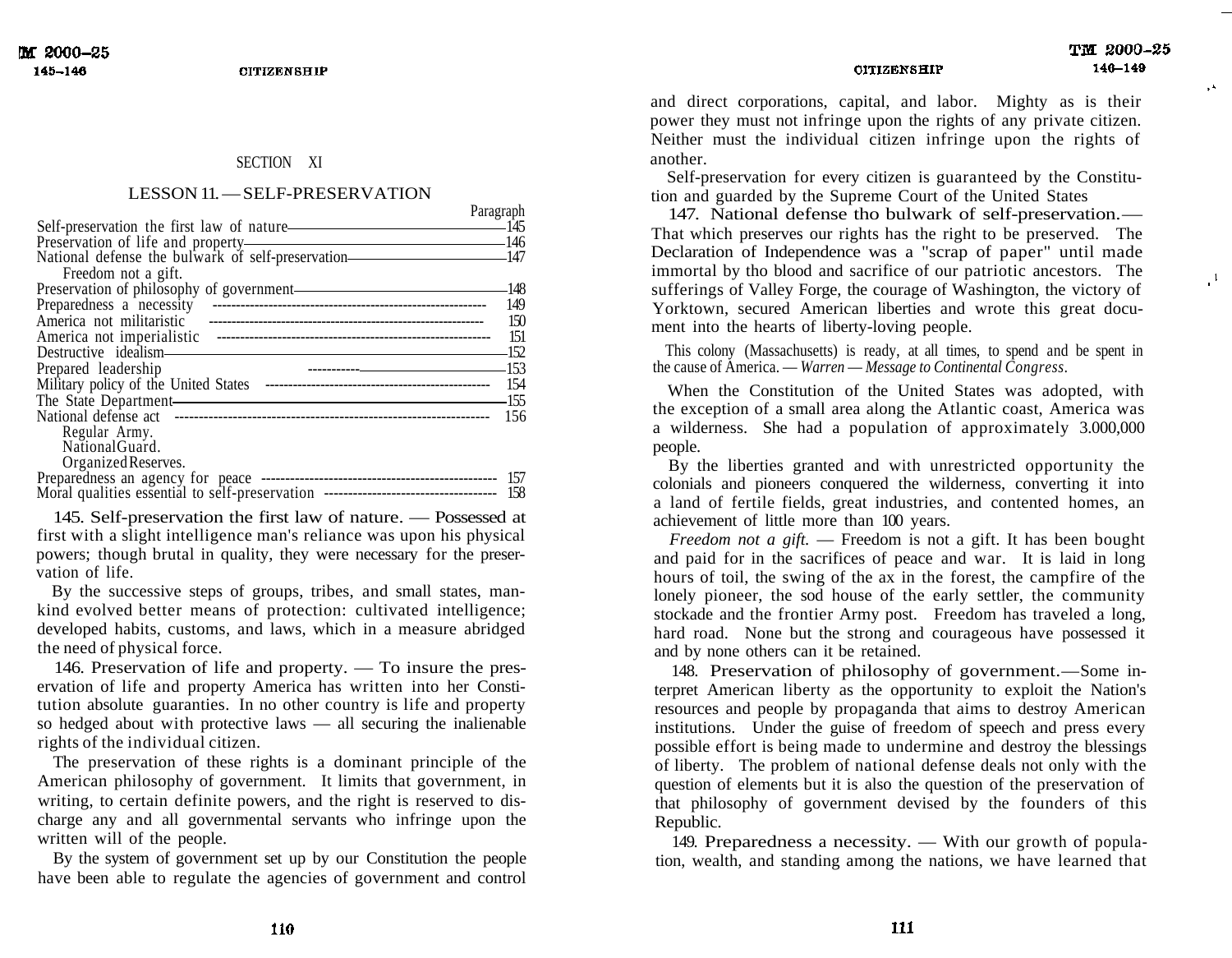#### **CITIZENSHIP**

lack of adequate preparation in time of peace was the most certain way to encourage attack by other nations.

The security of the Nation has been endangered and lives unnecessarily sacrificed because of insufficient training and an inadequate number of trained officers and soldiers to give instruction or assume command.

Wars have been begun which would never have been declared had America been prepared. Wars have been prolonged through lack of material and trained men to carry them rapidly forward to a successful issue. Hardships have been suffered by lack of supplies.

Our lack of preparedness, with its rush of preparation, a personnel inadequately trained, lack of materiel or its means of manufacture, plus the immediate danger to national existence, not only created all the elements required for hasty and extravagant expenditures of money, but caused the criminal sacrifice of many of our best American citizens.

The Preamble to the Constitution states that one reason for its establishment is "to provide for the common defense," assigning that duty to the Federal Government. The "people," through their representatives in Congress, declare war; the task of carrying on the struggle devolves on the Army and Navy.

A million men springing to arms overnight would evidence patriotism; but an army of a million untrained patriots in this advanced day of scientific warfare means annihilation.

150. America not militaristic. — Our Government, from its inception, has opposed the idea of militarism. So determined were the colonials to prevent any possible military dominance they placed a positive check upon such control by making the constitutional provision that money for maintaining the Military Establishment could not be appropriated for a period longer than two years, thereby placing in the hands of each succeeding Congress the power to control through holding the purse strings of the Nation.

Military training is not militaristic. On the contrary, it is greatly beneficial to the youth of America. It builds men physically, morally, and intellectually, and inculcates obedience, self-control, leadership, and loyalty.

151. America not imperialistic. — The United States has acquired a clear title to every square inch of land which has been added to that of the original thirteen Colonies. All territory annexed to the United States since 1803 has been acquired either by treaty or purchase, except Texas and Hawaii, which were admitted

to the Union by their own request. In the latter instance, however, \$200,000 was paid as a compensation to Liliuokalani.

152. Destructive idealism. — The attempt to undermine the Nation from within is more serious than the threat of armed force from without.

An impractical and destructive idealism called internationalism is being propagated by certain foreign agitators and is being echoed and reechoed by many of the Nation's "intellectuals." Its efforts are to combat the spirit of patriotism, to destroy that spirit of nationalism without which no people can long endure. History teaches that in proportion as nations lose their sense of nationalism they become decadent. Having lost their sense of pride in the traditions of the past, their respect for national standards, their love for country, their spirit of patriotism — the end is near.

Pacifism creates a spirit of compromise with the very factors which operate to weaken the American Government. It attempts to force the Government into poses of internationalism and false altruism, destructive of the real interests of the American people.

Pacifism is baneful in its influence. It promotes distrust of country; debases the spirit of nationalism; is destructive of patriotism; undermines the policy of national defense; cooperates with destructive forces for the overthrow of national ideals and institutions.

Experience has taught us that neither the pacific dispositions of the American people nor the pacific character of their political institutions can altogether exempt them from that strife which appears beyond the ordinary lot of nations to be incident to the actual pride of the world, and the same faithful monitor demonstrates that a certain degree of preparation for war is not only indispensable to avert disasters in (he onset, but affords also the best security for the continuance of peace. — *Madison.*

153. Prepared leadership. — Leadership is as difficult to develop in the Army as in business. The methods that insure success in one are applicable to the other. One of the aims of military training is to produce leaders. The more competent they become the higher the position they are sure to attain. So efficient is the training received by the officers in the Regular Army that many are invited to resign and accept positions of grave responsibility in the business world. In comparative measure efficiency in leadership is also developed in enlisted men, in students of the Reserve Officers' Training Corps, and in trainees of the citizens' military training camps.

Business invariably gives preference to the young man who has had training in military leadership. Many industries provide their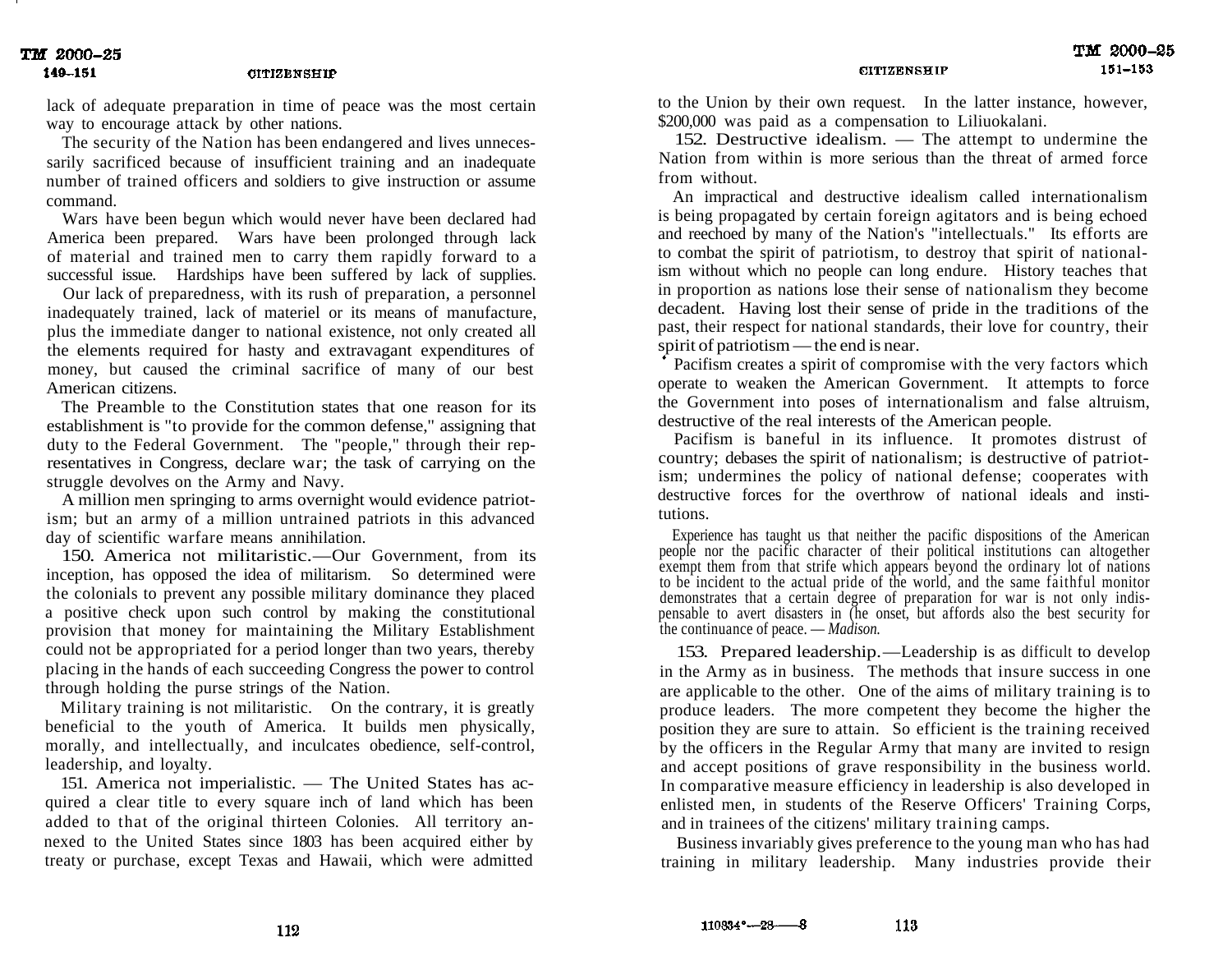### **CITIZENSHIP**

employees with 30 days' vacation on pay for the purpose of attendance at a summer training camp, knowing that they will return to their employment better equipped, better disciplined, and in every way much more valuable to themselves and their employers.

All the wars of the future will include science and machinery. Trained men will be needed to efficiently use these materials, for efficient leadership, education, skill, technique, training, and thorough discipline are as necessary as loyalty and willingness to serve.

154. Military policy of the United States. — The military policy of the United States is defensive, not offensive. America will go to war only in defense of the Nation, and no other nation need maintain a ship or a soldier as protection against a war of aggression instituted by the United States. America desires no territory belonging to other peoples. She seeks only self-preservation and the privilege of self-determination in peace with all the nations of the earth.

Safety from external danger *is* the most powerful dictation of national conduct. — *Hamilton.*

The genius and character of our institutions are peaceful \* \* \* and the power to declare war was not conferred upon Congress for the purposes of aggression or aggrandizement, but to enable the General Government to vindicate by arms, if it should become necessary, its own rights and tho rights of its citizens. — *United States Supreme Court.*

165. The State Department. — By the means of arbitration and treaties the State Department endeavors to settle international disputes. It is only after such methods have failed that the United States enters into war to enforce or protect its principles.

America has always endeavored to maintain peaceful relations with other nations. Yet practically every generation has been compelled to take up arms either in defense of the Nation or the principles set forth in her Constitution.

The attitude of the American Government toward other nations  $i<sub>s</sub>$ 

To cherish peace and free intercourse with all nations having corresponding dispositions; to maintain sincere neutrality toward belligerent nations; to prefer in all cases amicable discussion and reasonable accommodation of differences to a decision of them by an appeal to arms; to exclude foreign intrigues and foreign partialities, so degrading to all countries and so baneful to free ones.—*Madison*.

166. National defense act. — The national defense act of 1920, amended to include March 4, 1927, provides:

That the Army of the United States shall consist of the Regular Army, the National Guard while in the service of the United States, and the Organized Reserves, including the Officers' Reserve Corps and the Enlisted Reserve Corps.

Except in time of war or similar emergency when the public safety demands it the number of enlisted men in the Regular Army shall not exceed 280,000, including the Philippine Scouts.

The total authorized number of enlisted men, not including the Philippine Scouts, is at present fixed at 125,000.

*Regular Army.* — The Regular Army consists of approximately 118,000 enlisted men and some 11,500 officers. A large part of this force is used for garrison purposes at home and abroad. Those at home spend about eight months of the year in their own training and in intensive preparation for the work required of them in summer training camps.

The Regular Army also conducts the training of the Reserve Officers' Training Corps, the Organized Reserves, and the National Guard. Officers and men of the Regular Army are qualified to impart physical, mental, and moral training of the highest character. The very nature of their work makes them specialists in this field. No business or profession demands stronger character and ability. No group is more carefully disciplined, and nowhere will be found greater loyalty and honor. To train with and serve under the officers and enlisted men of the Regular Army is to be afforded an opportunity for personal betterment which any wide-nwake young American should be eager to accept.

*National Guard.* — The second amendment to the Constitution provides that —

A well-regulated Militia being necessary to the security of a free State, the right of people to keep and bear Arms shall not be infringed.

Prior to the national defense act of 1916 it was left to the States to provide an organized militia adequate in numbers, equipment and training to police the State in time of riot or insurrection; it was also to be used by the National Government in time of war with a foreign power. With the addition of a small standing Army the forces thus provided were presumed sufficient for national defense.

Under the national defense act of 1920 the National Guard, in time of peace, is under the command of officers appointed by the governor of the State, but their training and administration is supervised by officers of the Regular Army assigned for that purpose. In time of war the National Guard, as a component of the Army of the United States, is immediately called into national service. Together with the Regular Army, it serves as the first line of defense while the reserve forces are being organized and equipped.

An efficient Militia is authorized and contemplated by the Constitution and required by the spirit and safety of free government. — *Madison.*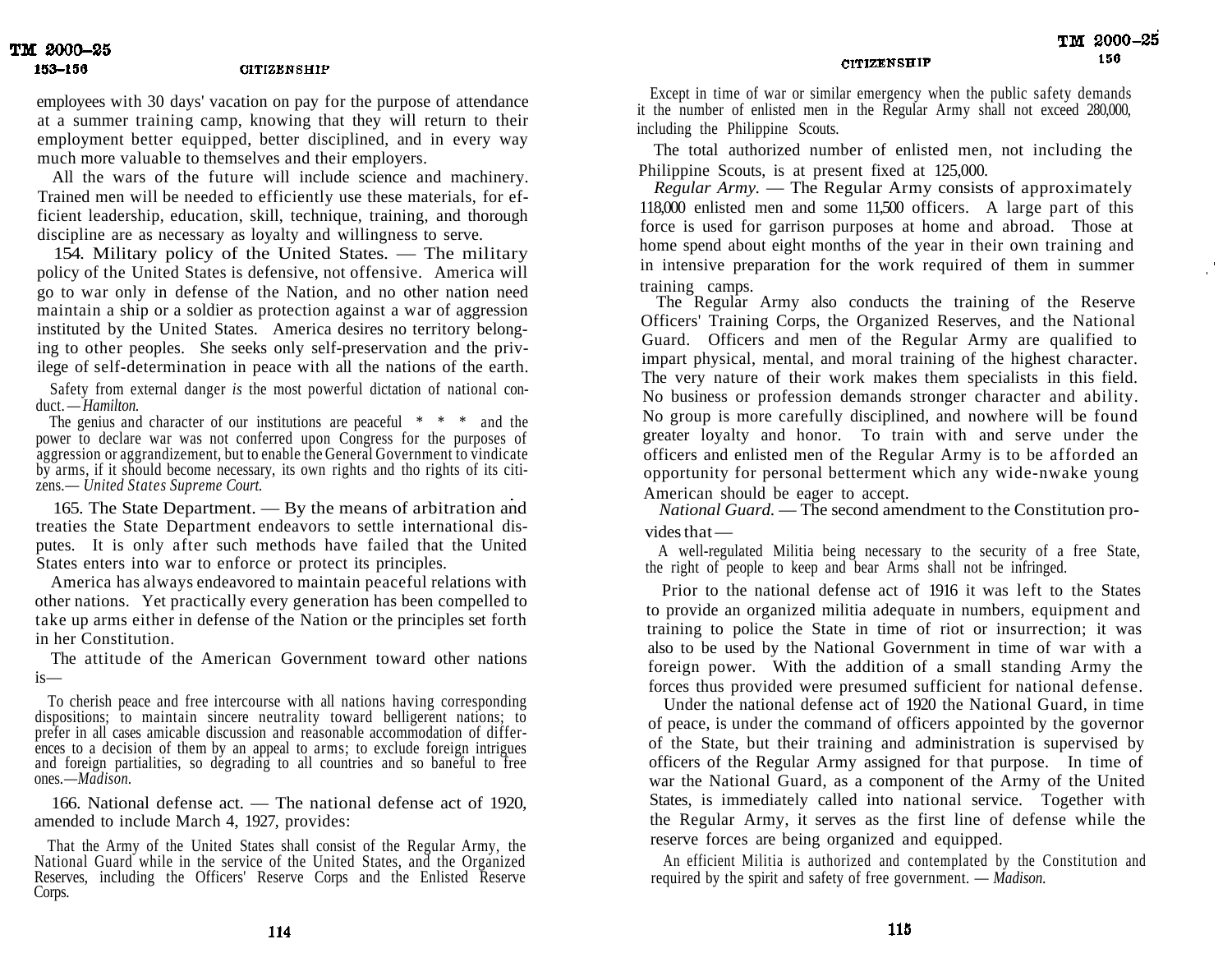*Organized Reserves.* — The Organized Reserves, together with the other components of the Army, form the basis for a complete and immediate mobilization for national defense in any national emergency declared by Congress. Each reserve unit is now organized with its officers and a few enlisted specialists. In time of Avar these units will assemble at points designated, there to be equipped and trained. Every member of the Reserve Officers' Training Corps and all graduates of the citizens' military training camps who have qualified for leadership and have been commissioned would be required to report to his proper station on the designated day.

To expose some men to the perils of the battle field while others are left to reap large gains from the distress of their country is not in harmony with our ideal of equality. — *President Coolidge.*

157. Preparedness an agency for peace. — The desire for peace is the spirit of America, but that peace must be dynamic, not a peace characterized by weakness of purpose or lack of courage.

"Common defenselessness" is in opposition to the spirit of the Constitution. The best guaranty of peace is a physically fit people inspired by the spirit of the Constitution and strong enough to defend themselves against any foe.

True Americans should be prepared to defend our Nation against those influences that will not only destroy all patriotic ideals that have been acquired through years of struggle but which advocate the overthrow of our Government by force. Our very freedom allows enemies within to operate with appalling boldness. They have powerful allies in the persons of those who would abolish all of our defenses — who would have peace at any price.

The writings and utterances of the men who laid the foundations upon which posterity has been called to erect the superstructure of this Nation continually remind the citizen of the necessity to provide for an adequate defense of the blessings of liberty that, to insure them for future generations, we must be strong enough to protect and defend our country and our institutions from any hostile aggression, whether from without or within.

By diffusing through the mass of the Nation the elements of military discipline and instruction; by augmenting and distributing warlike preparations applicable to future use; by evincing the zeal and valor with which they will be employed and the cheerfulness with which every necessary burden will be borne, a greater respect for our rights and a longer duration of our future peace are promised than could be expected without these proofs of the national character and resources. — *Madison.*

#### **CITIZENSHIP**

168. Moral qualities essential to self-preservation. — The American citizen must emphasize those qualities of character which mark him as truly worthy of the privileges of independence and liberty. His claim to self-respect is sound only as he upholds the self-respect of his fellow citizens. His honor is sacred only as he protects the honor of his country. He values liberty and independence only in so far as he is willing to pay the price for its protection.

It takes more than eloquent speeches and hot words to accomplish sublime purpose — it takes risk; it takes sacrifice. It takes the spirit of a Nathan Hale, who, having been sent by General Washington to bring intelligence concerning the British in New York City, was captured within the British lines and executed as a spy by order of Sir William Howe, the British commander. His last words were: "I only regret that I have but one life to lose for my country." This is the spirit that won our liberties. It takes the same spirit to preserve our liberties.

We mutually pledge our lives, our fortunes, and our sacred honor.—*Signers of the Declaration of Independence.*

The moral qualities essential to self-preservation are — The will to win.

The courage to endure.

The willingness to die.

# **OUESTIONNAIRE**

How is the preservation of life and property assured? What is the bulwark of self-preservation? Explain. How can the American philosophy of government be preserved *1* Why is preparedness necessary? Who declare war? Is America militaristic? Explain. How does military training benefit the youth of America? Is America imperialistic? Explain. What is meant by "internationalism"? What are some of the baneful influences of pacifism? What are the essential qualifications of leadership? How can we best provide for the peace and security of our Nation? Describe the military policy of the United States. How does the State Department contribute to peace? What is the national defense act?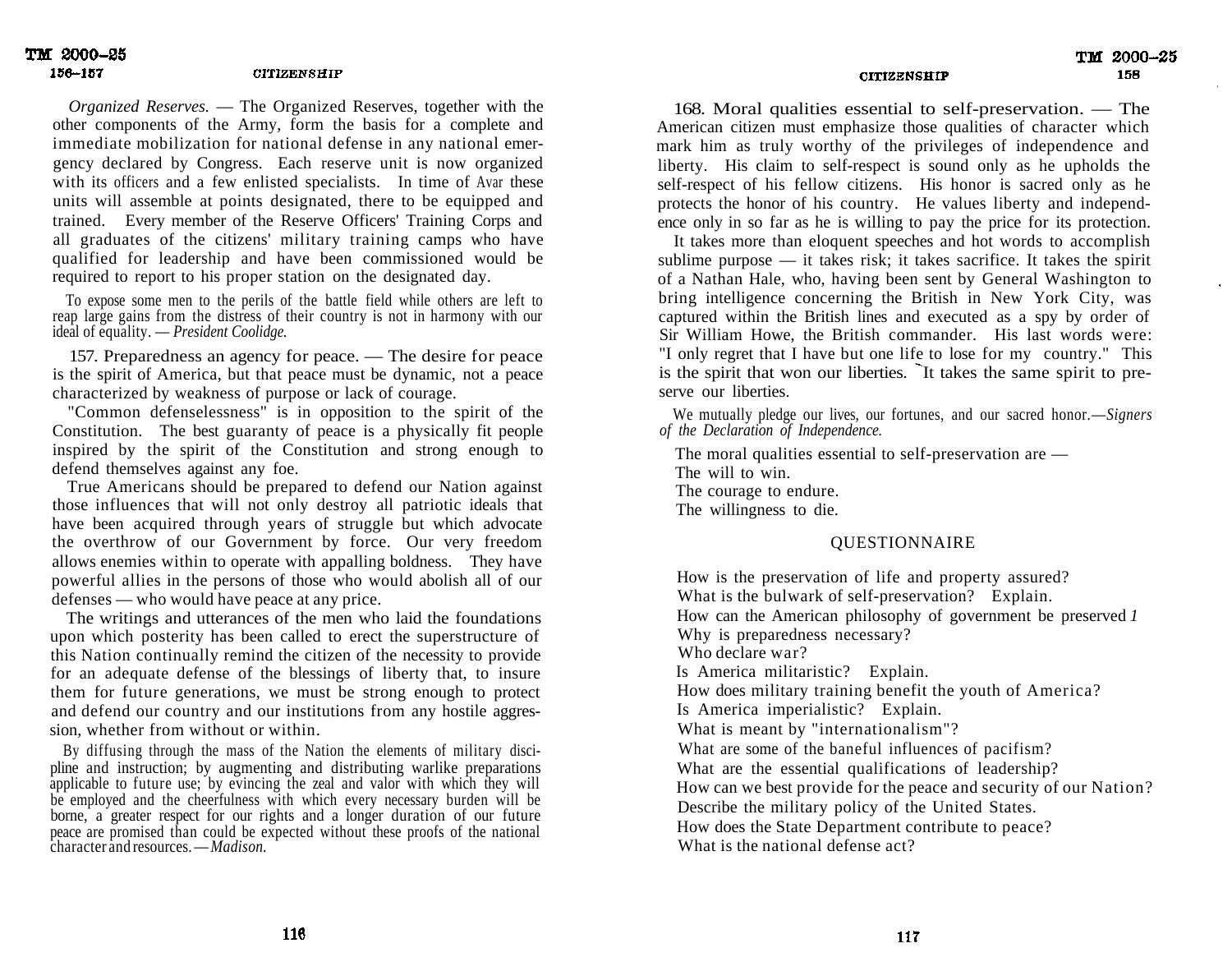What are some of its provisions?

Name and describe the three components of the Army of the United States.

In what way is preparedness an agency for peace?

What moral qualities are essential to self-preservation?

What provisions for national defense are contained in the Constitution?

Why should military service in time of war be determined by the National Government instead of the State or the individual?

TM 2000-25 159-160

 $\mathbf{A}$ 

Paragraph

# SECTION XII

# LESSON 12. — THE AMERICAN FLAG

|                                                                                                                                          | ralagiapil               |
|------------------------------------------------------------------------------------------------------------------------------------------|--------------------------|
|                                                                                                                                          | ——159                    |
|                                                                                                                                          |                          |
|                                                                                                                                          |                          |
|                                                                                                                                          | 162                      |
|                                                                                                                                          |                          |
|                                                                                                                                          |                          |
|                                                                                                                                          |                          |
|                                                                                                                                          |                          |
|                                                                                                                                          | 167                      |
| When flown with other flags.                                                                                                             |                          |
| International usage.                                                                                                                     |                          |
| General uses.                                                                                                                            |                          |
| Reveille and retreat.                                                                                                                    |                          |
| Memorial Day.                                                                                                                            |                          |
| Unveiling statues.                                                                                                                       |                          |
| Military funerals.                                                                                                                       |                          |
| Patriotic occasions.                                                                                                                     |                          |
| Signal of distress.                                                                                                                      |                          |
|                                                                                                                                          |                          |
|                                                                                                                                          |                          |
|                                                                                                                                          |                          |
| <u> 1989 - Johann Barbara, martin amerikan basar dan basa dan basar dalam basa dalam basa dalam basa dalam basa </u><br>National salute- | 171                      |
| Initial events of the American                                                                                                           | $-172$<br>$flag$ and $I$ |

159. Design accepted. — Gen. George Washington, Robert Morris, and Col. George Ross were appointed a committee by the Continental Congress to produce a flag for the United States of North America. Their report was approved and the design adopted on the 14th of June, 1777. By resolution Congress decided that the flag of the 13 United States should be 13 stripes, alternate red and white, and that the Union be 13 white stars on a blue field.

160. Significance of elements. — In describing its design Washington said: "We take the stars from heaven, the red from our mother country, separating it by white stripes, thus showing that we have separated from her, and the white stripes shall go down to posterity representing liberty."

The Continental Congress defined the special significance of the chosen colors to be: White, suggesting purity and innocence; red, hardness and valor; blue, vigilance, perseverance, and justice.

The stars of the Union were not merely a collection but a new constellation representing a new ideal in political and governmental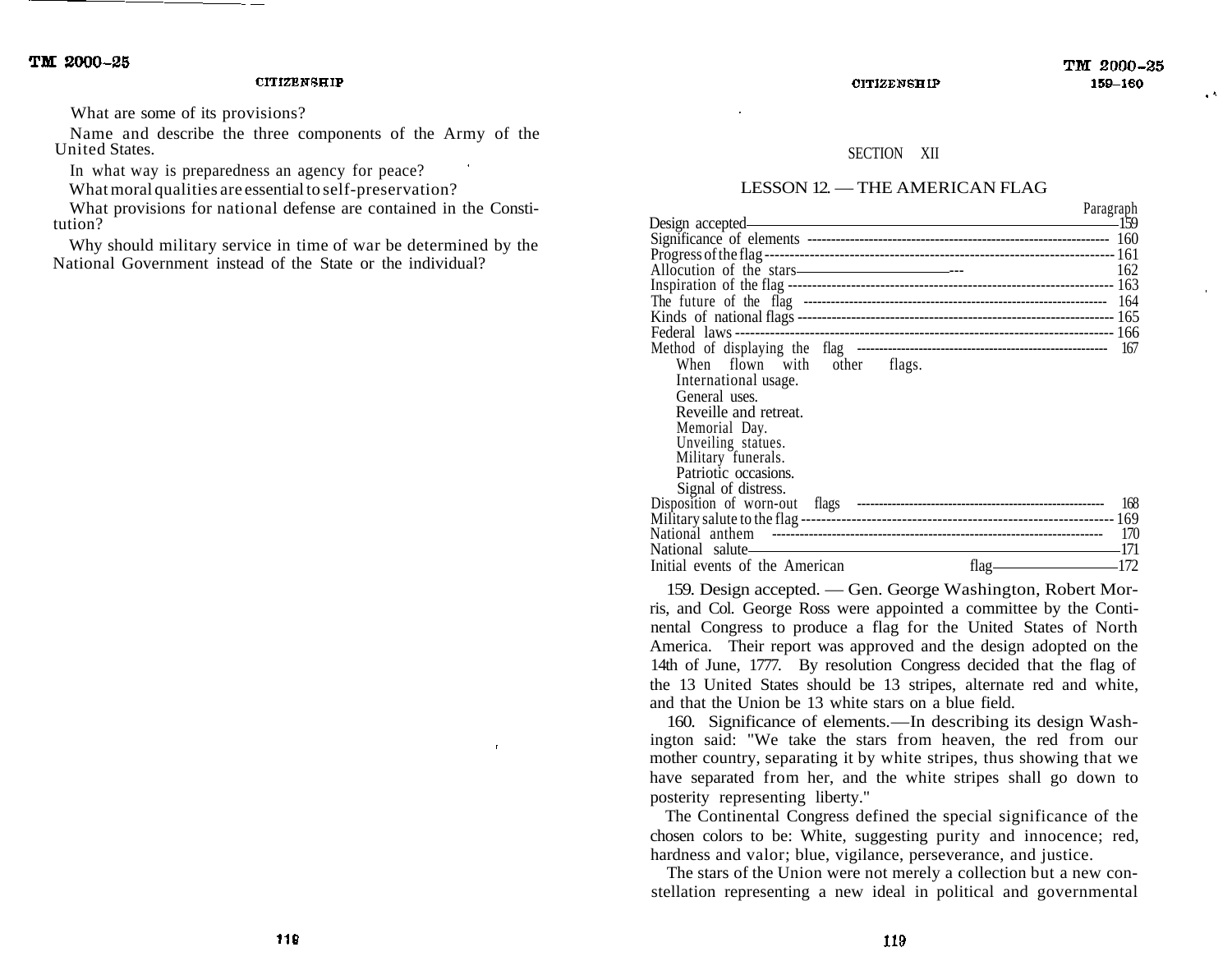A

## **CITIZENSHIP**

#### **CITIZENSHIP**

affairs. The newly formed States were to develop under the control of laws, not independently nor indifferent to each other — but a Union, one and inseparable.

161. Progress of the flag. — After 1812 the flag moved west with the pioneers who explored the vast regions beyond the Alleghenies, the Mississippi Valley, the Rocky Mountains, to the shores of the Pacific Ocean, and the islands of the sea. Representing the United States, the flag flies to-day in Alaska, Hawaii, the Philippines, Porto Rico, Guam, Tutuila, Panama, and at the North Pole.

To be born tinder the American flag is to be the child of a king and to build a home under the Stars and Stripes is to establish a royal house. Alone of all flags it expresses the sovereignty of the people, which endures when all else passes away. Speaking with their voice, it has the sanctity of revelation. He who lives under it and is loyal to it is loyal to truth and justice everywhere. He who lives under it and is disloyal to it is a traitor to the human race everywhere. What could be saved if the flag of the American Nation were to perish? — *President Coolidge.*

162. Allocation of the stars. — President William H. Taft on October 25, 1912, by Executive order designated the specific location of the stars and their definite representations. They were to be arranged in six rows of eight stars, each star to symbolize a State in the order of its ratification of the Constitution:

| 1. Delaware.        | 25. Arkansas.      |
|---------------------|--------------------|
| 2. Pennsylvania.    | 26. Michigan.      |
| 3. New Jersey.      | 27. Florida.       |
| 4. Georgia.         | 28. Texas.         |
| 6. Connecticut.     | 29. Iowa.          |
| 6. Massachusetts.   | 30. Wisconsin.     |
| 7. Maryland.        | 31. California.    |
| 8. South Carolina.  | 32. Minnesota.     |
| 9. New Hampshire.   | 33. Oregon.        |
| 10. Virginia.       | 34. Kansas.        |
| 11. New fork.       | 35. West Virginia. |
| 12. North Carolina. | 36. Nevada.        |
| 13. Rhode Island.   | 37. Nebraska.      |
| 14. Vermont.        | 38. Colorado.      |
| 15. Kentucky.       | 39. North Dakota.  |
| 16. Tennessee.      | 40. South Dakota.  |
| 17. Ohio.           | 41. Montana.       |
| 18. Louisiana.      | 42. Washington.    |
| 19. Indiana.        | 43. Idaho.         |
| 20. Mississippi.    | 44. Wyoming.       |
| 21. Illinois.       | 45. Utah.          |
| 22. Alabama.        | 46. Oklahoma.      |
|                     |                    |
| 23. Maine           | 47. New Mexico.    |
| 24. Missouri.       | 48. Arizona.       |
|                     |                    |

163. Inspiration of the flag. — Like the cross, the flag is sacred. It represents the living country and is itself considered a living thing. It flies not only as the symbol of organization and protection, it also calls to duty. To the flag of the United States, and all that it represents, every citizen of America should render respect, reverence, and devotion.

As you feel about your flag, so you feel about your Nation.

Your flag, my flag, our flag! May we honor her as she honor? us !

164. The future of the flag. — This flag, the emblem of justice and government, stands for the just use of undisputed national power. No nation is going to doubt our power to assert its rights.

It is henceforth to stand for self-possession, dignity, for the assertion of the right of one nation to serve the other nations of the world — an emblem that will not condescend to be used for purposes of aggression and self-aggrandizement; that it is too great to be debased by-selfishness; that has vindicated its right to be honored by all nations of the world and feared by none who do righteousness. — *Woodrow Wilson.*

165. Kinds of national flags. — There are four kinds of national flags: Flags which are flown at military posts or on ships and used for display generally; small flags or ensigns which are used on small boats; colors which are carried by unmounted regiments; and standards which are carried by mounted regiments, and are, therefore, smaller in size than colors.

There is prescribed in Army Regulations a knotted fringe of yellow silk on the national standards of mounted regiments and on the national colors of unmounted regiments. However, there is no law which either requires or prohibits the placing of a fringe on the flag of the United States. Ancient custom sanctions the use of fringe on the regimental colors and standards, but there seems to be no good reason or precedent for its use on other flags.

166. Federal laws. — There is no Federal law now in force pertaining to the manner of displaying, hanging, or saluting the United Stales flag, or prescribing any ceremonies that should be observed in connection therewith.

There are but four Federal laws on the statute books that have any bearing upon this subject:

(1) The act of Congress approved February 20, 1905, providing that a trade-mark can not be registered which consists of or comprises "the flag, coat of arms, or other insignia of the United States. or any simulation thereof."

(2) A joint resolution of Congress approved May 8, 1914, authorizing the display of the flag on Mother's Day.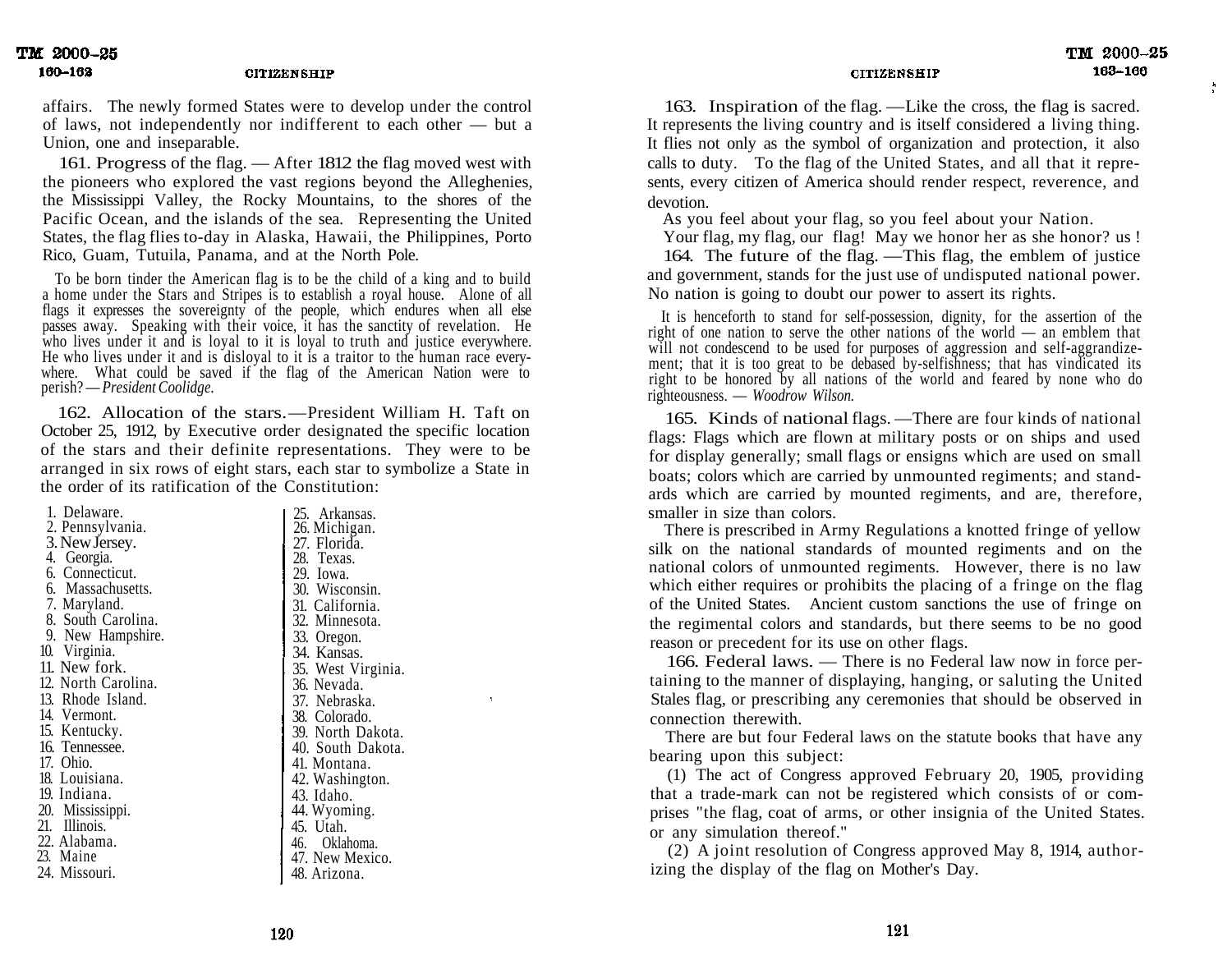# TM 2000-25 166-167

## **CITIZENSHIP**

(3) The act of Congress approved February 8, 1917, providing certain penalties for the desecration, mutilation, or improper use of the flag within the District of Columbia.

(4) The act of Congress approved May 16, 1918, providing, when the United States is at war. for the dismissal from the service of any employee or official of the United States Government who criticizes in an abusive or violent manner the flag of the United States.

Several States of the Union have enacted laws which have more or less bearing upon the general subject, and it seems probable that many counties and municipalities have also passed ordinances concerning this matter to govern action within their own jurisdiction.

No present Federal statute punishing the desecration or abuse of the flag, in time of peace or in time of war. — *Attorney General John G*. *Sargent.*

A majority of States have passed acts designed to punish the desecration of the National flag and to prevent its use for advertising purposes. The constitutionality of such State legislation was upheld by the Supreme Court in Halter *v*. Nebr., 205 U. S. 34.

There is a Federal statute similar in terms to many of the State laws which punishes the improper use of the flag in the District of Columbia — act February 8, 1917, chapter 34 (39 Stat. 900), but there is no Federal enactment which punishes such use outside the District.

167. Method of displaying the flag. — There are certain fundamental rules of heraldry which indicate the proper method of displaying the flag. There are also certain rules of good taste which, if observed, would insure the proper use of the flag.

(1) The union of the flag is the honor point; the right arm is the sword arm and therefore the point of danger and hence the place of honor.

(2) When the national flag is carried, as in a procession, with another flag or flags, the place of the national flag is on the right i. e.. the flag's own right.

(3) When the national flag and another flag are displayed together, as against a wall from crossed staffs, the national flag should be on the right, the flag's own right  $-$  i. e., the observer's left  $-$  and its staff should be in front of the staff of the other flag.

(4) When a number of flags are grouped and displayed from staffs the national flag should be in the center or at the highest point of the group.

(5) When the national flag is hung either horizontally or vertically against a wall the union should be uppermost and to the flag's own right  $-$  i. e., to the observer's left. When displayed from a staff projecting horizontally or at an angle from a window sill or the front of a building, the same rules should be observed.

122

(6) When the flag is suspended between buildings so as to hang over the middle of the street, a simple rule is to hang the union to the north in an east and west street or to the east in a north and south street.

**CITIZENSHIP** 

*When flown with other flags. —* When flags of States or cities or pennants of societies are flown on the same halyard with the national flag, the national flag must always be at the peak. When flown from adjacent staffs the national flag should be hoisted first. There is a chaplain's flag authorized in Army Regulations, but there is no church pennant prescribed. Neither the chaplain's flag nor any other flag or pennant is authorized to be placed above or to the right of the national flag.

*International usage.* — The display of the flag of one nation above that of any other nation in time of peace is forbidden. When the flags of two or more nations are to be displayed they should be flown from separate staffs or from separate halyards, of equal size and on the same level.

*General uses.* — There is no Federal law governing the subject, but it is suggested —

That the national flag when not flown from a staff be always hung flat, whether indoors or out.

It should not be festooned over doorways or arches nor tied in a bowknot nor fashioned into a rosette.

When used on a rostrum it should be displayed above and behind the speaker's desk. It should never be used to cover the speaker's desk nor to drape over the front of the platform. For this purpose as well as for decoration in general, bunting of the national colors should be used, arranged with the blue above, the while in the middle, and the red below.

Under no circumstances should the flag be draped over chairs or benches, nor should any object or emblem of any kind be placed above or upon it, nor should it be hung where it can be easily contaminated or soiled.

No lettering of any kind should ever be placed upon the flag. It should not be used as a portion of a woman's costume nor of a man's athletic clothing. A very common misuse of the flag is the practice of embroidering the flag on cushions and handkerchiefs, and the printing of the flag on paper napkins. These practices, while not strictly a violation of any present Federal law, certainly are lacking in respect and dignity and can not be considered as evidence of good taste.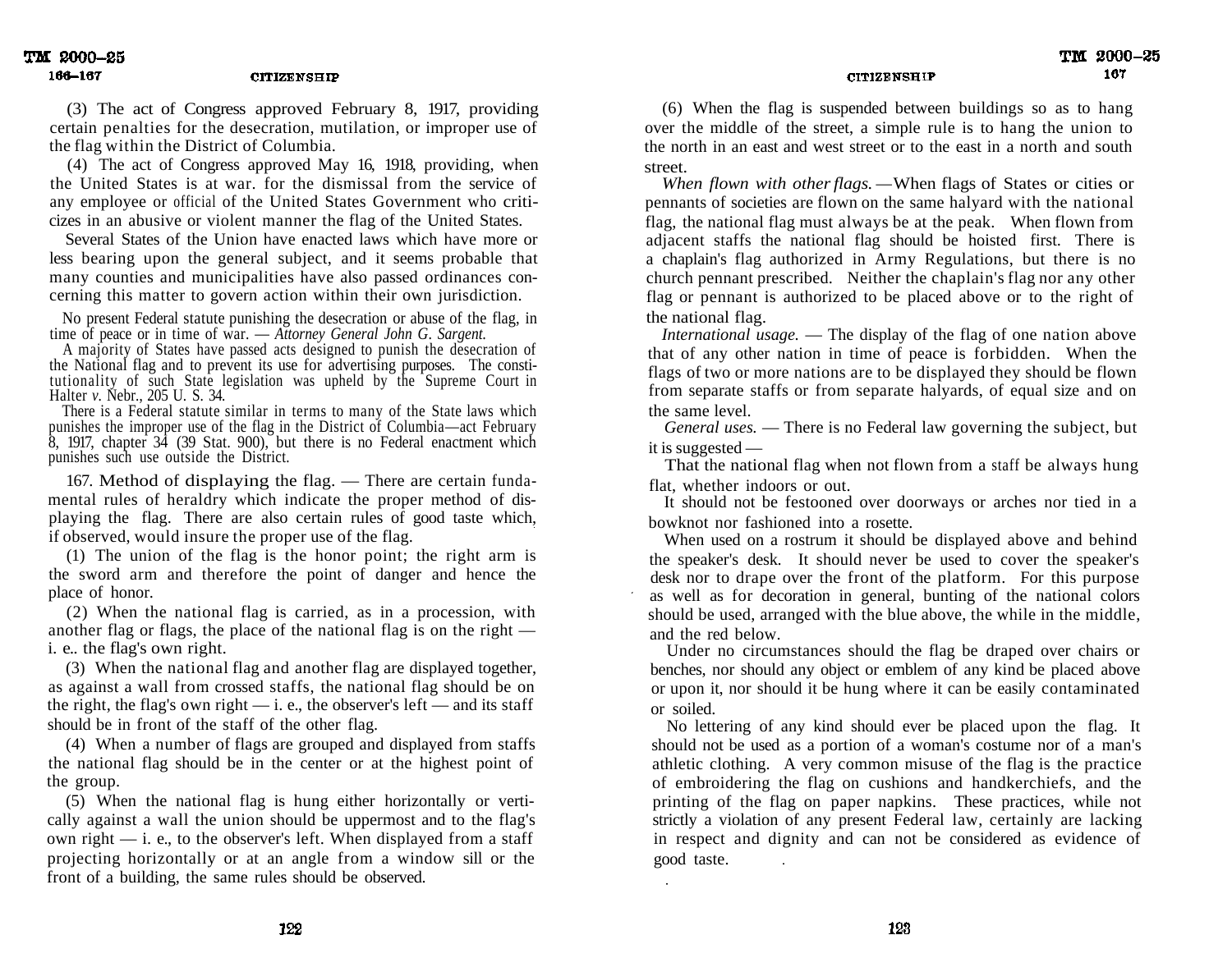There is no objection to flying the flag at night on civilian property, provided it is not so flown for advertising purposes.

*Reveille and retreat.* — It is the practice in the Army, each day in the year, to hoist the flag briskly at sunrise, irrespective of the condition of the weather, and to lower it slowly and ceremoniously at sunset, indicating the commencement and cessation of the activities of the day.

*Memorial Day.* — On Memorial Day (May 30) at all Army posts and stations the national flag is displayed at half staff from sunrise until noon and at full staff from noon until sunset.

When flown at half staff the flag is always first hoisted to the peak, the honor point, and then slowly lowered to the half-staff position in honor of those who gave their lives to their country, but before lowering the flag for the day it is raised again to the head of the staff, for the Nation lives and the flag is the living symbol of the Nation.

*Unveiling statues.* — When flags are used in connection with the unveiling of a statue or monument, they should not be allowed to fall to the ground, but should be carried aloft to wave out, forming a distinctive feature during the remainder of the ceremony.

*Military funerals.* — When the national flag is used on a bier or casket at a military funeral, the rule is the reverse of that for hanging vertically against a wall. The union should be placed at the head of the casket and over the left shoulder of the soldier. The casket should be carried foot first. The flag should not be lowered into the grave and in no case should it be allowed to touch the ground.

When a body is shipped to relatives by the War Department for private burial, the flag which drapes the shipping case is turned over to relatives with the remains for use at the funeral, and may be retained by them.

*Patriotic occasions.* — It is becoming the practice throughout the country among civilians to display the national flag on all patriotic occasions, especially on the following days: Lincoln's Birthday, February 12; Washington's Birthday, February 22; Mother's Day, second Sunday in May; Memorial Day, May 30; Flag Day, June 14; Independence Day, July 4; Armistice Day, November 11.

In certain localities other special days are observed in the same manner.

*Signal of distress.* — The flag should never be hung nor displayed union down except as a signal of distress at sea.

168. Disposition of worn-out flags. — Old or worn-out flags should not be used either for banners or for any secondary purpose.

When a flag is in such a condition that it is no longer a fitting emblem for display, it should be destroyed, preferably by burning or by some other method lacking in any suggestion of irreverence or disrespect to the emblem representing our country.

169. Military salute to the flag. — When officers and enlisted men pass the national flag not incased or when the national flag is carried in a parade or procession, they will render honors as follows: If in civilian dress and covered, they will uncover, holding the headdress opposite the left shoulder with the right hand; if in uniform, covered, or uncovered, or in civilian dress uncovered, they will salute with the right-hand salute.

170. National anthem. — The musical composition familiarly known as the Star-Spangled Banner is designated as the national air of the United States of America. When played all officers and enlisted men present and not in formation are required to stand at attention, facing the music, except when the flag is being lowered at sunset, on which occasion they are required to face toward the flag. If in uniform they shall render the prescribed salute at the first note of the anthem, retaining the position of salute until the last note of the anthem. If not in uniform and covered, they are required to stand and uncover at the first note of the anthem, holding the headdress opposite the left shoulder until the last note is played, except in inclement weather when the headdress may be held slightly raised. The custom of rising and remaining standing and uncovered while the Star-Spangled Banner is being played has grown in favor among civilians.

The Star-Spangled Banner should be played through without repetition of any part not required to be repeated to make it complete. It should not be played as part of a medley nor for dance music, nor at any point in a program or performance except at the beginning or the end. It is the practice in the Army to play the Star-Spangled Banner at the end of a musical program.

171. National salute. — The national salute to the American flag requires one gun for every star.

NOTE. — It is not within the province of the War Department to force upon persons not in the military service the regulations governing the use of the flag within the Army.

172. Initial events of the American flag.

June 14, 1777: The first American flag, made by Betsy Ross, was adopted by the Continental Congress as the flag of the United States of North America.

1787-1790: The Stars and Stripes first carried around the world by the ship *Columbia.*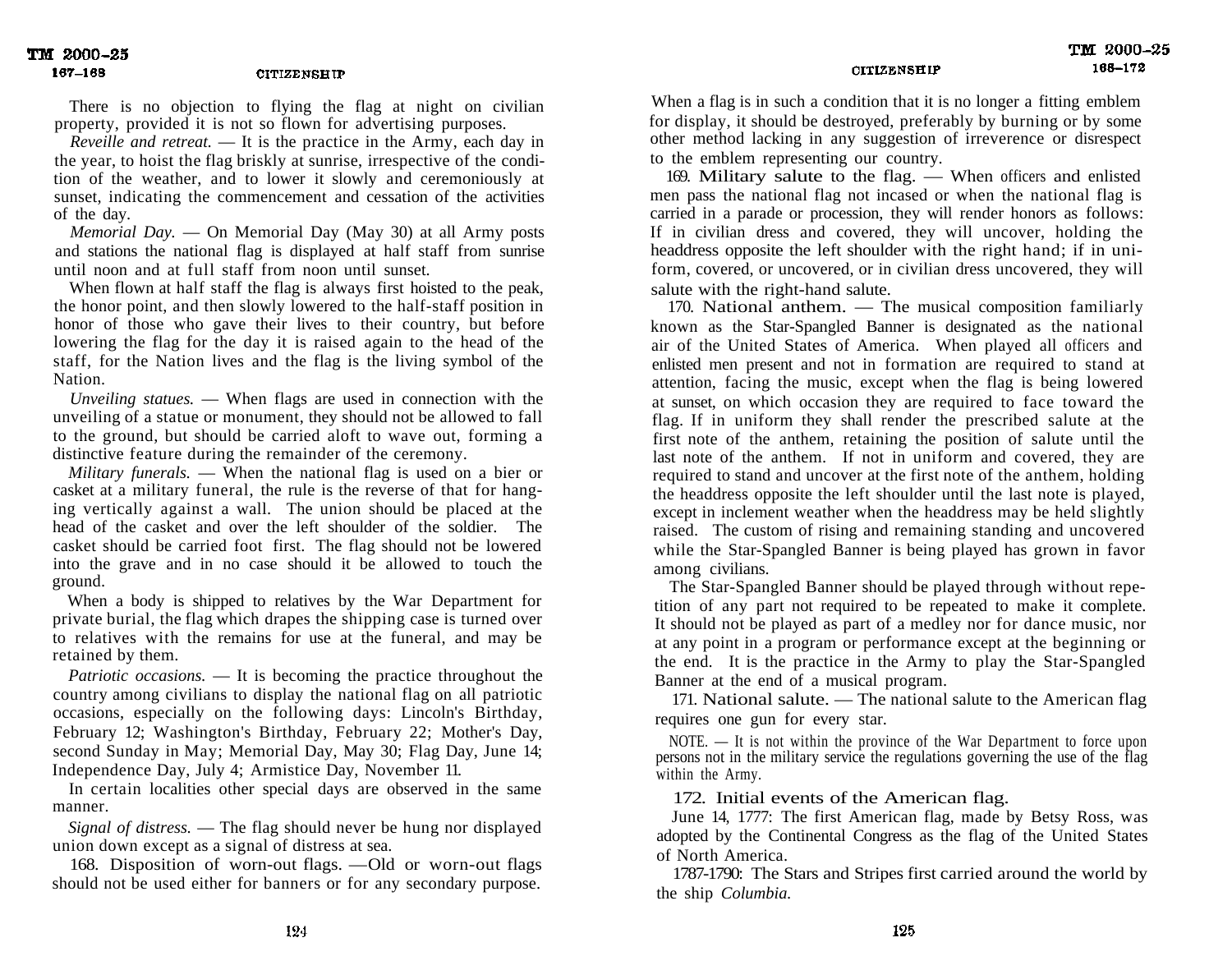August 2, 1777: An improvised Stars and Stripes hoisted at Fort Stanwix, N. Y.

November 1, 1777: The American flag was first flown at sea by Capt. Paul Jones. He sailed to cany the news to France that Burgoyne had surrendered.

February 14. 1778: The first salute given the American flag, at Quiberon Bay, France, when the French Admiral La Motte Piquet, saluted the flag on the *Ranger,* commanded by Capt. Paul Jones.

September 11, 1777: The American flag first went into battle, receiving its baptism of blood at the Brandywine.

September 13. 1814: Francis Scott Key wrote the Star-Spangled Banner during the battle at Fort McHenry, in Baltimore Harbor. It was later officially designated as the national anthem.

July 24. 1866: First American flag manufactured from American material hoisted over the Capitol at Washington. Previously the bunting had been manufactured outside the United States.

# **QUESTIONNAIRE**

Explain the significance of the "elements" in the American flag.

Describe the "progress" of the flag.

Which star is allotted to your State? Why?

What is meant by the "inspiration of the flag"?

What is its message to you?

There are how many kinds of national flags? Name them.

What Federal laws relate to the flag?

Should the American flag ever be used as an advertising device? Explain.

Describe the methods of displaying the flag.

When flown with other flags what is the position of the American flag?

What is the international usage?

What suggestions are made as to general uses?

How is the flag flown on Memorial Day, and what is its significance?

In unveiling statues, how should the flag be used?

Describe the use of the flag at military funerals.

On what special occasions is it customary to display the American flag?

What is the position of the flag when used as a signal of distress? Describe the military salute to the flag.

How should the national anthem be played? What should the audience do?

What is the national salute to the flag? Explain.

# THE CONSTITUTION OF THE UNITED STATES OF AMERICA

# Edited by HARRY. ATWOOD

Showing all portions of the original Constitution which have become obsolete inclosed in brackets in bold type, and all portions which hare been modified or supplanted by amendment in bold italics, with notes indicating the amendments by which the changes were made

## FOREWORD

Our Constitution is the foundation upon which this Republic rests. It is now the oldest written constitution functioning in the world and is quite generally conceded the wisest plan of government ever conceived.

Under its beneficent influence we began to solve problems and secure individual comforts and privileges that had baffled philosophers and statesmen for ages. We have harmonized into a splendid and loyal citizenship people of many nationalities coming to our shores with varying ambitions and ideals, and have made orderly progress unparalleled in history until we have become the leading nation of the world.

In studying the Constitution, it is essential to have clearly in mind what portions have been modified or supplanted by amendment and what portions have become obsolete. The changes are clearly indicated in this edition.

When the Constitution was written our country was in a condition of bankruptcy, chaos, and anarchy. Within three years after its adoption a most favorable condition for orderly progress had been established. That beneficent transformation wrought by the Constitution is one of the most amazing facts in all history.

The men who wrote the Constitution had great mental acumen, political understanding, and moral courage. Their lives had been devoted largely to study and thought concerning government and to rendering public service. They were politically minded in the sense that Edison and Marconi are electrically minded; that Lindbergh and Chamberlain are aviation minded; that Socrates and Emerson were philosophically minded; that Newton and Kepler were scientifically minded.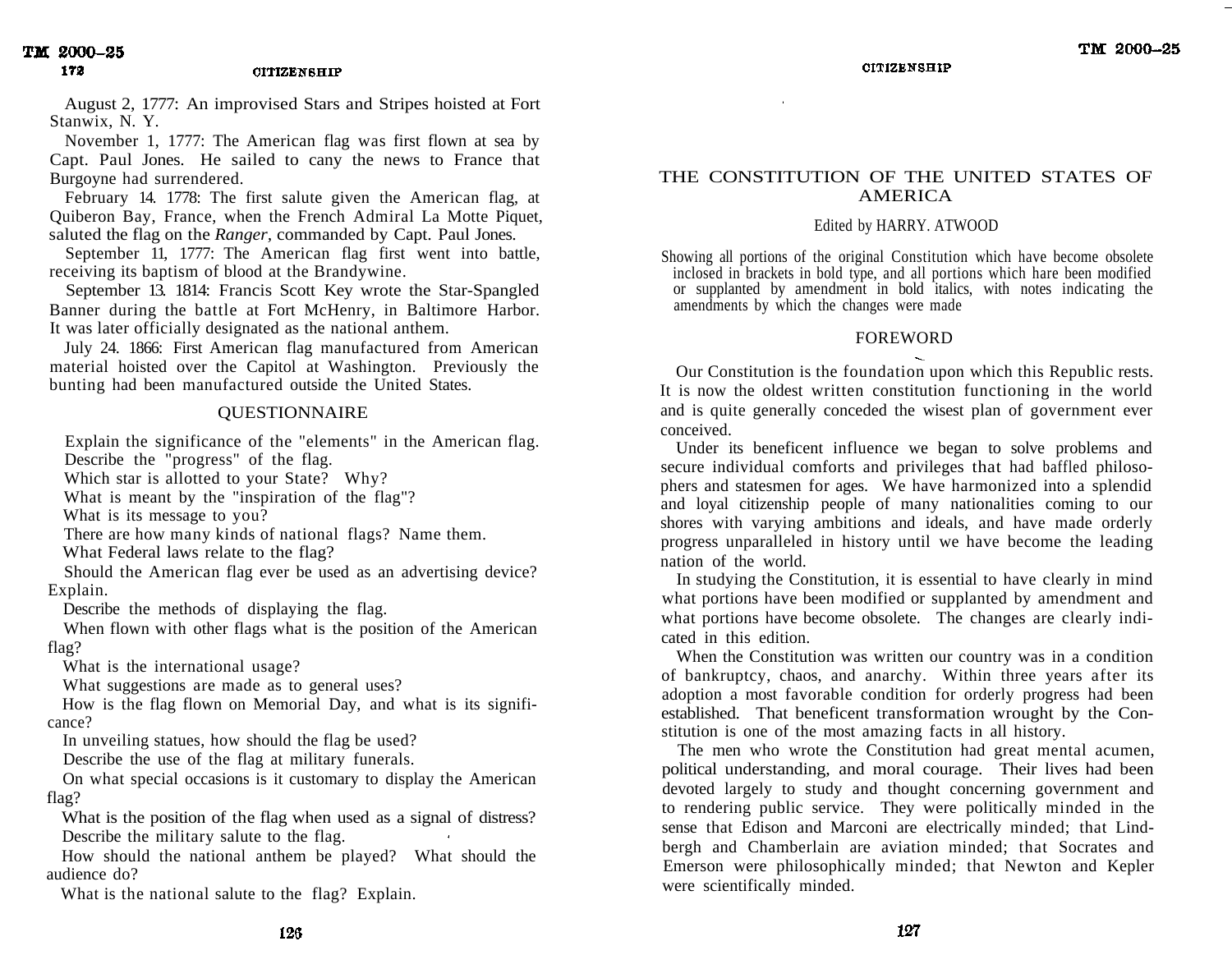## **CITIZENSHIP**

To regard the Constitution merely as a statement of principles and an enumeration of rights and guarantees results in confusion and a false concept. It is a statement of the purposes of government, and the statement of a plan for setting up and administering a Federal representative government in harmony with the purposes to which it was dedicated.

Every proper activity of government can be classified under one or more of the six great purposes set forth in the Preamble. The plan for the division of powers into legislative, executive, and judicial departments, combining proper independence with means for helpful cooperation between those departments under well-balanced restraints, makes possible a scientific administration of government.

The Constitution is very much the kind of a plan for handling the problems of government that the alphabet is for handling the problems of language; that the scale is for handling the problems of music; that the ten digits are for handling the problems of arithmetic.

Notwithstanding the vital importance of the Constitution to the well-being of this Republic, the number of persons who know much about it is tragically small. Increasing knowledge of its meaning and value will bring increasing desire for better understanding.

H. A.

# THE CONSTITUTION OF THE UNITED STATES

## PREAMBLE

"We, the people of the United States, in order to form a more perfect union, establish justice, insure domestic tranquillity, provide for the common defense, promote the general welfare, and secure the blessings of liberty to ourselves and our posterity, do ordain and establish this Constitution for the United States of America.

# **ARTICLE I**

# THE LEGISLATIVE DEPARTMENT

Section 1. All legislative powers herein granted shall be vested in a Congress of the United States, which shall consist of a Senate and House of Representatives.

# THE HOUSE OF REPRESENTATIVES

Sec. 2. (1) The House of Representatives shall be composed of members chosen every second year by the people of the several States, and the electors in each State shall have the qualifications requisite for electors of the most numerous branch of the State legislature.

 $(2)$  No person shall be a Representative who shall not have attained to the age of twenty-five years, and been seven years a citizen of the United States, and who shall not, when elected, be an inhabitant of that State in which he shall be chosen.<sup>1</sup>

(3) Representatives and direct taxes (except income)<sup>2</sup> shall be apportioned among the several States which may be included within this Union according to their respective numbers, — *which shall be determined by adding to the whole number of free persons, including those bound to service for a term of years* — and excluding Indians not taxed, — *three-fifths of all other persons*. 3 The actual enumeration shall be made within three years after the first meeting of the Congress of the United States, and within every subsequent term of ten years, in such manner as they shall by law direct. The number of Representatives shall not exceed one for every thirty thousand, but each State shall have at least one Representative; [and until such enumeration shall be made, the State of New Hampshire shall be entitled to choose 3; Massachusetts, 8; Rhode Island and Providence Plantations, 1; Connectictit, 5; New York, 6; New Jersey, 4; Pennsylvania, 8; Delaware, 1; Maryland, 6; Virginia, 10; North Carolina, 5; South Carolina, 5; and Georgia,  $3.<sup>14</sup>$ 

(4) When vacancies happen in the representation from any State, the Executive Authority thereof shall issue writs of election to fill such vacancies.

(5) The House of Representatives shall choose their Speaker and other officers, and shall have the sole power of impeachment.

## THE UNITED STATES SENATE

Sec. 3. (1) The Senate of the United States shall be composed of two Senators from each State, chosen by the — Legislature<sup>5</sup> thereof, for six years; and each Senator shall have one vote.

(2) Immediately after they shall be assembled in consequence of the first election, they shall be divided as equally as may be into three classes. The seats of the Senators of the first class shall be

129

<sup>&</sup>lt;sup>1</sup> See Amendment XIV, section 3

 $\frac{1}{3}$  Insert. See Amendment XVI.<br> $\frac{1}{3}$  See Amendment XIII and sections 1 and 2 of Amendment XIV.

<sup>4</sup>

<sup>&</sup>lt;sub>5</sub> Obsolete since 1793<br>See Amendment XVII, paragraph 1,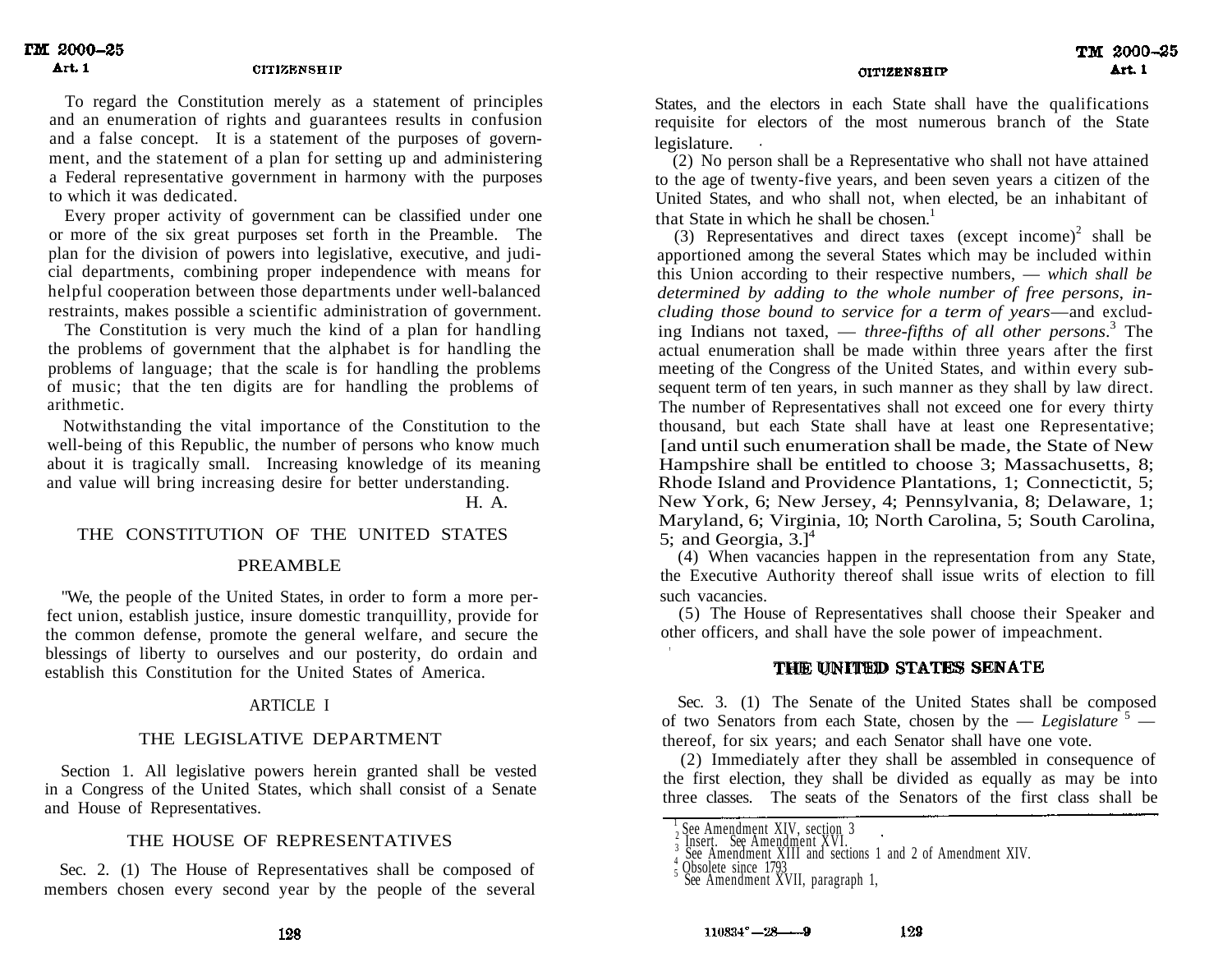TM 2000-25 Ari. İ

#### **CITIZENSHIP**

vacated at the expiration of the second year, of the second class at the expiration of the fourth year, and of the third class at the expiration of the sixth year, so that one-third may be chosen every second year: — *and if vacancies happen by resignation, or otherwise, during the recess of the legislature of any State, the Executive thereof may make temporary appointments until the next meeting of the legislature, which shall then fill such vacancies*. 6

(3) No person shall be a Senator who shall not have attained to the age of thirty years, and been nine years a citizen of the United States, and who shall not, when elected, be an inhabitant of that State for which he shall be chosen.<sup>7</sup>

(4) The Vice-President of the United States shall be President of the Senate, but shall have no vote unless they be equally divided.

(5) The Senate shall choose their other officers, and also a President pro tempore in the absence of the Vice President, or when he shall exercise the office of President of the United States.

(6) The Senate shall have the sole power to try all impeachments. When sitting for that purpose, they shall be on oath or affirmation. When the President of the United States is tried, the Chief Justice shall preside; and no person shall be convicted without the concurrence of two-thirds of the members present.

(7) Judgment in cases of impeachment shall not extend further than to removal from office, and disqualification to hold and enjoy any office of honor, trust, or profit under the United States; but the party convicted shall nevertheless be liable and subject to indictment, trial, judgment, and punishment, according to law.

# ORGANIZATION OF CONGRESS

Sec. 4. (1) The times, places, and manner of holding elections for Senators and Representatives shall be prescribed in each State by the Legislature thereof; but the Congress may at any time by law make or alter such regulations, — *except as to the places of choosing Senators*. 3

(2) The Congress shall assemble at least once in every year, and such meetings shall be on the first Monday in December, unless they shall by law appoint a different day.

Sec. 6. (1) Each house shall be the judge of the elections, returns. and qualifications of its own members, and a majority of each shall constitute a quorum to do business; but a smaller number may adjourn from day to day, and may be authorized to compel the attendance of absent members in such manner and under such penalties as each house may provide.

(2) Each house may determine the rules of its proceedings, punish its members for disorderly behavior, and with the concurrence of two-thirds expel a member.

(3) Each house shall keep a journal of its proceedings, and from time to time publish the same, excepting such parts as may in their judgment require secrecy; and the yeas and nays of the members of either house on any question shall, at the desire of one-fifth of those present, be entered on the journal.

(4) Neither house, during the session of Congress, shall, without the consent of the other, adjourn for more than three days, nor to any other place than that in which the two houses shall be sitting.

Sec. 6. (1) The Senators and Representatives shall receive a compensation for their services, to be ascertained by law, and paid out of the Treasury of the United States. They shall in all cases, except treason, felony, and breach of the peace, be privileged from arrest during their attendance at the session of their respective houses, and in going to and returning from the same; and for any speech or debate in either house they shall not be questioned in any other place.

(2) No Senator or Representative shall, during the time for which he was elected, be appointed to any civil office under the authority of the United States which shall have been created, or the emoluments whereof shall have been increased during such time; and no person holding any office under the United States shall be a member of either house during his continuance in office.

Sec. 7. (1) All bills for raising revenue shall originate in the House of Representatives, but the Senate may propose or concur with amendments, as on other bills.

(2) Every bill which shall have passed the House of Representatives and the Senate shall, before it becomes a law, be presented to the President of the United States; if he approve, he shall sign it, but if not, he shall return it, with his objections, to that house in which it shall have originated, who shall enter the objections at large on their journal, and proceed to reconsider it. If after such reconsideration two-thirds of that house shall agree to pass the bill, it shall be sent, together with the objections, to the other house, by which it shall likewise be reconsidered; and if approved by twothirds of that house it shall become a law. But in all such cases the votes of both houses shall be determined by yeas and nays, and the

<sup>&</sup>lt;sup>1</sup> See Amendment XVII, paragraph 2.<br><sup>3</sup> See Amendment XIV, lection 8.<br>3 See Amendment XVII.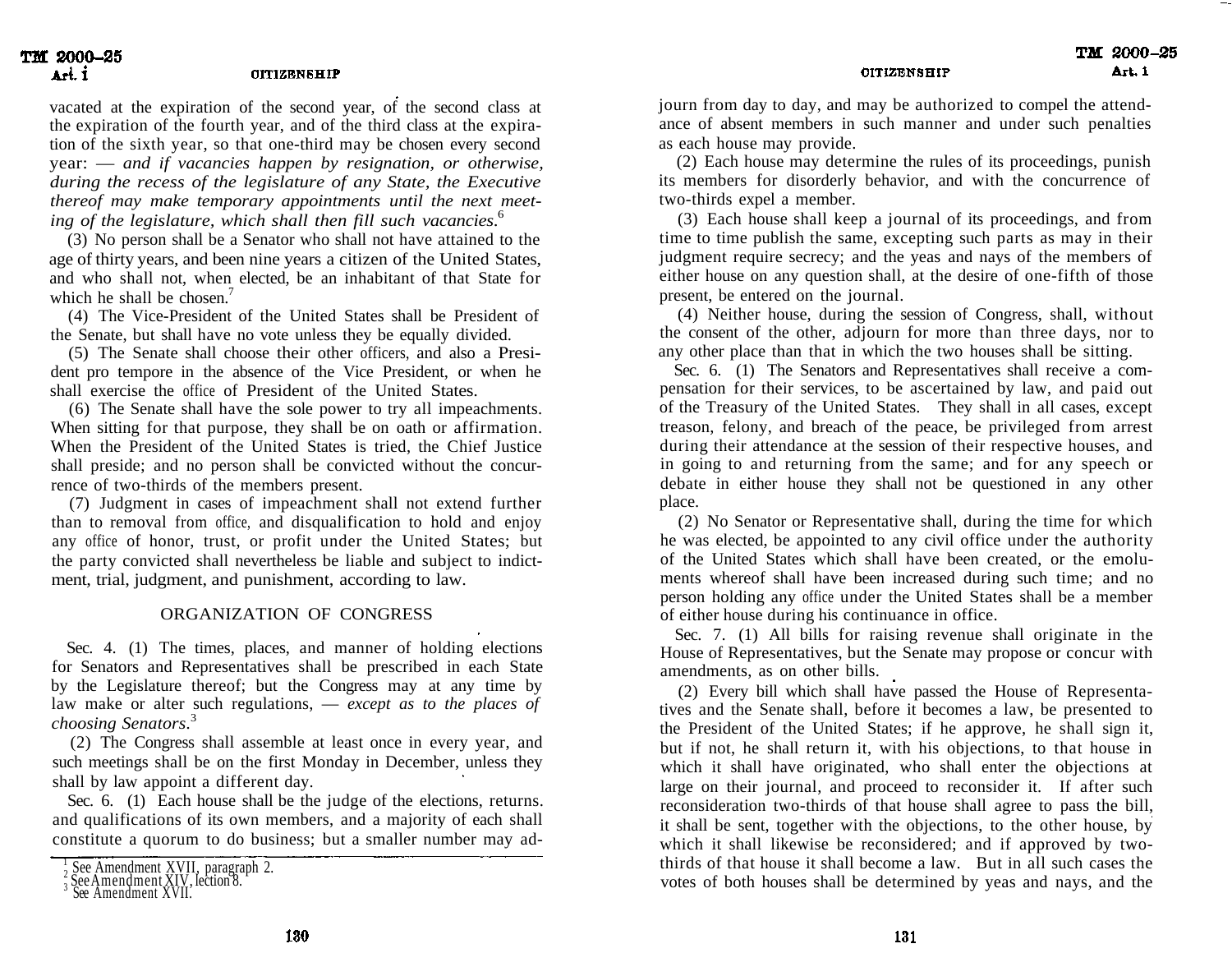names of the persons voting for and against the bill shall be entered on the journal of each house respectively. If any bill shall not be returned by the President, within ten days (Sundays excepted) after it shall have been presented to him, the same shall be a law in like manner as if he had signed it, unless the Congress by their adjournment prevent its return; in which case it shall not be a law.

(3) Every order, resolution, or vote to which the concurrence of the Senate and House of Representatives may be necessary (except on a question of adjournment) shall be presented to the President of the United States; and before the same shall take effect shall be approved by him, or being disapproved by him, shall be repassed by two-thirds of the Senate and House of Representatives, according to the rules and limitations prescribed in the case of a bill.

## POWERS VESTED IN CONGRESS

Sec. 8. The Congress shall have power:

(1) To lay and collect taxes, duties, imposts, and excises, to pay the debts and provide for the common defense and general welfare of the United States; but all duties, imposts, and excises shall be uniform throughout the United States.

(2) To borrow money on the credit of the United States.

(3) To regulate commerce with foreign nations, and among the several States, and with the Indian tribes.

(4) To establish an uniform rule of naturalization and uniform laws on the subject of bankruptcies throughout the United States.

(5) To coin money, regulate the value thereof, and of foreign coin, and fix the standard of weights and measures.

(6) To provide for the punishment of counterfeiting the securities and current coin of the United States.

(7) To establish post-offices and post-roads.

(8) To promote the progress of science and useful arts by securing for limited times to authors and inventors the exclusive right to their respective writings and discoveries,

(9) To constitute tribunals inferior to the Supreme Court

(10) To define and punish piracies and felonies committed on the high seas, and offenses against the law of nations.

(11) To declare war, grant letters of marque and reprisal, and make rules concerning captures on land and water.

(12) To raise and support armies, but no appropriation of money to that use shall be for a longer term than two years.

 $\mathbf{r}$ 

(13) To provide and maintain a navy.

(14) To makes rules for the government and regulation of the land and naval forces.

(15) To provide for calling forth the militia to execute the laws of the Union, suppress insurrection, and repel invasions.

(16) To provide for organizing, arming, and disciplining the militia, and for governing such part of them as may be employed in the service of the United States, reserving to the States respectively the appointment of the officers, and the authority of training the militia according to the discipline prescribed by Congress.

(17) To exercise exclusive legislation in all cases whatsoever over such district (not exceeding ten miles square) as may, by cession of particular States and the acceptance of Congress, become the seat of the Government of the United States, and to exercise like authority over all places purchased by the consent of the legislature of the State in which the same shall be, for the erection of forts, magazines, arsenals, dock-yards, and other needful buildings; And

(18) To make all laws which shall be necessary and proper for carrying into execution the foregoing powers, and all other powers vested by this Constitution in the Government of the United States, or in any department or officer thereof.

# RESTRAINTS FEDERAL AND STATE

Sec. 9.  $[(1)$  The migration or importation of such persons as any of the States now existing shall think proper to admit shall not he prohibited by the Congress prior to the year one thousand eight hundred and eight, but a tax or duty may be imposed on such importation, not exceeding ten dollars for each person.]<sup>9</sup>

(2) The privilege of the writ of habeas corpus shall not be suspended, unless when in cases of rebellion or invasion the public safety may require it.

(3) No bill of attainder or ex post facto law shall be passed.

 $(4)$  No capitation or other direct tax (except income)<sup>10</sup> shall be laid, unless in proportion to the census or enumeration hereinbefore directed to be taken.

(5) No tax or duty shall be laid on articles exported from any State.

(6) No preference shall be given by any regulation of commerce or revenue to the ports of one State over those of another, nor shall

<sup>&</sup>lt;sup>9</sup> Obsolete since 1808.<br><sup>10</sup> Insert. See Amendment XVI.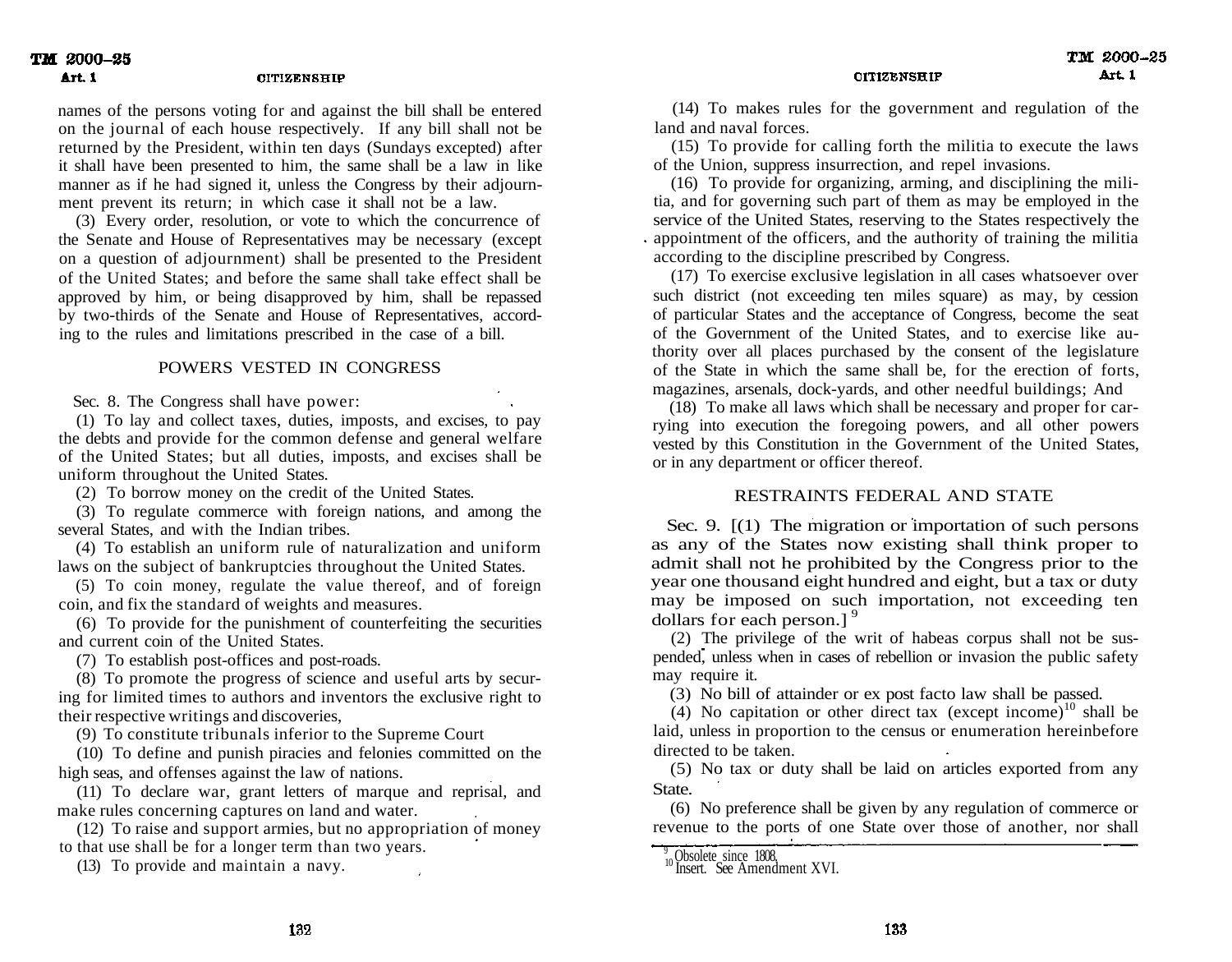vessels bound to or from one State be obliged to enter, clear, or pay duties in another.

(7) No money shall be drawn from the Treasury but in consequence of appropriations made by law; and a regular statement and account of the receipts and expenditures of all public money shall be published from time to time.

(8) No title of nobility shall be granted by the United States. And no person holding any office of profit or trust under them shall, without the consent of the Congress, accept of any present, emolument, office, or title of any kind whatever from any king, prince, or foreign state.

Sec. 10. (1) No State shall enter into any treaty, alliance, or confederation, grant letters of marque and reprisal, coin money, emit bills of credit, make anything but gold and silver coin a tender in payment of debts, pass any bill of attainder, ex post facto law, or law impairing the obligation of contracts, or grant any title of nobility.

(2) No State shall, without the consent of the Congress, lay any imposts or duties on imports or exports, except what may be absolutely necessary for executing its inspection laws, and the net produce of all duties and imposts, laid by any State on imports or exports, shall be for the use of the Treasury of the United States; and all such laws shall be subject to the revision and control of the Congress.

(3) No State shall, without the consent of Congress, lay any duty of tonnage, keep troops or ships of war in time of peace, enter into any agreement or compact with another State, or with a foreign power, or engage in war, unless actually invaded or in such imminent danger as will not admit of delay.

# ARTICLE II

# THE EXECUTIVE DEPARTMENT

Section 1. (1) The executive power shall be vested in a President of the United States of America. He shall hold his office during the term of four years, and, together with the Vice-President, chosen for the same term, be elected as follows:

(2) Each State shall appoint, in such manner as the Legislature thereof may direct, a number of electors, equal to the whole number of Senators and Representatives to which the State may be entitled in the Congress; but no Senator or Representative, or person holding an office of trust or profit under the United States, shall be appointed an elector.<sup>11</sup>

(3) *The electors shall meet in their respective States and vote by ballot for two persons, of whom one at least shall not be an inhabitant of the same State with themselves. And they shall make a list of all the persons voted for, and of the number of votes for each; which list they shall sign and certify, and transmit sealed to the seat of the government of the United States, directed to the President of the Senate. The President of the Senate shall, in the presence of the Senate and House of Representatives, open all the certificates, and the votes shall then be counted. The person having the greatest number of votes shall be the President, if such number be a majority of the whole number of electors appointed; and if there be more than one who have such majority, and have an equal number of votes, then the House of Representatives shall immediately choose by ballot one of them for President; and if no person have a majority, then from the five highest on the list the said House shall, in like manner, choose the President. But in choosing the President the votes shall be taken by States, the representation from each State having one vote; a quorum for this purpose shall consist of a member or members from two-thirds of the States, and a majority of all the States shall be necessary to a choice. In every case, after the choice of the President, the person having the greatest number of votes of the electors shall be the Vice-President. But if there should remain two or more who have equal votes, the Senate shall choose from them by ballot the Vice-President."*

**CITIZENSHIP** 

(4) The Congress may determine the time of choosing the electors, and the day on which they shall give their votes; which day shall be the same throughout the United States.

(5) No person except a natural born citizen [or a citizen of the United States at the time of the adoption of this Constitution] $12$  shall be eligible to the office of President; neither shall any person be eligible to that office who shall not have attained to the age of thirty-five years and been fourteen years a resident within the United States."

(6) In case of the removal of the President from office, or of his death, resignation, or inability to discharge the powers and duties of the said office, the same shall devolve on the Vice-President, and the Congress may by law provide for the case of removal, death, resigna-

<sup>&</sup>lt;sup>11</sup> See Amendment XIV, Section 3.

<sup>12</sup> Supplanted by Amendment XII.

 $^{13}_{14}$ Obsolete.

<sup>&</sup>lt;sup>14</sup> See Amendment XIV, Section 3.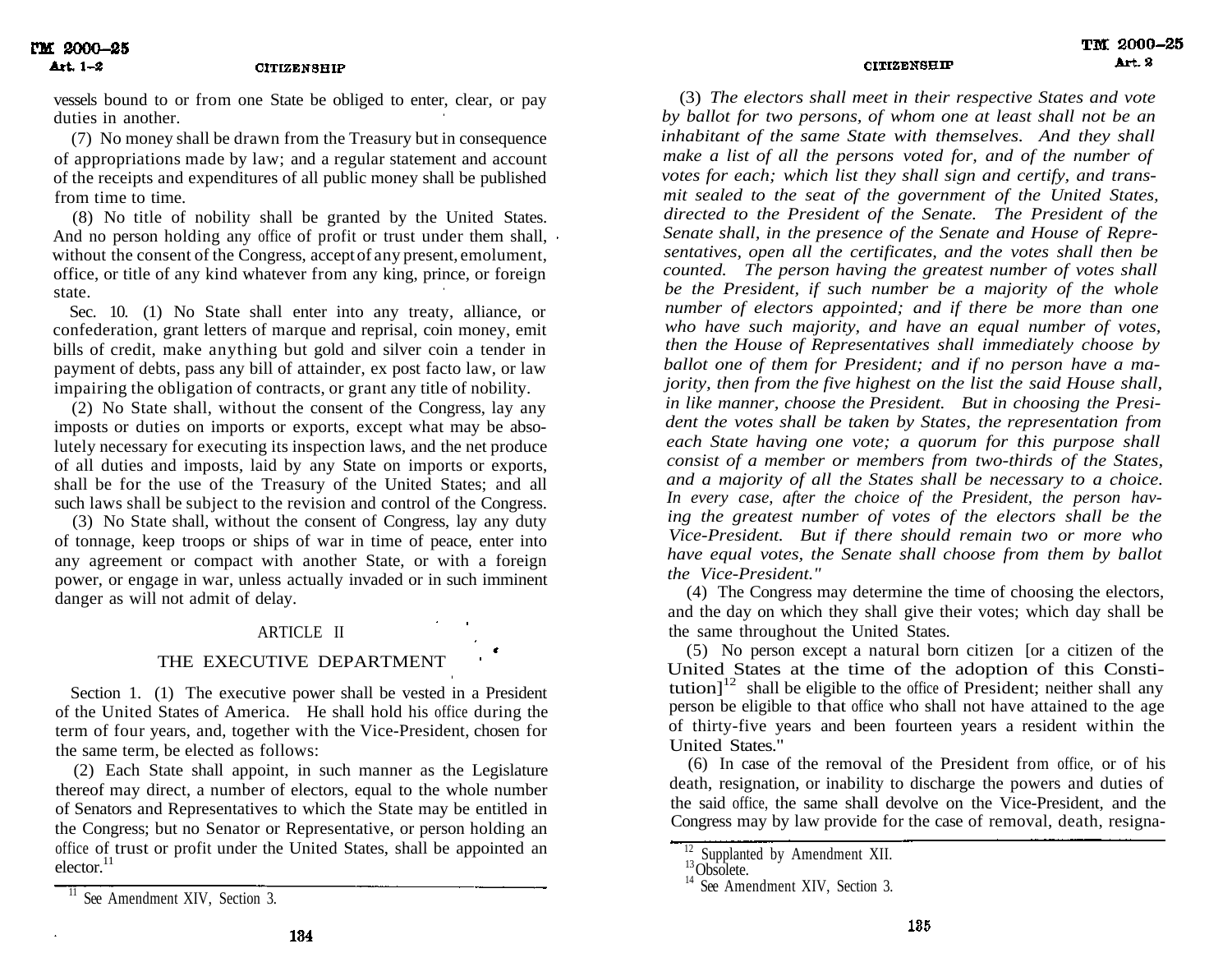# TM 2000-25  $Art.9$

## **CITIZENSHIP**

tion, or inability, both of the President and Vice-President, declaring what officer shall then act as President, and such officer shall act accordingly until the disability be removed or a President shall be elected.

(7) The President shall, at stated times, receive for his services a compensation which shall neither be increased nor diminished during the period for which he shall have been elected, and he shall not receive within that period any other emolument from the United States or any of them.

(8) Before he enter on the execution of his office, he shall take the following oath or affirmation:

"I do solemnly swear (or affirm) that I will faithfully execute the office of President of the United States, and will, to the best of my ability, preserve, protect, and defend the Constitution of the United States."

Sec. 2. (1) The President shall be commander-in-chief of the Army and Navy of the United States, and of the militia of the several States, when called into the actual service of the United States; he may require the opinion, in writing, of the principal officer in each of the executive departments, upon any subject relating to the duties of their respective offices; and he shall have power to grant reprieves and pardons for offenses against the United States, except in cases of impeachment.

- (2) He shall have power, by and with the advice and consent of the Senate, to make treaties, provided two-thirds of the Senators present concur; and he shall nominate, and by and with the advice and consent of the Senate shall appoint ambassadors, other public ministers and consuls, judges of the Supreme Court, and all other officers of the United States whose appointments are not herein otherwise provided for, and which shall be established by law; but the Congress may by law vest the appointment of such inferior officers as they think proper in the President alone, in the courts of law, or in the heads of departments.

(3) The President shall have power to fill up all vacancies that may happen during the recess of the Senate, by granting commissions Which will expire at the end of their next session.

Sec. 3. He shall from time to time give to the Congress information of the state of the Union, and recommend to their consideration such measures as he shall judge necessary and expedient; he may, on extraordinary occasions, convene both houses, or either of them, and in case of disagreement between them, with respect to the time of adjournment, he may adjourn them to such time as he shall think proper; he shall receive ambassadors and other public ministers; he shall take care that the laws be faithfully executed, and shall commission all the officers of the United States.

Sec. 4. The President, Vice-President, and all civil officers of the United States, shall be removed from office on impeachment for. and conviction of, treason, bribery, or other high crimes and misdemeanors.

# **ARTICLEIII**

# THE JUDICIAL DEPARTMENT

Section 1. The judicial power of the United States shall be vested in one Supreme Court, and in such inferior courts as the Congress may from time to time ordain and establish. The judges, both of the Supreme and inferior courts, shall hold their offices during good behavior and shall, at stated times, receive for their services a compensation which shall not be diminished during their continuance in office.

Sec. 2. (1) The judicial power shall extend to all cases, in law and equity, arising under this Constitution, the laws of the United States, and treaties made, or which shall be made, under their authority; to all cases affecting ambassadors, other public ministers, and consuls; to all cases of admiralty and maritime jurisdiction; to controversies to which the United States shall be a party; to controversies between two or more States; — *between a State and citi*zens of another State;<sup>15</sup> — between citizens of different States; between citizens of the same State claiming lands under grants of different States, and between a State, or the citizens thereof, and foreign states, — *citizens or subjects*. 15

(2) In all cases affecting ambassadors, other public ministers, and consuls and those in which a State shall be party, the Supreme Court shall have original jurisdiction. In all the other cases before mentioned, the Supreme Court shall have appellate jurisdiction, both as to law and fact, with such exceptions and under such regulations as the Congress shall make.

(3) The trial of all crimes, except in cases of impeachment, shall be by jury; and such trial shall be held in the State where the said crimes shall have been committed; but when not committed within any State, the trial shall be at such place or places as the Congress may by law have directed.

Sec. 3. (1) Treason against the United States shall consist only in levying war against them, or in adhering to their enemies, giving

<sup>&</sup>lt;sup>15</sup> See Amendment XI.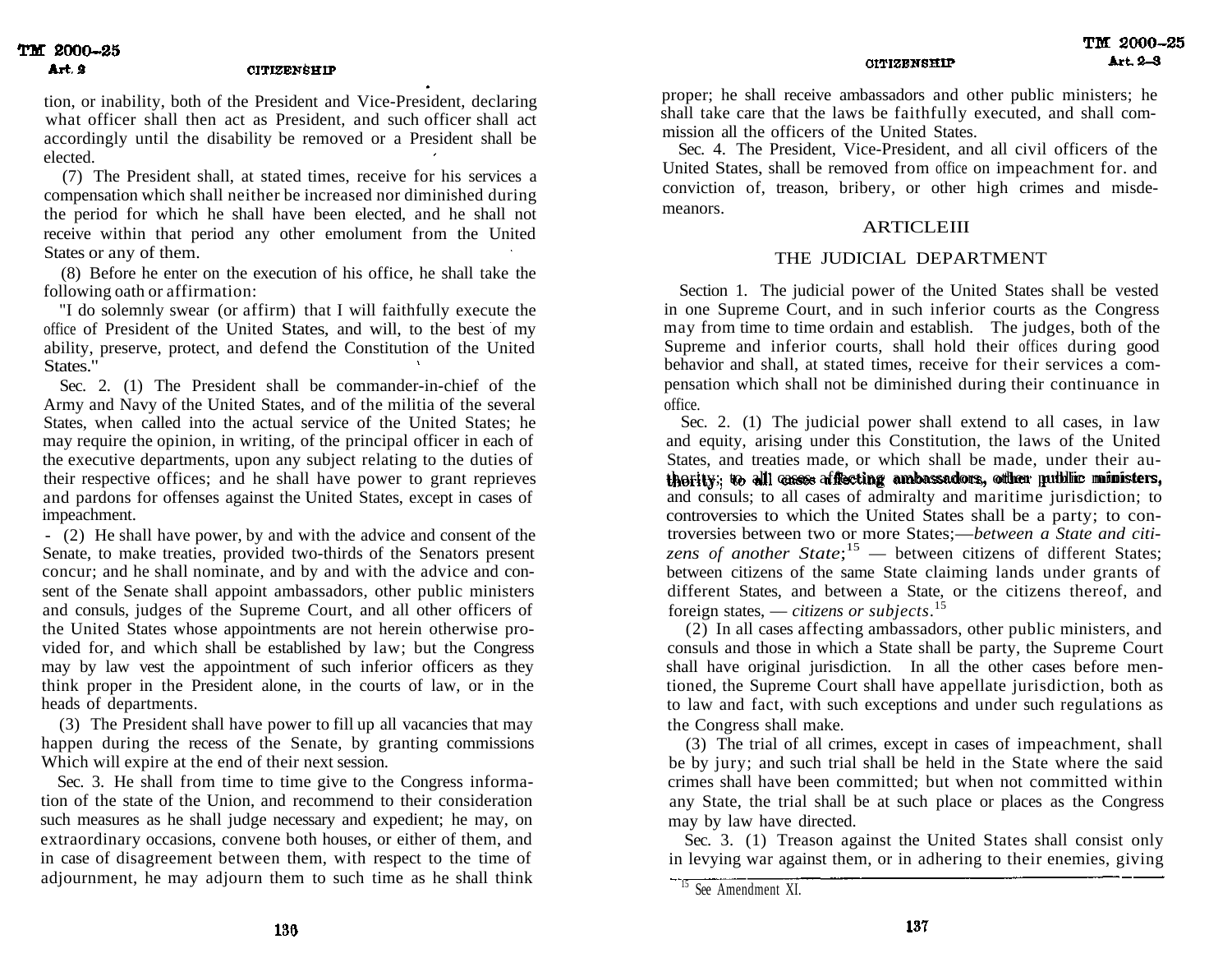TM 2000-25 Art.  $4-6$ 

**CITIZENSHIP** 

them aid and comfort. No person shall be convicted of treason unless on the testimony of two witnesses to the same overt act, or on confession in open court.

(2) The Congress shall have power to declare the punishment of treason, but no attainder of treason shall work corruption of blood, or forfeiture, except during the life of the person attainted.

# INTERSTATE AND FEDERAL RELATIONS

# ARTICLE IV

# RELATION OF THE STATES TO EACH OTHER

Section 1. Full faith and credit shall be given in each State to the public acts, records, and judicial proceedings of every other State. And the Congress may by general laws prescribe the manner in which such acts, records, and proceedings shall be proved, and the effect thereof.

Sec. 2. (1) The citizens of each State shall be entitled to all privileges and immunities of citizens in the several States.

(2) A person charged in any State with treason, felony, or other crime, who shall flee from justice, and be found in another State, shall, on demand of the Executive authority of the State from which he fled, be delivered up, to be removed to the State having jurisdiction of the crime.

(3) [No person held to service or labor in one State, under the laws thereof, escaping into another shall, in consequence of any law or regulation therein, be discharged from such service or labor, but shall be delivered up on claim of the party to whom such service or labor may be due.] <sup>16</sup>

# RELATION OF THE UNITED STATES TO STATES AND **TERRITORIES**

Sec. 3. (1) New States may be admitted by the Congress into this Union; but no new State shall be formed or erected within the jurisdiction of any other State, nor any State be formed by the junction of two or more States, or parts of States, without the consent of the Legislatures of the States concerned, as well as of the Congress.

(2) The Congress shall have power to dispose of and make all needful rules and regulations respecting the territory or other property belonging to the United States; and nothing in this Constitu-

<sup>16</sup> Obsolete.

tion shall be so construed as to prejudice any claims of the United States, or of any particular State.

**CUTIZENSHIP** 

Sec. 4. The United States shall guarantee to every State in this Union a republican form of government, and shall protect each of them against invasion, and, on application of the Legislature, or of the Executive (when the Legislature can not be convened), against domestic violence.

## GENERAL PROVISIONS

# ARTICLE V

# PROVISION FOR AMENDING THE CONSTITUTION

The Congress, whenever two-thirds of both houses shall deem it necessary, shall propose amendments this Constitution, or, on the application of the Legislatures of two-thirds of the several States, shall call a convention for proposing amendments, which in either case, shall be valid to all intents and purposes, as part of this Constitution, when ratified by the Legislatures of three-fourths of the several States, or by conventions in three-fourths thereof, as the one or the other mode of ratification may be proposed by the Congress; provided [that no amendment which may be made prior to the year one thousand eight hundred and eight shall in any manner affect the first and fourth clauses in the Ninth Section of the First Article; and  $]^{17}$  that no State, without its consent, shall be deprived of its equal suffrage in the Senate.

# ARTICLE VI

## NATIONAL DEBTS

(1) All debts contracted and engagements entered into before the adoption of this Constitution shall be as valid against the United States under this Constitution as under the Confederation.

# SUPREMACY OF THE NATIONAL GOVERNMENT

(2) This Constitution and the laws of the United States which shall be made in pursuance thereof and all treaties made, or which shall be made, under the authority of the United States, shall be the supreme law of the land; and the judges in every State shall be bound thereby, anything in the Constitution or laws of any State to the contrary notwithstanding.  $\sim$ 

<sup>&</sup>lt;sup>17</sup> Obsolete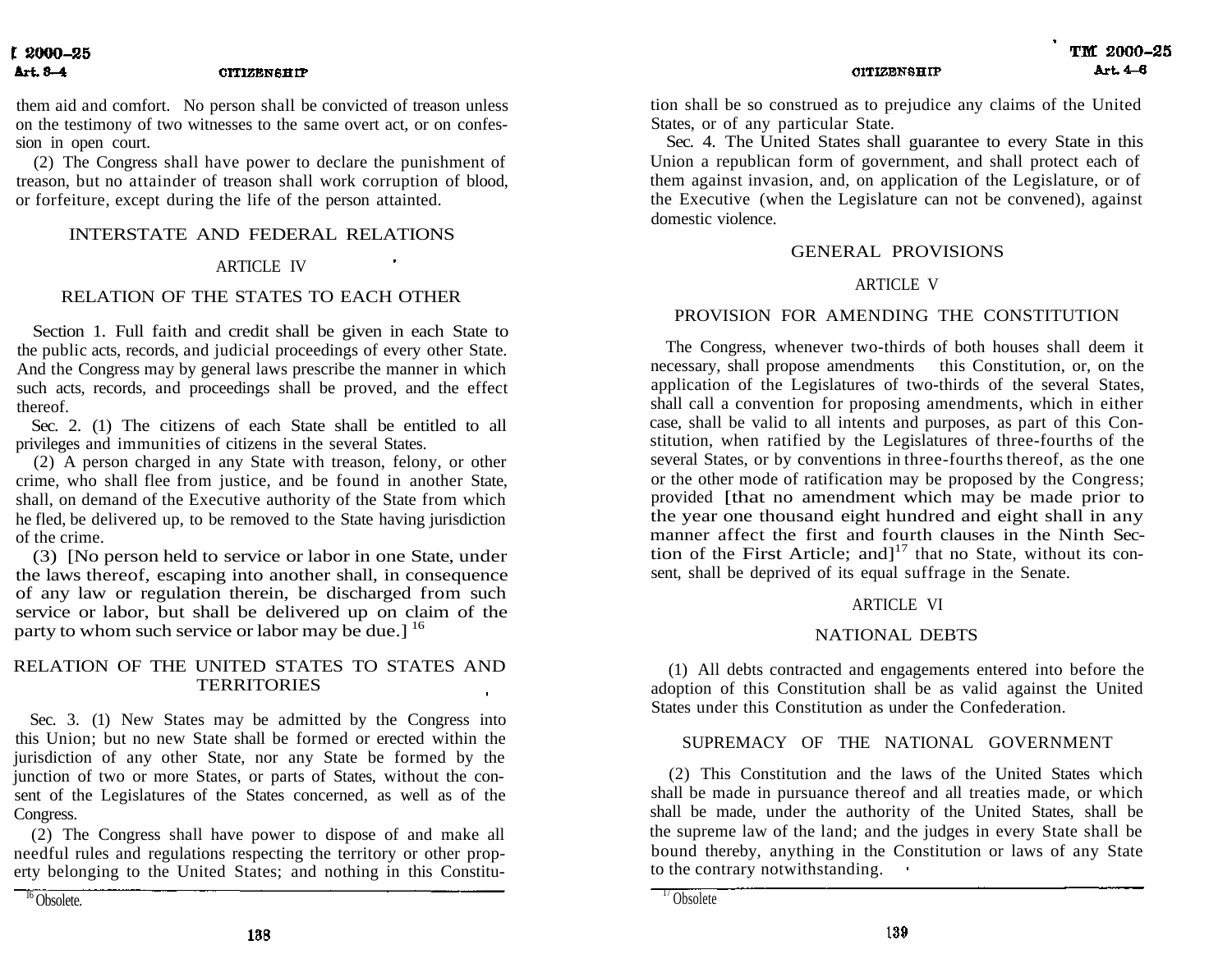# PLEDGE — NO RELIGIOUS TEST

(3) The Senators and Representatives before mentioned, and the members of the several State Legislatures, and all executive and judicial officers, both of the United States and of the several States, shall be bound by oath or affirmation to support this Constitution; but no religious test shall ever be required as a qualification to any office or public trust under the United States.

## **ARTICLEVII**

The ratification of the conventions of nine States shall be sufficient for the establishment of this Constitution between the States so ratifying the same.

Done in Convention by the unanimous consent of the States present the seventeenth day of September in the year of our Lord one thousand seven hundred and eighty-seven and of the independence of the United States of America the twelfth. In witness whereof we have hereunto subscribed our names,

# George Washington, President and delegate from Virginia

| NEW HAMPSHIRE        | John Langdon<br>Nicholas Gilman                                                                                                                                 |
|----------------------|-----------------------------------------------------------------------------------------------------------------------------------------------------------------|
| <b>MASSACHUSETTS</b> | Nathaniel Gorham<br>Rufus King                                                                                                                                  |
| <b>CONNECTICUT</b>   | William Samuel Johnson<br>Roger Sherman                                                                                                                         |
| NEW YORK             | Alexander Hamilton                                                                                                                                              |
| NEW JERSEY           | William Livingston<br>David Brearley<br>William Paterson<br>Jonathan Dayton                                                                                     |
| PENNSYLVANIA<br>٠    | BenjaminFranklin<br>Thomas Mifflin<br>Robert Morris<br>George Clymer<br><b>Thomas Fitzsimmons</b><br>Jared Ingersoll<br><b>James Wilson</b><br>GouverneurMorris |

| DELAWARE        | George Read<br>GunningBedford<br>John Dickinson<br>Richard Bassett<br>Jacob Broom |
|-----------------|-----------------------------------------------------------------------------------|
| <b>MARYLAND</b> | James McHenry<br>Daniel of St. Thomas Jenifer<br>Daniel Carroll                   |
| <b>VIRGINIA</b> | John Blair<br>James Madison                                                       |
| NORTH CAROLINA  | William Blount<br>Richard Dobbs Spaight                                           |

**CITIZENSHIP** 

|                | Hugh Williamson                                                                          |
|----------------|------------------------------------------------------------------------------------------|
| SOUTH CAROLINA | John Rutledge<br><b>Charles Cotesworth Pinckney</b><br>Charles Pinckney<br>Pierce Butler |
| <b>GEORGIA</b> | William Few<br>Abraham Baldwin                                                           |

Delegates Edmund Randolph and George Mason of Virginia and Elbridge Gerry of Massachusetts were present on the last day of the Convention but refused to sign the Constitution.

The following delegates were not present on the last day of the Convention, but a goodly portion of them were in favor of the Constitution: W. Oliver Ellsworth of Connecticut; William Churchill Houston of New Jersey; John Caleb Strong of Massachusetts; William Pierce and William Houston of Georgia; William Richardson Davie and Alexander Martin of North Carolina; James McClurg and George Wythe of Virginia; Robert Yates and W. John Lansing of New York; and John Francis Mercer and Luther Martin of Maryland.

Many people seem to have the impression that John Hancock, John Adams, Thomas Jefferson, and Patrick Henry were delegates to the Constitutional Convention, but none of them were.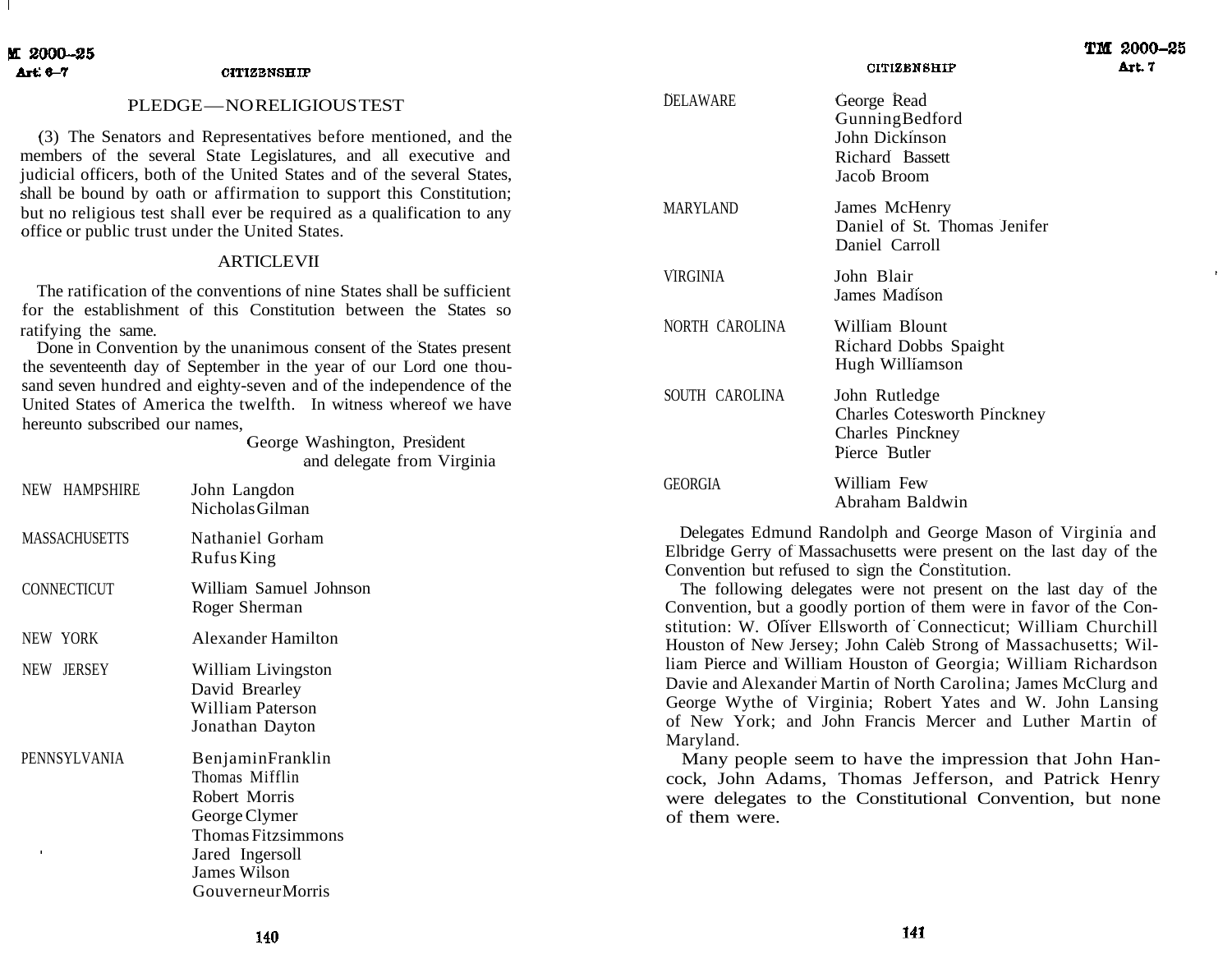### AMENDMENTS

(The first ten, proposed September 25, 1789; adopted June 15, 1790)

# **ARTICLEI**

Congress shall make no law respecting an establishment of religion, or prohibiting the free exercise thereof; or abridging the freedom of speech, or of the press; or the right of the people peaceably to assemble, and to petition the government for a redress of grievances.

# ARTICLE II

A well-regulated militia being necessary to the security of a free State, the right of the people to keep and bear arms shall not be infringed.

# **ARTICLEIII**

 $\mathbf{v}$ 

No soldier shall, in time of peace, be quartered in any house without the consent of the owner; nor in time of war but in a manner to be prescribed by law.

## ARTICLE IV

The right of the people to be secure in their persons, houses, papers and effects, against unreasonable searches and seizures, shall not be violated, and no warrants shall issue but upon probable cause, supported by oath or affirmation, and particularly describing the place to be searched, and the persons or things to be seized.

## ARTICLE V

No person shall be held to answer for a capital or otherwise infamous crime, unless on a presentment or indictment of a grand jury, except in cases arising in the land or naval forces, or in the militia, when in actual service in time of war or public danger; nor shall any person be subject for the same offense to be twice put in jeopardy of life or limb; nor shall be compelled in any criminal case to be a witness against himself, nor be deprived of life, liberty, or property, without due process of law; nor shall private property be taken for public use, without just compensation.

#### **OFFIZENSHIP**

# ARTICLE VI

In all criminal prosecutions the accused shall enjoy the right to a speedy and public trial, by an impartial jury of the State and district wherein the crime shall have been committed, which district shall have been previously ascertained by law, and to be informed of the nature and cause of the accusation; to be confronted with the witnesses against him; to have compulsory process for obtaining witnesses in his favor, and to have the assistance of counsel for his defense.

# ARTICLE VII

In suits at common law, where the value in controversy shall exceed twenty dollars, the right of trial by jury shall be preserved, and no fact tried by a jury shall be otherwise re-examined in any court of the United States than according to the rules of the common law.

# ARTICLE VIII

Excessive bail shall not be required, nor excessive fines imposed, nor cruel and unusual punishments inflicted.

## ARTICLE IX

The enumeration in the Constitution of certain rights shall not be construed to deny or disparage others retained by the people.

# ARTICLE X

The powers not delegated to the United States by the Constitution, nor prohibited by it to the States, are reserved to the States respectively, or to the people.

# ARTICLE XI

(Proposed September 6, 1794; adopted January 8, 1798)

The judicial power of the United States shall not be construed to extend to any suit in law or equity, commenced or prosecuted against one of the United States by citizens of another State, or by citizens or subjects of any foreign state.

(This amendment modifies paragraph 1, section 2, of Article III.)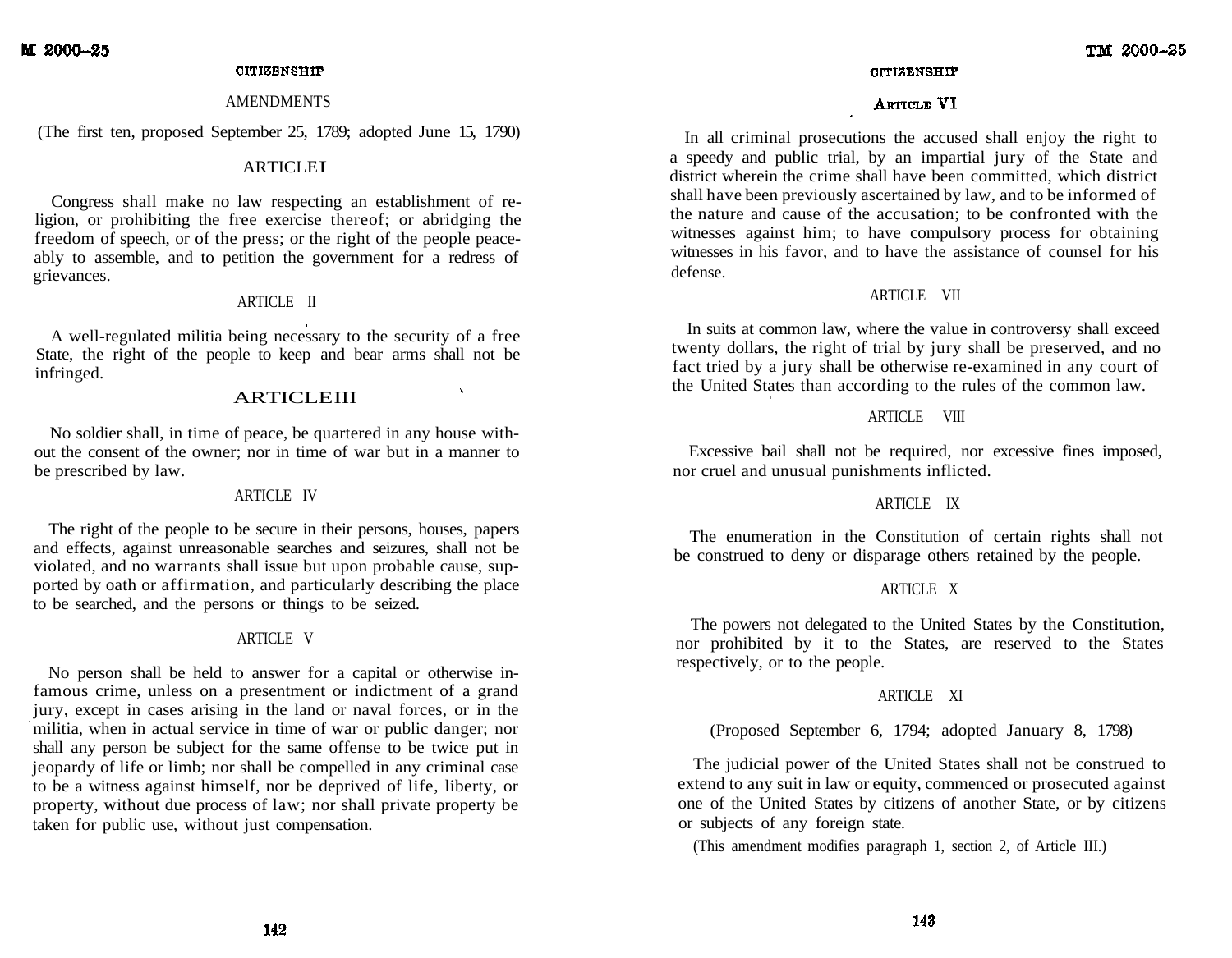### **CITIZENSHIP**

ARTICLE XII

(Proposed December 12, 1803; adopted September 25, 1804)

The electors shall meet in their respective States, and vote by ballot for President and Vice-President, one of whom at least shall not be an inhabitant of the same State with themselves; they shall name in their ballots the person voted for as President, and in. distinct ballots the person voted for as Vice-President; and they shall make distinct lists of all persons voted for as President, and of all persons voted for as Vice-President, and of the number of votes for each, which list they shall sign and certify, and transmit, sealed, to the seat of the Government of the United States, directed, to the President of the Senate; the President of the Senate shall, in the presence of the Senate and House of Representatives, open all the certificates, and the votes shall then be counted; the person having the greatest number of votes for President shall be the President, if such number be a majority of the whole number of electors appointed; and if no person have such majority, then from the persons having the highest numbers, not exceeding three, on the list of those voted for as President, the House of Representatives shall choose immediately, by ballot, the President. But in choosing the President, the votes shall be taken by States, the representation from each State having one vote; a quorum for this purpose shall consist of a member or members from two-thirds of the States, and a majority of all the States shall be necessary to a choice. And if the House of Representatives shall not choose a President, whenever the right of choice shall devolve upon them, before the fourth day of March next following, then the Vice-President shall act as President, as in the case of the death or other constitutional disability of the President. The person having the greatest number of votes as Vice-President shall be the Vice-President if such number be a majority of the whole number of electors appointed, and if no person have a majority, then from the two highest numbers on the list the Senate shall choose the Vice-President; a quorum for the purpose shall consist of two-thirds of the whole number of Senators, and a majority of the whole number shall be necessary to a choice. But no person constitutionally ineligible to the office of President shall be eligible to that of Vice-President of the United States.

(This amendment supplants paragraph 3, section 1, of Article II.)

### **OITIZENSHIP**

## ARTICLE XIII

(Proposed February 1, 1865; adopted December 18, 1865)

Section 1. Neither slavery nor involuntary servitude, except as a punishment for crime, whereof the party shall have been duly convicted, shall exist within the United States, or any place subject to their jurisdiction.

Sec. 2. Congress shall have power to enforce this article by appropriate legislation.

## ARTICLE XIV

## (Proposed June 16, 1866; adopted July 21, 1868)

Section 1. All persons born or naturalized in the United States, and subject to the jurisdiction thereof, are citizens of the United States and of the State wherein they reside. No State shall make or enforce any law which shall abridge the privileges or immunities of citizens of the United States; nor shall any State deprive any person of life, liberty, or property, without due process of law; nor deny to any person within its jurisdiction the equal protection of the laws.

Sec. 2. Representatives shall be apportioned among the several States according to their respective numbers, counting the whole number of persons in each State, excluding Indians not taxed. But when the right to vote at any election for the choice of electors for President and Vice President of the United States, Representatives in Congress, the executive and judicial officers of a State, or the members of the legislature thereof, is denied to any of the male inhabitants of such State, being twenty-one years of age and citizens of the United States, or in any way abridged, except for participation in rebellion, or other crime, the basis of representation therein shall be reduced in the proportion which the number of such male citizen shall bear to the whole number of male citizens twenty-one years of age in such State.

(Sections 1 and 2 of this amendment modify paragraph 3, section 2, of Article I.)

Sec. 3. No person shall be a Senator, or Representative in Congress, or elector of President and Vice-President, or hold any office, civil or military, under the United States, or under any State, who, having previously taken an oath as a member of Congress, or as an officer of the United States, or as a member of any State legislature,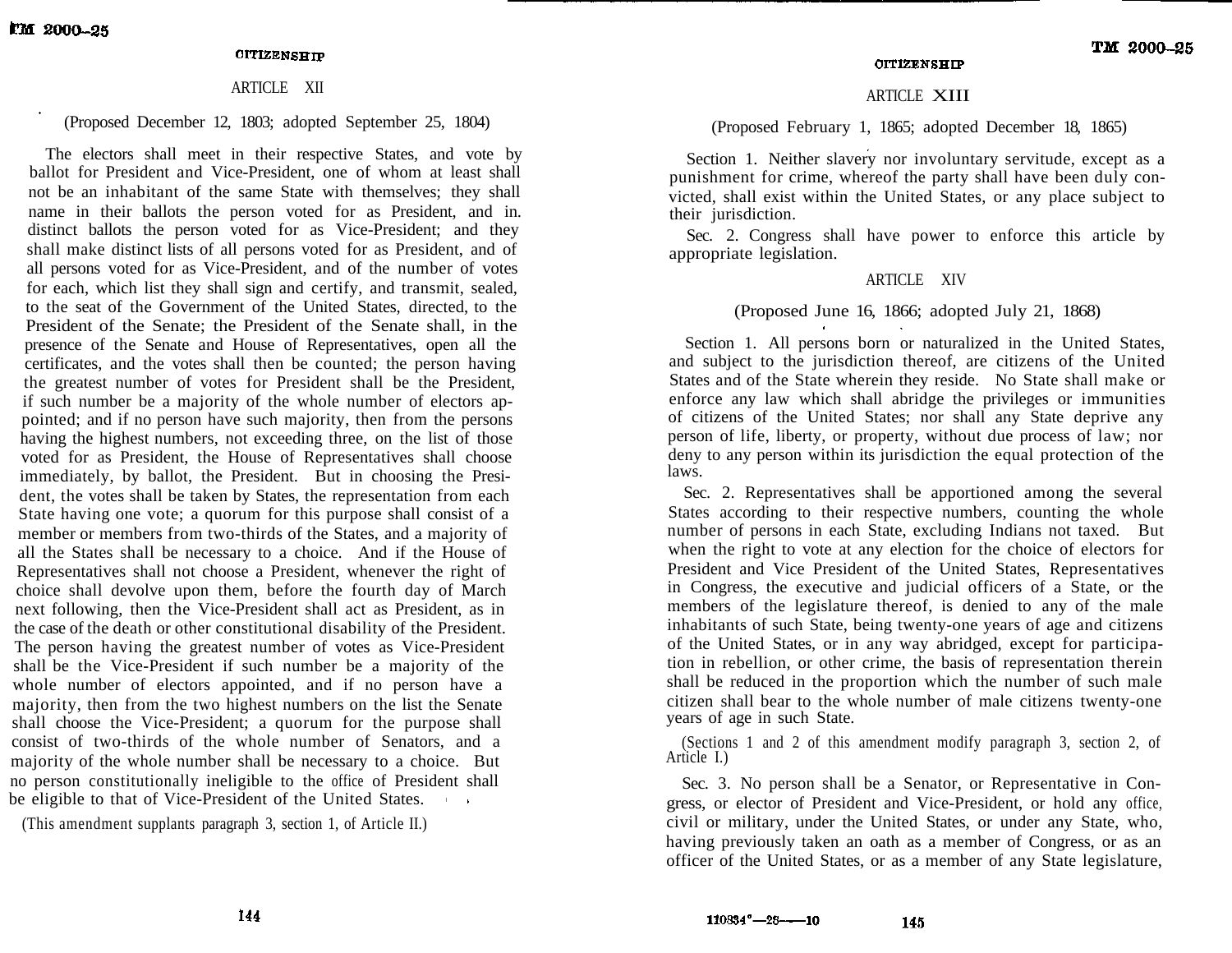### **OITIZENSHIP**

### **CITIZENSHIP**

or as an executive or judicial officer of any State, to support the Constitution of the United States, shall have engaged in insurrection or rebellion against the same, or given aid or comfort to the enemies thereof. But Congress may, by a vote of two-thirds of each house, remove such disability.

(Section 3 of this amendment supplements paragraph 2, section 2, of Article I; paragraph 3, section 3, of Article I; paragraph 2, section 1, of Article II; and, paragraph 5, section 1, of Article II.)

Sec. 4. The validity of the public debt of the United States, authorized by law, including debts incurred for payment of pensions and bounties for services in suppressing insurrection or rebellion, shall not be questioned. But neither the United States nor any State shall assume or pay any debt or obligation incurred in aid of insurrection or rebellion against the United States, or any claim for the loss or emancipation of any slave; but all such debts, obligations and claims shall be held illegal and void.

Sec. 5. The Congress shall have power to enforce, by appropriate legislation, the provisions of this article.

## ARTICLE XV

(Proposed February 27, 1869; adopted March 30, 1870)

Section 1. The right of citizens of the United States to vote shall not be denied or abridged by the United States, or by any State, on account of race, color, or previous condition of servitude.

Sec. 2. The Congress shall have power to enforce this article by appropriate legislation.

(This amendment supplements paragraph 1, section 2, of Article I.)

## ARTICLE XVI

(Proposed July 31, 1909; adopted February 25, 1913)

The Congress shall have power to lay and collect taxes on incomes, from whatever source derived, without apportionment among the several States, and without regard to any census or enumeration.

(This amendment modifies paragraph *3,* section 2, of Article I, and paragraph 4, section 9, of Article I.)

## ARTICLE XVII

(Proposed May 15, 1912; adopted May 81, 1913)

(1) The Senate of the United States shall be composed of two Senators from each State, elected by the people thereof for six years,

and each Senator shall have one vote. The electors in each State shall have the qualifications requisite for electors of the most numerous branch of the State legislatures.

(Paragraph 1 of this amendment modifies paragraph 1, section 3, of Article I, and paragraph 1, section 4, of Article I.)

(2) When vacancies happen in the representation of any State in the Senate, the executive authority of such State shall issue writs of election to fill such vacancies: *Provided,* That the legislature of any State may empower the executive thereof to make temporary appointments until the people fill the vacancies by election, as the legislature may direct.

(Paragraph 2 of this amendment modifies paragraph 2, section 3, of Article I.)

(3) This amendment shall not be so construed as to affect the election or term of any Senator chosen before it becomes valid as part of the Constitution.

## ARTICLE XVIII

(Proposed December 19, 1917; adopted January 29, 1919)

Section 1. After one year from the ratification of this article the manufacture, sale, or transportation of intoxicating liquors within, the importation thereof into, or the exportation thereof from the United States and all territory subject to the jurisdiction thereof for beverage purposes is hereby prohibited.

Sec. *2.* The Congress and the several States shall have concurrent power to enforce this article by appropriate legislation.

Sec. 3. This article shall be inoperative unless it shall have been ratified as an amendment to the Constitution by the legislatures of the several States, as provided in the Constitution, within seven years from the date of submission hereof to the States by the Congress.

## ARTICLE XIX

(Proposed June 6, 1919; adopted August 26, 1920)

The right of citizens of the United States to vote shall not be denied or abridged by the United States or by any State on account of sex.

Congress shall have power to enforce this article by appropriate legislation.

(This amendment supplements paragraph 1, section 2, of Article I.)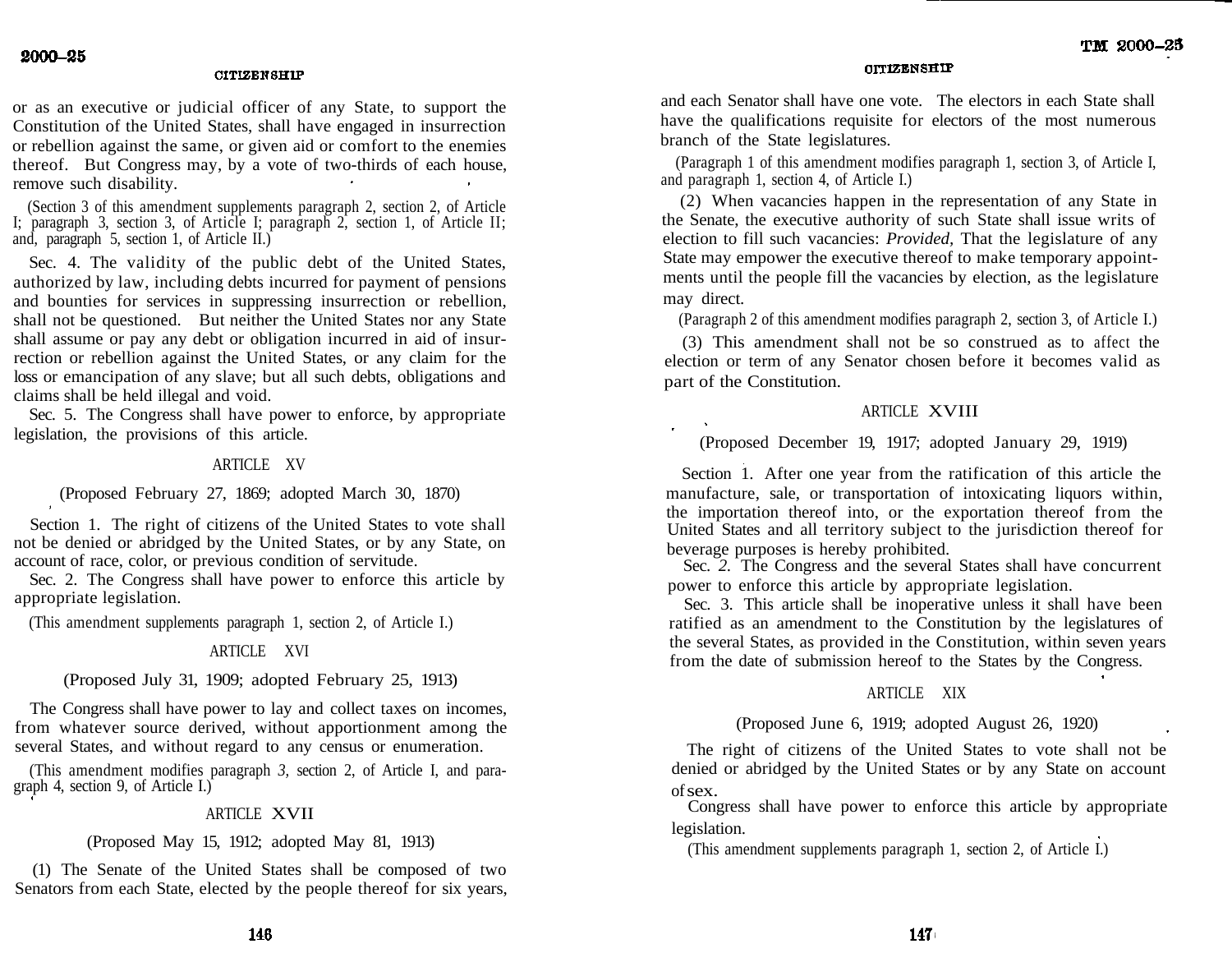### **CITIZENSHIP**

On October 22, 1787, a little over a month after the Constitution was adopted by the Convention at Philadelphia, the hard-headed and many-sided Benjamin Franklin, when he was nearly 82 years of age, wrote a suggestion to a friend in Europe, which is still worthy of consideration, as follows:

"*I send you enclosed the proposed new Federal Constitution for these States. I was engaged four months of the last summer in the Convention that formed it. It is now sent by Congress to the several States for their confirmation. If it succeeds, I do not see why you might not in Europe form a Federal Union and one grand republic of all its different states and kingdoms; by means of a like convention; for we had many interests to reconcile."*

*"Whatever may be the judgment pronounced on the competency of the architects of the Constitution, or whatever may be the destiny of the edifice prepared by them, I feel it a duty to express my profound and solemn conviction, derived from my intimate opportunity of observing and appreciating the views of the Convention collectively and individually, that there never was an assembly of men, charged with a great and arduous trust, who were more pure in their motives, or more exclusively or anxiously devoted to the object committed to them."* — *James Madison.*

*"Hold on, my friends, to the Constitution of your country, and the government established under it. Perform those duties which are present, plain and positive. Respect the laws of your country, uphold our American institutions as far as you are able, consult the chart and the compass: as if our united constitutional American liberty were in some degree committed to your charge, keep her, so far as it depends on you, clear of the breakers"* — *Daniel Webster.*

### **CUTIZENSHIP**

### BIBLIOGRAPHY

"The Federalists"-------------------------------- Hamilton, Madison, Jay. "The Constitution Explained" — "Formation of the Union of the American -- superintendent of Documents, Government Printing Office, Washington, D. C. "The Constitution of the United States, Its Sources and Application"-Thomas J. Norton. "History of the United States"-McMaster.

*Francois Guizot, the French philosopher, historian, and prime minister, once asked James Russell Lowell, noted author and poet, "How long do you think the American Republic will endure?" Lowell replied, "So long as the ideas of its founders continue to be dominant."*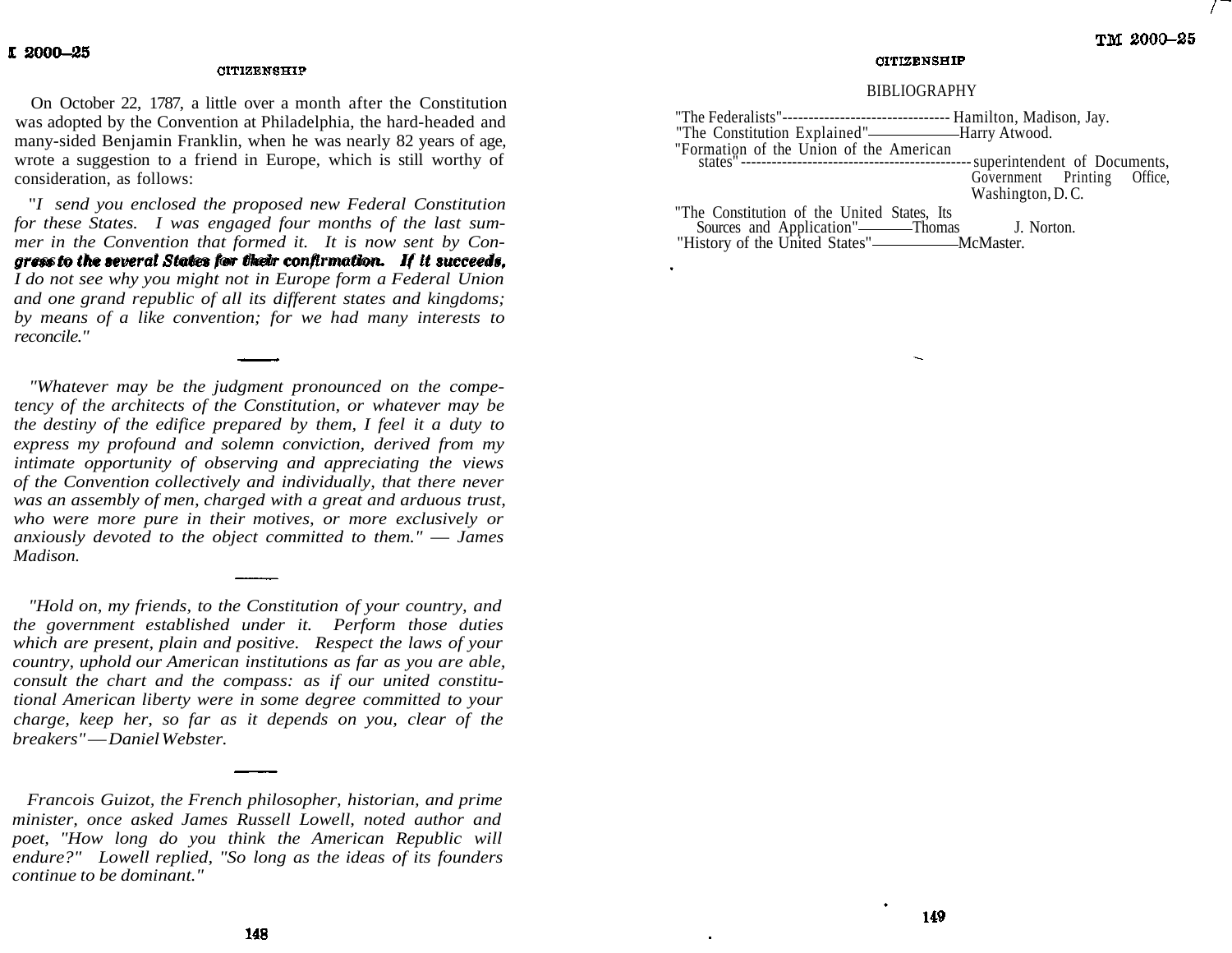|                                    | Allegiance 12                                                                                                                                                                                                                                                                                                                                                                                                                                                                                                                                    | Page        |
|------------------------------------|--------------------------------------------------------------------------------------------------------------------------------------------------------------------------------------------------------------------------------------------------------------------------------------------------------------------------------------------------------------------------------------------------------------------------------------------------------------------------------------------------------------------------------------------------|-------------|
| Amendments. (See Constitution.)    |                                                                                                                                                                                                                                                                                                                                                                                                                                                                                                                                                  |             |
| America:                           |                                                                                                                                                                                                                                                                                                                                                                                                                                                                                                                                                  |             |
|                                    |                                                                                                                                                                                                                                                                                                                                                                                                                                                                                                                                                  |             |
| Development                        |                                                                                                                                                                                                                                                                                                                                                                                                                                                                                                                                                  | 28-32, 105  |
|                                    |                                                                                                                                                                                                                                                                                                                                                                                                                                                                                                                                                  | 32          |
|                                    |                                                                                                                                                                                                                                                                                                                                                                                                                                                                                                                                                  |             |
|                                    |                                                                                                                                                                                                                                                                                                                                                                                                                                                                                                                                                  | 112         |
|                                    |                                                                                                                                                                                                                                                                                                                                                                                                                                                                                                                                                  |             |
|                                    |                                                                                                                                                                                                                                                                                                                                                                                                                                                                                                                                                  |             |
| American flag:                     |                                                                                                                                                                                                                                                                                                                                                                                                                                                                                                                                                  |             |
| Significance of elements           |                                                                                                                                                                                                                                                                                                                                                                                                                                                                                                                                                  | 119         |
| Progress of                        | flag                                                                                                                                                                                                                                                                                                                                                                                                                                                                                                                                             |             |
| Progress of<br>Allocation of stars |                                                                                                                                                                                                                                                                                                                                                                                                                                                                                                                                                  | 120         |
| Kinds of national                  | $\begin{minipage}{0.9\linewidth} \textbf{flags} \end{minipage} \begin{minipage}{0.9\linewidth} \textbf{flags} \end{minipage} \begin{minipage}{0.9\linewidth} \textbf{flags} \end{minipage} \begin{minipage}{0.9\linewidth} \textbf{flags} \end{minipage} \begin{minipage}{0.9\linewidth} \textbf{flags} \end{minipage} \begin{minipage}{0.9\linewidth} \textbf{flags} \end{minipage} \begin{minipage}{0.9\linewidth} \textbf{flags} \end{minipage} \begin{minipage}{0.9\linewidth} \textbf{flags} \end{minipage} \begin{minipage}{0.9\linewidth$ | 121         |
| Laws regarding                     |                                                                                                                                                                                                                                                                                                                                                                                                                                                                                                                                                  | 121         |
| Method of display                  |                                                                                                                                                                                                                                                                                                                                                                                                                                                                                                                                                  | 122         |
|                                    |                                                                                                                                                                                                                                                                                                                                                                                                                                                                                                                                                  | 123         |
|                                    |                                                                                                                                                                                                                                                                                                                                                                                                                                                                                                                                                  | 123-124     |
|                                    | International usage<br>General uses<br>Salutes to flag                                                                                                                                                                                                                                                                                                                                                                                                                                                                                           | 125         |
| Army                               |                                                                                                                                                                                                                                                                                                                                                                                                                                                                                                                                                  | $1 - 115$   |
| Articles of Confederation          |                                                                                                                                                                                                                                                                                                                                                                                                                                                                                                                                                  | 12, 18      |
|                                    |                                                                                                                                                                                                                                                                                                                                                                                                                                                                                                                                                  |             |
|                                    |                                                                                                                                                                                                                                                                                                                                                                                                                                                                                                                                                  |             |
|                                    | R                                                                                                                                                                                                                                                                                                                                                                                                                                                                                                                                                |             |
| <b>Blackstone</b>                  |                                                                                                                                                                                                                                                                                                                                                                                                                                                                                                                                                  |             |
| Boone, Daniel                      |                                                                                                                                                                                                                                                                                                                                                                                                                                                                                                                                                  | 47          |
| Brewer, Judge                      |                                                                                                                                                                                                                                                                                                                                                                                                                                                                                                                                                  | 14-15       |
|                                    |                                                                                                                                                                                                                                                                                                                                                                                                                                                                                                                                                  |             |
|                                    |                                                                                                                                                                                                                                                                                                                                                                                                                                                                                                                                                  |             |
|                                    |                                                                                                                                                                                                                                                                                                                                                                                                                                                                                                                                                  | 50-51       |
|                                    | Capital 20-22, 60<br>Character 27-32, 71                                                                                                                                                                                                                                                                                                                                                                                                                                                                                                         | $20-22, 60$ |
|                                    |                                                                                                                                                                                                                                                                                                                                                                                                                                                                                                                                                  |             |
|                                    |                                                                                                                                                                                                                                                                                                                                                                                                                                                                                                                                                  |             |
|                                    | Foundation of <u>Communication</u> and the contract of the series of the series of the series of the series of the series of the series of the series of the series of the series of the series of the series of the series of the                                                                                                                                                                                                                                                                                                               | 32          |
| Greatest asset of America          |                                                                                                                                                                                                                                                                                                                                                                                                                                                                                                                                                  | 26          |
|                                    | National Commission and Commission and Commission and Commission and Commission and Commission and Commission                                                                                                                                                                                                                                                                                                                                                                                                                                    | 105         |
| Physical                           |                                                                                                                                                                                                                                                                                                                                                                                                                                                                                                                                                  | 32          |
| Political                          |                                                                                                                                                                                                                                                                                                                                                                                                                                                                                                                                                  |             |
| Checks and balances                |                                                                                                                                                                                                                                                                                                                                                                                                                                                                                                                                                  |             |

 $\mathcal{A}^{\text{max}}$  and  $\mathcal{A}^{\text{max}}$ 

 $\sim 100$  km s  $^{-1}$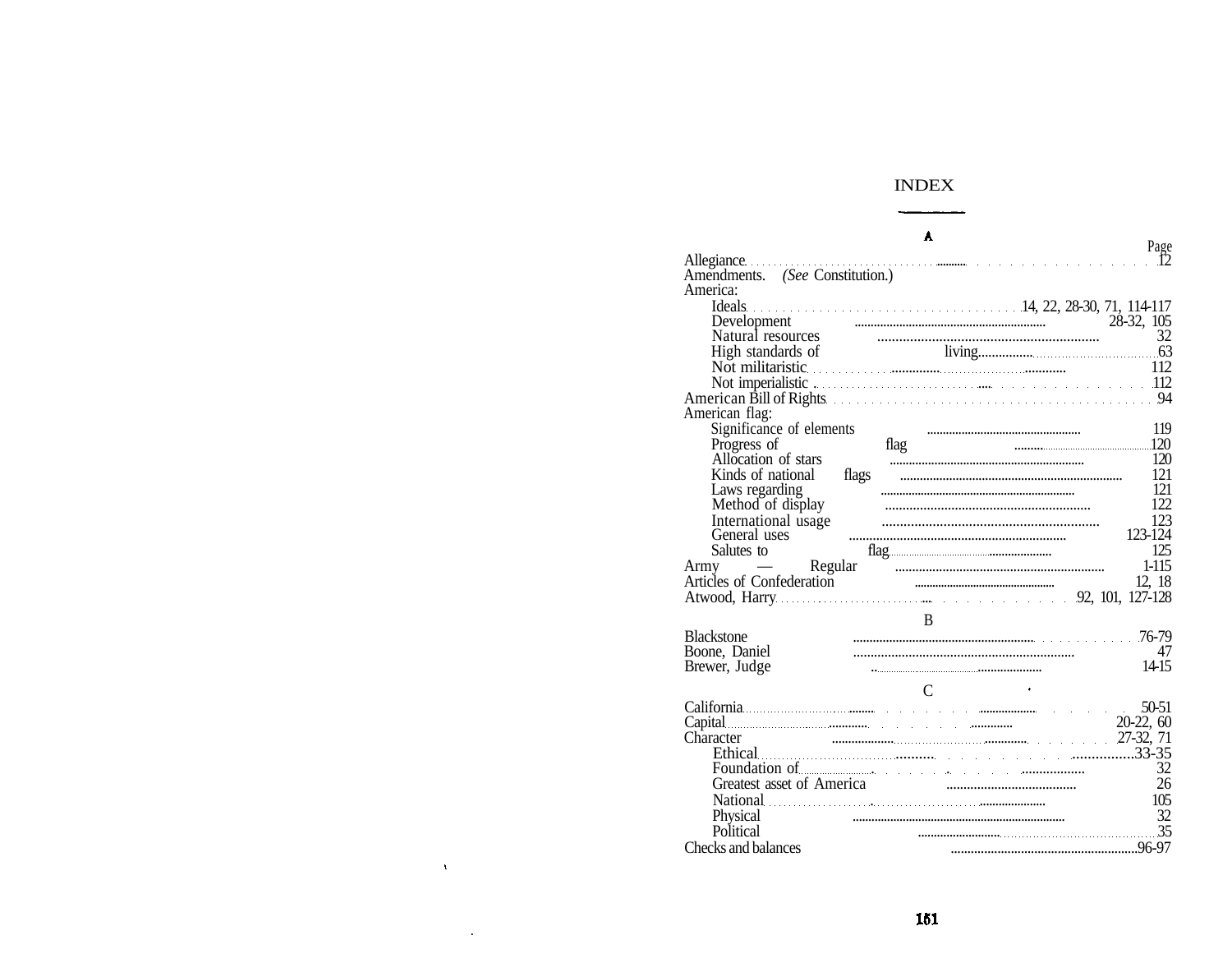| Citizenship:       |                                                                                                                                                                                                                                                                                                                                       | Page    |
|--------------------|---------------------------------------------------------------------------------------------------------------------------------------------------------------------------------------------------------------------------------------------------------------------------------------------------------------------------------------|---------|
| American           |                                                                                                                                                                                                                                                                                                                                       | 5, 9-12 |
|                    |                                                                                                                                                                                                                                                                                                                                       |         |
|                    |                                                                                                                                                                                                                                                                                                                                       |         |
|                    |                                                                                                                                                                                                                                                                                                                                       |         |
|                    |                                                                                                                                                                                                                                                                                                                                       |         |
|                    |                                                                                                                                                                                                                                                                                                                                       |         |
|                    |                                                                                                                                                                                                                                                                                                                                       |         |
|                    | Privileges of $\ldots$ $\ldots$ $\ldots$ $\ldots$ $\ldots$ $\ldots$ $\ldots$ $\ldots$ $\ldots$ $\ldots$ $\ldots$ $\ldots$ $\ldots$ $\ldots$ $\ldots$ $\ldots$ $\ldots$ $\ldots$ $\ldots$ $\ldots$ $\ldots$ $\ldots$ $\ldots$ $\ldots$ $\ldots$ $\ldots$ $\ldots$ $\ldots$ $\ldots$ $\ldots$ $\ldots$ $\ldots$ $\ldots$ $\ldots$ $\ld$ |         |
|                    |                                                                                                                                                                                                                                                                                                                                       |         |
|                    |                                                                                                                                                                                                                                                                                                                                       |         |
|                    | Social phase 3, 68<br>Responsibilities of 3, 14, 23, 31, 103-108<br>Rights of 2-3, 18, 94-95                                                                                                                                                                                                                                          |         |
|                    |                                                                                                                                                                                                                                                                                                                                       |         |
|                    |                                                                                                                                                                                                                                                                                                                                       | $2-6$   |
|                    | Training<br>Civil War. (See Rights.)                                                                                                                                                                                                                                                                                                  |         |
|                    |                                                                                                                                                                                                                                                                                                                                       | 20      |
|                    |                                                                                                                                                                                                                                                                                                                                       | 48      |
|                    |                                                                                                                                                                                                                                                                                                                                       | 23, 34  |
|                    |                                                                                                                                                                                                                                                                                                                                       | -1      |
|                    |                                                                                                                                                                                                                                                                                                                                       | 66      |
| Colonists:         |                                                                                                                                                                                                                                                                                                                                       |         |
|                    | Character<br>Character<br>Chief pursuits<br>Federation of<br>Ideals of The Character<br>Character<br>Character<br>Character<br>Sa 25<br>Case of The Character<br>Case 28<br>Case 28<br>Case 28<br>Case 28<br>Case 28<br>Case 28<br>Case 28<br>Case 28<br>Case 28<br>                                                                  |         |
|                    |                                                                                                                                                                                                                                                                                                                                       |         |
|                    |                                                                                                                                                                                                                                                                                                                                       |         |
|                    |                                                                                                                                                                                                                                                                                                                                       |         |
|                    |                                                                                                                                                                                                                                                                                                                                       |         |
|                    |                                                                                                                                                                                                                                                                                                                                       |         |
|                    |                                                                                                                                                                                                                                                                                                                                       |         |
|                    |                                                                                                                                                                                                                                                                                                                                       |         |
|                    |                                                                                                                                                                                                                                                                                                                                       |         |
|                    |                                                                                                                                                                                                                                                                                                                                       |         |
|                    |                                                                                                                                                                                                                                                                                                                                       |         |
|                    | The Understandence of<br>Commerce<br>Communism<br>Communism<br>Communism<br>Abolition of family<br>Denial of personal rights<br>Equality of condition<br>Propaganda<br>Religion outlawed<br>(See Bacifism)<br>Communism<br>Communism<br>Communism<br>Commu                                                                            |         |
|                    |                                                                                                                                                                                                                                                                                                                                       |         |
|                    |                                                                                                                                                                                                                                                                                                                                       |         |
|                    |                                                                                                                                                                                                                                                                                                                                       |         |
|                    | ( <i>See</i> Pacifism.)<br>Community relationships<br>$42, 43, 44, 58, 69, 76, 77, 78-79, 93, 94, 94-96, 98, 111, 116, 127$<br>$42, 43, 44, 58, 69, 76, 77, 78-79, 93, 94, 94-96, 98, 111, 116, 127$                                                                                                                                  |         |
| Compromises        |                                                                                                                                                                                                                                                                                                                                       | 96      |
|                    | Compromises<br>Guaranties – Communication and the Communication and the Communication<br>Enowhedge of, necessary (101)                                                                                                                                                                                                                |         |
|                    |                                                                                                                                                                                                                                                                                                                                       |         |
|                    |                                                                                                                                                                                                                                                                                                                                       | 84-88   |
|                    |                                                                                                                                                                                                                                                                                                                                       | 83      |
|                    |                                                                                                                                                                                                                                                                                                                                       | 92      |
| Unwritten          |                                                                                                                                                                                                                                                                                                                                       | 93      |
| Written            |                                                                                                                                                                                                                                                                                                                                       | 93      |
|                    |                                                                                                                                                                                                                                                                                                                                       |         |
|                    |                                                                                                                                                                                                                                                                                                                                       |         |
|                    | Constitutional Convention<br>Cooley, Judge Thomas N<br>Coolidge, Calvin <b>Coolidge</b> , Calvin <b>Coolidge</b> , Calvin <b>Coolidge</b> , Calvin <b>Coolidge</b> , Calvin <b>Coolidge</b> , Calvin <b>Coolidge</b> , Calvin <b>Coolidge</b> , Calvin <b>Coolidge</b> , Calvin <b>Coo</b>                                            |         |
|                    |                                                                                                                                                                                                                                                                                                                                       | 27, 34  |
| Coordinated action |                                                                                                                                                                                                                                                                                                                                       | 17      |
| Cotton gin         |                                                                                                                                                                                                                                                                                                                                       | 51      |
|                    |                                                                                                                                                                                                                                                                                                                                       |         |

|                                                                                                                                                                                                                                                                                                                                                                                                                                               | D              | Page            |
|-----------------------------------------------------------------------------------------------------------------------------------------------------------------------------------------------------------------------------------------------------------------------------------------------------------------------------------------------------------------------------------------------------------------------------------------------|----------------|-----------------|
| Declaration of Independence (2008) 23, 73, 75, 77, 83, 94, 108, 117<br>Dicey, Prof. A. V.                                                                                                                                                                                                                                                                                                                                                     |                |                 |
|                                                                                                                                                                                                                                                                                                                                                                                                                                               | $\overline{E}$ |                 |
|                                                                                                                                                                                                                                                                                                                                                                                                                                               |                |                 |
|                                                                                                                                                                                                                                                                                                                                                                                                                                               |                |                 |
| Equality 77                                                                                                                                                                                                                                                                                                                                                                                                                                   |                |                 |
|                                                                                                                                                                                                                                                                                                                                                                                                                                               |                | $\frac{53}{54}$ |
| Ericsson, Capt. John 54<br>Evarts, William M. 54<br>Executive Department. (See Government.) 57                                                                                                                                                                                                                                                                                                                                                |                |                 |
|                                                                                                                                                                                                                                                                                                                                                                                                                                               |                |                 |
|                                                                                                                                                                                                                                                                                                                                                                                                                                               |                |                 |
|                                                                                                                                                                                                                                                                                                                                                                                                                                               |                | 41              |
|                                                                                                                                                                                                                                                                                                                                                                                                                                               |                | 59-60           |
|                                                                                                                                                                                                                                                                                                                                                                                                                                               |                | 50<br>52        |
|                                                                                                                                                                                                                                                                                                                                                                                                                                               |                |                 |
|                                                                                                                                                                                                                                                                                                                                                                                                                                               | $\overline{G}$ |                 |
| Gorgas, Gen. William                                                                                                                                                                                                                                                                                                                                                                                                                          |                |                 |
| Government:<br>American philosophy<br>Comparative forms of. (See Representative government.)                                                                                                                                                                                                                                                                                                                                                  |                | 88, 111         |
| Constitution of the United States. (See Constitution.)                                                                                                                                                                                                                                                                                                                                                                                        |                |                 |
|                                                                                                                                                                                                                                                                                                                                                                                                                                               |                | -90             |
|                                                                                                                                                                                                                                                                                                                                                                                                                                               |                | $-96$           |
|                                                                                                                                                                                                                                                                                                                                                                                                                                               |                | 96<br>96        |
| Early forms of<br>Executive department<br>Judicial department<br>Legislative department                                                                                                                                                                                                                                                                                                                                                       |                |                 |
| Self-government<br>Guizot, Francois (148)<br>148                                                                                                                                                                                                                                                                                                                                                                                              |                |                 |
|                                                                                                                                                                                                                                                                                                                                                                                                                                               |                |                 |
|                                                                                                                                                                                                                                                                                                                                                                                                                                               | H              |                 |
|                                                                                                                                                                                                                                                                                                                                                                                                                                               |                |                 |
| Hamilton, Alexander<br>Harland, Islamic Institute in the Branch of the Contract of the Contract of the Contract of the Contract of the Contract of the Contract of the Contract of Contract of Contract of Contract of Contract                                                                                                                                                                                                               |                |                 |
|                                                                                                                                                                                                                                                                                                                                                                                                                                               |                |                 |
| Holmes, Justice <b>contract of the contract of the contract of the contract of the contract of the contract of the contract of the contract of the contract of the contract of the contract of the contract of the contract of t</b>                                                                                                                                                                                                          |                | - 79            |
| House of Representatives <b>Example 20</b> and the contract of Representatives                                                                                                                                                                                                                                                                                                                                                                |                | 96              |
|                                                                                                                                                                                                                                                                                                                                                                                                                                               |                |                 |
|                                                                                                                                                                                                                                                                                                                                                                                                                                               | $\blacksquare$ |                 |
| Illinois $107$                                                                                                                                                                                                                                                                                                                                                                                                                                |                |                 |
|                                                                                                                                                                                                                                                                                                                                                                                                                                               |                |                 |
|                                                                                                                                                                                                                                                                                                                                                                                                                                               |                |                 |
|                                                                                                                                                                                                                                                                                                                                                                                                                                               |                |                 |
|                                                                                                                                                                                                                                                                                                                                                                                                                                               |                |                 |
| Illiteracy<br>Immigration<br>Immigration<br>(See Revised Statutes.)<br>Individual initiative.<br>The Cole Declaration of Independence.)<br>$(See \text{ Declaration of Independence.})$<br>$(See \text{Declaration of Independence.})$<br>$(See \text{Declaration of Independence.})$<br>$(See \text{Declaration of Independence.})$<br>$(See \text{non-singular representation of the structure of the image})$<br>$(See \text{non-singular$ |                | 5               |
| Individual responsibility (See Citizenship.)                                                                                                                                                                                                                                                                                                                                                                                                  |                |                 |

152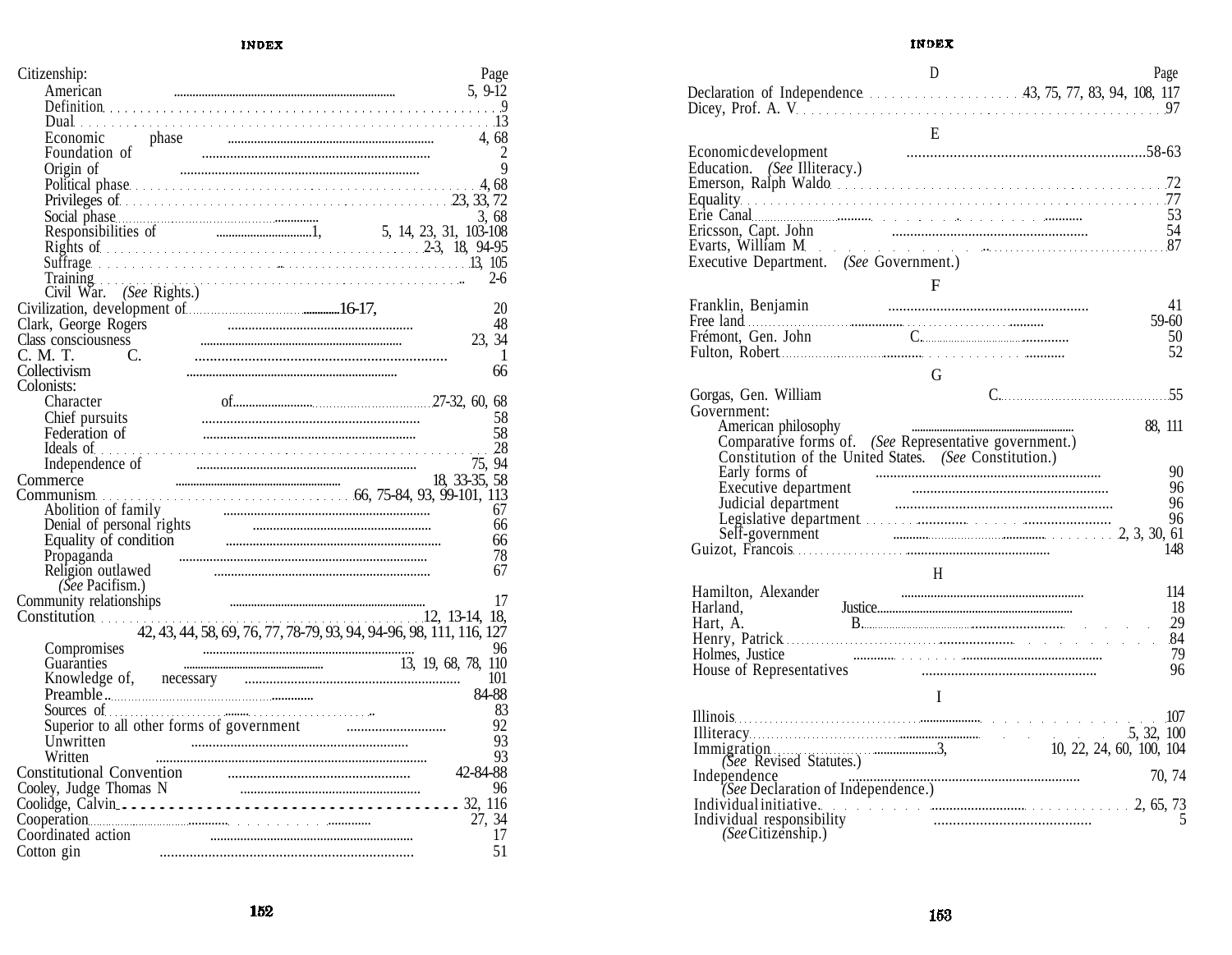| Individualistic government:                          |                                                                                                                                                                                                                                                                                                                                                                                                                                                                              | Page           |
|------------------------------------------------------|------------------------------------------------------------------------------------------------------------------------------------------------------------------------------------------------------------------------------------------------------------------------------------------------------------------------------------------------------------------------------------------------------------------------------------------------------------------------------|----------------|
|                                                      |                                                                                                                                                                                                                                                                                                                                                                                                                                                                              | 68             |
|                                                      |                                                                                                                                                                                                                                                                                                                                                                                                                                                                              | 68             |
|                                                      |                                                                                                                                                                                                                                                                                                                                                                                                                                                                              |                |
|                                                      |                                                                                                                                                                                                                                                                                                                                                                                                                                                                              |                |
|                                                      |                                                                                                                                                                                                                                                                                                                                                                                                                                                                              |                |
|                                                      |                                                                                                                                                                                                                                                                                                                                                                                                                                                                              |                |
|                                                      |                                                                                                                                                                                                                                                                                                                                                                                                                                                                              |                |
| (See Labor.)                                         |                                                                                                                                                                                                                                                                                                                                                                                                                                                                              |                |
| Instruction:                                         |                                                                                                                                                                                                                                                                                                                                                                                                                                                                              |                |
|                                                      |                                                                                                                                                                                                                                                                                                                                                                                                                                                                              |                |
|                                                      |                                                                                                                                                                                                                                                                                                                                                                                                                                                                              |                |
| Refresher course                                     |                                                                                                                                                                                                                                                                                                                                                                                                                                                                              | 8              |
|                                                      |                                                                                                                                                                                                                                                                                                                                                                                                                                                                              | $\overline{8}$ |
|                                                      |                                                                                                                                                                                                                                                                                                                                                                                                                                                                              | 6              |
|                                                      |                                                                                                                                                                                                                                                                                                                                                                                                                                                                              | 16-24          |
|                                                      |                                                                                                                                                                                                                                                                                                                                                                                                                                                                              | 113            |
| International relationships. (See State Department.) |                                                                                                                                                                                                                                                                                                                                                                                                                                                                              |                |
| Interstate commerce                                  |                                                                                                                                                                                                                                                                                                                                                                                                                                                                              | 18             |
|                                                      |                                                                                                                                                                                                                                                                                                                                                                                                                                                                              |                |
|                                                      | $\mathbf{I}$                                                                                                                                                                                                                                                                                                                                                                                                                                                                 |                |
| Jackson, Andrew                                      |                                                                                                                                                                                                                                                                                                                                                                                                                                                                              | 14             |
| Jefferson, Thomas                                    |                                                                                                                                                                                                                                                                                                                                                                                                                                                                              | 43             |
| Judiciary, Federal                                   |                                                                                                                                                                                                                                                                                                                                                                                                                                                                              | 97             |
|                                                      |                                                                                                                                                                                                                                                                                                                                                                                                                                                                              |                |
|                                                      | K                                                                                                                                                                                                                                                                                                                                                                                                                                                                            |                |
|                                                      |                                                                                                                                                                                                                                                                                                                                                                                                                                                                              | 61             |
|                                                      |                                                                                                                                                                                                                                                                                                                                                                                                                                                                              | 48             |
|                                                      | $\mathbf{L}$                                                                                                                                                                                                                                                                                                                                                                                                                                                                 |                |
|                                                      |                                                                                                                                                                                                                                                                                                                                                                                                                                                                              |                |
|                                                      | $\begin{minipage}{0.9\linewidth} \textbf{Labor. (See Industry.)} \\ \textbf{Law and order} \end{minipage}$                                                                                                                                                                                                                                                                                                                                                                   | 106            |
|                                                      |                                                                                                                                                                                                                                                                                                                                                                                                                                                                              | 49             |
|                                                      |                                                                                                                                                                                                                                                                                                                                                                                                                                                                              |                |
|                                                      |                                                                                                                                                                                                                                                                                                                                                                                                                                                                              |                |
| Political                                            | $\begin{minipage}{0.9\linewidth} \begin{tabular}{ c c c } \hline \multicolumn{3}{ c }{0.9\linewidth} \end{tabular} & \begin{tabular}{ c c c } \hline \multicolumn{3}{ c }{0.9\linewidth} \end{tabular} & \begin{tabular}{ c c c } \hline \multicolumn{3}{ c }{0.9\linewidth} \end{tabular} & \begin{tabular}{ c c c } \hline \multicolumn{3}{ c }{0.9\linewidth} \end{tabular} & \begin{tabular}{ c c c } \hline \multicolumn{3}{ c }{0.9\linewidth} \end{tabular} & \begin$ |                |
| Safeguards. (See Declaration of Independence)        |                                                                                                                                                                                                                                                                                                                                                                                                                                                                              |                |
|                                                      |                                                                                                                                                                                                                                                                                                                                                                                                                                                                              |                |
|                                                      | Louisiana Purchase <b>contracts</b> and the contract of the contract of the contract of the contract of the contract of the contract of the contract of the contract of the contract of the contract of the contract of the contrac                                                                                                                                                                                                                                          |                |
|                                                      |                                                                                                                                                                                                                                                                                                                                                                                                                                                                              |                |
|                                                      | M                                                                                                                                                                                                                                                                                                                                                                                                                                                                            |                |
| Madison,                                             |                                                                                                                                                                                                                                                                                                                                                                                                                                                                              |                |
|                                                      | Magna Charta (1993) 83                                                                                                                                                                                                                                                                                                                                                                                                                                                       |                |
|                                                      | Marshall, John (2008) Marshall, Marshall, Marshall, Marshall, Marshall, Marshall, Marshall, Marshall, Marshall, Marshall, Marshall, Marshall, Marshall, Marshall, Marshall, Marshall, Marshall, Marshall, Marshall, Marshall,                                                                                                                                                                                                                                                |                |
|                                                      | Mexican War. $60$                                                                                                                                                                                                                                                                                                                                                                                                                                                            |                |
|                                                      |                                                                                                                                                                                                                                                                                                                                                                                                                                                                              |                |
| Militia. (See National Guard.)                       |                                                                                                                                                                                                                                                                                                                                                                                                                                                                              |                |
| Monroe, James                                        |                                                                                                                                                                                                                                                                                                                                                                                                                                                                              | 84             |
|                                                      | Morse, Samuel F. B. E. All and Primerican and Princess and Princess and Princess and Princess and Princess and Princess and Princess and Princess and Princess and Princess and Princess and Princess and Princess and Princes                                                                                                                                                                                                                                               | 63             |
| Mutual relationships                                 |                                                                                                                                                                                                                                                                                                                                                                                                                                                                              | $17-18$        |
|                                                      |                                                                                                                                                                                                                                                                                                                                                                                                                                                                              |                |

INDEX

 $\overline{\phantom{0}}$ 

| N                                                                                                                                                                                                                                    | Page                     |
|--------------------------------------------------------------------------------------------------------------------------------------------------------------------------------------------------------------------------------------|--------------------------|
| National defense. (See National Guard; Organized Reserves.)                                                                                                                                                                          |                          |
|                                                                                                                                                                                                                                      |                          |
|                                                                                                                                                                                                                                      |                          |
| Naturalization                                                                                                                                                                                                                       | -10                      |
| Navy                                                                                                                                                                                                                                 | 55                       |
|                                                                                                                                                                                                                                      | 47                       |
| Northwest Territory<br>Norton, Thomas J. J. J. Allen Martin Morton, Thomas J. J. J. J. Milledge Martin Martin Martin Martin Martin M<br>Martin Martin Martin Martin Martin Martin Martin Martin Martin Martin Martin Martin Martin M | 83-84                    |
|                                                                                                                                                                                                                                      |                          |
| $\overline{0}$                                                                                                                                                                                                                       |                          |
| Organized Reserves                                                                                                                                                                                                                   | 116                      |
| $\mathbf{P}$                                                                                                                                                                                                                         |                          |
|                                                                                                                                                                                                                                      |                          |
| Pacifism 113                                                                                                                                                                                                                         |                          |
|                                                                                                                                                                                                                                      |                          |
| Pioneers:<br>Spirit 29, 30, 33                                                                                                                                                                                                       |                          |
|                                                                                                                                                                                                                                      |                          |
| Achievements<br>Population of United States<br>Powers of President of United States<br>Powers delegated to Congress<br>Powers reserved to State and people                                                                           | $\frac{39,47-50}{22,93}$ |
|                                                                                                                                                                                                                                      | 98                       |
|                                                                                                                                                                                                                                      | -98                      |
|                                                                                                                                                                                                                                      | -98                      |
|                                                                                                                                                                                                                                      |                          |
| Preparedness:                                                                                                                                                                                                                        |                          |
|                                                                                                                                                                                                                                      |                          |
|                                                                                                                                                                                                                                      |                          |
|                                                                                                                                                                                                                                      |                          |
|                                                                                                                                                                                                                                      |                          |
| Preparedness:<br>Agency for peace<br>Moral qualities<br>Preparation for leadership<br>Public opinion<br>Public service<br>Public utilities<br>Public utilities<br>21                                                                 |                          |
|                                                                                                                                                                                                                                      |                          |
| Q                                                                                                                                                                                                                                    |                          |
|                                                                                                                                                                                                                                      |                          |
| Questionnaires<br>66, 63, 72, 80, 89, 101, 108, 117, 126                                                                                                                                                                             |                          |
| R                                                                                                                                                                                                                                    |                          |
|                                                                                                                                                                                                                                      |                          |
|                                                                                                                                                                                                                                      |                          |
|                                                                                                                                                                                                                                      |                          |
|                                                                                                                                                                                                                                      |                          |
|                                                                                                                                                                                                                                      |                          |
|                                                                                                                                                                                                                                      |                          |
| Revised Statutes                                                                                                                                                                                                                     |                          |
| Rights:                                                                                                                                                                                                                              |                          |
| Persons                                                                                                                                                                                                                              | 19                       |
| Press                                                                                                                                                                                                                                | 78                       |
| Press<br>Property<br>Religion<br>Speech<br>States                                                                                                                                                                                    | 19                       |
|                                                                                                                                                                                                                                      | 77                       |
|                                                                                                                                                                                                                                      | 78                       |
|                                                                                                                                                                                                                                      | 13                       |
| Roosevelt, Theodore                                                                                                                                                                                                                  | 13, 19, 46               |